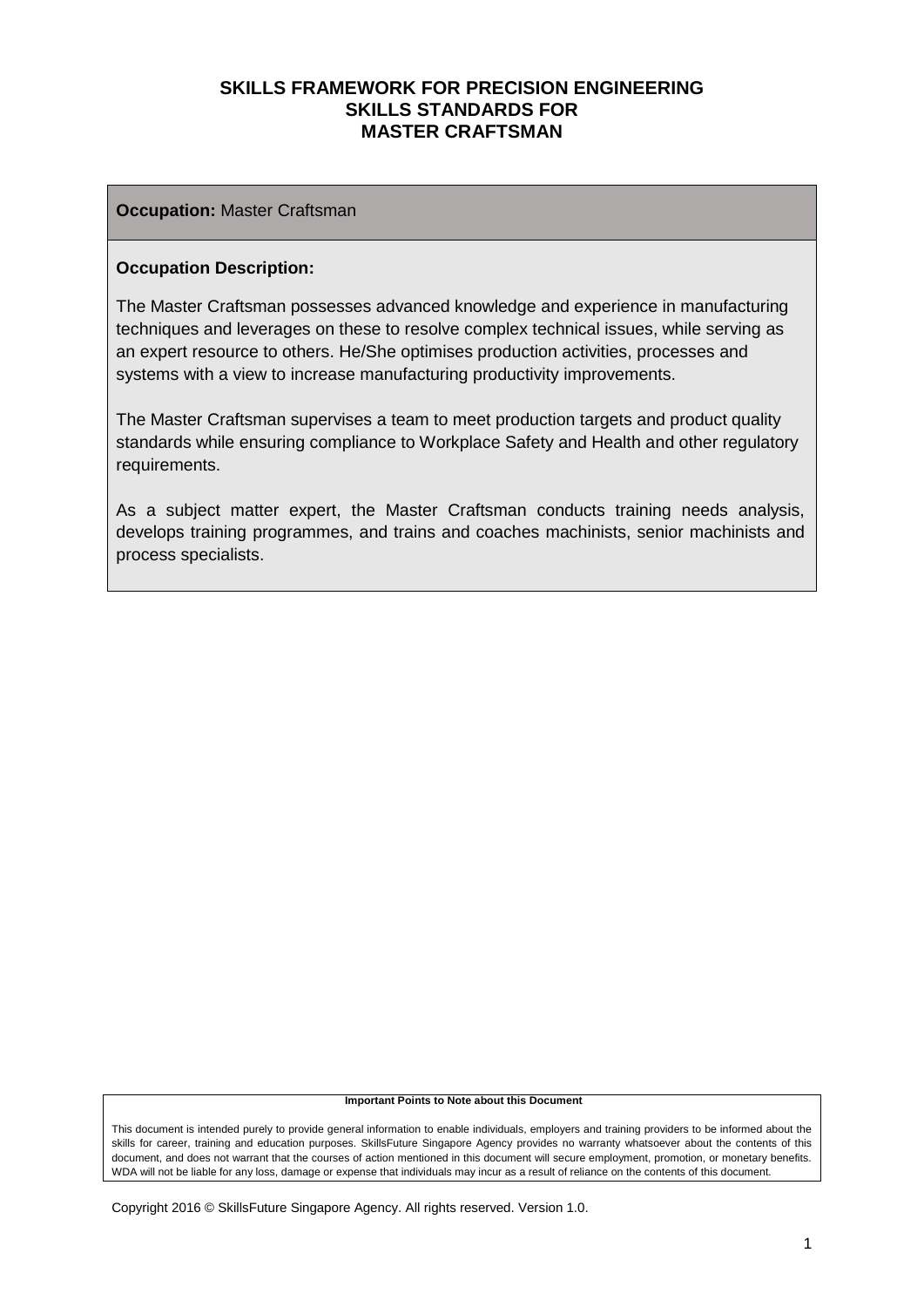The skills expected of the Master Craftsman are summarised as below:

| <b>Skill Category</b>                                             | <b>Skill Sub-</b>                    | <b>Skills</b>         |                                                                |  |
|-------------------------------------------------------------------|--------------------------------------|-----------------------|----------------------------------------------------------------|--|
|                                                                   | <b>Category</b>                      |                       |                                                                |  |
|                                                                   | Numerical and<br>Analysis<br>Methods | <b>PRE-TEF-5034-1</b> | Apply Mathematical Concepts in<br><b>Engineering Solutions</b> |  |
|                                                                   | Computer<br>Technology               | <b>PRE-TEF-5032-1</b> | Manage Computer-aided Design<br>(CAD) Techniques               |  |
| <b>Technical and</b><br><b>Engineering</b><br><b>Fundamentals</b> |                                      | <b>PRE-TEF-5033-1</b> | Manage Computer-aided<br>Manufacturing (CAM) Techniques        |  |
|                                                                   | Materials and                        | <b>PRE-TEF-5035-1</b> | Apply Advanced Manufacturing<br><b>Technology and Process</b>  |  |
|                                                                   | Metallurgy                           | <b>PRE-TEF-5036-1</b> | <b>Evaluate Advanced Materials</b><br>Technology               |  |
| <b>Technical and</b><br><b>Engineering</b><br><b>Design</b>       | Components<br>and Modules            | <b>PRE-TED-5015-1</b> | Apply Mechanics in Design Solutions                            |  |
|                                                                   | Machining<br>Processes               | <b>PRE-PMP-5053-1</b> | Apply Automatic Control for Machines                           |  |
|                                                                   |                                      | <b>PRE-PMP-5054-1</b> | Apply Solid Modelling and Drafting for<br><b>Machine Parts</b> |  |
|                                                                   |                                      | <b>PRE-PMP-5055-1</b> | Develop Mechanical Fixtures Design                             |  |
|                                                                   |                                      | <b>PRE-PMP-5056-1</b> | Manage Advanced CNC Machining                                  |  |
| <b>Precision</b>                                                  |                                      | <b>PRE-PMP-5057-1</b> | Manage Advanced Mould Design                                   |  |
| <b>Manufacturing</b><br><b>Processes</b>                          |                                      | <b>PRE-PMP-5058-1</b> | Manage Advanced Tool-room<br>Machining                         |  |
|                                                                   |                                      | <b>PRE-PMP-5059-1</b> | Manage Process Optimisation and<br><b>Cutting Technologies</b> |  |
|                                                                   |                                      | <b>PRE-PMP-5060-1</b> | Manage Plastics Injection Moulding                             |  |
|                                                                   | Forming<br>Processes                 | <b>PRE-PMP-5061-1</b> | <b>Manage Plastics Materials</b><br>Technology                 |  |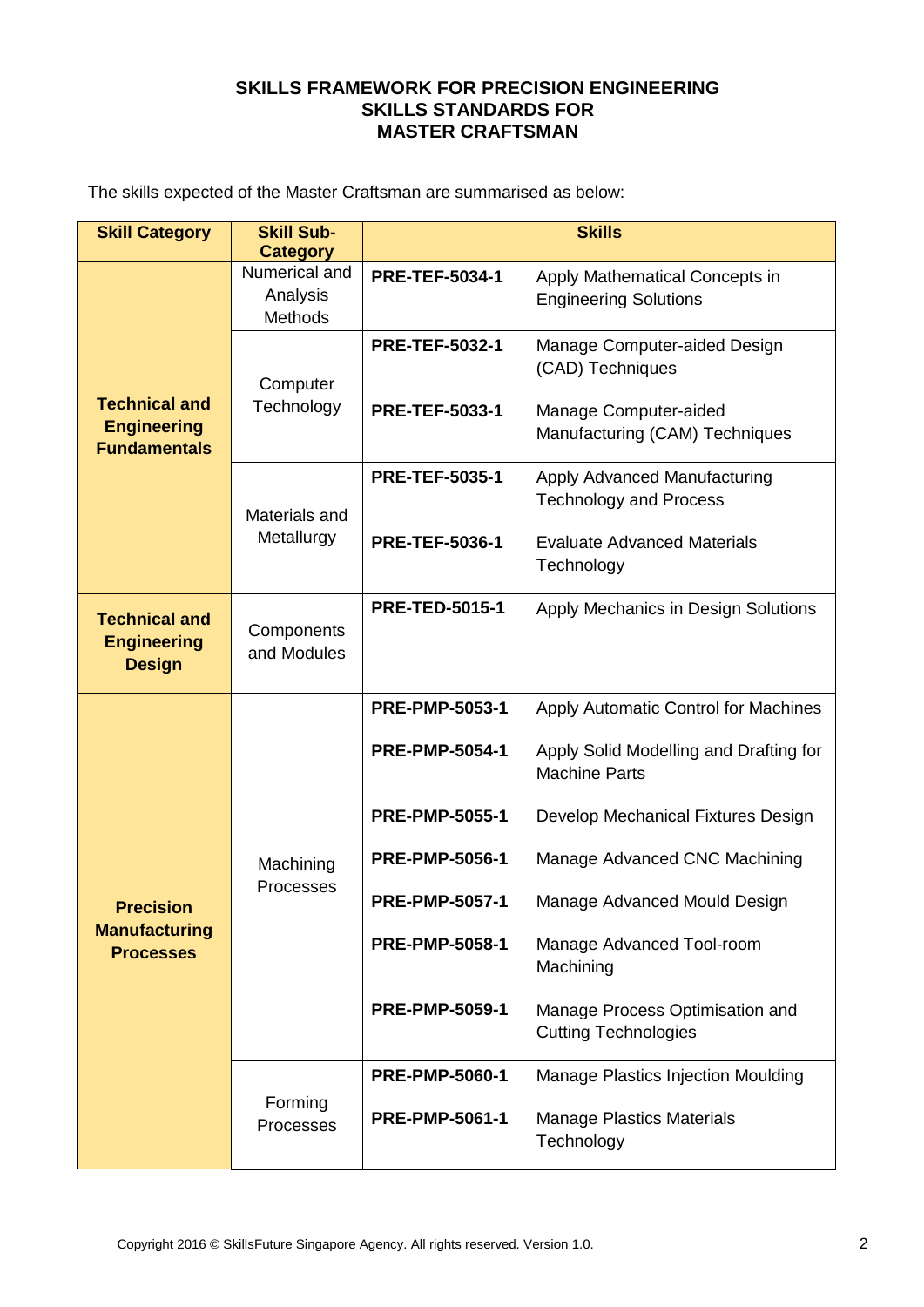| <b>Skill Category</b>                                     | <b>Skill Sub-</b>                        | <b>Skills</b>         |                                                                                     |  |
|-----------------------------------------------------------|------------------------------------------|-----------------------|-------------------------------------------------------------------------------------|--|
|                                                           | <b>Category</b><br>Sub-assembly          |                       |                                                                                     |  |
|                                                           | and Final                                | <b>PRE-PMP-5062-1</b> | Apply Mechanical Components and<br>Peripherals in Automated Equipment               |  |
|                                                           | Assembly                                 |                       |                                                                                     |  |
|                                                           | Processes                                |                       |                                                                                     |  |
|                                                           |                                          | <b>PRE-PMP-5063-1</b> | Apply Pedagogy Methodology for the<br>Workplace                                     |  |
|                                                           | Production<br>Shop Floor<br>Optimisation | <b>PRE-PMP-5064-1</b> | Apply Pedagogy Methodology in On-<br>the-Job Training and Information<br>Technology |  |
|                                                           |                                          | <b>PRE-PMP-5065-1</b> | Manage Shop Floor Monitoring and<br>Processes                                       |  |
|                                                           |                                          | <b>PRE-QUA-5014-1</b> | <b>Manage Quality Systems</b>                                                       |  |
| <b>Quality</b>                                            |                                          | <b>PRE-QUA-5015-1</b> | Manage Advanced Metrology and<br><b>Quality Assurance</b>                           |  |
| <b>Engineering</b><br><b>Project</b><br><b>Management</b> |                                          | <b>PRE-EPM-5001-1</b> | Manage Engineering Projects (CAM<br>and CNC Machining)                              |  |
|                                                           |                                          | <b>PRE-EPM-5002-1</b> | Manage Engineering Projects (Mould<br>Design and Process)                           |  |
|                                                           |                                          | <b>PRE-AMA-5005-1</b> | Apply Advanced Design for Additive<br>Manufacturing                                 |  |
| <b>Additive</b><br><b>Manufacturing</b>                   |                                          | <b>PRE-AMA-5006-1</b> | Manage Advanced Additive<br>Manufacturing Technologies and<br>Applications          |  |
|                                                           |                                          | <b>PRE-AMA-5007-1</b> | Manage Innovative Product<br><b>Development Using Additive</b><br>Manufacturing     |  |
|                                                           |                                          | <b>PRE-WSH-4005-1</b> | Supervise Manufacturing Work for<br>Workplace Safety and Health                     |  |
| <b>Workplace</b><br><b>Safety and</b><br><b>Health</b>    |                                          | <b>PRE-WSH-4006-1</b> | Manage Workplace Safety and Health<br><b>Systems</b>                                |  |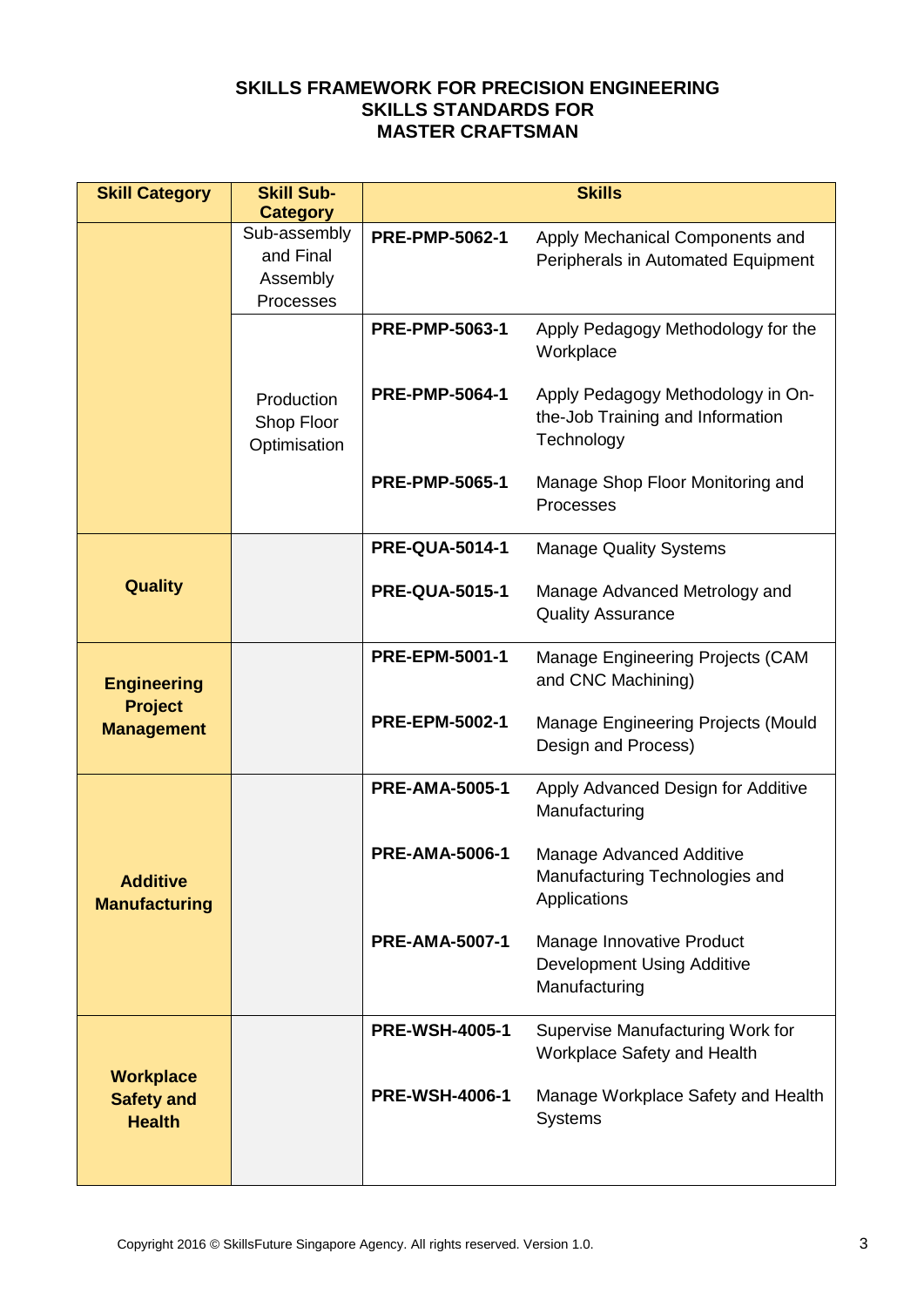| <b>Skill Category</b>                                       | <b>Skill Sub-</b><br><b>Category</b> | <b>Skills</b>         |                                                                                                             |  |
|-------------------------------------------------------------|--------------------------------------|-----------------------|-------------------------------------------------------------------------------------------------------------|--|
|                                                             |                                      | <b>PRE-MPI-4008-1</b> | Manage Continuous Improvement                                                                               |  |
| <b>Manufacturing</b>                                        |                                      | <b>PRE-MPI-5015-1</b> | <b>Manage Manufacturing Productivity</b><br>Improvement                                                     |  |
| <b>Productivity and</b><br><b>Innovation</b>                |                                      | <b>PRE-MPI-5016-1</b> | <b>Manage Process Improvement</b>                                                                           |  |
|                                                             |                                      | <b>PRE-MPI-5017-1</b> | <b>Manage Productivity Improvement</b><br><b>Tools</b>                                                      |  |
| <b>Business</b><br><b>Analytics</b>                         |                                      | <b>PRE-BAN-5003-1</b> | <b>Operationalise Analytics Models</b>                                                                      |  |
| <b>Business</b><br><b>Negotiation</b>                       |                                      | <b>BM-BN-501E-1</b>   | Manage and Direct Negotiations                                                                              |  |
| <b>Communication</b>                                        |                                      | <b>BM-COM-506E-1</b>  | <b>Conduct Presentations to Senior</b><br>Management                                                        |  |
|                                                             |                                      | <b>BM-COM-502E-1</b>  | <b>Establish and Maintain Strategic</b><br><b>Business Partner Relationships</b>                            |  |
| <b>Human</b><br><b>Resource</b>                             |                                      | <b>PRE-HRM-5003-1</b> | Develop On-the-Job Training<br>Programmes                                                                   |  |
| <b>Management</b>                                           |                                      | <b>PRE-HRM-5004-1</b> | Develop Workplace Learning Plans                                                                            |  |
| Info-<br><b>Communication</b><br><b>Technologies</b>        |                                      | <b>PRE-ICT-5002-1</b> | <b>Produce Advanced Spreadsheet</b><br><b>Outputs using Spreadsheet</b><br>Applications                     |  |
| <b>Intellectual</b><br><b>Property</b>                      |                                      | <b>PRE-IPR-5001-1</b> | Apply Basic Knowledge of Intellectual<br>Property to Support IP-related<br><b>Organisational Procedures</b> |  |
| <b>Leadership and</b><br><b>People</b><br><b>Management</b> |                                      | <b>LPM-RLT-401C-0</b> | <b>Cultivate Workplace Relationships</b><br>and Diversity                                                   |  |
|                                                             |                                      | <b>LPM-PER-401C-0</b> | Develop Self to Maintain Professional<br>Competence at Managerial Level                                     |  |
|                                                             |                                      | <b>LPM-DEV-401C-0</b> | Develop Team Leaders through                                                                                |  |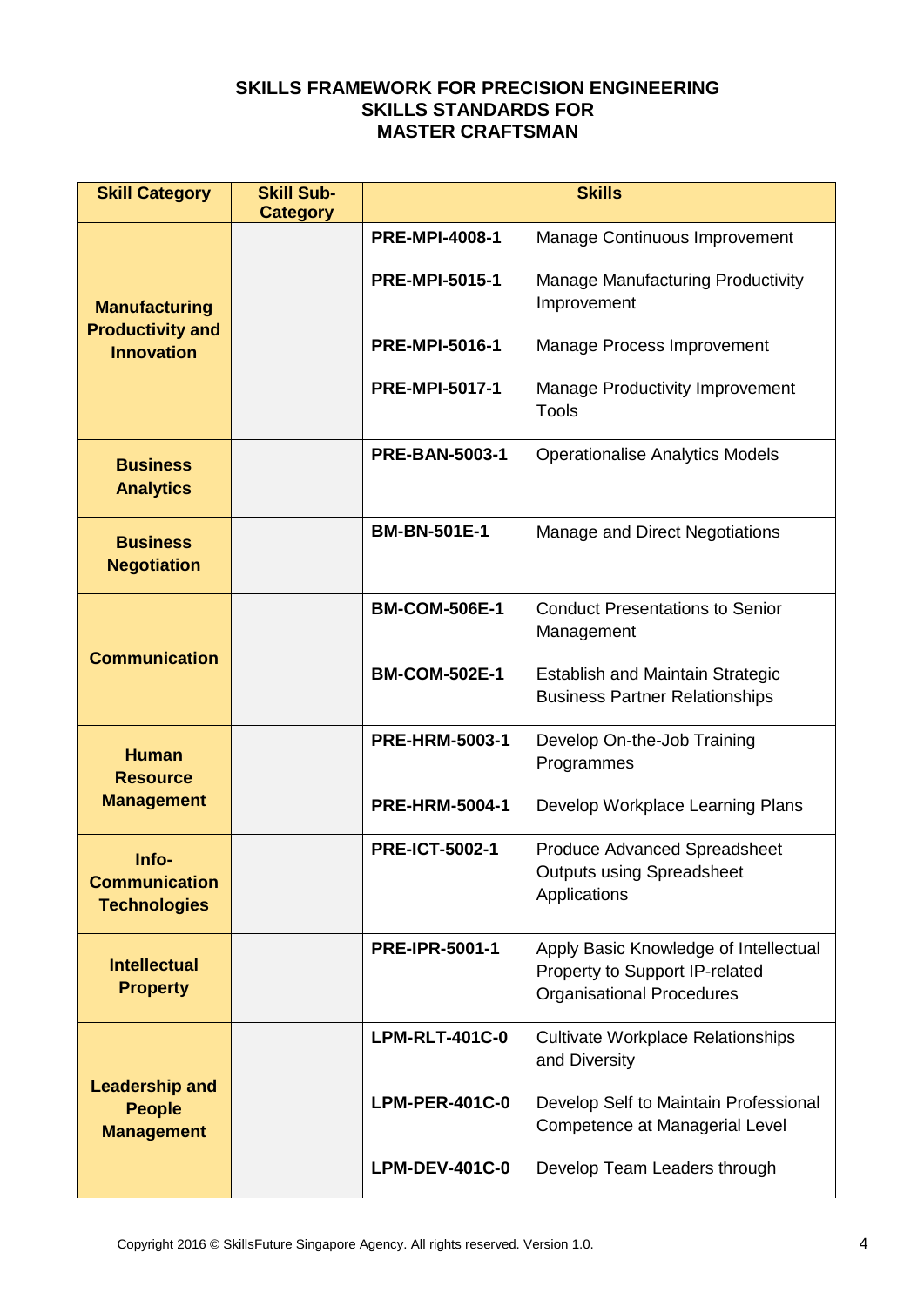| <b>Skill Category</b>                  | <b>Skill Sub-</b> | <b>Skills</b>         |                                                                    |  |
|----------------------------------------|-------------------|-----------------------|--------------------------------------------------------------------|--|
|                                        | <b>Category</b>   |                       | <b>Capability Development and Coaching</b>                         |  |
|                                        |                   |                       |                                                                    |  |
|                                        |                   | <b>LPM-CHG-401C-0</b> | Facilitate Innovation and Lead Team<br>Leaders to Implement Change |  |
|                                        |                   |                       |                                                                    |  |
|                                        |                   | <b>LPM-VIS-401C-0</b> | Lead Team Leaders to Develop<br><b>Strategies and Governance</b>   |  |
|                                        |                   |                       | Management                                                         |  |
|                                        |                   | <b>LPM-RES-301C-0</b> | <b>Monitor and Reward Performance</b>                              |  |
|                                        |                   |                       | Across Teams to support                                            |  |
|                                        |                   |                       | <b>Achievement of Results</b>                                      |  |
|                                        |                   | <b>BM-PM-502E-1</b>   | <b>Establish Project Feasibility</b>                               |  |
| <b>Project</b><br><b>Management</b>    |                   | <b>BM-PM-503E-1</b>   | <b>Establish Project Scope</b>                                     |  |
|                                        |                   |                       |                                                                    |  |
| <b>Sales and</b>                       |                   | <b>PRE-SMA-4001-1</b> | Understand Sales and Marketing in a<br>Manufacturing Organisation  |  |
| <b>Marketing</b>                       |                   |                       |                                                                    |  |
| <b>Risk</b>                            |                   | <b>BM-RM-404E-1</b>   | Manage Risk in the Business Unit                                   |  |
| <b>Management</b>                      |                   |                       |                                                                    |  |
|                                        |                   | <b>PRE-SPI-4002-1</b> | <b>Understand Business Management</b>                              |  |
| <b>Strategy</b><br><b>Planning and</b> |                   |                       |                                                                    |  |
| <b>Implementation</b>                  |                   |                       |                                                                    |  |
|                                        |                   | <b>ES-PMD-401G-1</b>  | Develop Personal Effectiveness at                                  |  |
| <b>Personal</b>                        |                   |                       | <b>Managerial Level</b>                                            |  |
| <b>Management</b><br>and               |                   | <b>ES-PMD-501G-1</b>  | Develop Professional Image and                                     |  |
| <b>Development</b>                     |                   |                       | Competence to Achieve Personal                                     |  |
|                                        |                   |                       | <b>Career Goals</b>                                                |  |
| Analytical,                            |                   | <b>ES-ACE-501G-1</b>  | Apply Systems Thinking in Problem                                  |  |
| <b>Conceptual and</b>                  |                   |                       | Solving and Decision Making                                        |  |
| <b>Evaluative</b>                      |                   |                       |                                                                    |  |
|                                        |                   | <b>ES-IP-501G-1</b>   | Manage Cross Functional and                                        |  |
| <b>Interpersonal</b>                   |                   |                       | <b>Culturally Diverse Teams</b>                                    |  |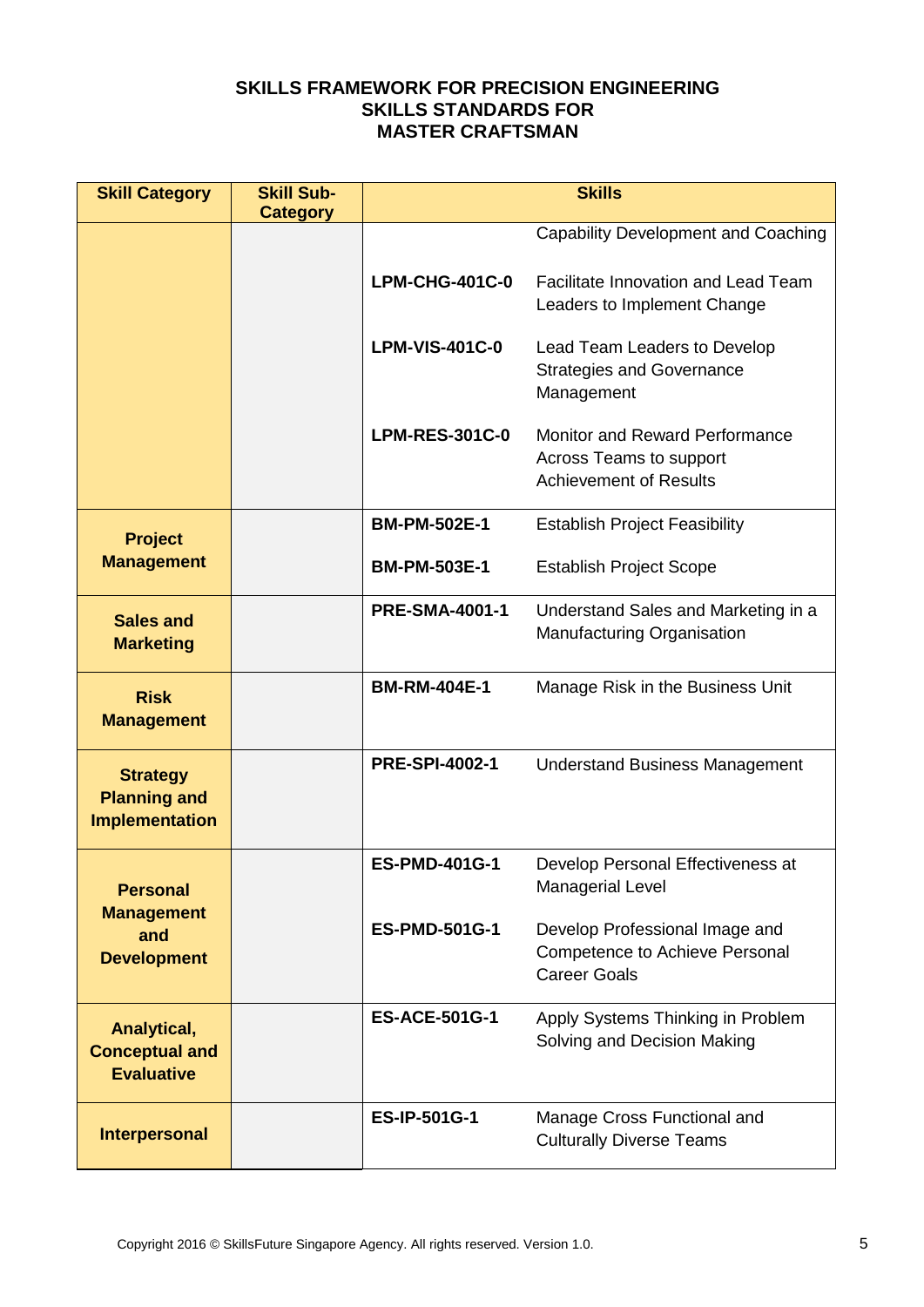|                                                                                                                                                                                                                                            |                                                                                                                                                                                                                                   | <b>Skill Category</b>                                                                                                                                                                                                                                                                            | <b>Technical and Engineering</b><br>Fundamentals                      |  |
|--------------------------------------------------------------------------------------------------------------------------------------------------------------------------------------------------------------------------------------------|-----------------------------------------------------------------------------------------------------------------------------------------------------------------------------------------------------------------------------------|--------------------------------------------------------------------------------------------------------------------------------------------------------------------------------------------------------------------------------------------------------------------------------------------------|-----------------------------------------------------------------------|--|
| <b>Skill Code</b>                                                                                                                                                                                                                          | PRE-TEF-5034-1                                                                                                                                                                                                                    | <b>Skill Sub-Category</b><br>(where applicable)                                                                                                                                                                                                                                                  | <b>Numerical and Analysis</b><br>Methods                              |  |
| <b>Skill Title</b>                                                                                                                                                                                                                         |                                                                                                                                                                                                                                   | Apply Mathematical Concepts in Engineering Solutions                                                                                                                                                                                                                                             |                                                                       |  |
| <b>Skill Description</b>                                                                                                                                                                                                                   | This skill describes the ability to analyse and incorporate mathematical<br>concepts in engineering. It also includes application of the mathematical<br>tools and techniques that are essential for solving engineering problems |                                                                                                                                                                                                                                                                                                  |                                                                       |  |
| Knowledge and<br><b>Analysis</b><br>It refers to gathering,<br>cognitive<br>processing,<br>integration and<br>inspection of facts<br>and information<br>required to perform<br>the work tasks and<br>activities.                           | The ability to understand:<br><b>Engineering functions</b><br>$\bullet$<br><b>Determinants</b><br>$\bullet$<br><b>Matrices</b><br>$\bullet$<br>Trigonometry<br>Vectors                                                            |                                                                                                                                                                                                                                                                                                  |                                                                       |  |
| <b>Application and</b><br><b>Adaptation</b><br>It refers to the ability<br>to perform the work<br>tasks and activities<br>required of the<br>occupation, and the<br>ability to react to and<br>manage the<br>changes at work.              | The ability to:<br>$\bullet$<br>$\bullet$<br>$\bullet$<br>equation<br>$\bullet$                                                                                                                                                   | Sketch graphs of various straight lines, quadratic, trigonometric,<br>logarithmic and exponential functions<br>Analyse properties of determinants and matrices<br>Use trigonometric identities to solve trigonometric equations<br>Perform 2D and 3D vector calculations, including unit vectors | Use Cramer's rule and matrix method to solve simultaneous linear      |  |
| <b>Innovation and</b><br><b>Value Creation</b><br>It refers to the ability<br>to generate<br>purposive ideas to<br><i>improve</i> work<br>performance and/or<br>enhance business<br>values that are<br>aligned to<br>organisational goals. | The ability to:<br>$\bullet$<br>solving engineering problems                                                                                                                                                                      |                                                                                                                                                                                                                                                                                                  | Review the mathematical tools and techniques to improve efficiency in |  |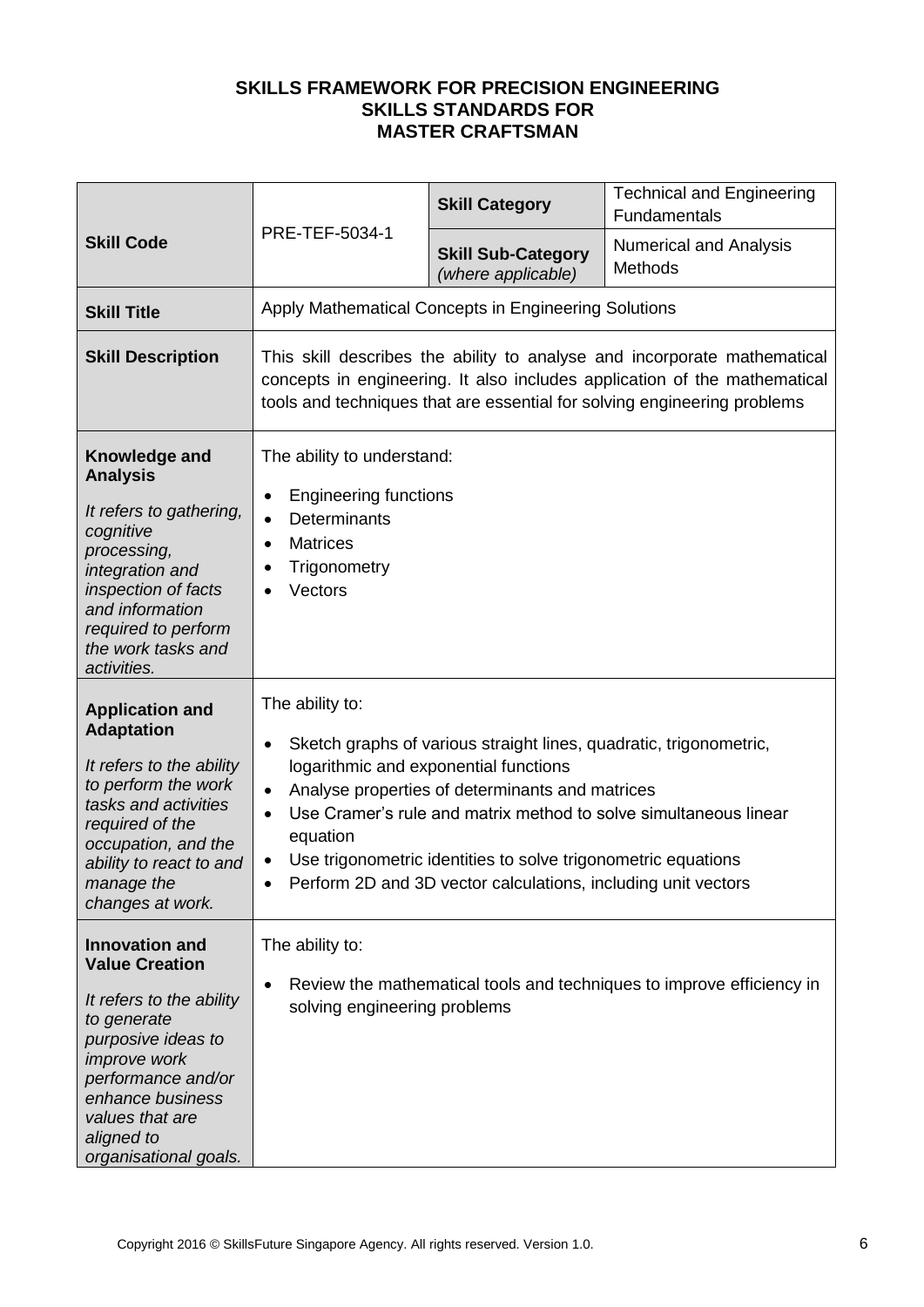| <b>Social Intelligence</b><br>and Ethics<br>It refers to the ability<br>to use affective<br>factors in leadership,<br>relationship and<br>diversity<br>management guided<br>by professional<br>codes of ethics. | The ability to:<br>Facilitate team discussions to generate ideas to solve engineering<br>$\bullet$<br>problems                                                                                                                                                                                                                                                                                                                                                                                                                    |
|-----------------------------------------------------------------------------------------------------------------------------------------------------------------------------------------------------------------|-----------------------------------------------------------------------------------------------------------------------------------------------------------------------------------------------------------------------------------------------------------------------------------------------------------------------------------------------------------------------------------------------------------------------------------------------------------------------------------------------------------------------------------|
| <b>Learning to Learn</b><br>It refers to the ability<br>to develop and<br>improve one's self<br>within and outside of<br>one's area of work.                                                                    | The ability to:<br>Improve and update professional knowledge in the field through<br>$\bullet$<br>research and discussion with colleagues                                                                                                                                                                                                                                                                                                                                                                                         |
| <b>Range of</b><br><b>Application</b><br>(where applicable)<br>It refers to the critical<br>circumstances and<br>contexts that the skill<br>may be<br>demonstrated.                                             | Apply mathematical concepts in engineering solutions must include:<br>Interpretation of machine specifications, graphs etc.<br>$\bullet$<br>Use of mathematical skills to estimate machine/component costs<br>$\bullet$<br>Use of mathematical skills to calculate cutter cutting speed and feed<br>$\bullet$<br>rate<br>Use of scientific calculator to solve general engineering calculations<br>$\bullet$<br>Use of trigonometry to calculate angles and length<br>$\bullet$<br>Use of trigonometry for metrology<br>$\bullet$ |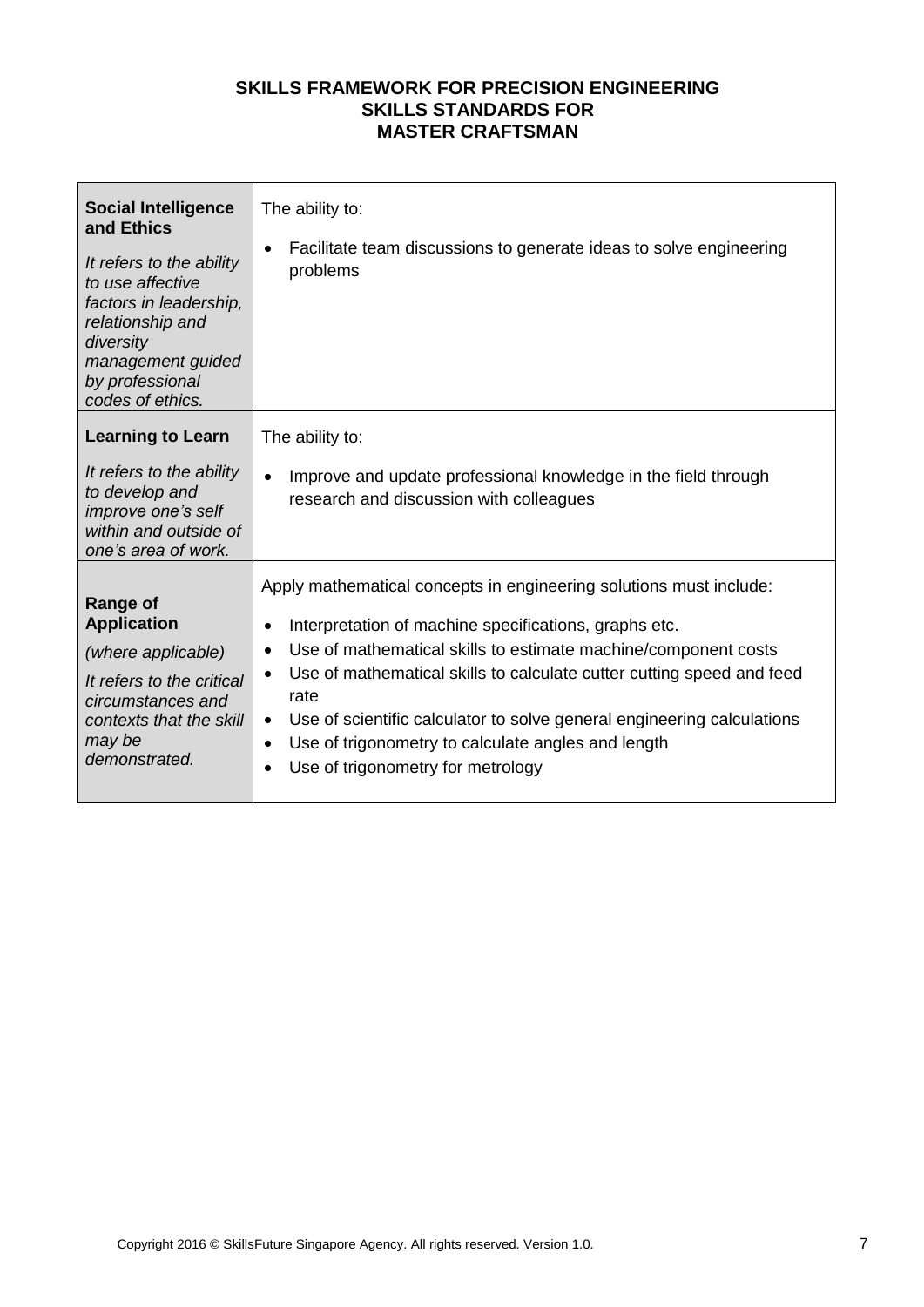|                                                                                                                                                                                                                               |                                                                                                                                                                                                                                                                                                                                                                                                                                                                                                                                                                                                                                                                                                                                                                                                                                                                                                                                                                                    | <b>Skill Category</b>                                     | <b>Technical and Engineering</b><br>Fundamentals |  |
|-------------------------------------------------------------------------------------------------------------------------------------------------------------------------------------------------------------------------------|------------------------------------------------------------------------------------------------------------------------------------------------------------------------------------------------------------------------------------------------------------------------------------------------------------------------------------------------------------------------------------------------------------------------------------------------------------------------------------------------------------------------------------------------------------------------------------------------------------------------------------------------------------------------------------------------------------------------------------------------------------------------------------------------------------------------------------------------------------------------------------------------------------------------------------------------------------------------------------|-----------------------------------------------------------|--------------------------------------------------|--|
| <b>Skill Code</b>                                                                                                                                                                                                             | PRE-TEF-5032-1                                                                                                                                                                                                                                                                                                                                                                                                                                                                                                                                                                                                                                                                                                                                                                                                                                                                                                                                                                     | <b>Skill Sub-Category</b><br>(where applicable)           | <b>Computer Technology</b>                       |  |
| <b>Skill</b>                                                                                                                                                                                                                  |                                                                                                                                                                                                                                                                                                                                                                                                                                                                                                                                                                                                                                                                                                                                                                                                                                                                                                                                                                                    | Manage Computer-aided Design (CAD) Techniques             |                                                  |  |
| <b>Skill Description</b>                                                                                                                                                                                                      | This skill describes the ability to create solid models of engineering<br>components or parts of a device or equipment. It also includes applying<br>3D CAD solid modelling concepts and design skills.                                                                                                                                                                                                                                                                                                                                                                                                                                                                                                                                                                                                                                                                                                                                                                            |                                                           |                                                  |  |
| Knowledge and<br><b>Analysis</b><br>It refers to gathering,<br>cognitive<br>processing,<br>integration and<br>inspection of facts<br>and information<br>required to perform<br>the work tasks and<br>activities.              | The ability to understand:<br>Overview of CAD environment<br>$\bullet$<br><b>Engineering CAD practices</b><br>$\bullet$<br>Basic analytical, modelling and design skills in 3D modelling<br>$\bullet$<br>Fundamentals of 3D CAD solid modelling, co-ordinate systems, datum<br>$\bullet$<br>and planes, primitive features, curves, sketches and drafting in<br>engineering<br>Overview of assembly environment<br>$\bullet$<br>Overview of drafting environment                                                                                                                                                                                                                                                                                                                                                                                                                                                                                                                   |                                                           |                                                  |  |
| <b>Application and</b><br><b>Adaptation</b><br>It refers to the ability<br>to perform the work<br>tasks and activities<br>required of the<br>occupation, and the<br>ability to react to and<br>manage the<br>changes at work. | The ability to:<br>Use features of 3D CAD modelling environment to create solid models<br>$\bullet$<br>Apply explicit curves to create closed shapes<br>$\bullet$<br>Apply sketches and its constraints to create closed shapes<br>٠<br>Apply extrusion, revolve and swept features to the closed shapes<br>$\bullet$<br>formed from explicit curves and sketches to create solids<br>Create solid models using primitive features<br>Create and refine complex 3D solid models of components using<br>$\bullet$<br>different modelling techniques and the union and subtract features<br>Create a draft or drawing, consisting of orthographic views, to<br>$\bullet$<br>represent a part of an assembly component<br>Create a drawing to communicate design requirements<br>٠<br>Apply the fundamental concept of assembly to design and build a CAD<br>$\bullet$<br>model of a device or equipment<br>Interpret a solid model or assembly using orthographic views<br>$\bullet$ |                                                           |                                                  |  |
| <b>Innovation and</b><br><b>Value Creation</b><br>It refers to the ability                                                                                                                                                    | The ability to:<br>$\bullet$                                                                                                                                                                                                                                                                                                                                                                                                                                                                                                                                                                                                                                                                                                                                                                                                                                                                                                                                                       | Review design processes to identify good design practices |                                                  |  |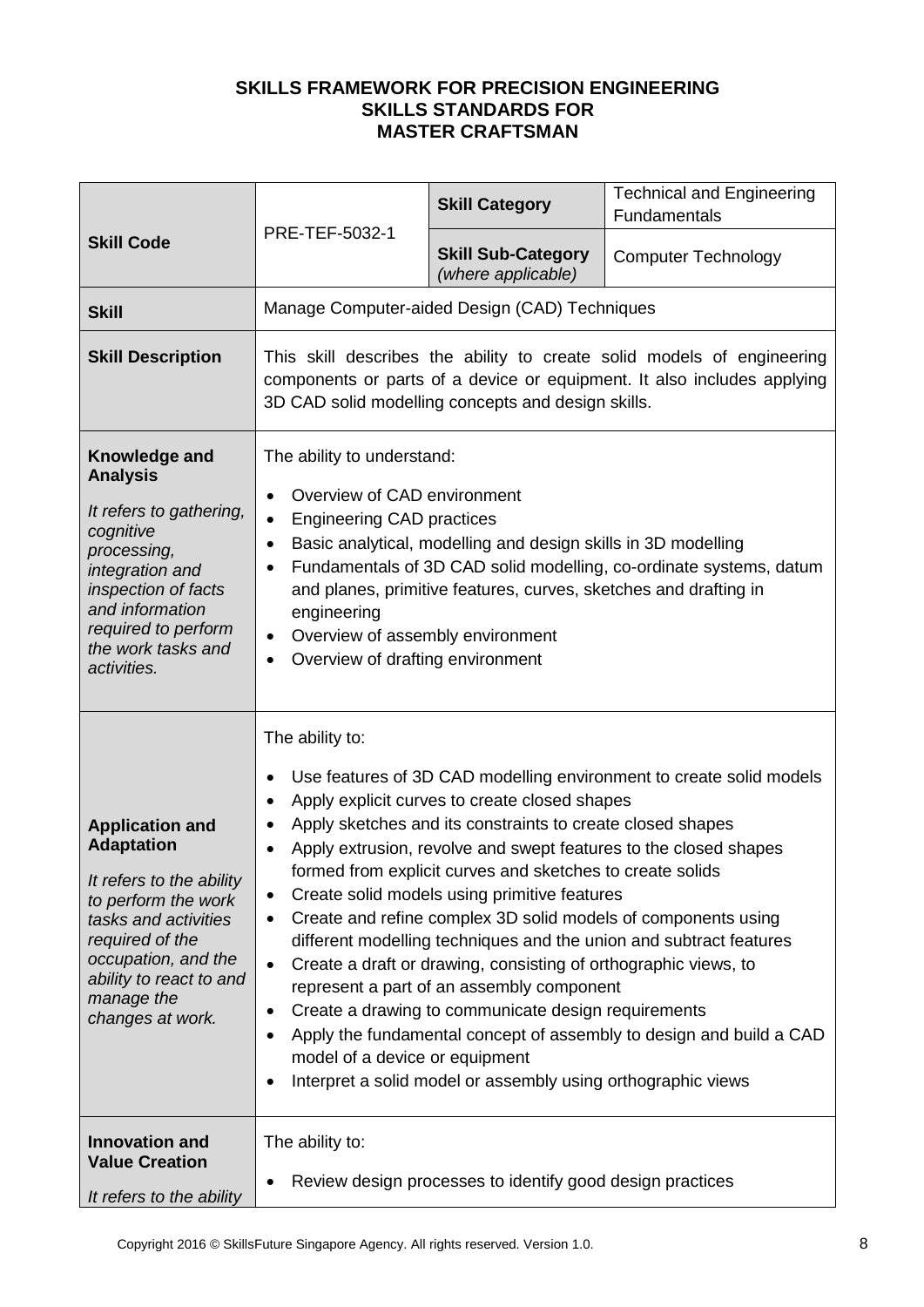| to generate<br>purposive ideas to<br>improve work<br>performance and/or<br>enhance business<br>values that are<br>aligned to<br>organisational goals.                                                           | Review final designs according to the product specifications<br>$\bullet$                                                                                                                                                                                                                                                                                                                                                                                                                                                       |
|-----------------------------------------------------------------------------------------------------------------------------------------------------------------------------------------------------------------|---------------------------------------------------------------------------------------------------------------------------------------------------------------------------------------------------------------------------------------------------------------------------------------------------------------------------------------------------------------------------------------------------------------------------------------------------------------------------------------------------------------------------------|
| <b>Social Intelligence</b><br>and Ethics<br>It refers to the ability<br>to use affective<br>factors in leadership,<br>relationship and<br>diversity<br>management guided<br>by professional<br>codes of ethics. | The ability to:<br>Collaborate with co-workers to identify improvements to design<br>$\bullet$<br>Seek feedback on proposed steps to achieve performance of design<br>$\bullet$<br>topology                                                                                                                                                                                                                                                                                                                                     |
| <b>Learning to Learn</b><br>It refers to the ability<br>to develop and<br>improve one's self<br>within and outside of<br>one's area of work.                                                                    | The ability to:<br>Share own design knowledge and specificity of the field with<br>$\bullet$<br>colleagues and develop professional knowledge                                                                                                                                                                                                                                                                                                                                                                                   |
| <b>Range of</b><br><b>Application</b><br>(where applicable)<br>It refers to the critical<br>circumstances and<br>contexts that the skill<br>may be<br>demonstrated.                                             | Apply Computer-Aided Design (CAD) techniques includes:<br><b>Engineering CAD Practices</b><br>٠<br>Analytical, modelling and design skills in 3D modelling that are<br>$\bullet$<br>essential for components, device or equipment design<br>Fundamentals of 3D CAD solid Modelling, co-ordinate systems, datum<br>$\bullet$<br>and planes, primitives, curves, sketches and drafting in the<br>engineering environment<br>Relevant legislation and regulatory requirements includes:<br>Workplace Safety and Health regulations |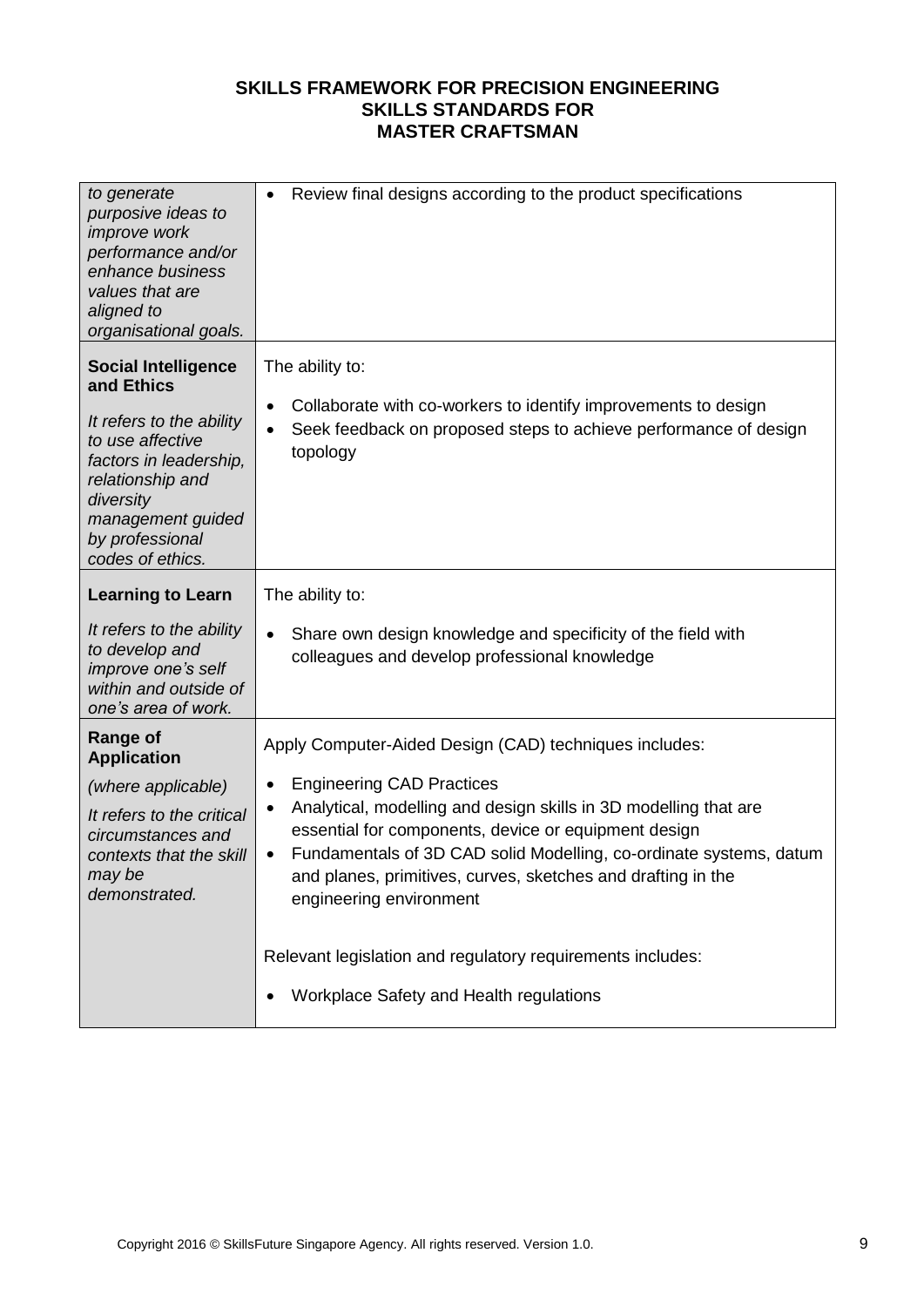|                                                                                                                                                                                                                               | PRE-TEF-5033-1                                                                                                                                                                                                                                                                                                                                                                                                                                     | <b>Skill Category</b>                                                                                                                                                                                                                                                     | <b>Technical and Engineering</b><br>Fundamentals                                                                                                                                                                                                                               |
|-------------------------------------------------------------------------------------------------------------------------------------------------------------------------------------------------------------------------------|----------------------------------------------------------------------------------------------------------------------------------------------------------------------------------------------------------------------------------------------------------------------------------------------------------------------------------------------------------------------------------------------------------------------------------------------------|---------------------------------------------------------------------------------------------------------------------------------------------------------------------------------------------------------------------------------------------------------------------------|--------------------------------------------------------------------------------------------------------------------------------------------------------------------------------------------------------------------------------------------------------------------------------|
| <b>Skill Code</b>                                                                                                                                                                                                             |                                                                                                                                                                                                                                                                                                                                                                                                                                                    | <b>Skill Sub-Category</b><br>(where applicable)                                                                                                                                                                                                                           | <b>Computer Technology</b>                                                                                                                                                                                                                                                     |
| <b>Skill</b>                                                                                                                                                                                                                  |                                                                                                                                                                                                                                                                                                                                                                                                                                                    | Manage Computer-aided Manufacturing (CAM) Techniques                                                                                                                                                                                                                      |                                                                                                                                                                                                                                                                                |
| <b>Skill Description</b>                                                                                                                                                                                                      | This skill describes the ability to produce tool path information through the<br>use of 3D geometric models of the part and post-process the tool path<br>data into machine specific codes for 3-axis and multi-axis computer-<br>numerical control (CNC) machining. It also includes selecting the cutting<br>tools, machining parameters and strategies, as well as verifying tool paths<br>used for machining components of various geometries. |                                                                                                                                                                                                                                                                           |                                                                                                                                                                                                                                                                                |
| Knowledge and<br><b>Analysis</b><br>It refers to gathering,<br>cognitive<br>processing,<br>integration and<br>inspection of facts<br>and information<br>required to perform<br>the work tasks and<br>activities.              | The ability to understand:<br>Overview of CAM modules<br>$\bullet$<br>Operation and parameter settings<br>Programme generation and verification<br>Post processing                                                                                                                                                                                                                                                                                 |                                                                                                                                                                                                                                                                           |                                                                                                                                                                                                                                                                                |
| <b>Application and</b><br><b>Adaptation</b><br>It refers to the ability<br>to perform the work<br>tasks and activities<br>required of the<br>occupation, and the<br>ability to react to and<br>manage the<br>changes at work. | The ability to:<br>machining<br>٠<br>machining<br>$\bullet$<br>machining<br>$\bullet$<br>$\bullet$<br>adhering strictly to specifications<br>٠<br>codes                                                                                                                                                                                                                                                                                            | Assess 2D tool path generation using objects for 3-axis CNC<br>Assess 3D tool path generation using objects for 3-axis CNC<br>Interpret machining parameters and strategies<br>aerospace and oil and gas applications<br>Apply the appropriate CAM programming technology | Assess 3D tool path generation using objects for multi-axis CNC<br>Apply CAM techniques for precision components, mould inserts,<br>Produce safe and efficient tool paths for the machining processes and<br>Evaluate post-process tool path data to generate machine specific |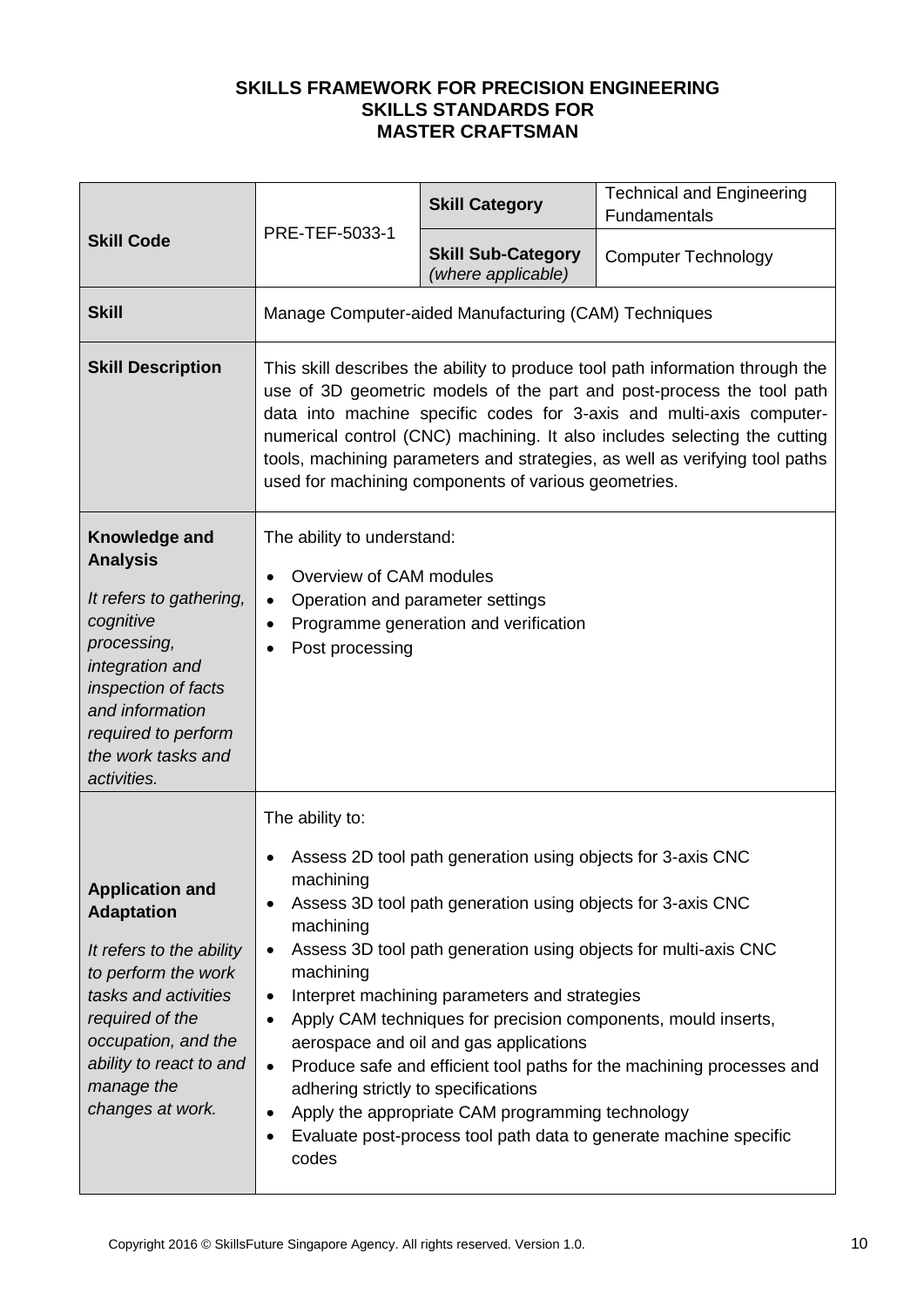| <b>Innovation and</b><br><b>Value Creation</b><br>It refers to the ability<br>to generate<br>purposive ideas to<br>improve work<br>performance and/or<br>enhance business<br>values that are<br>aligned to<br>organisational goals. | The ability to:<br>Review current activities and present ideas for work improvement                                                                                                                                                                                                                                                                                                                                                                                                                                        |
|-------------------------------------------------------------------------------------------------------------------------------------------------------------------------------------------------------------------------------------|----------------------------------------------------------------------------------------------------------------------------------------------------------------------------------------------------------------------------------------------------------------------------------------------------------------------------------------------------------------------------------------------------------------------------------------------------------------------------------------------------------------------------|
| <b>Social Intelligence</b><br>and Ethics<br>It refers to the ability<br>to use affective<br>factors in leadership,<br>relationship and<br>diversity<br>management guided<br>by professional<br>codes of ethics.                     | The ability to:<br>Review specifications and seek clarification from clients                                                                                                                                                                                                                                                                                                                                                                                                                                               |
| <b>Learning to Learn</b><br>It refers to the ability<br>to develop and<br>improve one's self<br>within and outside of<br>one's area of work.                                                                                        | The ability to:<br>Share own knowledge and specificity of the field with colleagues and<br>$\bullet$<br>develop professional knowledge                                                                                                                                                                                                                                                                                                                                                                                     |
| <b>Range of</b><br><b>Application</b><br>(where applicable)<br>It refers to the critical<br>circumstances and<br>context that the skill<br>may be<br>demonstrated.                                                                  | Application of Computer-aided Manufacturing (CAM) techniques must<br>include:<br><b>Engineering CAM practices</b><br>CAM programming skills using 3D models essential for CNC<br>machining process<br>Fundamentals of CAM software, cutting tools, geometry, cutting<br>$\bullet$<br>methods, machining parameters, tool path generation and verification<br>and post-processing in manufacturing environment<br>Relevant legislation and regulatory requirements must include:<br>Workplace Safety and Health Regulations |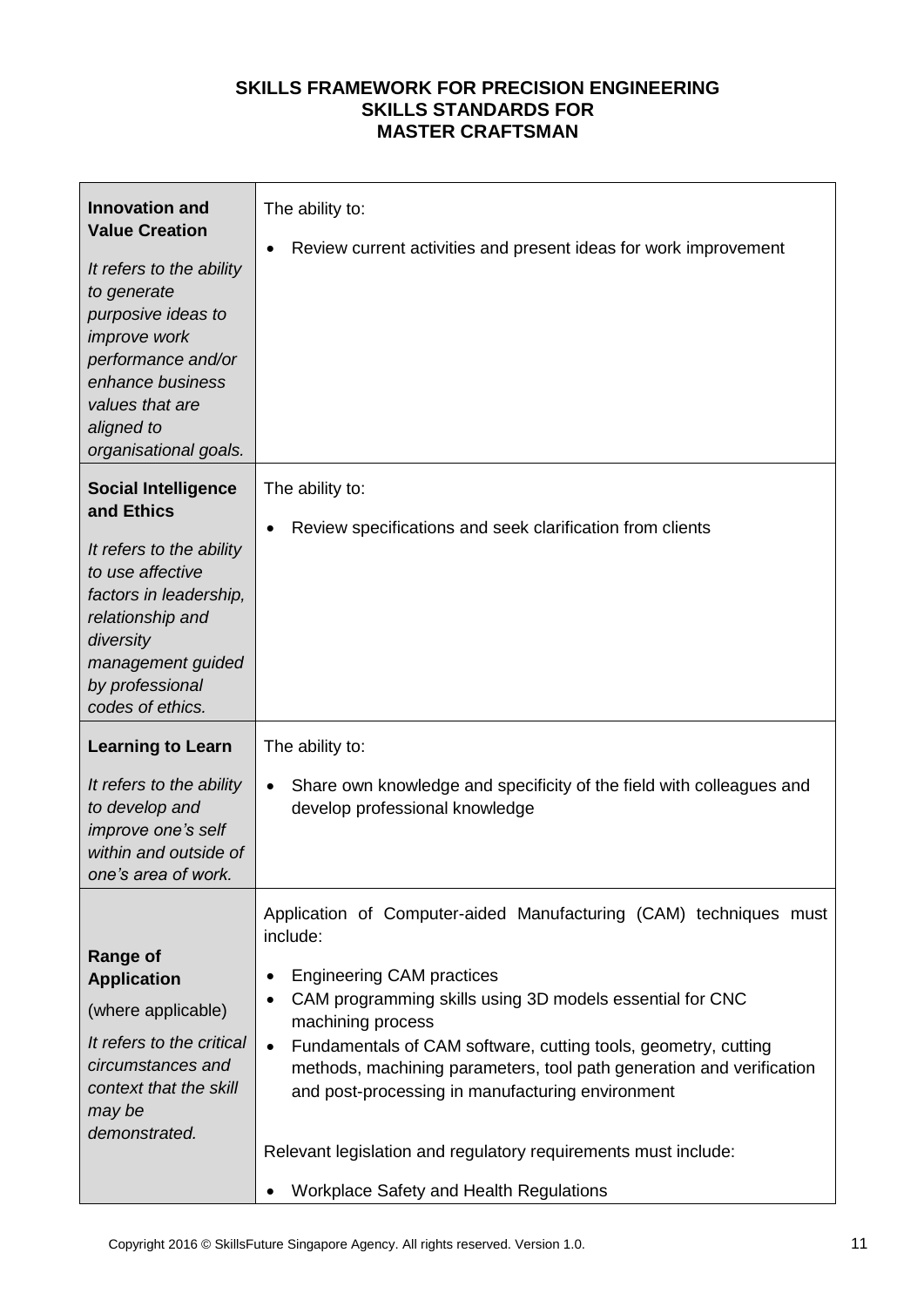|  | • Organisational standard operating procedures for operation of<br>equipment |
|--|------------------------------------------------------------------------------|
|  | <b>Personal Protective Equipment (PPE)</b>                                   |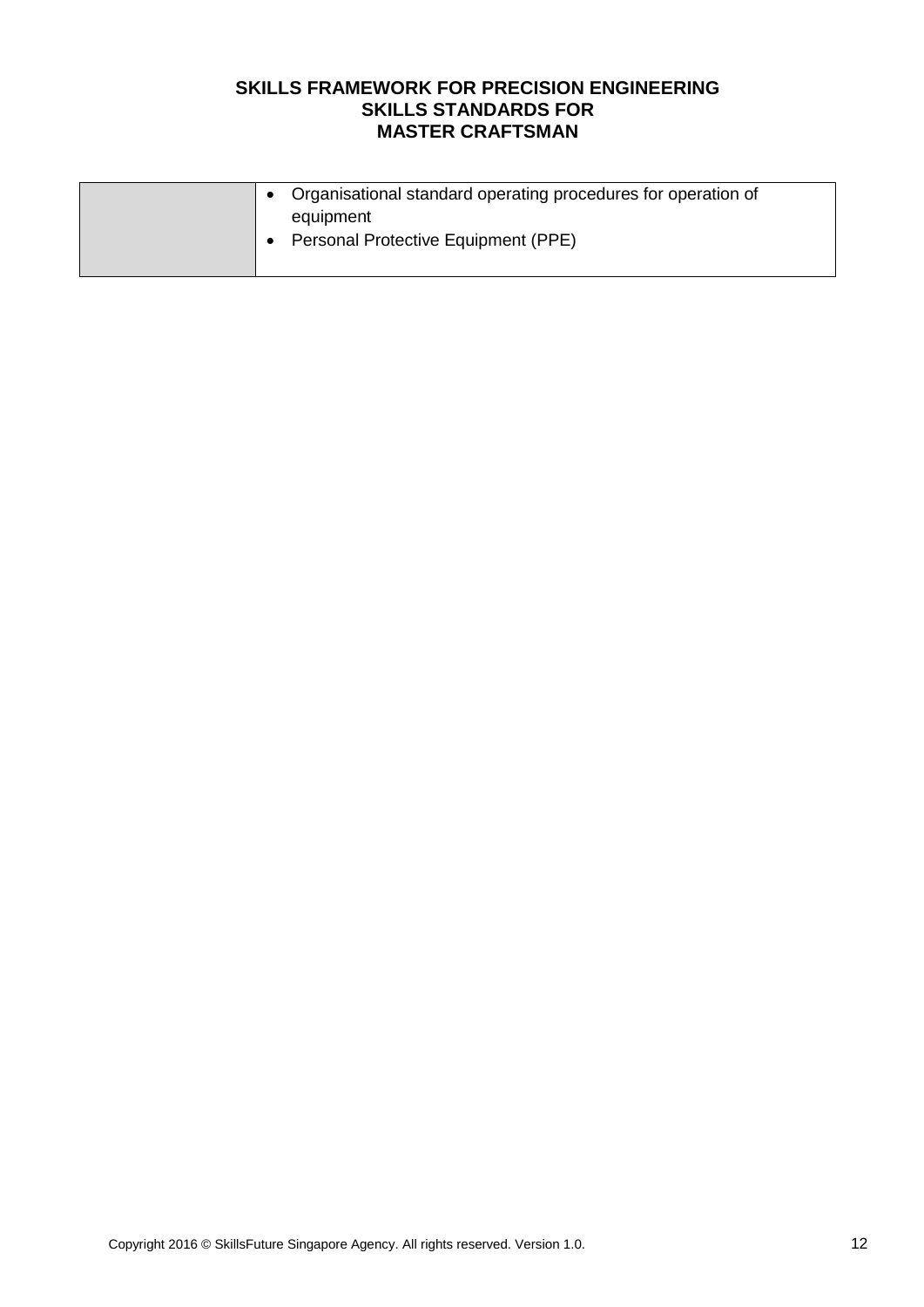|                                                                                                                                                                                                                               |                                                                                                                                                                                                                                                                                                                                                                                                                                                                                                                                                                                                      | <b>Skill Category</b>                                                                                                                                                                                                                                                                                                          | <b>Technical and Engineering</b><br><b>Fundamentals</b>                                                                               |  |
|-------------------------------------------------------------------------------------------------------------------------------------------------------------------------------------------------------------------------------|------------------------------------------------------------------------------------------------------------------------------------------------------------------------------------------------------------------------------------------------------------------------------------------------------------------------------------------------------------------------------------------------------------------------------------------------------------------------------------------------------------------------------------------------------------------------------------------------------|--------------------------------------------------------------------------------------------------------------------------------------------------------------------------------------------------------------------------------------------------------------------------------------------------------------------------------|---------------------------------------------------------------------------------------------------------------------------------------|--|
| <b>Skill Code</b>                                                                                                                                                                                                             | PRE-TEF-5035-1                                                                                                                                                                                                                                                                                                                                                                                                                                                                                                                                                                                       | <b>Skill Sub-Category</b><br>(where applicable)                                                                                                                                                                                                                                                                                | <b>Materials and Metallurgy</b>                                                                                                       |  |
| <b>Skill</b>                                                                                                                                                                                                                  |                                                                                                                                                                                                                                                                                                                                                                                                                                                                                                                                                                                                      | Apply Advanced Manufacturing Technology and Process                                                                                                                                                                                                                                                                            |                                                                                                                                       |  |
| <b>Skill Description</b>                                                                                                                                                                                                      | This skill describes the ability to evaluate and select suitable traditional<br>and non-traditional machining technology to optimise manufacturing<br>processes. It also includes evaluation of laser beam machining and<br>ultrasonic machining.                                                                                                                                                                                                                                                                                                                                                    |                                                                                                                                                                                                                                                                                                                                |                                                                                                                                       |  |
| Knowledge and<br><b>Analysis</b><br>It refers to gathering,<br>cognitive<br>processing,<br>integration and<br>inspection of facts<br>and information<br>required to perform<br>the work tasks and<br>activities.              | The ability to understand:<br>Traditional machining processes<br>Principles in traditional machining<br>$\bullet$<br>Types of non-traditional machining (NTM) processes<br>$\bullet$<br>Types of energy applied in NTM<br>$\bullet$<br>Needs of NTM in the industry<br>Areas of applications for NTM in precision and other industries.<br>$\bullet$<br>Laser beam machines<br>Laser beam machining technology and applications<br>$\bullet$<br>Principles of ultrasonic machining (USM)<br>$\bullet$<br>Ultrasonic machine design and construction<br>$\bullet$<br>USM technology and applications. |                                                                                                                                                                                                                                                                                                                                |                                                                                                                                       |  |
| <b>Application and</b><br><b>Adaptation</b><br>It refers to the ability<br>to perform the work<br>tasks and activities<br>required of the<br>occupation, and the<br>ability to react to and<br>manage the<br>changes at work. | The ability to:<br>technology<br>technology<br>$\bullet$<br>manufacturing process<br>٠<br>technology<br>$\bullet$<br>select most suitable technology<br>٠<br>requirements<br>٠<br>requirements                                                                                                                                                                                                                                                                                                                                                                                                       | Evaluate methods for selecting suitable traditional machining<br>Evaluate methods for selecting non-traditional machining (NTM)<br>Analyse types of energy in NTM technology to optimise the<br>Review requirements for NTM processes to select most suitable<br>Review concept of ultrasonic machining (USM) in accordance to | Review types of NTM in precision engineering and other Industries to<br>Review concept of laser beam machining (LBM) in accordance to |  |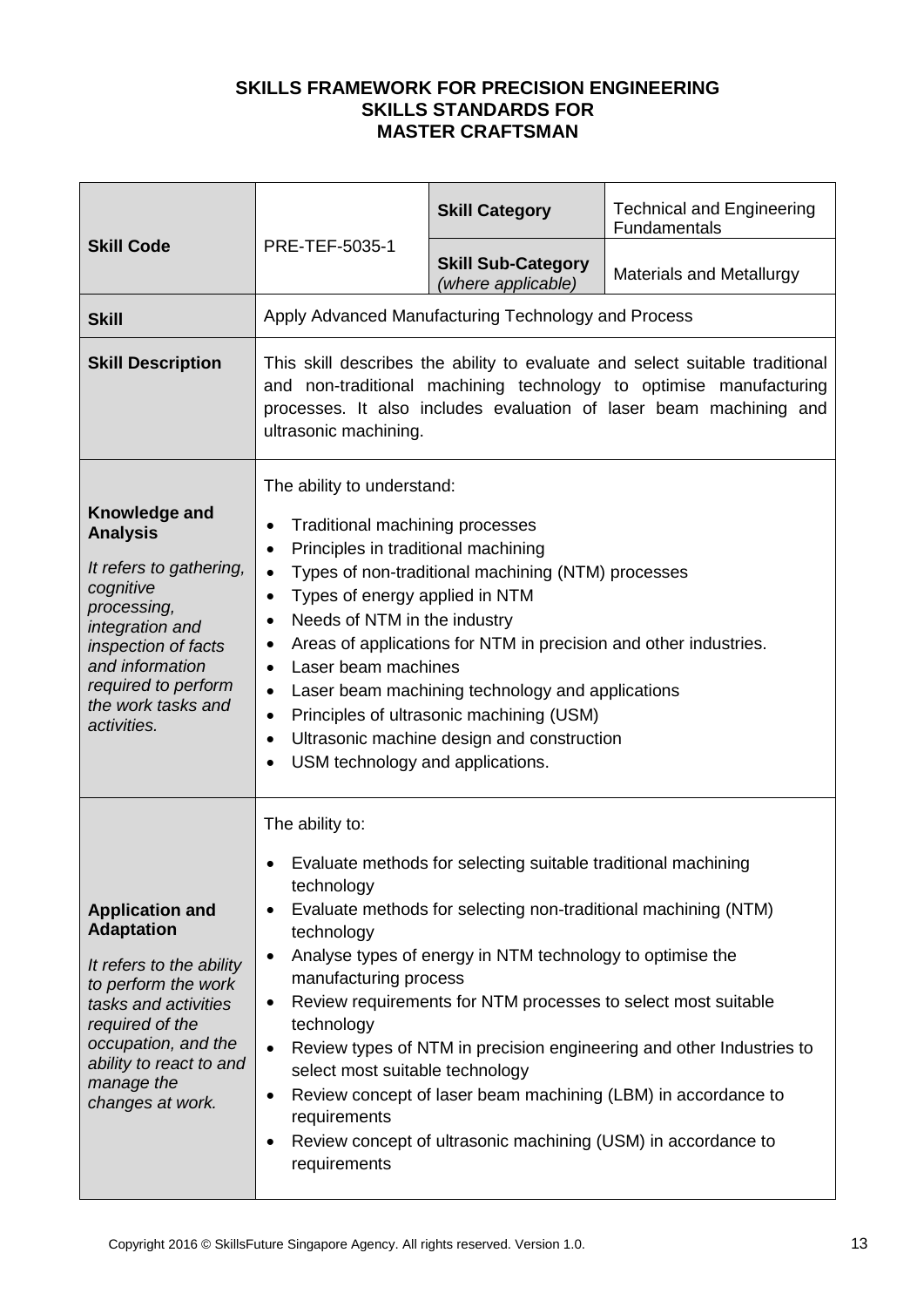| <b>Innovation and</b><br><b>Value Creation</b><br>It refers to the ability<br>to generate<br>purposive ideas to<br>improve work<br>performance and/or<br>enhance business<br>values that are<br>aligned to<br>organisational goals. | The ability to:<br>Evaluate and select the appropriate technology and optimise<br>$\bullet$<br>manufacturing processes to maximise efficiency                                                                                                                                                                                                                                       |
|-------------------------------------------------------------------------------------------------------------------------------------------------------------------------------------------------------------------------------------|-------------------------------------------------------------------------------------------------------------------------------------------------------------------------------------------------------------------------------------------------------------------------------------------------------------------------------------------------------------------------------------|
| <b>Social Intelligence</b><br>and Ethics<br>It refers to the ability<br>to use affective<br>factors in leadership,<br>relationship and<br>diversity<br>management guided<br>by professional<br>codes of ethics.                     | The ability to:<br>Arrange team discussions with colleagues to evaluate and select<br>$\bullet$<br>suitable traditional and non-traditional machining technology<br>Consult and incorporate stakeholders' feedback during development of<br>$\bullet$<br>manufacturing process                                                                                                      |
| <b>Learning to Learn</b><br>It refers to the ability<br>to develop and<br>improve one's self<br>within and outside of<br>one's area of work.                                                                                        | The ability to:<br>Engage in self-reflection to review effectiveness of traditional and non-<br>$\bullet$<br>traditional machining technology<br>Update own learning in use of new applications e.g., ultrasonic<br>$\bullet$<br>machine design and construction and USM technology                                                                                                 |
| <b>Range of</b><br><b>Application</b><br>(where applicable)<br>It refers to the critical<br>circumstances and<br>contexts that the skill<br>may be<br>demonstrated.                                                                 | Types and concepts of laser technology must include:<br>Practical applications of laser technology<br>Ultrasonic technology must include:<br>Use of ultrasonic technology may include: • Practical applications<br>Use of tools and equipment must include:<br>Operation manual<br>$\bullet$<br>Technical manual and instructions<br>Lab sheets<br>$\bullet$<br>Work-piece material |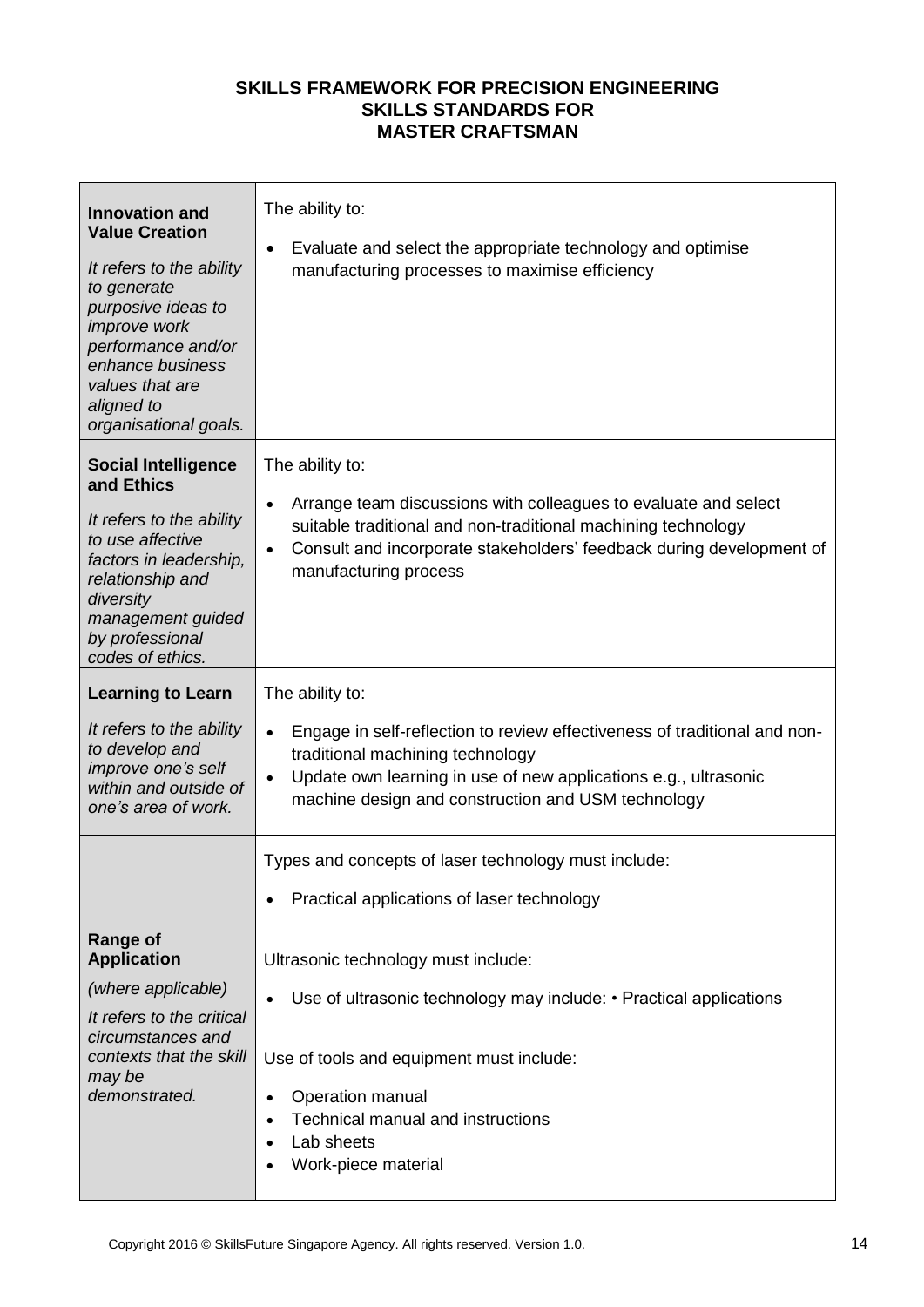| Rules and regulations must be followed as per the current directive:                      |
|-------------------------------------------------------------------------------------------|
| Workplace Safety and Health Act                                                           |
| Apply procedures, must include:                                                           |
| Organisational processes and procedures<br>Technical manual and instructions<br>$\bullet$ |
|                                                                                           |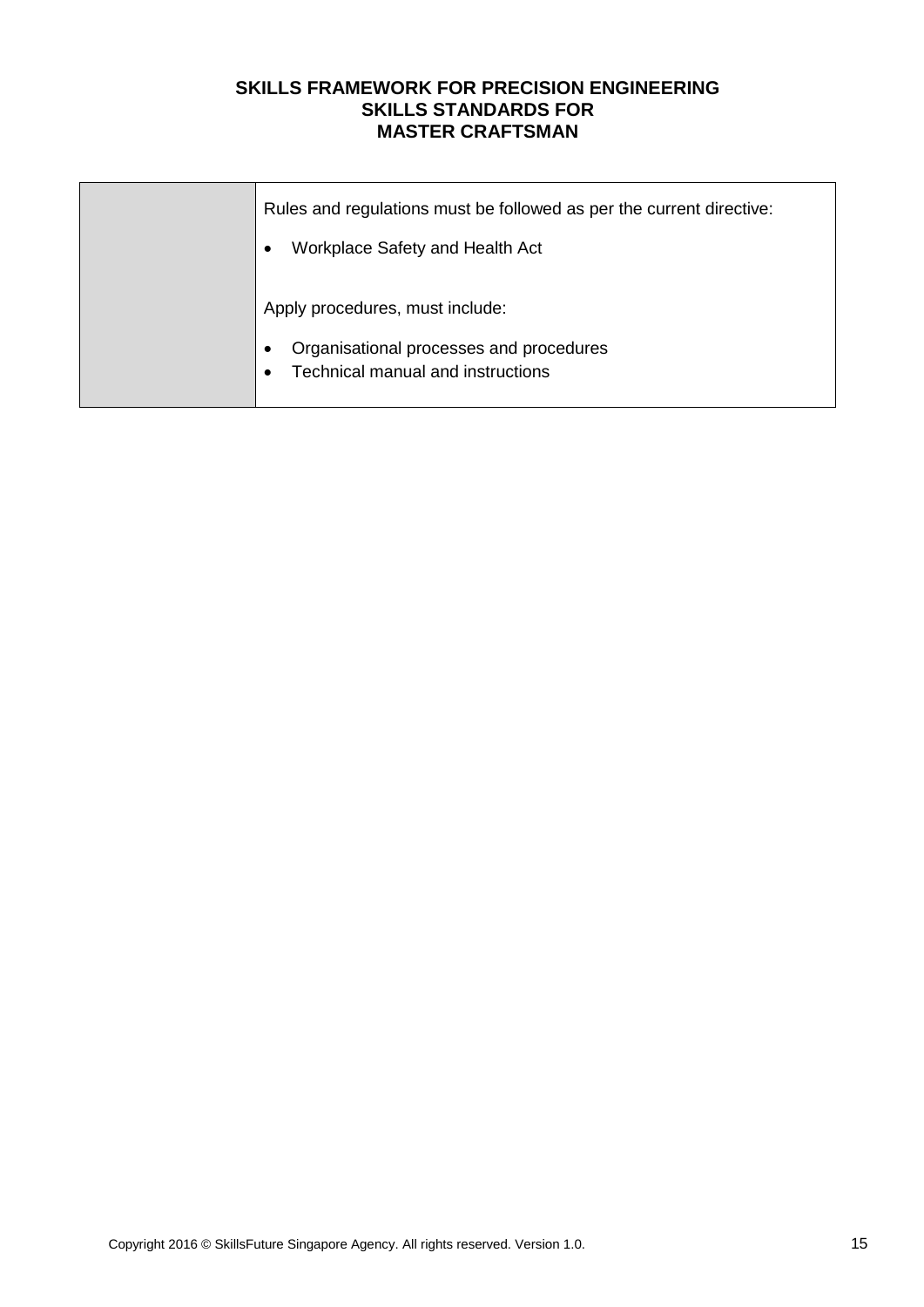| <b>Skill Code</b>                                                                                                                                                                                                             | PRE-TEF-5036-1                                                                                                                                                                                                                                                                                                                                                                                                                                                                                                                                                                                                                                                                                                                                                                                                                          | <b>Skill Category</b>                           | <b>Technical and Engineering</b><br>Fundamentals |
|-------------------------------------------------------------------------------------------------------------------------------------------------------------------------------------------------------------------------------|-----------------------------------------------------------------------------------------------------------------------------------------------------------------------------------------------------------------------------------------------------------------------------------------------------------------------------------------------------------------------------------------------------------------------------------------------------------------------------------------------------------------------------------------------------------------------------------------------------------------------------------------------------------------------------------------------------------------------------------------------------------------------------------------------------------------------------------------|-------------------------------------------------|--------------------------------------------------|
|                                                                                                                                                                                                                               |                                                                                                                                                                                                                                                                                                                                                                                                                                                                                                                                                                                                                                                                                                                                                                                                                                         | <b>Skill Sub-Category</b><br>(where applicable) | <b>Materials and Metallurgy</b>                  |
| <b>Skill</b>                                                                                                                                                                                                                  |                                                                                                                                                                                                                                                                                                                                                                                                                                                                                                                                                                                                                                                                                                                                                                                                                                         | <b>Evaluate Advanced Materials Technology</b>   |                                                  |
| <b>Skill Description</b>                                                                                                                                                                                                      | This skill describes the ability to characterise metals and assess the<br>suitability of the metals for manufacturing components. It also includes<br>using different mechanical and optical methods to characterise and assess<br>materials.                                                                                                                                                                                                                                                                                                                                                                                                                                                                                                                                                                                           |                                                 |                                                  |
| Knowledge and<br><b>Analysis</b><br>It refers to<br>gathering, cognitive<br>processing,<br>integration and<br>inspection of facts<br>and information<br>required to perform<br>the work tasks and<br>activities.              | The ability to understand:<br>Principles of precision engineering<br>$\bullet$<br>Types of metals<br>$\bullet$<br>Properties of metals<br>$\bullet$<br>Methods for measuring mechanical properties of metals<br>$\bullet$<br>Methods for measuring thermal properties of metals<br>$\bullet$<br>Methods for measuring optical properties of metals<br>$\bullet$<br>Methods for measuring chemical properties and microstructure of<br>$\bullet$<br>metals<br>Methods for relating material property measurements to component<br>$\bullet$<br>requirements<br>Metal treatment processes<br>$\bullet$                                                                                                                                                                                                                                    |                                                 |                                                  |
| <b>Application and</b><br><b>Adaptation</b><br>It refers to the ability<br>to perform the work<br>tasks and activities<br>required of the<br>occupation, and the<br>ability to react to<br>and manage the<br>changes at work. | The ability to:<br>Review the required properties of components to shortlist the range of<br>$\bullet$<br>metals that can meet the requirements<br>Select appropriate methods and instruments to measure mechanical<br>$\bullet$<br>properties of metals<br>Select appropriate methods and instruments to measure thermal<br>$\bullet$<br>properties of metals<br>Select appropriate methods and instruments to measure optical<br>$\bullet$<br>properties of metals<br>Select appropriate methods and instruments to measure chemical<br>$\bullet$<br>properties and microstructure of metals<br>Perform measurements to analyse and determine characteristics of<br>$\bullet$<br>metals<br>Assess the suitability of material characteristics for components in<br>$\bullet$<br>accordance to functional and legislative requirements |                                                 |                                                  |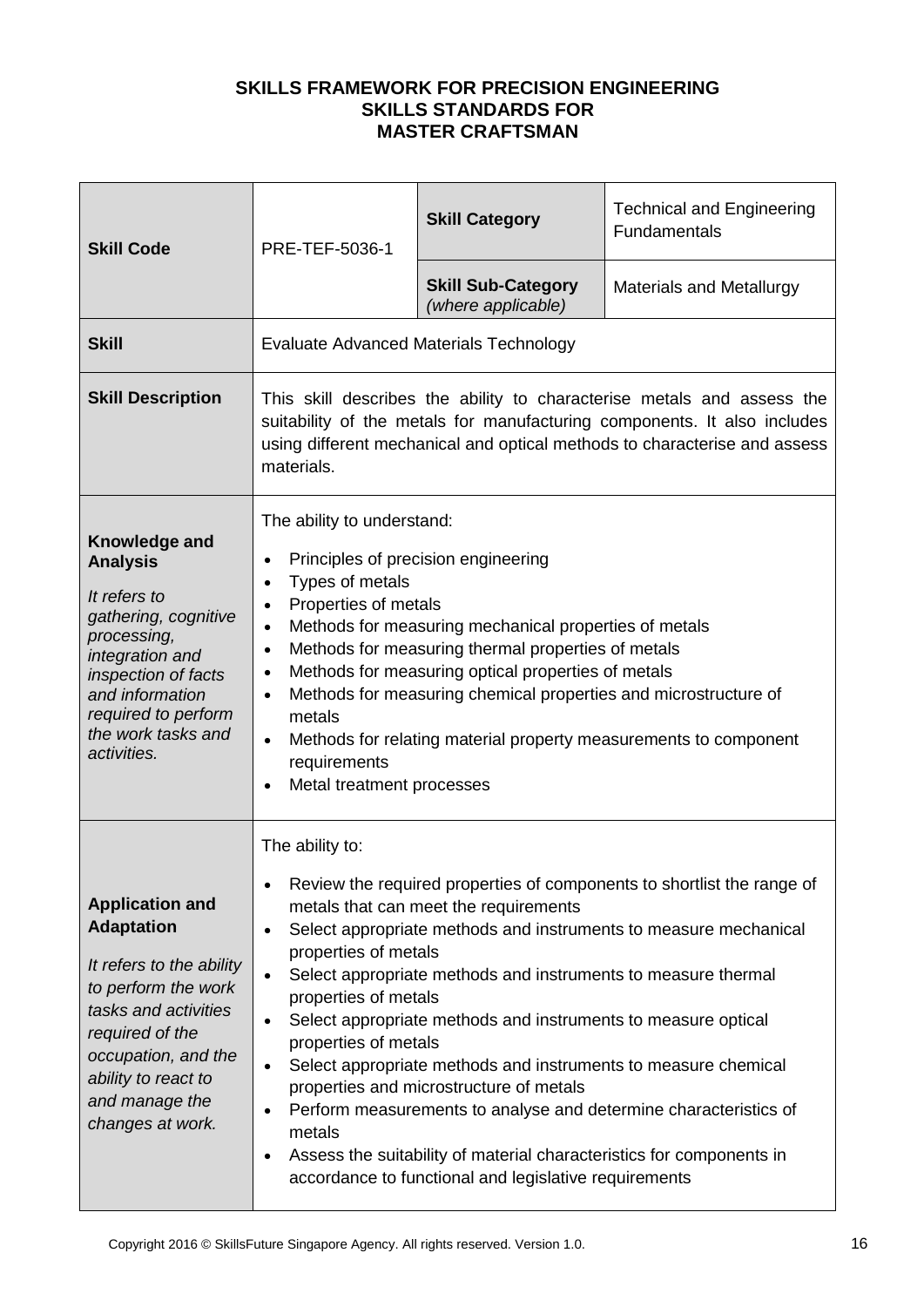| <b>Innovation and</b><br><b>Value Creation</b><br>It refers to the ability<br>to generate<br>purposive ideas to<br>improve work<br>performance and/or<br>enhance business<br>values that are<br>aligned to<br>organisational goals. | The ability to:<br>Review treatment processes, for metals selected, for possibilities to<br>$\bullet$<br>exceed functional requirements                                                                                                                                                                                             |
|-------------------------------------------------------------------------------------------------------------------------------------------------------------------------------------------------------------------------------------|-------------------------------------------------------------------------------------------------------------------------------------------------------------------------------------------------------------------------------------------------------------------------------------------------------------------------------------|
| <b>Social Intelligence</b><br>and Ethics<br>It refers to the ability<br>to use affective<br>factors in<br>leadership,<br>relationship and<br>diversity<br>management guided<br>by professional<br>codes of ethics.                  | The ability to:<br>Communicate with customers, colleagues and team to assist in<br>$\bullet$<br>establishing timeframes and requirements                                                                                                                                                                                            |
| <b>Learning to Learn</b><br>It refers to the ability<br>to develop and<br>improve one's self<br>within and outside of<br>one's area of work.                                                                                        | The ability to:<br>Engage in self-reflection to review resources spent and accuracy of<br>$\bullet$<br>measurements and material assessments<br>Update own learning in material science and measuring technologies,<br>$\bullet$<br>by subscribing to diverse learning channels and participating in peer<br>review platforms       |
| <b>Range of</b><br><b>Application</b><br>(where applicable)<br>It refers to the<br>critical<br>circumstances and<br>contexts that the<br>skill may be<br>demonstrated.                                                              | Principles of precision engineering must include:<br>Advanced concepts of material science<br>٠<br>Advanced concepts of mechanics<br>$\bullet$<br>Advanced concepts of thermodynamics<br>Advanced concepts of optics and wave theory<br>$\bullet$<br>Advanced concepts of measurement<br>$\bullet$<br>Types of metals must include: |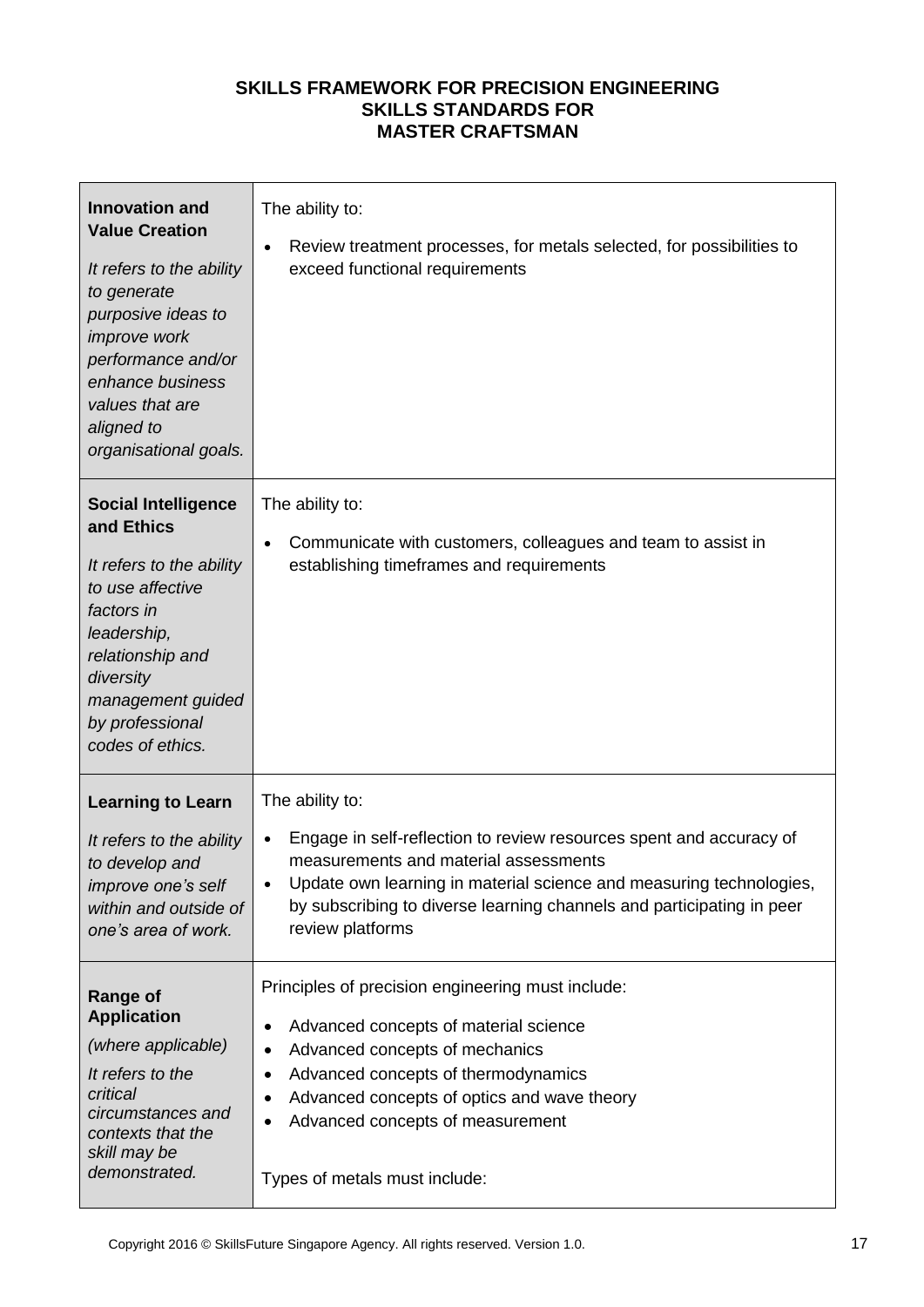| Base metals<br>$\bullet$                                                      |
|-------------------------------------------------------------------------------|
| Alloys<br>$\bullet$                                                           |
| Ferrous metals<br>$\bullet$                                                   |
| Non-ferrous metals<br>$\bullet$                                               |
| Noble metals<br>$\bullet$                                                     |
|                                                                               |
| Properties of materials must include:                                         |
|                                                                               |
| <b>Mechanical properties</b><br>$\bullet$                                     |
| Thermal properties<br>$\bullet$                                               |
| <b>Optical properties</b><br>$\bullet$                                        |
| Chemical properties and microstructure characteristics<br>$\bullet$           |
|                                                                               |
| Methods of measurement must include:                                          |
|                                                                               |
| X-ray diffraction and fluorescence techniques, scanning electron<br>$\bullet$ |
| microscopy, energy dispersive spectroscopy                                    |
|                                                                               |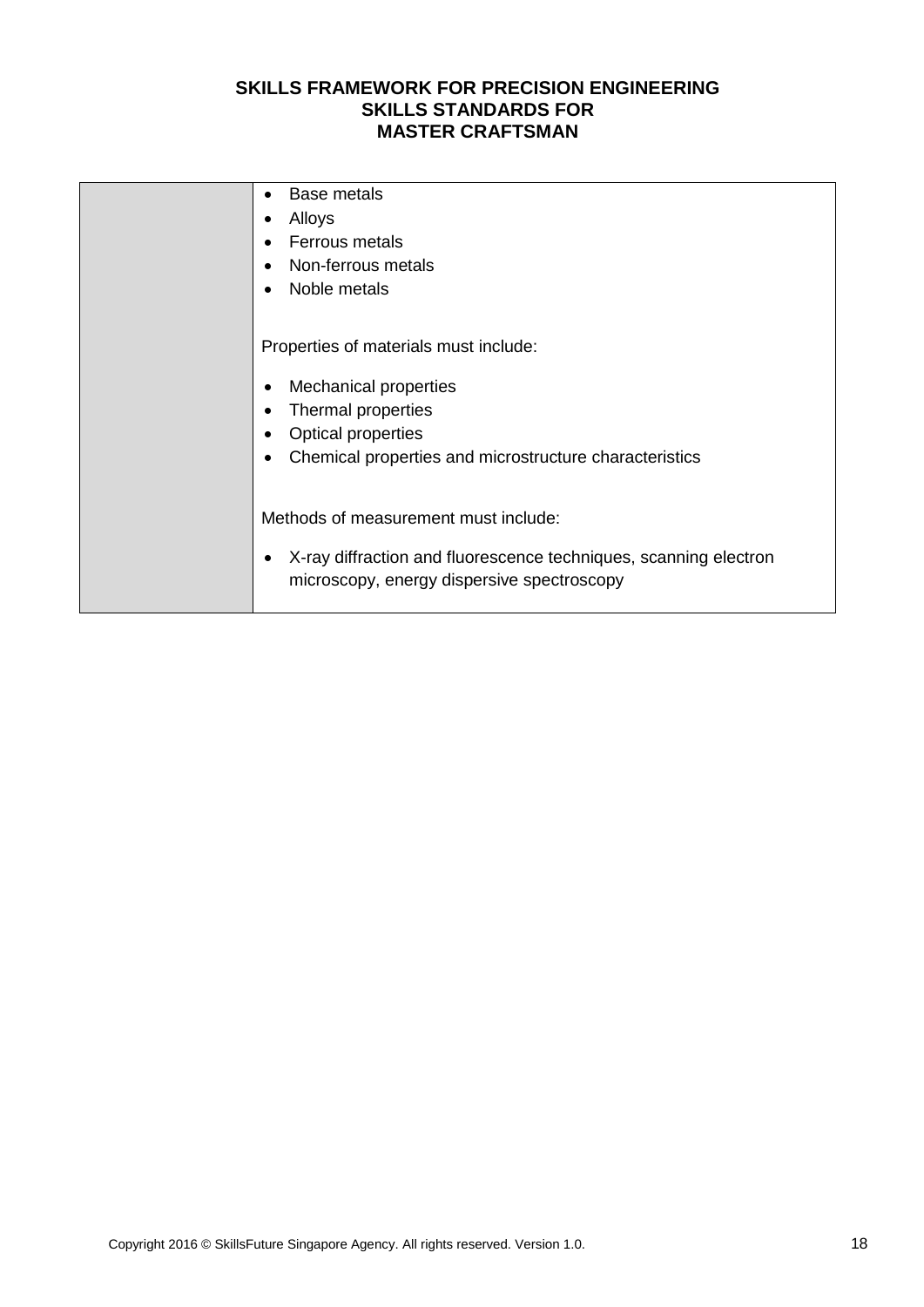|                                                                                                                                                                                                                               | PRE-TED-5015-1                                                                                                                                                                                                                                                                                                                                                                                                                                                                                                                                                                                                                                           | <b>Skill Category</b>                           | <b>Technical and Engineering</b><br>Design |
|-------------------------------------------------------------------------------------------------------------------------------------------------------------------------------------------------------------------------------|----------------------------------------------------------------------------------------------------------------------------------------------------------------------------------------------------------------------------------------------------------------------------------------------------------------------------------------------------------------------------------------------------------------------------------------------------------------------------------------------------------------------------------------------------------------------------------------------------------------------------------------------------------|-------------------------------------------------|--------------------------------------------|
| <b>Skill Code</b>                                                                                                                                                                                                             |                                                                                                                                                                                                                                                                                                                                                                                                                                                                                                                                                                                                                                                          | <b>Skill Sub-Category</b><br>(where applicable) | <b>Components and Modules</b>              |
| <b>Skill Title</b>                                                                                                                                                                                                            | Apply Mechanics in Design Solutions                                                                                                                                                                                                                                                                                                                                                                                                                                                                                                                                                                                                                      |                                                 |                                            |
| <b>Skill Description</b>                                                                                                                                                                                                      | This skill describes the ability to incorporate fundamental principles of<br>engineering mechanics and concepts in the engineering context. It also<br>includes using a systematic approach to perform analysis and determine<br>design.                                                                                                                                                                                                                                                                                                                                                                                                                 |                                                 |                                            |
| Knowledge and<br><b>Analysis</b><br>It refers to gathering,<br>cognitive<br>processing,<br>integration and<br>inspection of facts<br>and information<br>required to perform<br>the work tasks and<br>activities.              | The ability to understand:<br>Addition and subtraction of vectors using trigonometry<br>Free body diagrams<br>$\bullet$<br>Resultants of concurrent force systems<br>$\bullet$<br>Resultants of non-concurrent force systems<br>$\bullet$<br>Beam reactions<br>$\bullet$<br>Frictional force exerted by two contacting surfaces<br>$\bullet$<br>Moments of inertia<br>$\bullet$<br>Centroid of a area<br>Area moment of inertia of a cross-section<br>٠<br>Stress and strain relationship<br>٠<br>Elastic deformation in simple structures<br>$\bullet$<br>Construction of shear force and bending moment diagrams                                       |                                                 |                                            |
| <b>Application and</b><br><b>Adaptation</b><br>It refers to the ability<br>to perform the work<br>tasks and activities<br>required of the<br>occupation, and the<br>ability to react to and<br>manage the<br>changes at work. | The ability to:<br>Perform calculations of forces, and construction of free body diagrams,<br>to develop design solutions<br>Calculate the resultants of concurrent force systems<br>$\bullet$<br>Determine the reactions and resultants of equilibrium systems<br>Determine frictional forces on two contacting surfaces<br>٠<br>Determine the centroid and area moment of inertia of different cross-<br>$\bullet$<br>sections<br>Calculate stresses in simple structures to determine feasibility<br>$\bullet$<br>Develop shear force diagrams, and bending moment diagrams, to<br>٠<br>determine the size of a structural member of a given material |                                                 |                                            |
| <b>Innovation and</b><br><b>Value Creation</b><br>It refers to the ability                                                                                                                                                    | The ability to:<br>Review engineering mechanics to improve application of the principles                                                                                                                                                                                                                                                                                                                                                                                                                                                                                                                                                                 |                                                 |                                            |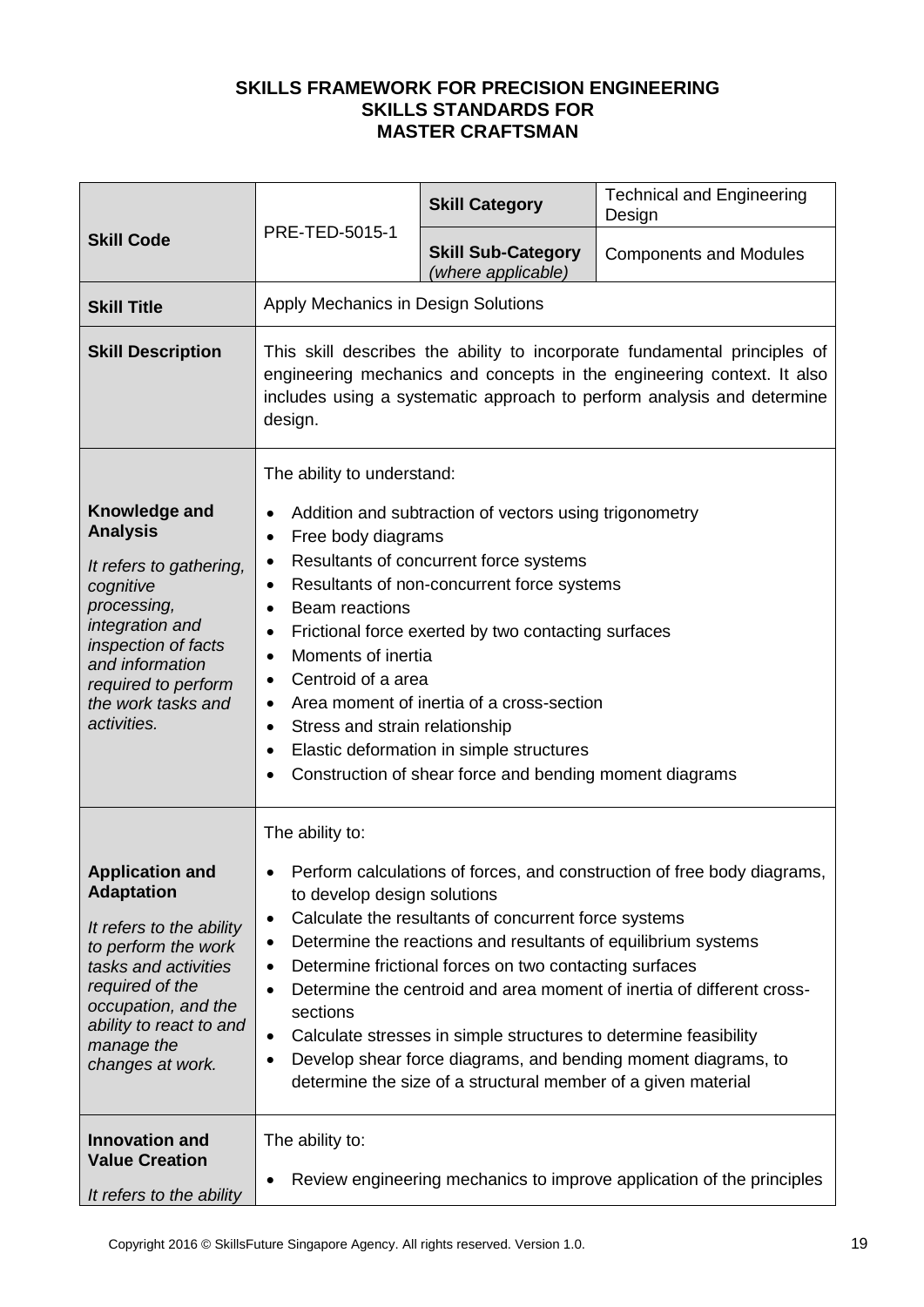| in the engineering context<br>Evaluate unique design solutions through innovative design<br>$\bullet$<br>management processes                                                                                                                                                                                               |
|-----------------------------------------------------------------------------------------------------------------------------------------------------------------------------------------------------------------------------------------------------------------------------------------------------------------------------|
| The ability to:<br>Discuss new advances with team members to improve application of<br>$\bullet$<br>the principles in the engineering context<br>Share own knowledge and specificity of the field with colleagues<br>$\bullet$<br>Consult with clients and key stakeholders on aspects of design<br>$\bullet$<br>solutions  |
| The ability to:                                                                                                                                                                                                                                                                                                             |
| Develop own professional knowledge and expertise                                                                                                                                                                                                                                                                            |
| Apply mechanics in design solutions must include:<br>Fundamental principles of engineering mechanics<br>$\bullet$<br>Application of the concepts in the engineering context, which includes<br>$\bullet$<br>concurrent and non-concurrent force systems, friction, moment of<br>inertia and topics on strength of materials |
|                                                                                                                                                                                                                                                                                                                             |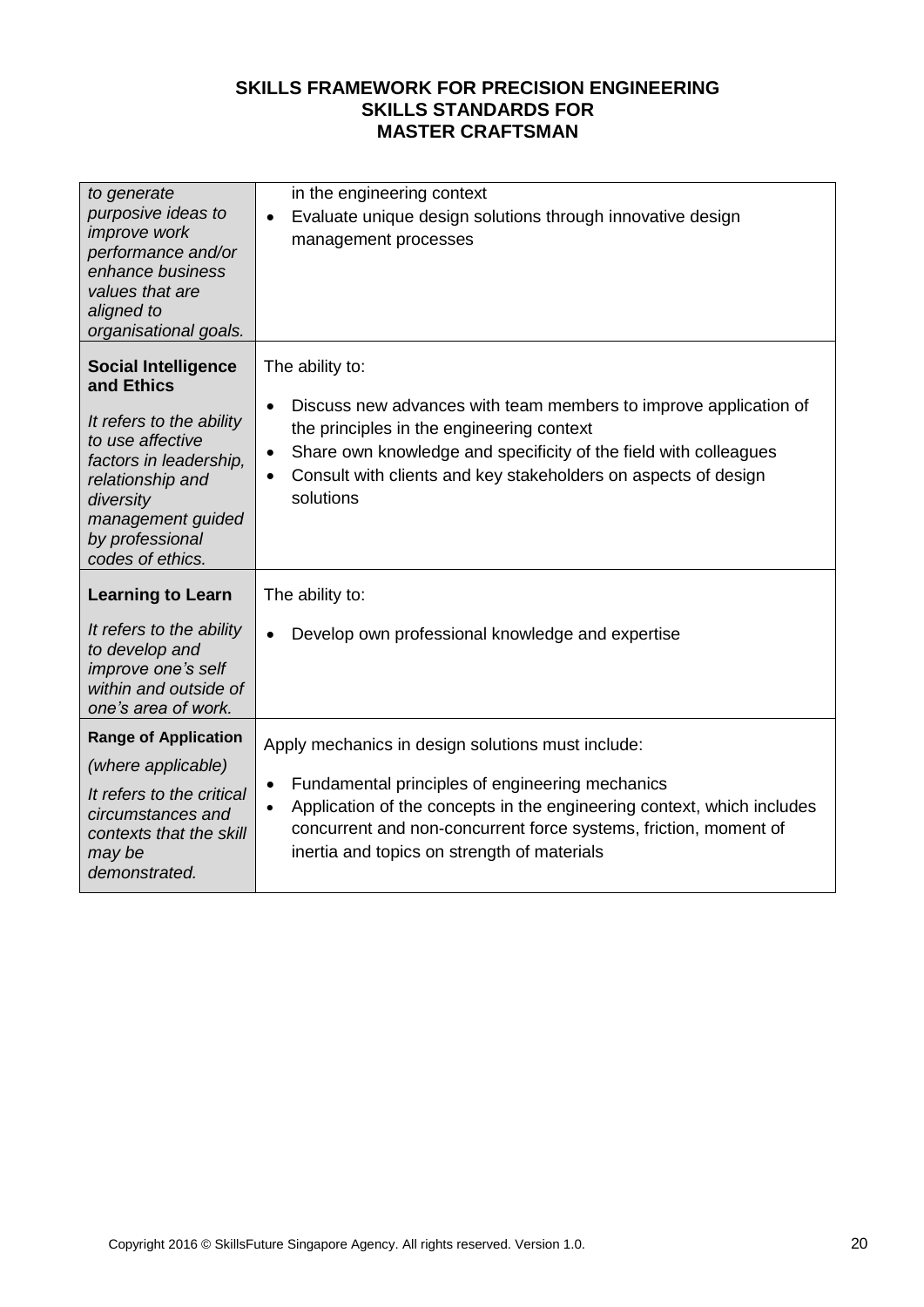| <b>Skill Code</b>                                                                                                                                                                                                             |                                                                                                                                                                                                                                                                                                                                                                                                                                             | <b>Skill Category</b>                           | <b>Precision Manufacturing</b><br>Processes |
|-------------------------------------------------------------------------------------------------------------------------------------------------------------------------------------------------------------------------------|---------------------------------------------------------------------------------------------------------------------------------------------------------------------------------------------------------------------------------------------------------------------------------------------------------------------------------------------------------------------------------------------------------------------------------------------|-------------------------------------------------|---------------------------------------------|
|                                                                                                                                                                                                                               | PRE-PMP-5053-1                                                                                                                                                                                                                                                                                                                                                                                                                              | <b>Skill Sub-Category</b><br>(where applicable) | <b>Machining Processes</b>                  |
| <b>Skill</b>                                                                                                                                                                                                                  | Apply Automatic Control for Machines                                                                                                                                                                                                                                                                                                                                                                                                        |                                                 |                                             |
| <b>Skill Description</b>                                                                                                                                                                                                      | This skill describes the ability to design, interpret and apply actuators,<br>electro-pneumatics<br>pneumatics<br>and<br>components<br>with<br>sensors,<br>Programmable Logic Control (PLC) programming in equipment building<br>and automation.                                                                                                                                                                                            |                                                 |                                             |
| Knowledge and<br><b>Analysis</b><br>It refers to gathering,<br>cognitive<br>processing,<br>integration and<br>inspection of facts<br>and information<br>required to perform<br>the work tasks and<br>activities.              | The ability to understand:<br>Fundamental of automatic control for machines<br>Automatic control<br>$\bullet$<br>Programmable Logic Control (PLC) programme<br>$\bullet$<br>Assembly techniques                                                                                                                                                                                                                                             |                                                 |                                             |
| <b>Application and</b><br><b>Adaptation</b><br>It refers to the ability<br>to perform the work<br>tasks and activities<br>required of the<br>occupation, and the<br>ability to react to and<br>manage the<br>changes at work. | The ability to:<br>Perform automated controller and I/O interfacing with PLC<br>Apply GRAFCET and generate process application with ladder logic<br>diagram<br>Develop ladder logic solution using timers, counters and instructions<br>$\bullet$<br>Apply IEC 61131-3 programming standard for automation processes<br>Assemble modular production systems as per drawings<br>Complete system integration and troubleshooting<br>$\bullet$ |                                                 |                                             |
| <b>Innovation and</b><br><b>Value Creation</b><br>It refers to the ability<br>to generate<br>purposive ideas to<br>improve work                                                                                               | The ability to:<br>Design and program automated production system with greater<br>$\bullet$<br>flexibility without foregoing specifications or requirements<br>Review current activities and present ideas for work improvement<br>$\bullet$                                                                                                                                                                                                |                                                 |                                             |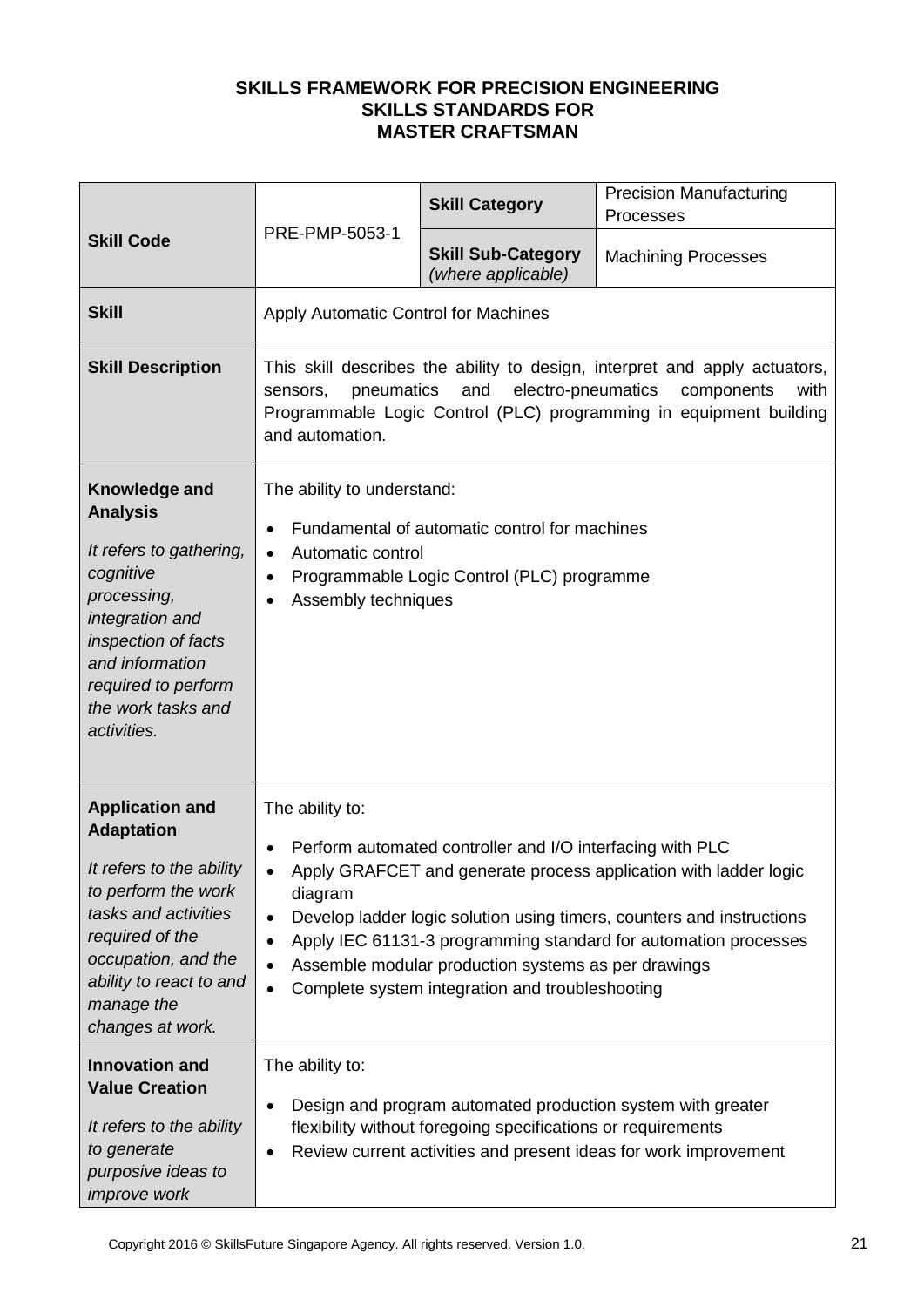| performance and/or<br>enhance business<br>values that are<br>aligned to<br>organisational goals.                                                                                                                |                                                                                                                                                                                                                                                                 |
|-----------------------------------------------------------------------------------------------------------------------------------------------------------------------------------------------------------------|-----------------------------------------------------------------------------------------------------------------------------------------------------------------------------------------------------------------------------------------------------------------|
| <b>Social Intelligence</b><br>and Ethics<br>It refers to the ability<br>to use affective<br>factors in leadership,<br>relationship and<br>diversity<br>management guided<br>by professional<br>codes of ethics. | The ability to:<br>Review specifications to seek clarification from clients                                                                                                                                                                                     |
| <b>Learning to Learn</b><br>It refers to the ability<br>to develop and<br>improve one's self<br>within and outside of<br>one's area of work.                                                                    | The ability to:<br>Share own knowledge and specificity of the field with colleagues and<br>develop professional knowledge                                                                                                                                       |
| <b>Range of</b><br><b>Application</b><br>(where applicable)<br>It refers to the critical<br>circumstances and<br>context that the skill<br>may be<br>demonstrated.                                              | Applying automatic control for machines must include:<br>Automatic control<br>Programmable Logic Controller (PLC) programme<br>Assembly techniques<br>Relevant legislation and regulatory requirements must include:<br>Workplace safety and health regulations |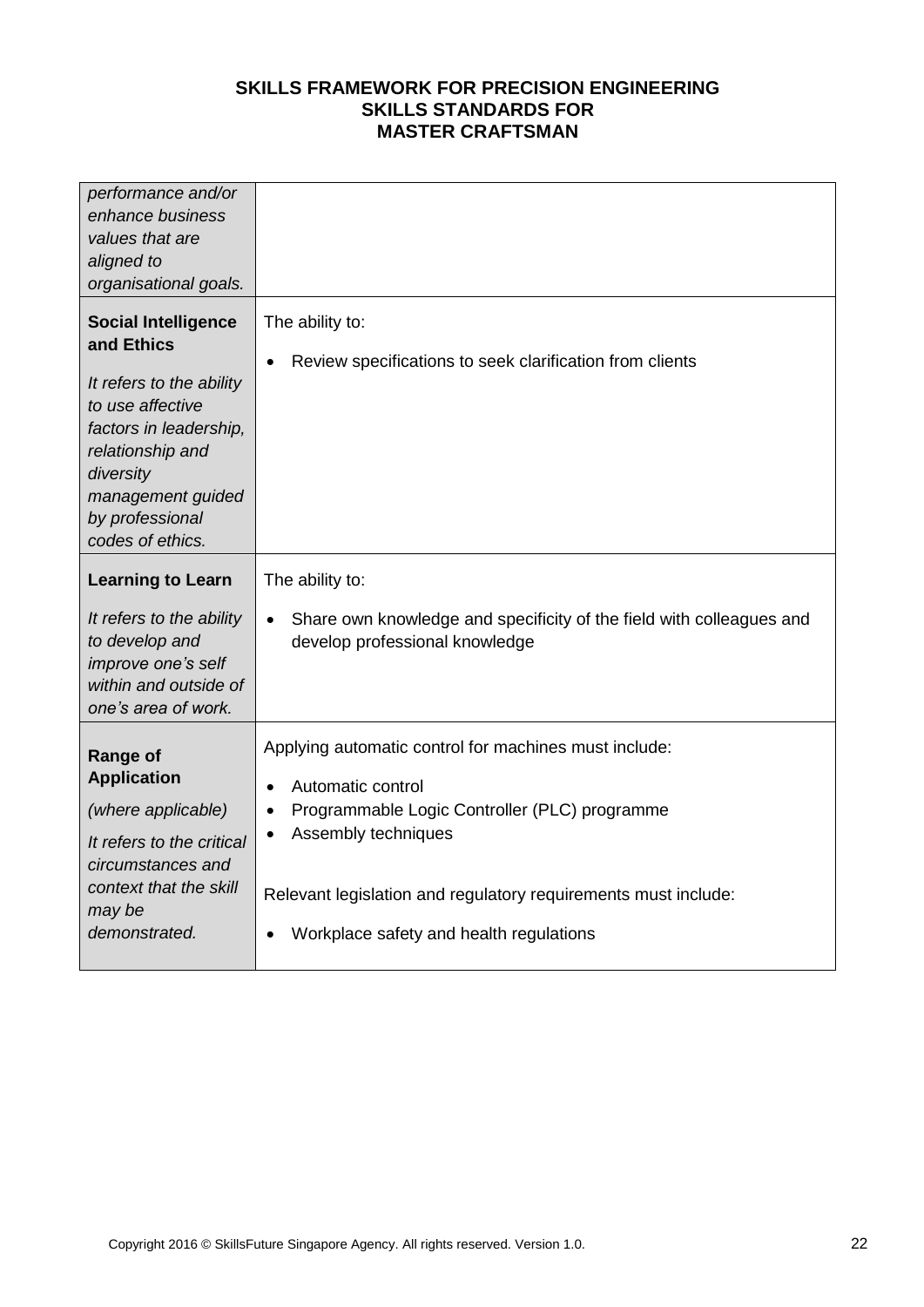| <b>Skill Code</b>                                                                                                                                                                                                             | PRE-PMP-5054-1                                                                                                                                                                                                                                                                                                                                                                                                                                                                                                                                                | <b>Skill Category</b>                                | <b>Precision Manufacturing</b><br>Processes |
|-------------------------------------------------------------------------------------------------------------------------------------------------------------------------------------------------------------------------------|---------------------------------------------------------------------------------------------------------------------------------------------------------------------------------------------------------------------------------------------------------------------------------------------------------------------------------------------------------------------------------------------------------------------------------------------------------------------------------------------------------------------------------------------------------------|------------------------------------------------------|---------------------------------------------|
|                                                                                                                                                                                                                               |                                                                                                                                                                                                                                                                                                                                                                                                                                                                                                                                                               | <b>Skill Sub-Category</b><br>(where applicable)      | <b>Machining Processes</b>                  |
| <b>Skill</b>                                                                                                                                                                                                                  |                                                                                                                                                                                                                                                                                                                                                                                                                                                                                                                                                               | Apply Solid Modelling and Drafting for Machine Parts |                                             |
| <b>Skill Description</b>                                                                                                                                                                                                      | This skill describes the ability to manage and use Computer-aided Design<br>(CAD) systems to design machine parts and assemblies, in compliance<br>with drawing standards. This also includes solid modelling and drafting for<br>machine parts and materials and Geometric Dimensioning & Tolerancing<br>(GD&T).                                                                                                                                                                                                                                             |                                                      |                                             |
| Knowledge and<br><b>Analysis</b><br>It refers to gathering,<br>cognitive<br>processing,<br>integration and<br>inspection of facts<br>and information<br>required to perform<br>the work tasks and<br>activities.              | The ability to understand:<br>Computer-aided Design (CAD) applications for machine parts<br>$\bullet$<br>Analytical skills in 3D modelling<br>$\bullet$<br>Assembly techniques<br>$\bullet$<br>Material selection<br>Geometric Dimensioning & Tolerancing (GD&T)<br>Communication of design through drafting<br>$\bullet$                                                                                                                                                                                                                                     |                                                      |                                             |
| <b>Application and</b><br><b>Adaptation</b><br>It refers to the ability<br>to perform the work<br>tasks and activities<br>required of the<br>occupation, and the<br>ability to react to and<br>manage the<br>changes at work. | The ability to:<br>Generate CAD models for machine parts<br>Perform different ways of building machine parts' models<br>$\bullet$<br>Generate machine parts using sketches, explicit curves and primitive<br>features<br>Create top-down and bottom-up assemblies<br>٠<br>Produce machine module assembly drawings<br>٠<br>Produce exploded view for assemblies<br>Create animation for assemblies<br>$\bullet$<br>Create models in orthographic view<br>Produce detailed drawings with dimensions for machine parts, in<br>compliance with drawing standards |                                                      |                                             |
| <b>Innovation and</b><br><b>Value Creation</b><br>It refers to the ability                                                                                                                                                    | The ability to:<br>Review design process to identify best design practices<br>Review to improve final designs according to the machine                                                                                                                                                                                                                                                                                                                                                                                                                        |                                                      |                                             |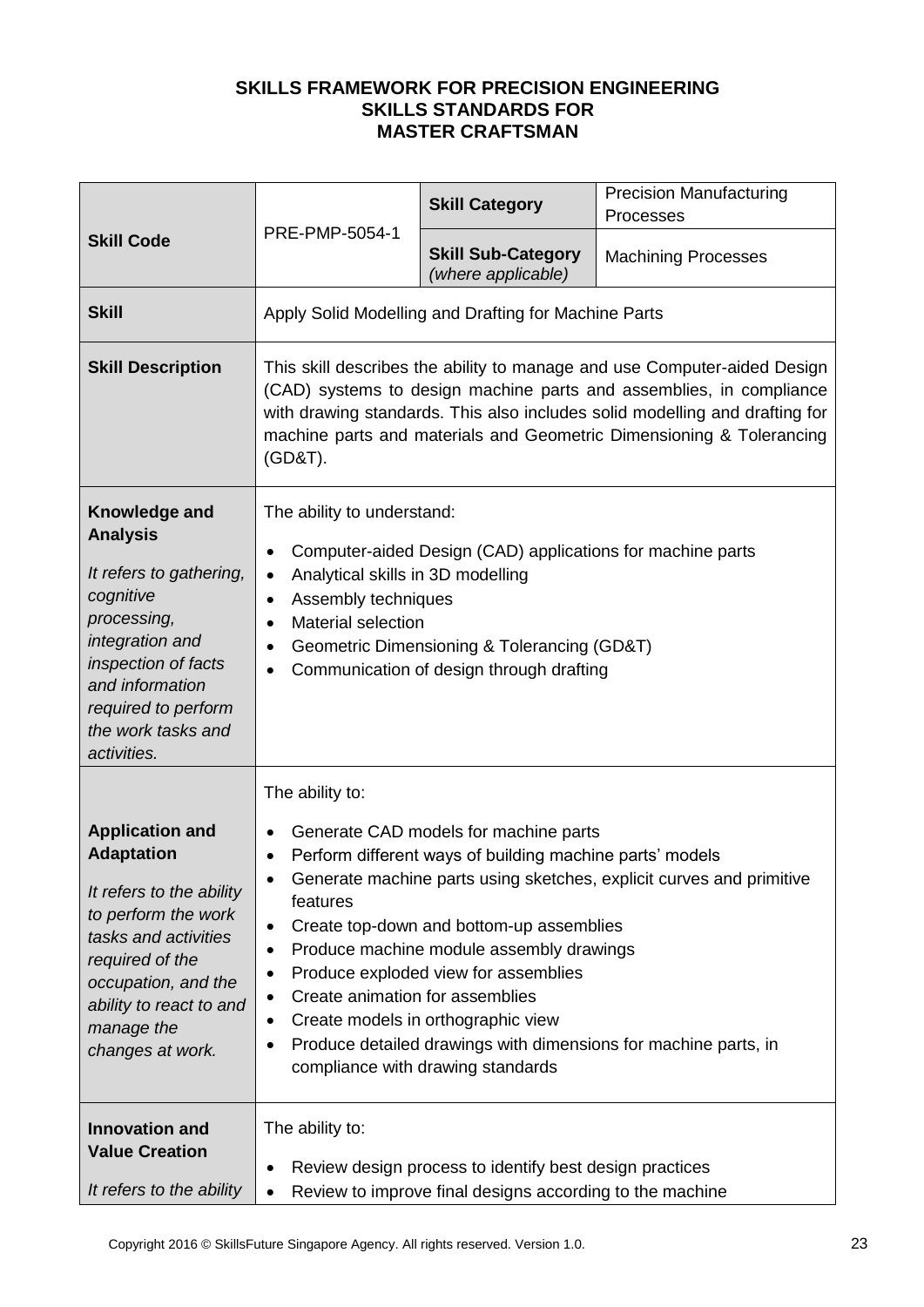| to generate                                  | specifications                                                                    |
|----------------------------------------------|-----------------------------------------------------------------------------------|
| purposive ideas to                           |                                                                                   |
| improve work                                 |                                                                                   |
| performance and/or                           |                                                                                   |
|                                              |                                                                                   |
| enhance business                             |                                                                                   |
| values that are                              |                                                                                   |
| aligned to                                   |                                                                                   |
| organisational goals.                        |                                                                                   |
| <b>Social Intelligence</b><br>and Ethics     | The ability to:                                                                   |
|                                              | Collaborate with co-workers to identify design improvements<br>$\bullet$          |
| It refers to the ability<br>to use affective | Seek feedback on proposed designs to achieve performance of                       |
|                                              | machine elements                                                                  |
| factors in leadership,                       |                                                                                   |
| relationship and                             |                                                                                   |
| diversity                                    |                                                                                   |
| management guided                            |                                                                                   |
| by professional                              |                                                                                   |
| codes of ethics.                             |                                                                                   |
| <b>Learning to Learn</b>                     | The ability to:                                                                   |
| It refers to the ability                     | Share own knowledge and specificity of the field with colleagues and<br>$\bullet$ |
| to develop and                               | develop professional knowledge                                                    |
| improve one's self                           |                                                                                   |
| within and outside of                        |                                                                                   |
| one's area of work.                          |                                                                                   |
|                                              | Applying solid modelling and drafting for machine parts must include:             |
|                                              | Automation design                                                                 |
| <b>Range of</b>                              |                                                                                   |
| <b>Application</b>                           | Machine design                                                                    |
| (where applicable)                           | Machine assemblies<br>Fixture design<br>$\bullet$                                 |
| It refers to the critical                    | Tooling design<br>$\bullet$                                                       |
| circumstances and                            | Interpretation of drawings for QA department<br>$\bullet$                         |
| context that the skill                       |                                                                                   |
| may be                                       |                                                                                   |
| demonstrated.                                | Relevant legislation and regulatory requirements must include:                    |
|                                              | Workplace Safety and Health Regulations<br>$\bullet$                              |
|                                              |                                                                                   |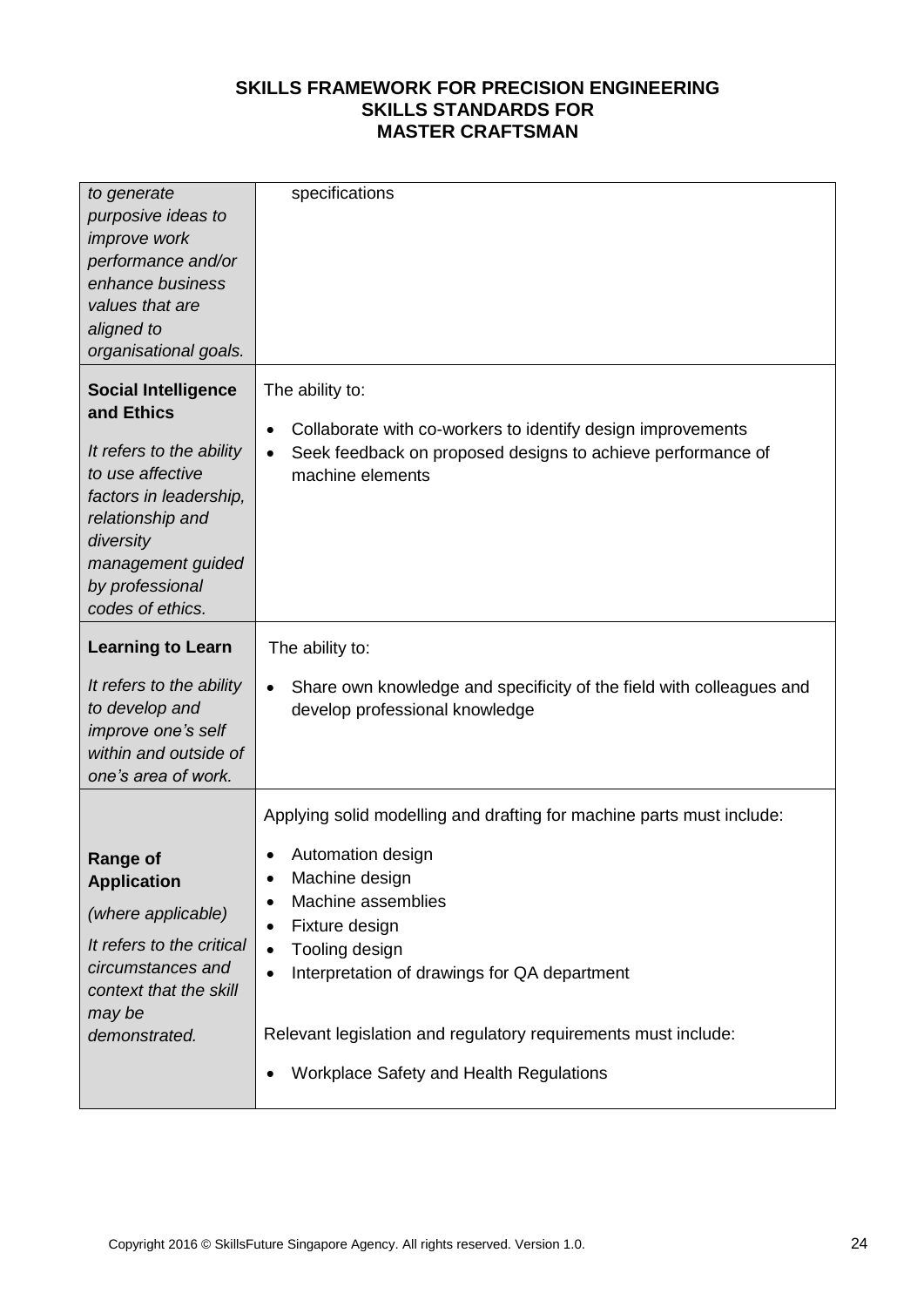| <b>Skill Code</b>                                                                                                                                                                                                             | PRE-PMP-5055-1                                                                                                                                                                                                                                                                                                                                                                                                                                                                                                                                                                                                                                                                                                                                                                                                                          | <b>Skill Category</b>                           | <b>Precision Manufacturing</b><br>Processes |
|-------------------------------------------------------------------------------------------------------------------------------------------------------------------------------------------------------------------------------|-----------------------------------------------------------------------------------------------------------------------------------------------------------------------------------------------------------------------------------------------------------------------------------------------------------------------------------------------------------------------------------------------------------------------------------------------------------------------------------------------------------------------------------------------------------------------------------------------------------------------------------------------------------------------------------------------------------------------------------------------------------------------------------------------------------------------------------------|-------------------------------------------------|---------------------------------------------|
|                                                                                                                                                                                                                               |                                                                                                                                                                                                                                                                                                                                                                                                                                                                                                                                                                                                                                                                                                                                                                                                                                         | <b>Skill Sub-Category</b><br>(where applicable) | <b>Machining Processes</b>                  |
| <b>Skill Title</b>                                                                                                                                                                                                            | Develop Mechanical Fixture Design                                                                                                                                                                                                                                                                                                                                                                                                                                                                                                                                                                                                                                                                                                                                                                                                       |                                                 |                                             |
| <b>Skill Description</b>                                                                                                                                                                                                      | This skill describes the ability to design and model mechanical design<br>fixture assemblies for manufacturing. It also includes<br>producing<br>mechanical fixture design assembly drawings.                                                                                                                                                                                                                                                                                                                                                                                                                                                                                                                                                                                                                                           |                                                 |                                             |
| Knowledge and<br><b>Analysis</b><br>It refers to gathering,<br>cognitive<br>processing,<br>integration and<br>inspection of facts<br>and information<br>required to perform<br>the work tasks and<br>activities.              | The ability to understand:<br>Fundamentals of jigs and fixtures design<br>Design of locators: supporting and locating principles<br>Design of clamps: clamping and work holding principles<br>$\bullet$<br>Modular construction of jigs and fixtures<br>Specialised work holdings<br>Mechanical fixtures design group projects                                                                                                                                                                                                                                                                                                                                                                                                                                                                                                          |                                                 |                                             |
| <b>Application and</b><br><b>Adaptation</b><br>It refers to the ability<br>to perform the work<br>tasks and activities<br>required of the<br>occupation, and the<br>ability to react to and<br>manage the<br>changes at work. | The ability to:<br>Identify datum or reference surfaces to be used as location features for<br>jigs and fixtures design<br>Draw the 6- or 12-degrees of movements of a free body<br>٠<br>Generate 3-2-1 and/or 4-2-1 principles of location to constrain a free<br>body movement<br>Sketch the application of locating pins and buttons<br>٠<br>Select appropriate clamping methods for work holdings<br>Design mechanical fixture designs in accordance with workplace<br>$\bullet$<br>instruction<br>Produce mechanical fixture design assembly drawings to assist in<br>$\bullet$<br>design processes<br>Ease difficulties in work holding for manufacturing operations:<br>When the work piece is difficult to hold without special equipment<br>$\circ$<br>Small-scale production when inter-changeability is important<br>$\circ$ |                                                 |                                             |
| <b>Innovation and</b><br><b>Value Creation</b><br>It refers to the ability                                                                                                                                                    | The ability to:<br>Adapt and modify in a variety of ways to suit large-scale production                                                                                                                                                                                                                                                                                                                                                                                                                                                                                                                                                                                                                                                                                                                                                 |                                                 |                                             |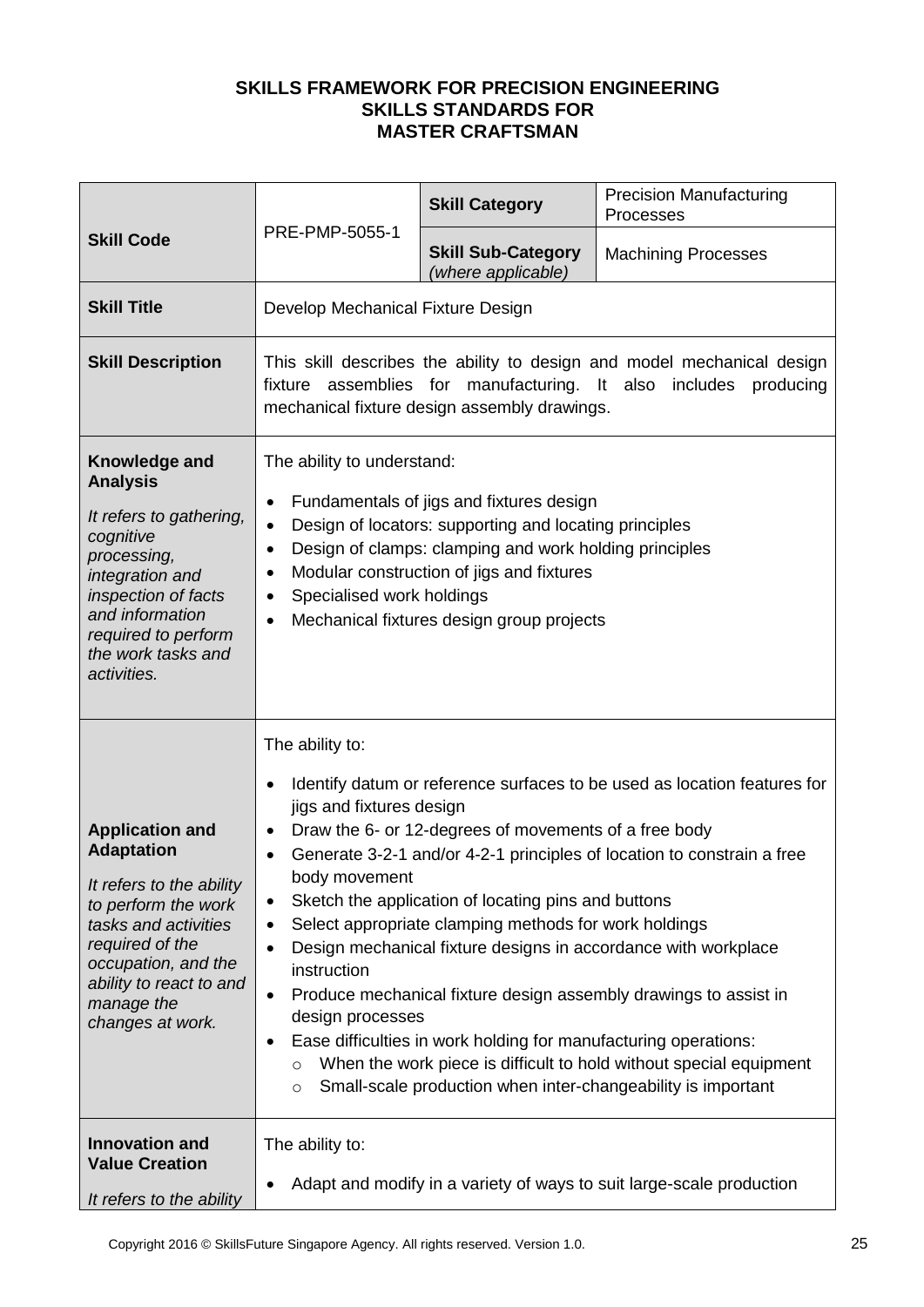| to generate<br>purposive ideas to<br>improve work<br>performance and/or<br>enhance business<br>values that are<br>aligned to<br>organisational goals.                                                           | Reduce wastages and increase productivity<br>$\bullet$                                                                                                                                                                                                                                               |
|-----------------------------------------------------------------------------------------------------------------------------------------------------------------------------------------------------------------|------------------------------------------------------------------------------------------------------------------------------------------------------------------------------------------------------------------------------------------------------------------------------------------------------|
| <b>Social Intelligence</b><br>and Ethics<br>It refers to the ability<br>to use affective<br>factors in leadership,<br>relationship and<br>diversity<br>management guided<br>by professional<br>codes of ethics. | The ability to:<br>Collaborate with co-workers to improve fixture design<br>Seek feedback on fixture design to enhance manufacturing processes                                                                                                                                                       |
| <b>Learning to Learn</b>                                                                                                                                                                                        | The ability to:                                                                                                                                                                                                                                                                                      |
| It refers to the ability<br>to develop and<br>improve one's self<br>within and outside of<br>one's area of work.                                                                                                | Improve own knowledge and experience of the field through<br>$\bullet$<br>discussion with colleagues and by solving problems of design<br>construction together                                                                                                                                      |
|                                                                                                                                                                                                                 | Applying mechanical fixture designs must include:                                                                                                                                                                                                                                                    |
| <b>Range of</b><br><b>Application</b><br>(where applicable)<br>It refers to the critical<br>circumstances and<br>contexts that the skill<br>may be<br>demonstrated.                                             | The six principles of fixtures design:<br>Choose work reference surfaces;<br>$\circ$<br>3-2-1 point of locating;<br>$\circ$<br>Quick clamping;<br>$\circ$<br>Ttool and materials chips clearance;<br>$\circ$<br>Stability and rigidity,<br>O<br>Handling and other general considerations<br>$\circ$ |
|                                                                                                                                                                                                                 | Relevant legislation and regulatory requirement must include:                                                                                                                                                                                                                                        |
|                                                                                                                                                                                                                 | Workplace Safety and Health Regulations                                                                                                                                                                                                                                                              |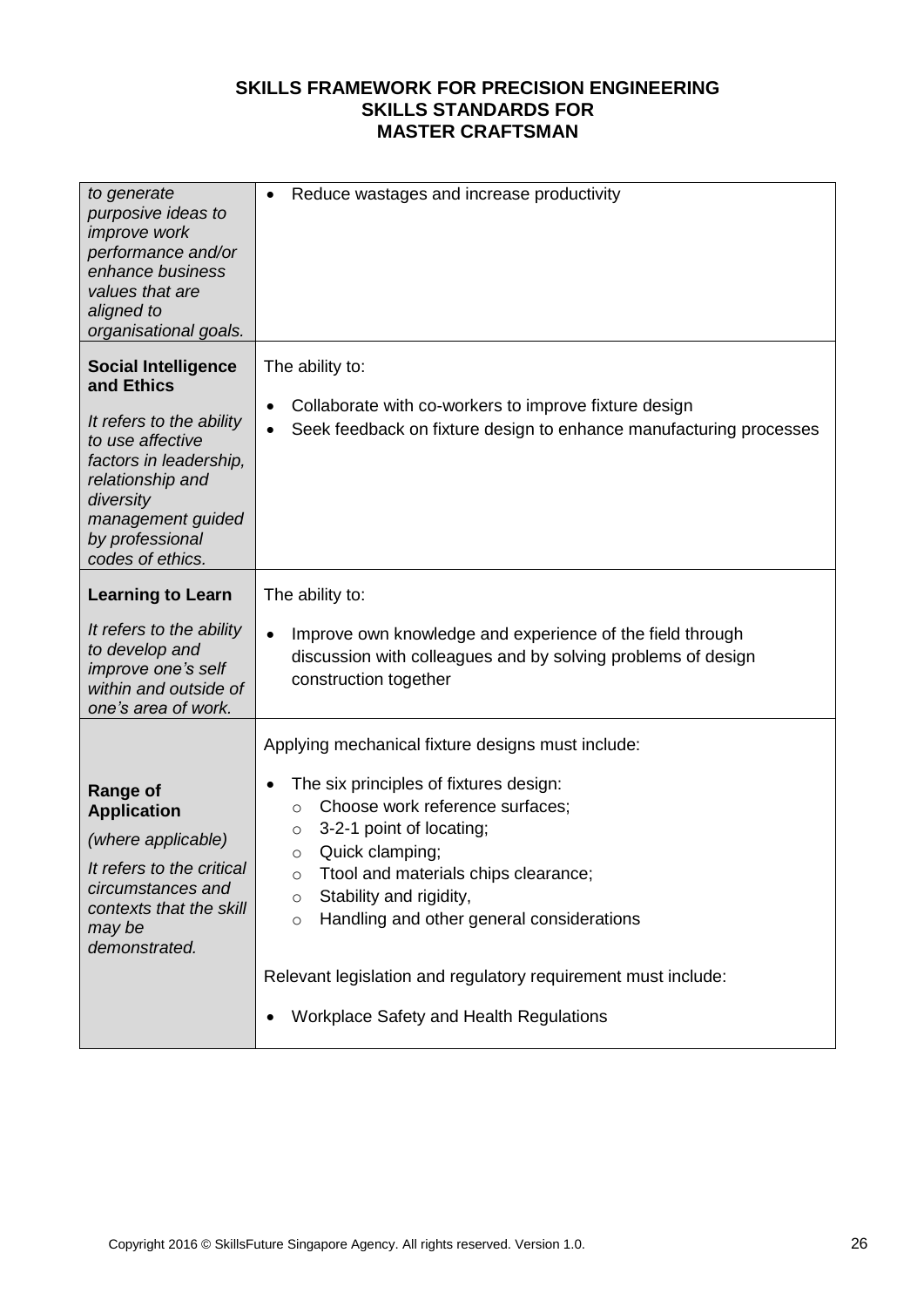| <b>Skill Code</b>                                                                                                                                                                                                             | PRE-PMP-5056-1                                                                                                                                                                                                                                                                                                                                                                                                                                                                                                                                                                            | <b>Skill Category</b>                           | <b>Precision Manufacturing</b><br>Processes |
|-------------------------------------------------------------------------------------------------------------------------------------------------------------------------------------------------------------------------------|-------------------------------------------------------------------------------------------------------------------------------------------------------------------------------------------------------------------------------------------------------------------------------------------------------------------------------------------------------------------------------------------------------------------------------------------------------------------------------------------------------------------------------------------------------------------------------------------|-------------------------------------------------|---------------------------------------------|
|                                                                                                                                                                                                                               |                                                                                                                                                                                                                                                                                                                                                                                                                                                                                                                                                                                           | <b>Skill Sub-Category</b><br>(where applicable) | <b>Machining Processes</b>                  |
| <b>Skill</b>                                                                                                                                                                                                                  | Manage Advanced CNC Machining                                                                                                                                                                                                                                                                                                                                                                                                                                                                                                                                                             |                                                 |                                             |
| <b>Skill Description</b>                                                                                                                                                                                                      | This skill describes the ability to produce parts confidently and efficiently in<br>accordance with specifications. It also includes advanced Computer<br>Numerical Control (CNC) machining applications supported with various<br>advanced peripheral equipment and software.                                                                                                                                                                                                                                                                                                            |                                                 |                                             |
| Knowledge and<br><b>Analysis</b><br>It refers to gathering,<br>cognitive<br>processing,<br>integration and<br>inspection of facts<br>and information<br>required to perform<br>the work tasks and<br>activities.              | The ability to understand:<br>Classification of Computer Numerical Control (CNC) machines<br>$\bullet$<br>CNC lathes and CNC machining centres<br>$\bullet$<br>3-axis and multi-axis machining techniques<br>$\bullet$<br>5-axis positional machining vs 5-axis continuous machining<br>$\bullet$<br>CNC control systems and part programming<br>$\bullet$<br>Part programmes transfer between data servers and CNC machines<br>$\bullet$<br>Setting up the CNC machines<br>$\bullet$<br>Machining of parts<br>$\bullet$<br>Relevant legislation and regulatory requirements<br>$\bullet$ |                                                 |                                             |
| <b>Application and</b><br><b>Adaptation</b><br>It refers to the ability<br>to perform the work<br>tasks and activities<br>required of the<br>occupation, and the<br>ability to react to and<br>manage the<br>changes at work. | The ability to:<br>Analyse various techniques in CNC machining<br>$\bullet$<br>Perform part programming on various CNC control systems<br>$\bullet$<br>Manufacture of parts using CNC machining techniques, based on<br>$\bullet$<br>specifications<br>Verify the correctness of the manufactured part against specifications<br>$\bullet$<br>Minimise material consumption by adhering strictly to specifications<br>$\bullet$                                                                                                                                                           |                                                 |                                             |
| <b>Innovation and</b><br><b>Value Creation</b><br>It refers to the ability<br>to generate<br>purposive ideas to<br><i>improve</i> work<br>performance and/or<br>enhance business                                              | The ability to:<br>Review current activities, and present ideas for work improvement<br>٠<br>Analyse various techniques in CNC machining to improve efficiency in<br>$\bullet$<br>manufacturing of parts                                                                                                                                                                                                                                                                                                                                                                                  |                                                 |                                             |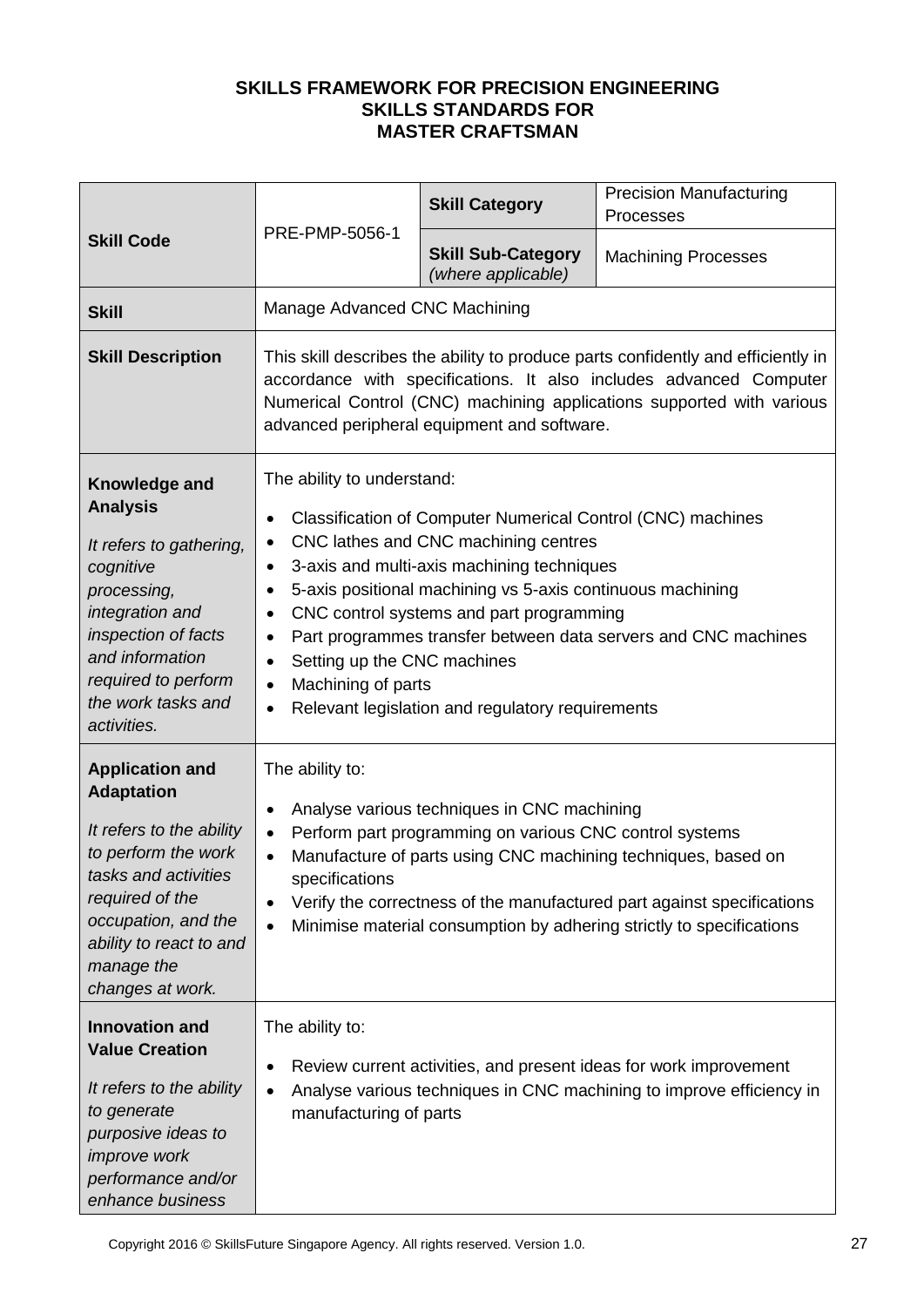| values that are<br>aligned to<br>organisational goals.                                                                                                                                                          |                                                                                                                                                                                                                                                                                                                                                                                                                                                             |
|-----------------------------------------------------------------------------------------------------------------------------------------------------------------------------------------------------------------|-------------------------------------------------------------------------------------------------------------------------------------------------------------------------------------------------------------------------------------------------------------------------------------------------------------------------------------------------------------------------------------------------------------------------------------------------------------|
| <b>Social Intelligence</b><br>and Ethics<br>It refers to the ability<br>to use affective<br>factors in leadership,<br>relationship and<br>diversity<br>management guided<br>by professional<br>codes of ethics. | The ability to:<br>Review specifications to seek clarification from clients                                                                                                                                                                                                                                                                                                                                                                                 |
| <b>Learning to Learn</b><br>It refers to the ability<br>to develop and<br>improve one's self<br>within and outside of<br>one's area of work.                                                                    | The ability to:<br>Share own knowledge and specificity of the field with colleagues and<br>develop professional knowledge                                                                                                                                                                                                                                                                                                                                   |
| <b>Range of</b><br><b>Application</b><br>(where applicable)<br>It refers to the critical<br>circumstances and<br>context that the skill<br>may be<br>demonstrated.                                              | Applying advanced CNC machining must include:<br>CNC part programming<br>Set-up of different CNC machines<br>Application of tool pre-setters and data servers<br>Machining of parts with different materials<br>Relevant legislation and regulatory requirements must include:<br>Workplace Safety and Health regulations<br>$\bullet$<br>Organisational standard operating procedures for operation of<br>equpiment<br>Personal Protective Equipment (PPE) |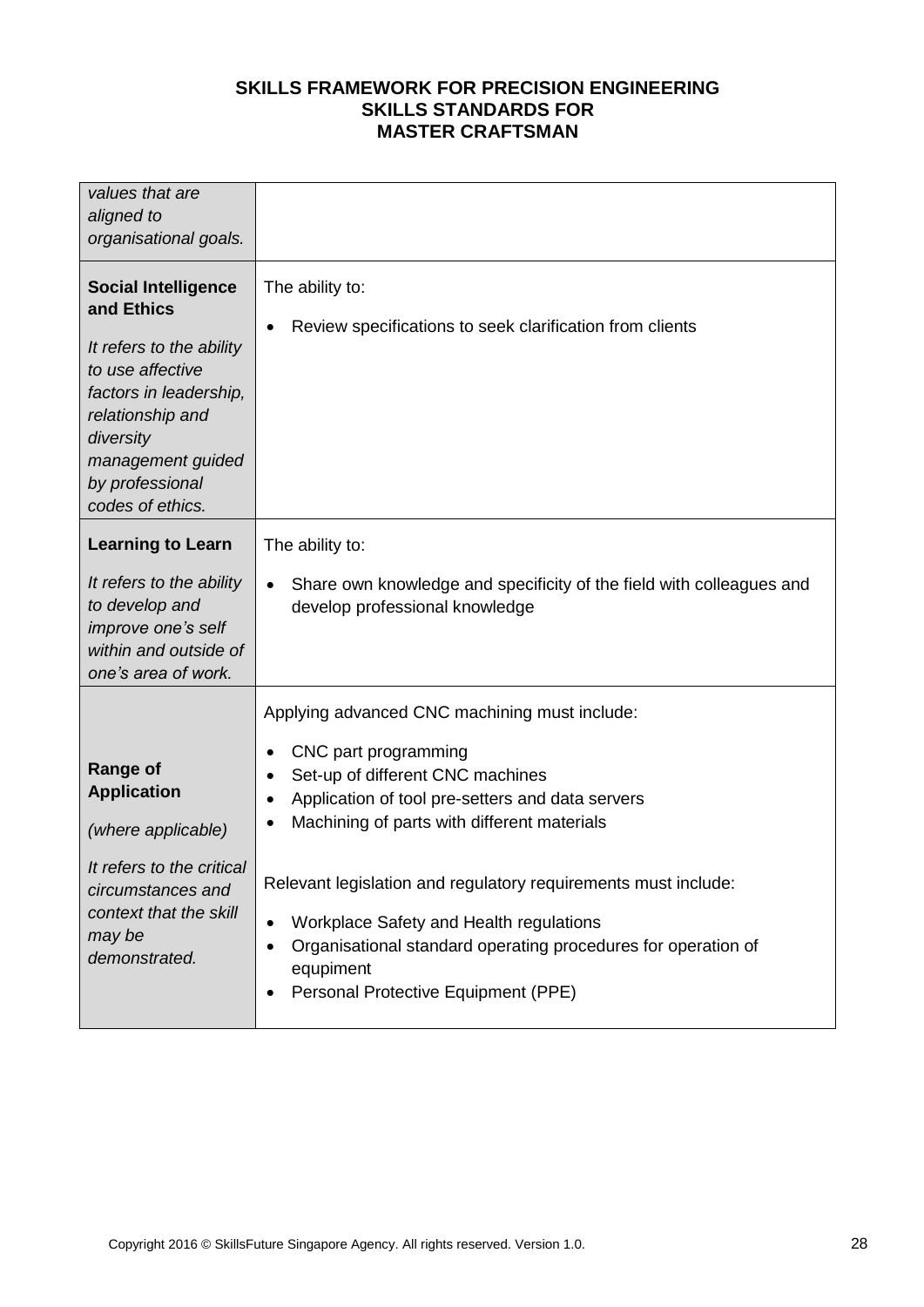| <b>Skill Code</b>                                                                                                                                                                                                             | PRE-PMP-5057-1                                                                                                                                                                                                                                                                                                                                                                                                                                                                                                                                                                                                                                                                                                                                                                                                                                                                                                                                               | <b>Skill Category</b>                           | <b>Precision Manufacturing</b><br>Processes |
|-------------------------------------------------------------------------------------------------------------------------------------------------------------------------------------------------------------------------------|--------------------------------------------------------------------------------------------------------------------------------------------------------------------------------------------------------------------------------------------------------------------------------------------------------------------------------------------------------------------------------------------------------------------------------------------------------------------------------------------------------------------------------------------------------------------------------------------------------------------------------------------------------------------------------------------------------------------------------------------------------------------------------------------------------------------------------------------------------------------------------------------------------------------------------------------------------------|-------------------------------------------------|---------------------------------------------|
|                                                                                                                                                                                                                               |                                                                                                                                                                                                                                                                                                                                                                                                                                                                                                                                                                                                                                                                                                                                                                                                                                                                                                                                                              | <b>Skill Sub-Category</b><br>(where applicable) | <b>Machining Processes</b>                  |
| <b>Skill</b>                                                                                                                                                                                                                  | Manage Advanced Mould Design                                                                                                                                                                                                                                                                                                                                                                                                                                                                                                                                                                                                                                                                                                                                                                                                                                                                                                                                 |                                                 |                                             |
| <b>Skill Description</b>                                                                                                                                                                                                      | This skill describes the ability to analyse, select and design plastic<br>injection moulds. It also includes advanced mould temperature control<br>methods and the selection of mould materials, standard components and<br>moulding machines.                                                                                                                                                                                                                                                                                                                                                                                                                                                                                                                                                                                                                                                                                                               |                                                 |                                             |
| <b>Knowledge and</b><br><b>Analysis</b><br>It refers to gathering,<br>cognitive<br>processing,<br>integration and<br>inspection of facts<br>and information<br>required to perform<br>the work tasks and<br>activities.       | The ability to understand:<br>Techniques for designing advanced injection moulds<br>$\bullet$<br>Engineering CAD practices in 3D mould design<br>Different types of mould parting lines, gates and ejection<br>$\bullet$<br>Mould shrinkage factors and calculations<br>$\bullet$<br>Number of cavities calculation, and different types of mould layouts<br>$\bullet$<br>Types of mould parting methods<br>$\bullet$<br>Types of mould bases and their functions<br>$\bullet$<br>Types of mould temperature control methods<br>$\bullet$<br>Classification and quantifying of mould components<br>$\bullet$<br>Types of hot runner components<br>٠<br>Methods used for unscrewing in moulds<br>$\bullet$<br>Constructing tandem moulds<br>$\bullet$<br>Features of micro moulds<br>Features of liquid silicone rubber moulds<br>$\bullet$<br>Sources for mould standard components and cost considerations<br>Types of mould materials and their processing |                                                 |                                             |
| <b>Application and</b><br><b>Adaptation</b><br>It refers to the ability<br>to perform the work<br>tasks and activities<br>required of the<br>occupation, and the<br>ability to react to and<br>manage the<br>changes at work. | The ability to:<br>Design injection moulds for plastics parts using 3D CAD software<br>$\bullet$<br>Verify designs against mould design review checklists to ensure<br>quality<br>Analyse, select and design plastic injection moulds according to<br>$\bullet$<br>organisational needs                                                                                                                                                                                                                                                                                                                                                                                                                                                                                                                                                                                                                                                                      |                                                 |                                             |
| <b>Innovation and</b><br><b>Value Creation</b>                                                                                                                                                                                | The ability to:<br>Participate in mould design processes and provide input to optimise                                                                                                                                                                                                                                                                                                                                                                                                                                                                                                                                                                                                                                                                                                                                                                                                                                                                       |                                                 |                                             |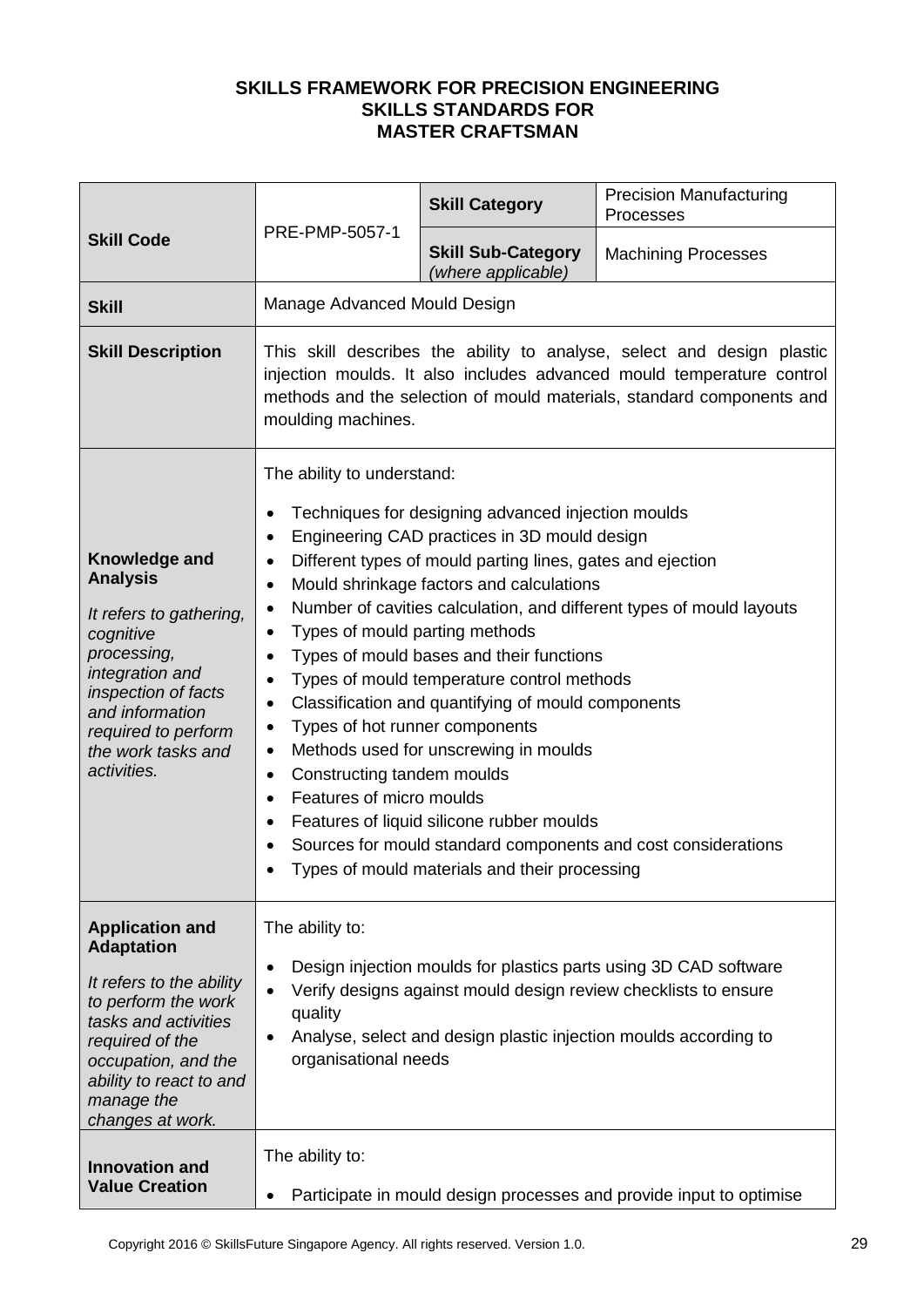| It refers to the ability<br>to generate<br>purposive ideas to<br>improve work<br>performance and/or<br>enhance business<br>values that are<br>aligned to<br>organisational goals.                               | mould designs<br>Review current practices and present ideas for design improvements<br>$\bullet$                                                                                                                                                                                                                                                                                                                                                                                                                                                                                                                                                                                                                                                                                                                                                   |
|-----------------------------------------------------------------------------------------------------------------------------------------------------------------------------------------------------------------|----------------------------------------------------------------------------------------------------------------------------------------------------------------------------------------------------------------------------------------------------------------------------------------------------------------------------------------------------------------------------------------------------------------------------------------------------------------------------------------------------------------------------------------------------------------------------------------------------------------------------------------------------------------------------------------------------------------------------------------------------------------------------------------------------------------------------------------------------|
| <b>Social Intelligence</b><br>and Ethics<br>It refers to the ability<br>to use affective<br>factors in leadership,<br>relationship and<br>diversity<br>management guided<br>by professional<br>codes of ethics. | The ability to:<br>Review specifications to seek clarification from clients                                                                                                                                                                                                                                                                                                                                                                                                                                                                                                                                                                                                                                                                                                                                                                        |
| <b>Learning to Learn</b><br>It refers to the ability<br>to develop and<br>improve one's self<br>within and outside of<br>one's area of work.                                                                    | The ability to:<br>Share own knowledge and specificity of the field with colleagues and<br>$\bullet$<br>develop professional knowledge                                                                                                                                                                                                                                                                                                                                                                                                                                                                                                                                                                                                                                                                                                             |
| <b>Range of</b><br><b>Application</b><br><b>Range of</b><br><b>Application</b><br>(where applicable)<br>It refers to the critical<br>circumstances and<br>contexts that the skill<br>may be<br>demonstrated.    | Applying advanced mould design must include:<br>Defining parting lines, gates and ejections for part models<br>Applying mould shrinkage to part models<br>Selecting number of cavities and cavity layouts for moulds<br>Designing mould partings using CAD applications<br>$\bullet$<br>Selecting and constructing mould bases<br>Designing mould temperature control methods<br>٠<br>Selecting standard components for moulds<br>٠<br>Selecting mould plates and insert materials<br>$\bullet$<br>Completing bills of materials for mould assemblies<br>٠<br>Applying hot runner mould design concepts<br>$\bullet$<br>Applying unscrewing mould design concepts<br>$\bullet$<br>Applying tandem mould design concepts<br>$\bullet$<br>Applying micro mould design concepts<br>$\bullet$<br>Applying liquid silicone rubber mould design concepts |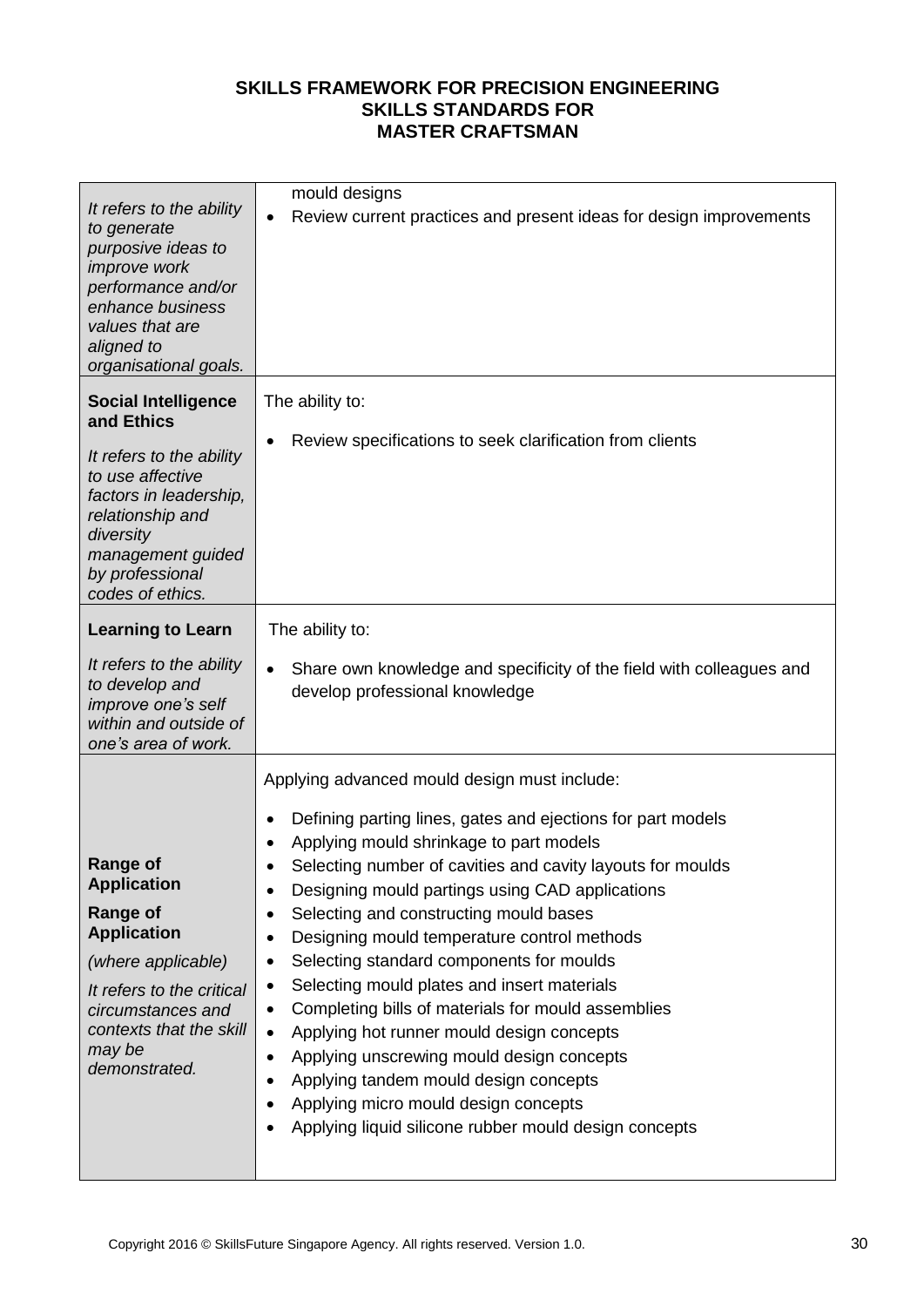| Relevant legislation and regulatory requirements must include: |
|----------------------------------------------------------------|
| Workplace Safety and Health Regulations                        |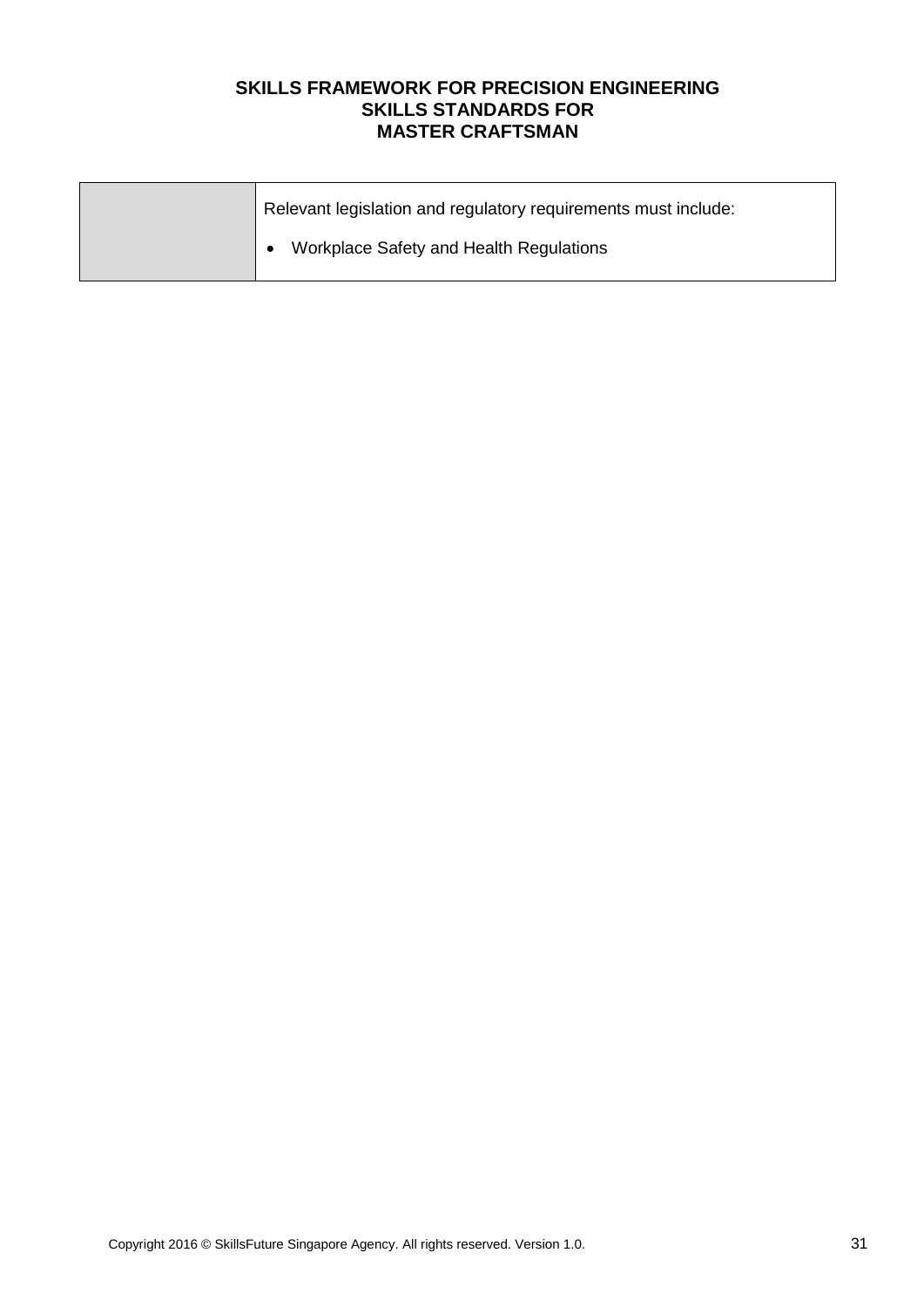| <b>Skill Code</b>                                                                                                                                                                                                             | PRE-PMP-5058-1                                                                                                                                                                                                                                                                                                                                                                                                                                                                                                                                                                                                                                     | <b>Skill Category</b>                                      | <b>Precision Manufacturing</b><br>Processes                                                                                               |
|-------------------------------------------------------------------------------------------------------------------------------------------------------------------------------------------------------------------------------|----------------------------------------------------------------------------------------------------------------------------------------------------------------------------------------------------------------------------------------------------------------------------------------------------------------------------------------------------------------------------------------------------------------------------------------------------------------------------------------------------------------------------------------------------------------------------------------------------------------------------------------------------|------------------------------------------------------------|-------------------------------------------------------------------------------------------------------------------------------------------|
|                                                                                                                                                                                                                               |                                                                                                                                                                                                                                                                                                                                                                                                                                                                                                                                                                                                                                                    | <b>Skill Sub-Category</b><br>(where applicable)            | <b>Machining Processes</b>                                                                                                                |
| <b>Skill</b>                                                                                                                                                                                                                  | Manage Advanced Tool-room Machining                                                                                                                                                                                                                                                                                                                                                                                                                                                                                                                                                                                                                |                                                            |                                                                                                                                           |
| <b>Skill Description</b>                                                                                                                                                                                                      | This skill describes the ability to manage and apply advanced tool-room<br>machining technology in electro-discharge machining and wire-cut,<br>grinding, high speed machining, multi-axis machining, non-traditional<br>machining, ultra-precision machining and micro-machining processes.                                                                                                                                                                                                                                                                                                                                                       |                                                            |                                                                                                                                           |
| Knowledge and<br><b>Analysis</b><br>It refers to gathering,<br>cognitive<br>processing,<br>integration and<br>inspection of facts<br>and information<br>required to perform<br>the work tasks and<br>activities.              | The ability to understand:<br>Precision machining technology<br>$\bullet$<br>High-speed machining (HSM) technology<br>$\bullet$<br>Computer Numerical Control (CNC) grinding technology<br>$\bullet$<br>Non-traditional machining (NTM) technology<br>$\bullet$<br>Electro-discharge machining technology<br>$\bullet$<br>Ultra-precision machining process                                                                                                                                                                                                                                                                                        |                                                            |                                                                                                                                           |
|                                                                                                                                                                                                                               | The ability to:                                                                                                                                                                                                                                                                                                                                                                                                                                                                                                                                                                                                                                    |                                                            |                                                                                                                                           |
| <b>Application and</b><br><b>Adaptation</b><br>It refers to the ability<br>to perform the work<br>tasks and activities<br>required of the<br>occupation, and the<br>ability to react to and<br>manage the<br>changes at work. | Assess 5-axis high speed machining applications by identifying the<br>$\bullet$<br>component specifications<br>Develop multi-axis machining centre technology and applications<br>Evaluate CNC grinding technology and applications by identifying the<br>component specifications<br>Assess non-traditional machining technology by identifying the<br>$\bullet$<br>component specifications<br>Assess electro-discharge machining and wire-cut technology and<br>$\bullet$<br>applications by identifying the component specifications<br>Evaluate ultra-precision machining process by identifying the<br>$\bullet$<br>component specifications |                                                            |                                                                                                                                           |
| <b>Innovation and</b><br><b>Value Creation</b><br>It refers to the ability<br>to generate<br>purposive ideas to                                                                                                               | The ability to:<br>$\bullet$<br>$\bullet$<br>$\bullet$                                                                                                                                                                                                                                                                                                                                                                                                                                                                                                                                                                                             | Minimise machining processes to achieve cost effectiveness | Optimise the appropriate machining technology to improve the process<br>Review current activities and present ideas for work improvements |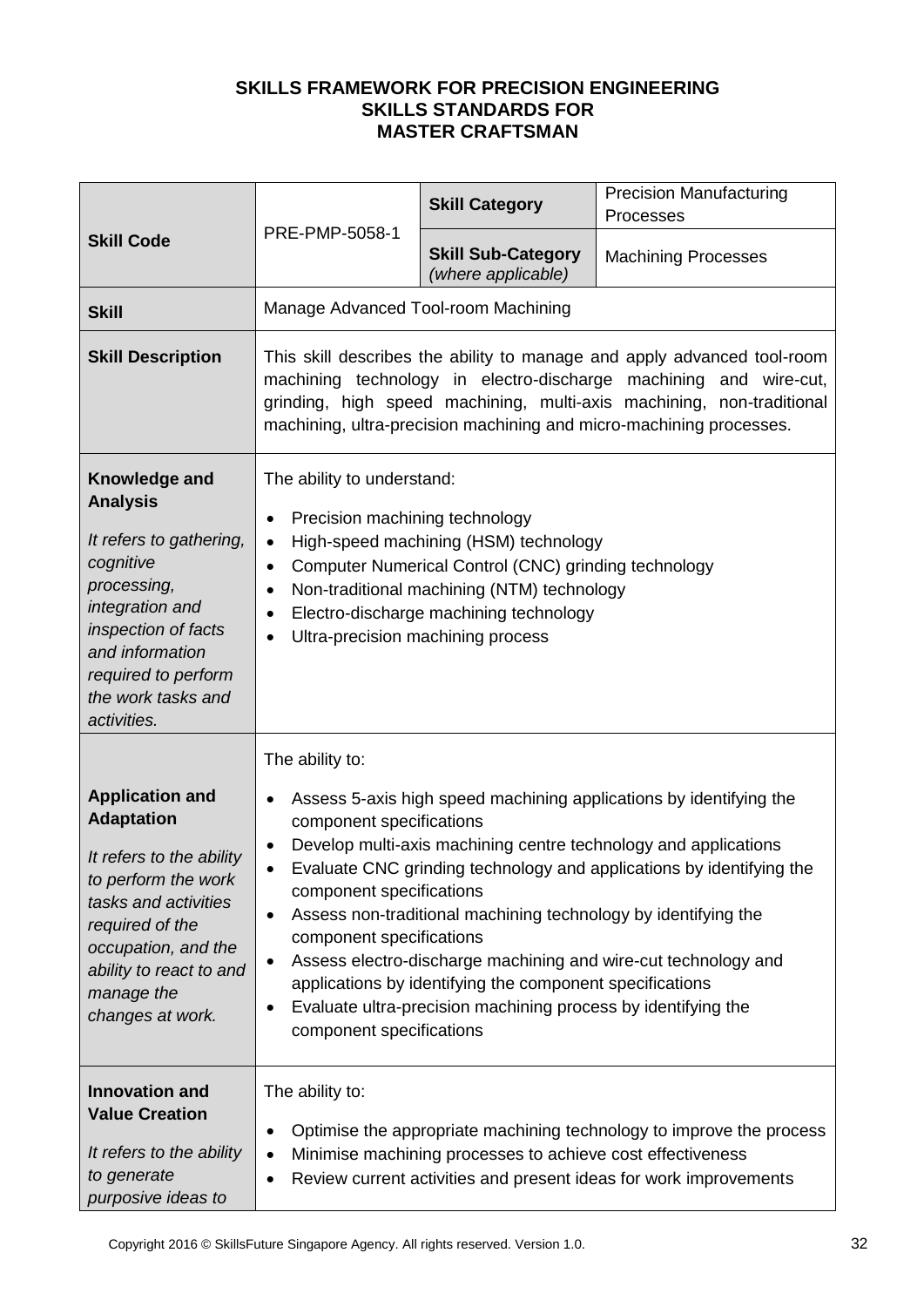| <i>improve</i> work<br>performance and/or<br>enhance business<br>values that are<br>aligned to<br>organisational goals.                                                                                         |                                                                                                                                                                                                                                                                                                                                                                                                                                                                                                                        |
|-----------------------------------------------------------------------------------------------------------------------------------------------------------------------------------------------------------------|------------------------------------------------------------------------------------------------------------------------------------------------------------------------------------------------------------------------------------------------------------------------------------------------------------------------------------------------------------------------------------------------------------------------------------------------------------------------------------------------------------------------|
| <b>Social Intelligence</b><br>and Ethics<br>It refers to the ability<br>to use affective<br>factors in leadership,<br>relationship and<br>diversity<br>management guided<br>by professional<br>codes of ethics. | The ability to:<br>Review specifications and seek clarification from clients                                                                                                                                                                                                                                                                                                                                                                                                                                           |
| <b>Learning to Learn</b><br>It refers to the ability<br>to develop and<br>improve one's self<br>within and outside of<br>one's area of work.                                                                    | The ability to:<br>Share own knowledge and specificity of the field with colleagues and<br>$\bullet$<br>develop professional knowledge                                                                                                                                                                                                                                                                                                                                                                                 |
| <b>Range of</b><br><b>Application</b><br>(where applicable)<br>It refers to the critical<br>circumstances and<br>context that the skill<br>may be<br>demonstrated.                                              | Applying advanced tool-room machining must include:<br>Precision machining and practices<br>Precision engineering industry products manufacturing<br>High speed machining (HSM) and practices<br>$\bullet$<br>CNC grinding technology and practices<br>Non-traditional machining (NTM) and practices<br>$\bullet$<br>Electro-discharge machining and practices<br>Ultra-precision machining and practices<br>Relevant legislation and regulatory requirements must include:<br>Workplace Safety and Health regulations |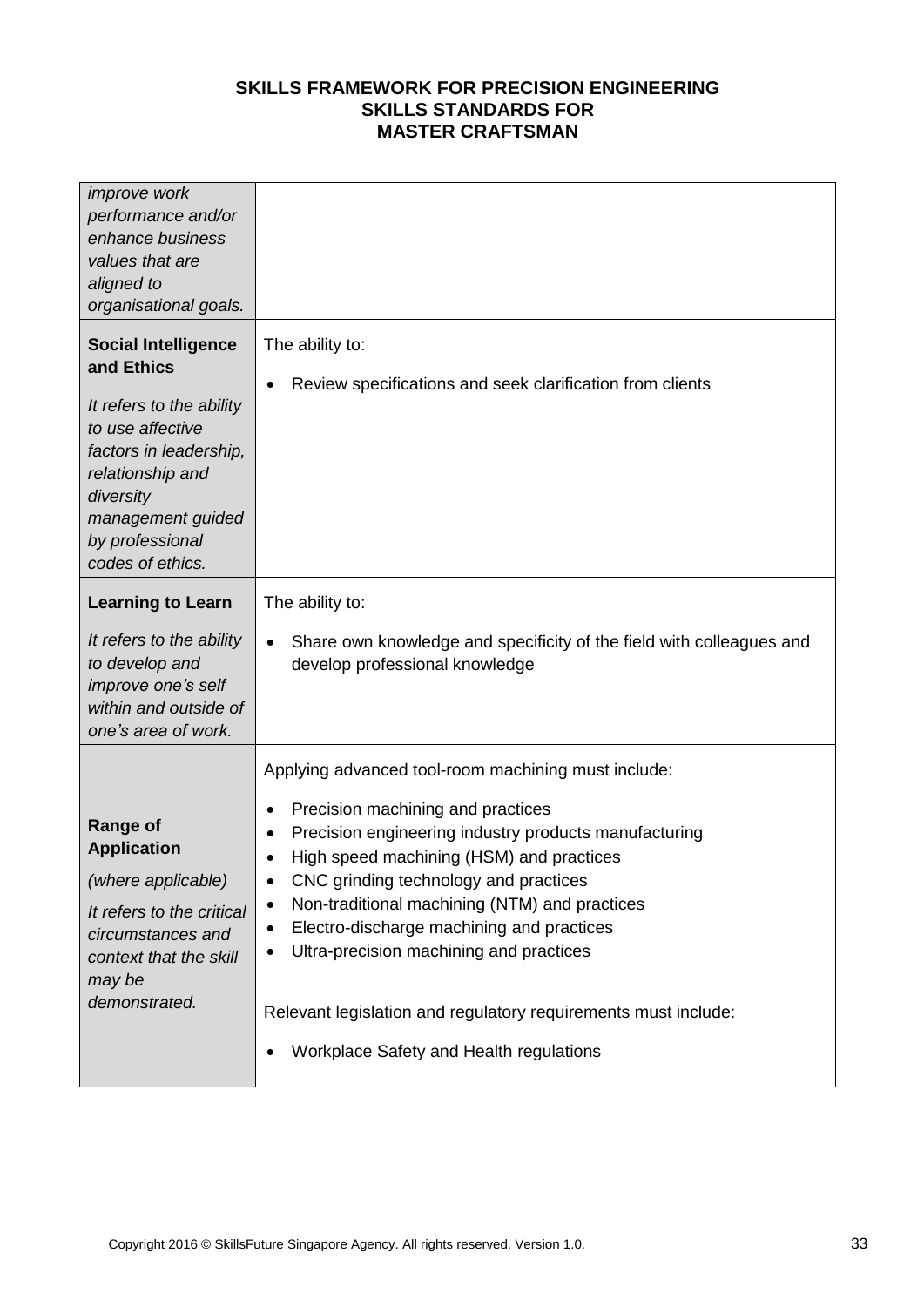| <b>Skill Code</b>                                                                                                                                                                                                             | PRE-PMP-5059-1                                                                                                                                                                                                                                                                                                                                                                                                                                                                                                                                                            | <b>Skill Category</b>                                | <b>Precision Manufacturing</b><br>Processes |
|-------------------------------------------------------------------------------------------------------------------------------------------------------------------------------------------------------------------------------|---------------------------------------------------------------------------------------------------------------------------------------------------------------------------------------------------------------------------------------------------------------------------------------------------------------------------------------------------------------------------------------------------------------------------------------------------------------------------------------------------------------------------------------------------------------------------|------------------------------------------------------|---------------------------------------------|
|                                                                                                                                                                                                                               |                                                                                                                                                                                                                                                                                                                                                                                                                                                                                                                                                                           | <b>Skill Sub-Category</b><br>(where applicable)      | <b>Machining Processes</b>                  |
| <b>Skill</b>                                                                                                                                                                                                                  |                                                                                                                                                                                                                                                                                                                                                                                                                                                                                                                                                                           | Manage Process Optimisation and Cutting Technologies |                                             |
| <b>Skill Description</b>                                                                                                                                                                                                      | This skill describes the ability to evaluate different combinations of cutting<br>tools, cutting technology and machining strategies, to select optimal<br>parameters for improving machining productivity, and to achieve the<br>required product specifications. It also includes optimising machining<br>processes for materials used in mould and tool making and precision<br>component manufacturing.                                                                                                                                                               |                                                      |                                             |
| Knowledge and<br><b>Analysis</b><br>It refers to gathering,<br>cognitive<br>processing,<br>integration and<br>inspection of facts<br>and information<br>required to perform<br>the work tasks and<br>activities.              | The ability to understand:<br>Cutting tool geometry and tool materials<br>Chip formation and heat generation in metal cutting<br>$\bullet$<br>Tool wear and tool life<br>$\bullet$<br>Selection of machining conditions<br>Machining process optimisation<br>$\bullet$                                                                                                                                                                                                                                                                                                    |                                                      |                                             |
| <b>Application and</b><br><b>Adaptation</b><br>It refers to the ability<br>to perform the work<br>tasks and activities<br>required of the<br>occupation, and the<br>ability to react to and<br>manage the<br>changes at work. | The ability to:<br>Assess tool wear mechanisms<br>$\bullet$<br>Analyse factors affecting tool life to improve efficiency<br>Evaluate cutting tool material characteristics for correct machining<br>$\bullet$<br>applications<br>Identify conditions affecting the formation of the three main types of<br>$\bullet$<br>chips<br>Create optimised tool paths using Computer-aided Manufacturing<br>(CAM) software for Computer Numerical Control (CNC) machining<br>Review optimum milling processes by evaluating and selecting<br>٠<br>appropriate machining parameters |                                                      |                                             |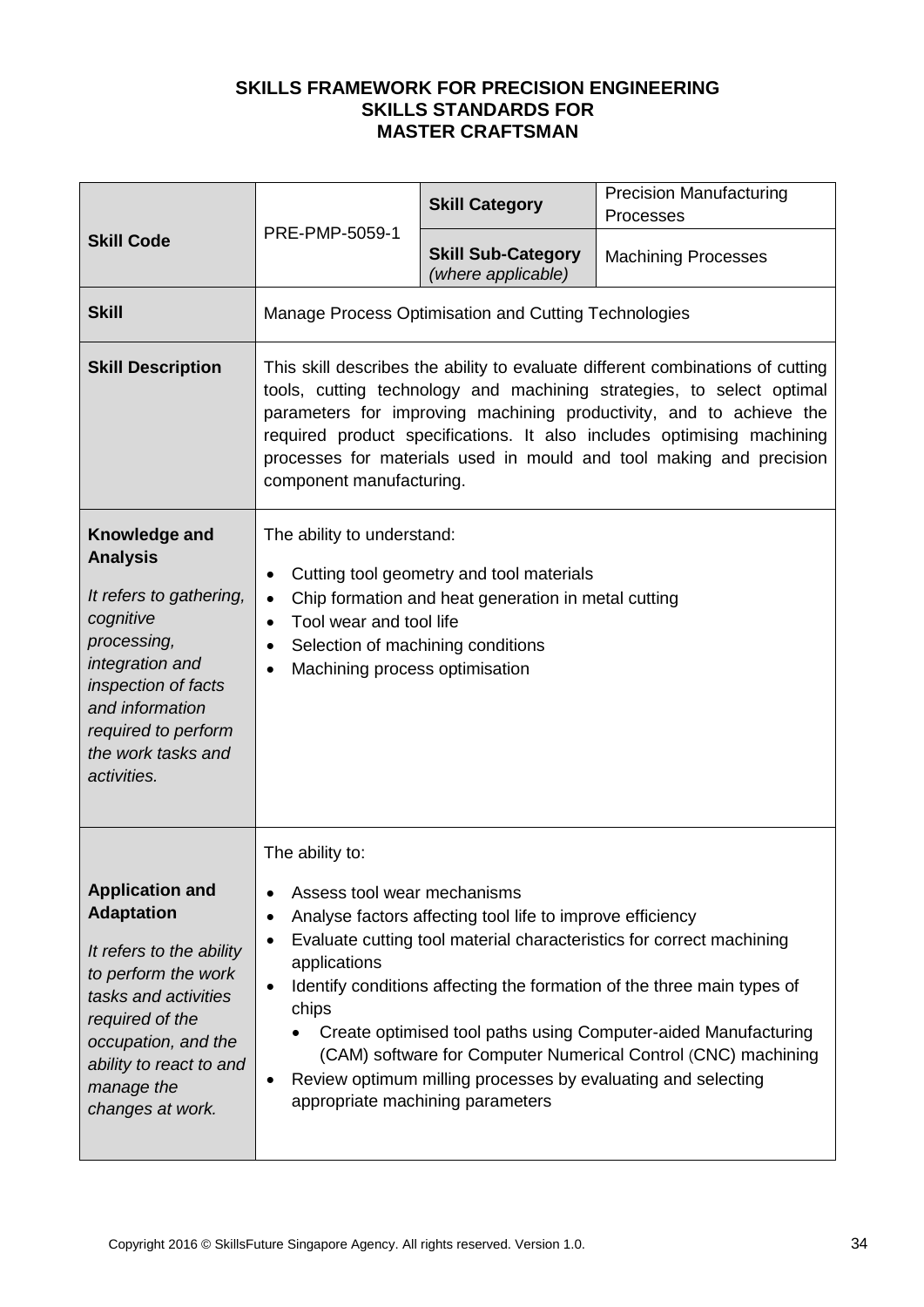| <b>Innovation and</b><br><b>Value Creation</b><br>It refers to the ability<br>to generate<br>purposive ideas to<br><i>improve</i> work<br>performance and/or<br>enhance business<br>values that are<br>aligned to<br>organisational goals. | The ability to:<br>Produce CNC programs that minimise the cycle time for fabricating<br>$\bullet$<br>components using CNC machines                                                                                                                                                                                                        |
|--------------------------------------------------------------------------------------------------------------------------------------------------------------------------------------------------------------------------------------------|-------------------------------------------------------------------------------------------------------------------------------------------------------------------------------------------------------------------------------------------------------------------------------------------------------------------------------------------|
| <b>Social Intelligence</b><br>and Ethics<br>It refers to the ability<br>to use affective<br>factors in leadership,<br>relationship and<br>diversity<br>management guided<br>by professional<br>codes of ethics.                            | The ability to:<br>Collaborate with co-workers to identify areas of improvement<br>Seek feedback to achieve optimal machining process performance<br>$\bullet$                                                                                                                                                                            |
| <b>Learning to Learn</b><br>It refers to the ability<br>to develop and<br>improve one's self<br>within and outside of<br>one's area of work.                                                                                               | The ability to:<br>Acquire knowledge on cutting tool and machining processes by<br>$\bullet$<br>accessing current information through the internet and vendors'<br>documentation for fabricating components using CNC machining<br>Share own knowledge and specificity of the field with colleagues and<br>develop professional knowledge |
| Range of<br><b>Application</b><br>(where applicable)<br>It refers to the critical<br>circumstances and<br>context that the skill<br>may be<br>demonstrated.                                                                                | Applying process optimisation and cutting technologies must include:<br>Generation of tool paths using CAM software that is optimised for<br>$\bullet$<br>minimum processing time and maximum tool life<br>Relevant legislation and regulatory requirements must include:<br><b>Workplace Safety and Health Regulations</b>               |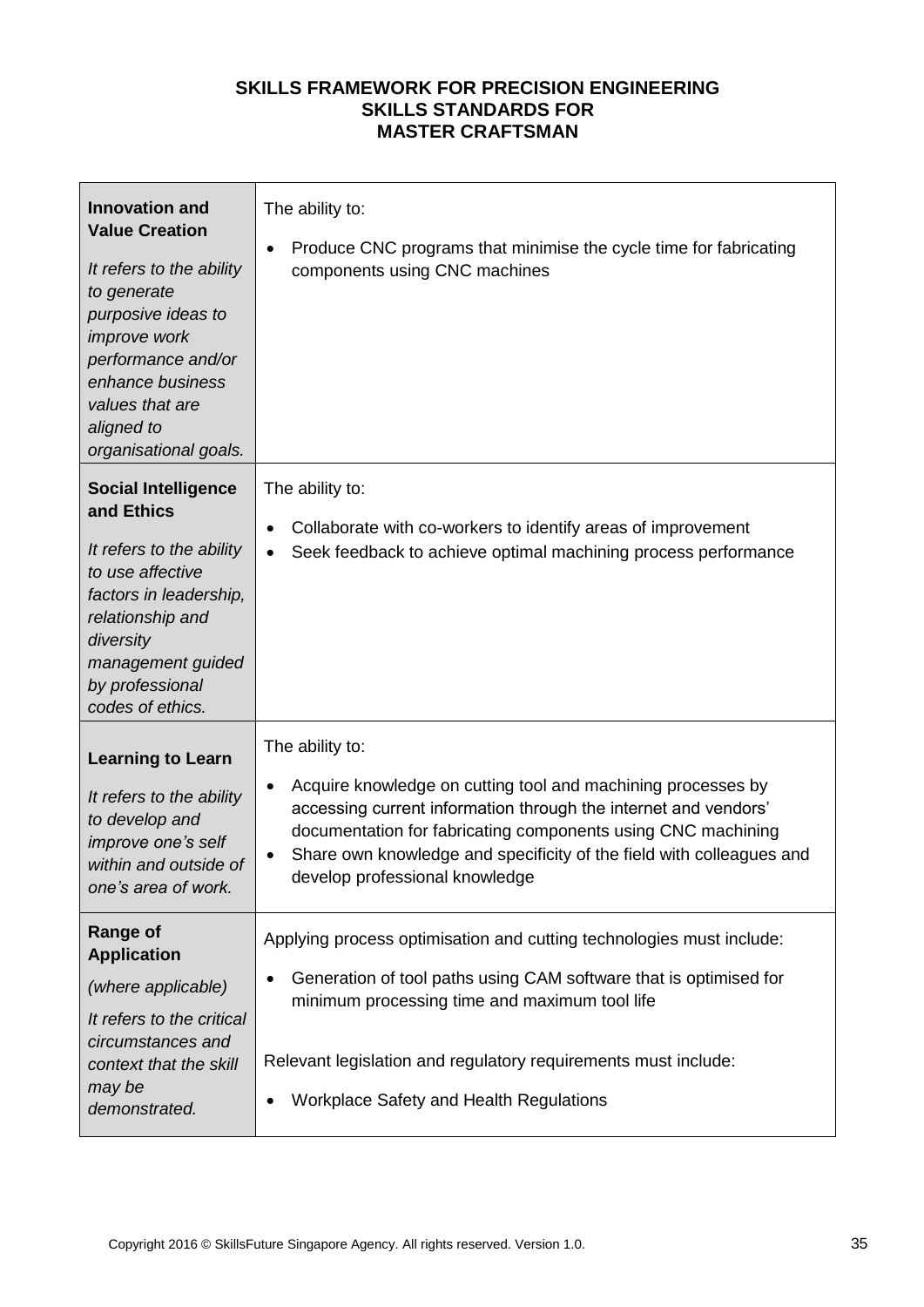|                                                                                                                                                                                                                               | PRE-PMP-5060-1                                                                                                                                                                                                                                                                                                                                  | <b>Skill Category</b>                                                                                                                                                                                                                                      | <b>Precision Manufacturing</b><br>Processes                                                                                                |
|-------------------------------------------------------------------------------------------------------------------------------------------------------------------------------------------------------------------------------|-------------------------------------------------------------------------------------------------------------------------------------------------------------------------------------------------------------------------------------------------------------------------------------------------------------------------------------------------|------------------------------------------------------------------------------------------------------------------------------------------------------------------------------------------------------------------------------------------------------------|--------------------------------------------------------------------------------------------------------------------------------------------|
| <b>Skill Code</b>                                                                                                                                                                                                             |                                                                                                                                                                                                                                                                                                                                                 | <b>Skill Sub-Category</b>                                                                                                                                                                                                                                  | <b>Forming Processes</b>                                                                                                                   |
| <b>Skill</b>                                                                                                                                                                                                                  | <b>Manage Plastics Injection Moulding</b>                                                                                                                                                                                                                                                                                                       |                                                                                                                                                                                                                                                            |                                                                                                                                            |
| <b>Skill Description</b>                                                                                                                                                                                                      | This skill describes the ability to perform plastics injection moulding<br>process set up, optimisation and control, supported by injection moulding<br>peripherals to produce parts<br>machines<br>and<br>in accordance<br>to<br>specifications. It also includes operation of the machines, setting up the<br>mould and process optimisation. |                                                                                                                                                                                                                                                            |                                                                                                                                            |
| Knowledge and<br><b>Analysis</b><br>It refers to gathering,<br>cognitive<br>processing,<br>integration and<br>inspection of facts<br>and information<br>required to perform<br>the work tasks and<br>activities.              | The ability to understand:<br>Fundamentals of the injection moulding process<br>$\bullet$<br>Process control and automation in injection moulding<br>$\bullet$<br>Advanced moulding techniques<br>Clean room moulding fundamentals                                                                                                              |                                                                                                                                                                                                                                                            |                                                                                                                                            |
| <b>Application and</b><br><b>Adaptation</b><br>It refers to the ability<br>to perform the work<br>tasks and activities<br>required of the<br>occupation, and the<br>ability to react to and<br>manage the<br>changes at work. | The ability to:<br>٠<br>specifications<br>٠<br>set-up and safety precautions<br>$\bullet$<br>moulding processes                                                                                                                                                                                                                                 | Establish an injection moulding process in accordance to<br>Perform mould set up to establish stable and efficient injection<br>Verify the quality of moulded parts against requirements<br>Complete troubleshooting of moulding defects to assure quality | Perform proper procedures for mould inspection, preparation, mould                                                                         |
| <b>Innovation and</b><br><b>Value Creation</b><br>It refers to the ability<br>to generate<br>purposive ideas to<br><i>improve</i> work<br>performance and/or<br>enhance business<br>values that are<br>aligned to             | The ability to:<br>injection moulding machines                                                                                                                                                                                                                                                                                                  |                                                                                                                                                                                                                                                            | Review current activities and present ideas for work improvements<br>Optimise the specific machine operation to operate different types of |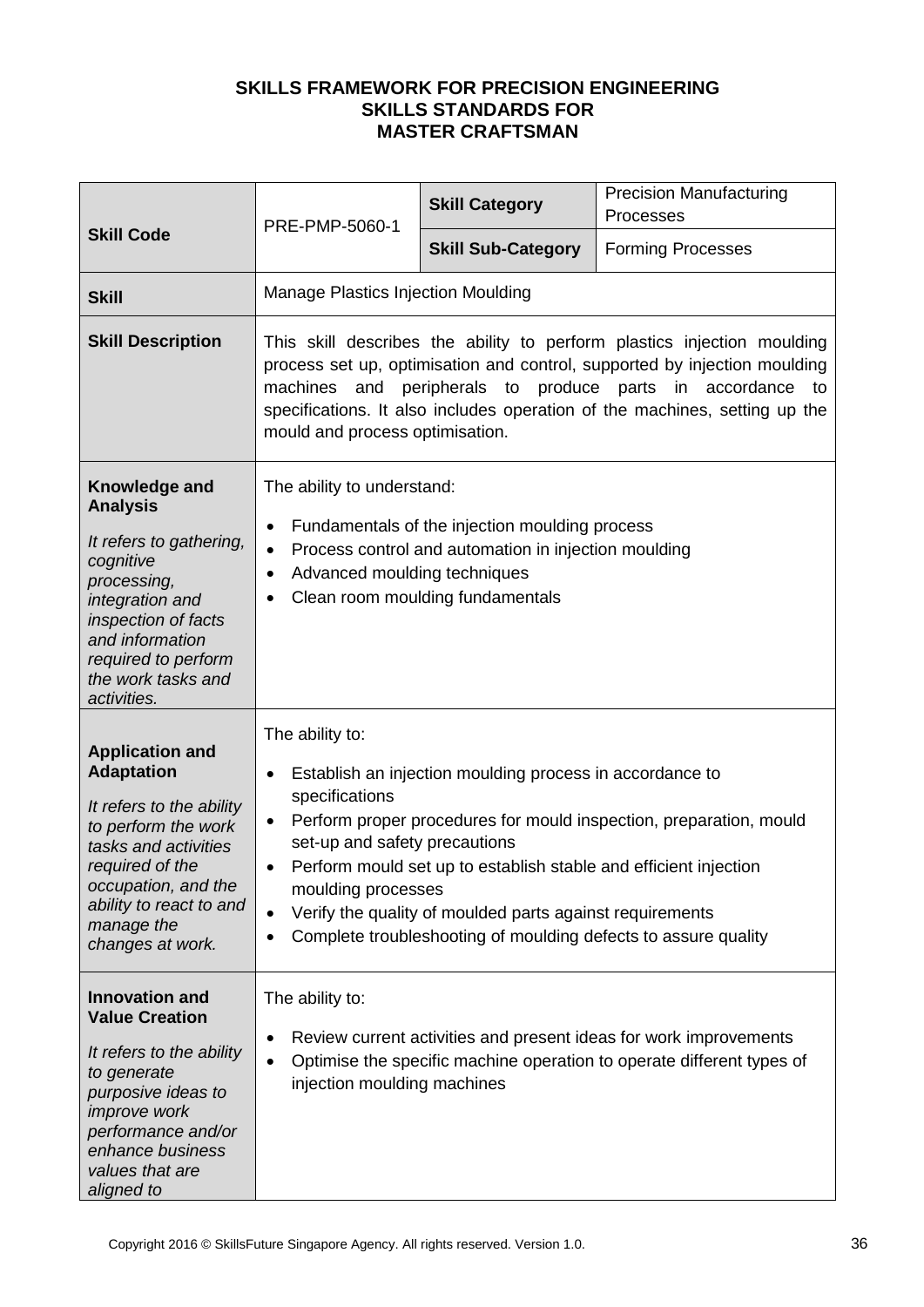| organisational goals.                                                                                                                                                                                           |                                                                                                                                                                                                                                                                                                                                                                                                                                                                                                                                                                                                                                |
|-----------------------------------------------------------------------------------------------------------------------------------------------------------------------------------------------------------------|--------------------------------------------------------------------------------------------------------------------------------------------------------------------------------------------------------------------------------------------------------------------------------------------------------------------------------------------------------------------------------------------------------------------------------------------------------------------------------------------------------------------------------------------------------------------------------------------------------------------------------|
| <b>Social Intelligence</b><br>and Ethics<br>It refers to the ability<br>to use affective<br>factors in leadership,<br>relationship and<br>diversity<br>management guided<br>by professional<br>codes of ethics. | The ability to:<br>Review outputs and discuss with the project team to improve efficiency<br>$\bullet$                                                                                                                                                                                                                                                                                                                                                                                                                                                                                                                         |
| <b>Learning to Learn</b><br>It refers to the ability<br>to develop and<br>improve one's self<br>within and outside of<br>one's area of work.                                                                    | The ability to:<br>Share own knowledge and specificity of the field with colleagues and<br>$\bullet$<br>develop professional knowledge                                                                                                                                                                                                                                                                                                                                                                                                                                                                                         |
| <b>Range of</b><br><b>Application</b><br>(where applicable)<br>It refers to the critical<br>circumstances and<br>contexts that the skill<br>may be<br>demonstrated.                                             | Applied plastics injection moulding must include:<br>Mould set-up in 'Set-up' mode<br>$\bullet$<br>Mould clamping setting in 'Manual' mode<br>$\bullet$<br>Metering, injection and holding parameters settings<br>$\bullet$<br>Operate machines in 'Single cycle' mode<br>Operate machines in 'Automatic/ Continue cycle' mode<br>Operate machines with automation systems<br>$\bullet$<br>Relevant legislation and regulatory requirements must include:<br>Workplace Safety and Health regulations<br>٠<br>Organisational standard operating procedures for operation of<br>equpiment<br>Personal Protective Equipment (PPE) |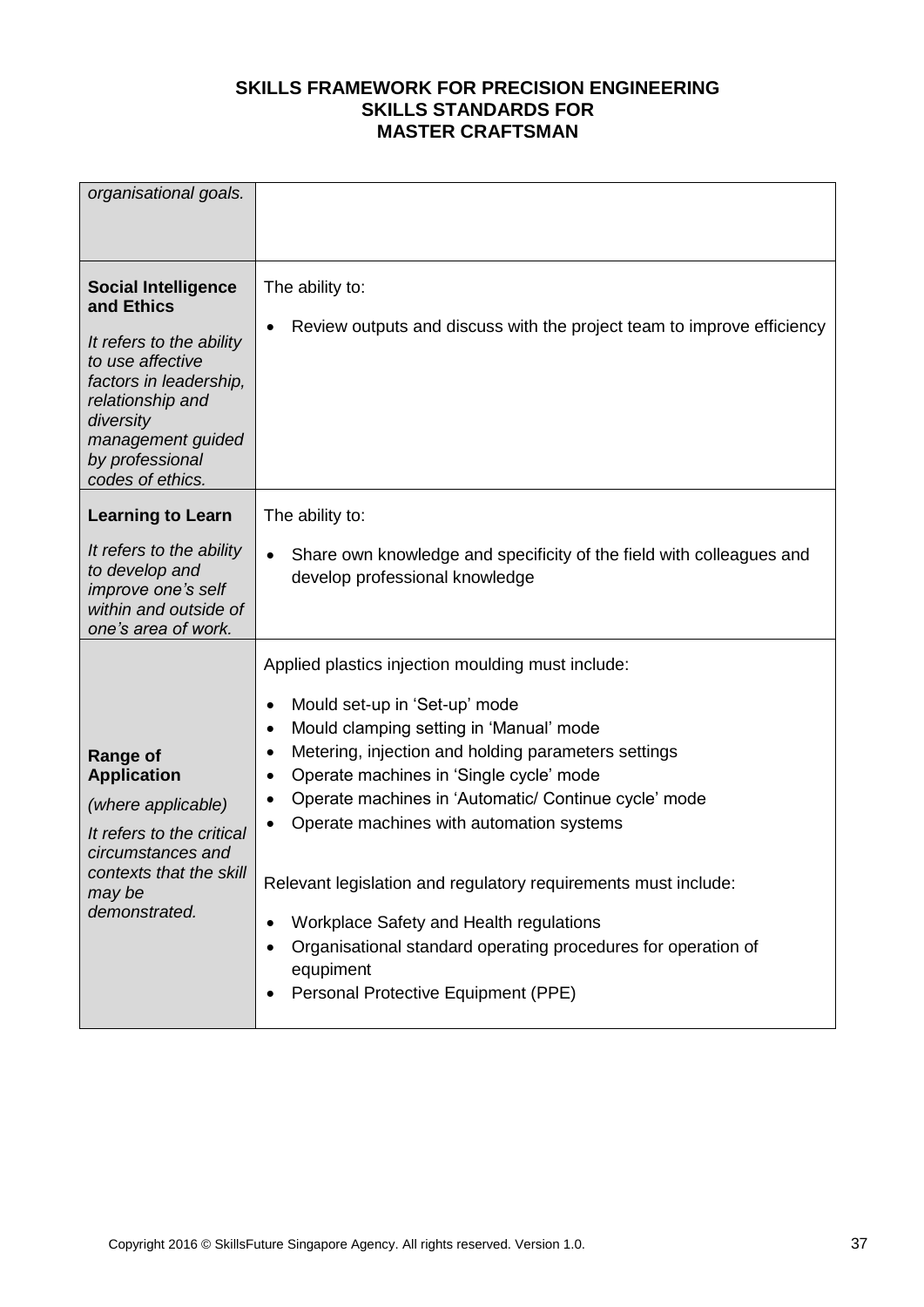| <b>Skill Code</b>                                                                                                                                                                                                             | PRE-PMP-5061-1                                                                                                                                                                                               | <b>Skill Category</b>                                                                                                                                                                       | <b>Precision Manufacturing</b><br>Processes                                                                                                                                                                                                                                                       |
|-------------------------------------------------------------------------------------------------------------------------------------------------------------------------------------------------------------------------------|--------------------------------------------------------------------------------------------------------------------------------------------------------------------------------------------------------------|---------------------------------------------------------------------------------------------------------------------------------------------------------------------------------------------|---------------------------------------------------------------------------------------------------------------------------------------------------------------------------------------------------------------------------------------------------------------------------------------------------|
|                                                                                                                                                                                                                               |                                                                                                                                                                                                              | <b>Skill Sub-Category</b><br>(where applicable)                                                                                                                                             | <b>Forming Processes</b>                                                                                                                                                                                                                                                                          |
| <b>Skill</b>                                                                                                                                                                                                                  | Manage Plastics Material Technology                                                                                                                                                                          |                                                                                                                                                                                             |                                                                                                                                                                                                                                                                                                   |
| <b>Skill Description</b>                                                                                                                                                                                                      | thermal properties of polymer materials.                                                                                                                                                                     |                                                                                                                                                                                             | This skill describes the ability to conduct lab experiments to determine the<br>tensile property, melt flow index, impact strength, heat deflection and                                                                                                                                           |
| Knowledge and<br><b>Analysis</b><br>It refers to<br>gathering, cognitive<br>processing,<br>integration and<br>inspection of facts<br>and information<br>required to perform<br>the work tasks and<br>activities.              | The ability to understand:<br>Introduction to plastics<br>$\bullet$<br>General properties of plastics<br>$\bullet$<br>$\bullet$<br><b>Plastics testing</b>                                                   | Types of plastics, additives and applications                                                                                                                                               |                                                                                                                                                                                                                                                                                                   |
| <b>Application and</b><br><b>Adaptation</b><br>It refers to the ability<br>to perform the work<br>tasks and activities<br>required of the<br>occupation, and the<br>ability to react to<br>and manage the<br>changes at work. | The ability to:<br>$\bullet$<br>٠<br>material properties<br>$\bullet$<br>$\bullet$<br>polymers<br>$\bullet$<br>to thermoplastic materials<br>$\bullet$<br>properties of polymer materials<br>٠<br>procedures | Analyse how molecular weight and polymer structure can affect<br>Compare the differences between commodity and engineering<br>Examine tensile, melt flow index, heat deflection and thermal | Assess the two main polymerisation methods to create polymer chains<br>Evaluate the important factors that affect the viscosity of materials<br>Evaluate changes in properties associated with adding fillers and fibres<br>Carry out testing for different plastics, in accordance with standard |
| <b>Innovation and</b><br><b>Value Creation</b><br>It refers to the ability<br>to generate<br>purposive ideas to                                                                                                               | The ability to:                                                                                                                                                                                              |                                                                                                                                                                                             | Review current activities and present ideas for work improvement                                                                                                                                                                                                                                  |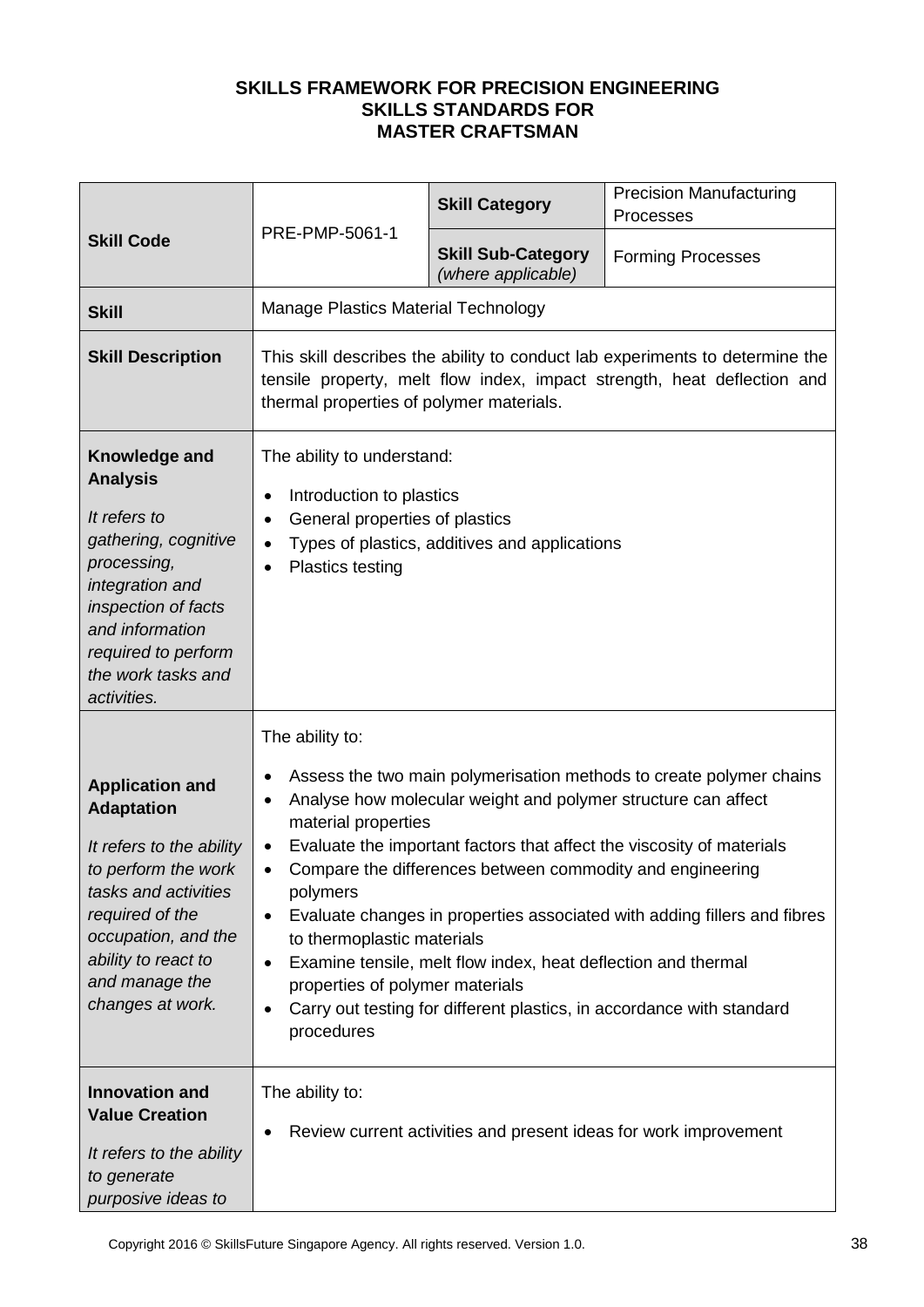| <i>improve</i> work<br>performance and/or<br>enhance business<br>values that are<br>aligned to<br>organisational goals.                                                                                            |                                                                                                                                                                                                                                                                                                                                                                                                                                                                                                                                                                                                                                                 |
|--------------------------------------------------------------------------------------------------------------------------------------------------------------------------------------------------------------------|-------------------------------------------------------------------------------------------------------------------------------------------------------------------------------------------------------------------------------------------------------------------------------------------------------------------------------------------------------------------------------------------------------------------------------------------------------------------------------------------------------------------------------------------------------------------------------------------------------------------------------------------------|
| <b>Social Intelligence</b><br>and Ethics<br>It refers to the ability<br>to use affective<br>factors in<br>leadership,<br>relationship and<br>diversity<br>management guided<br>by professional<br>codes of ethics. | The ability to:<br>Review testing results and discuss with project teams and clients on<br>٠<br>improvements                                                                                                                                                                                                                                                                                                                                                                                                                                                                                                                                    |
| <b>Learning to Learn</b><br>It refers to the ability<br>to develop and<br>improve one's self<br>within and outside of<br>one's area of work.                                                                       | The ability to:<br>Share own knowledge and specificity of the field with colleagues and<br>$\bullet$<br>develop professional knowledge                                                                                                                                                                                                                                                                                                                                                                                                                                                                                                          |
| <b>Range of</b><br><b>Application</b><br>(where applicable)<br>It refers to the<br>critical<br>circumstances and<br>context that the skill<br>may be<br>demonstrated.                                              | Applying plastics material technology must include:<br>Types of polymerisation processes<br>٠<br>Effects of polymer structure, molecular weight and morphology on the<br>$\bullet$<br>properties of polymer materials<br>Effects of temperature and strain rate on the mechanical properties of<br>٠<br>polymer materials<br>Applications of additves, fillers and fibers<br>٠<br>Material testing, such as tensile, melt flow index, heat deflection<br>٠<br>temperature and thermal properties of polymer materials<br>Relevant legislation and regulatory requirements must include:<br>Workplace Safety and Health regulations<br>$\bullet$ |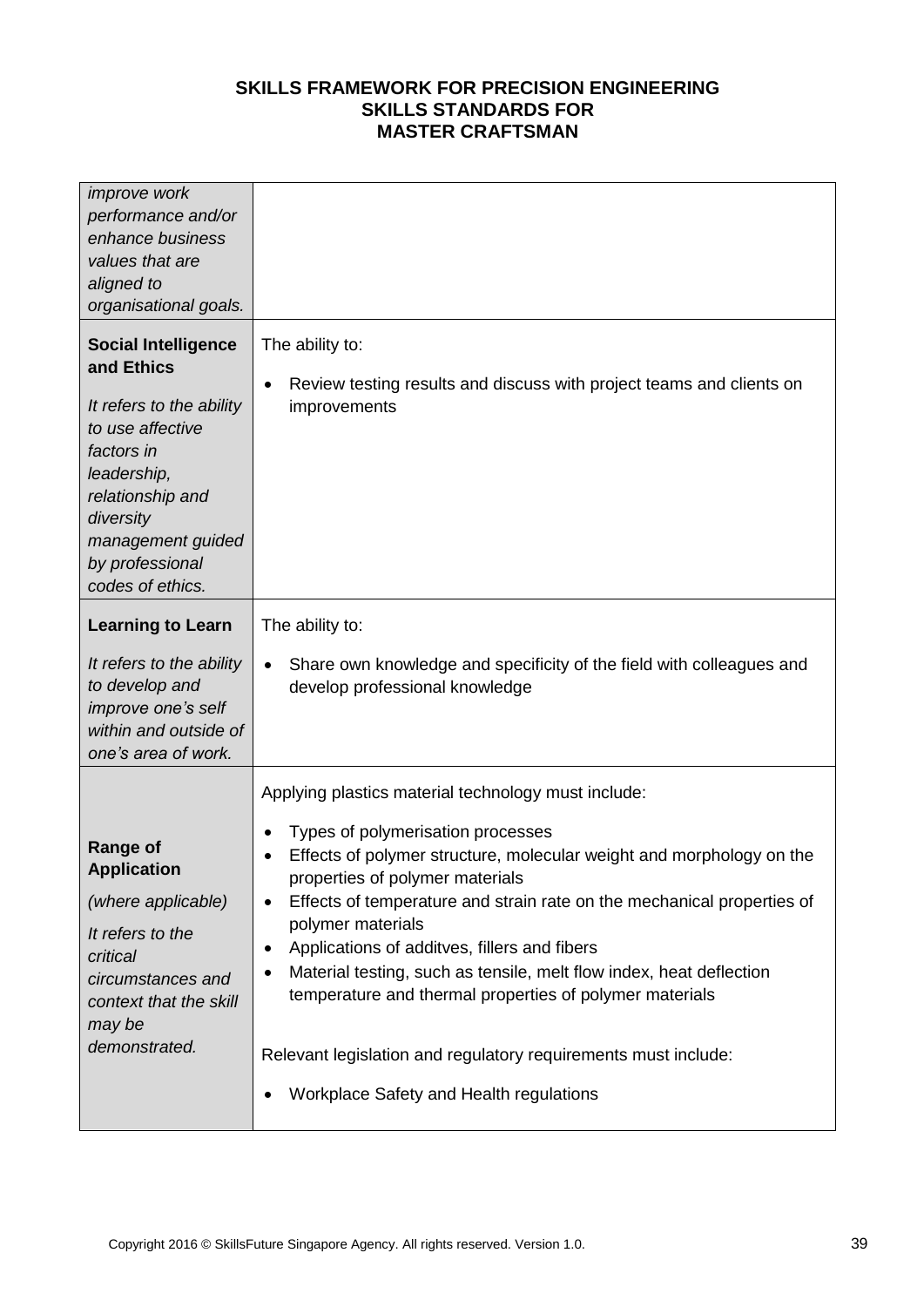| <b>Skill Code</b>                                                                                                                                                                                                             | PRE-PMP-5062-1                                                                                                                                                                                                                                          | <b>Skill Category</b>                                         | <b>Precision Manufacturing</b><br>Processes                                                                                                                                                                                                                                                                                                                                                                                                                                                                                                                                                                                                                      |
|-------------------------------------------------------------------------------------------------------------------------------------------------------------------------------------------------------------------------------|---------------------------------------------------------------------------------------------------------------------------------------------------------------------------------------------------------------------------------------------------------|---------------------------------------------------------------|------------------------------------------------------------------------------------------------------------------------------------------------------------------------------------------------------------------------------------------------------------------------------------------------------------------------------------------------------------------------------------------------------------------------------------------------------------------------------------------------------------------------------------------------------------------------------------------------------------------------------------------------------------------|
|                                                                                                                                                                                                                               |                                                                                                                                                                                                                                                         | <b>Skill Sub-Category</b><br>(where applicable)               | Sub-assembly and Final<br><b>Assembly Processes</b>                                                                                                                                                                                                                                                                                                                                                                                                                                                                                                                                                                                                              |
| <b>Skill</b>                                                                                                                                                                                                                  |                                                                                                                                                                                                                                                         |                                                               | Apply Mechanical Components and Peripherals in Automated Equipment                                                                                                                                                                                                                                                                                                                                                                                                                                                                                                                                                                                               |
| <b>Skill Description</b>                                                                                                                                                                                                      | This skill describes the ability to select and apply mechanical components<br>and support maintenance equipment. It also includes understanding the<br>various types of machine elements and peripherals used in automated<br>assembly systems.         |                                                               |                                                                                                                                                                                                                                                                                                                                                                                                                                                                                                                                                                                                                                                                  |
| Knowledge and<br><b>Analysis</b><br>It refers to gathering,<br>cognitive<br>processing,<br>integration and<br>inspection of facts<br>and information<br>required to perform<br>the work tasks and<br>activities.              | The ability to understand:<br>Interpretations of machine drawings, part-lists and bills of materials<br>$\bullet$<br>Mechanical components for automated equipment<br>$\bullet$<br>Cam and mechanism designs<br>٠<br>Peripherals in automated equipment |                                                               |                                                                                                                                                                                                                                                                                                                                                                                                                                                                                                                                                                                                                                                                  |
| <b>Application and</b><br><b>Adaptation</b><br>It refers to the ability<br>to perform the work<br>tasks and activities<br>required of the<br>occupation, and the<br>ability to react to and<br>manage the<br>changes at work. | The ability to:<br>to external vibration<br>$\bullet$<br>٠<br>mountings<br>$\bullet$<br>engineering applications<br>$\bullet$<br>requirements<br>cam systems<br>$\bullet$<br>normal or high speed applications                                          | Select gear systems to suit different speed, torque and power | Determine the pitch of both unified (inch series) and ISO threads<br>Select correct methods to prevent threaded screws from loosening due<br>Use the correct type of bearings, bearing seals and implement proper<br>types of bearing mountings for different engineering applications<br>Select suitable types of couplings for aligned and on-aligned shaft<br>Select correct types of springs (tension / compression) for different<br>Draw displacement, velocity and acceleration diagrams for defined<br>Determine missing segment motion profiles, using available standard<br>motion profiles (harmonic or cycloidal), to form suitable cam profiles for |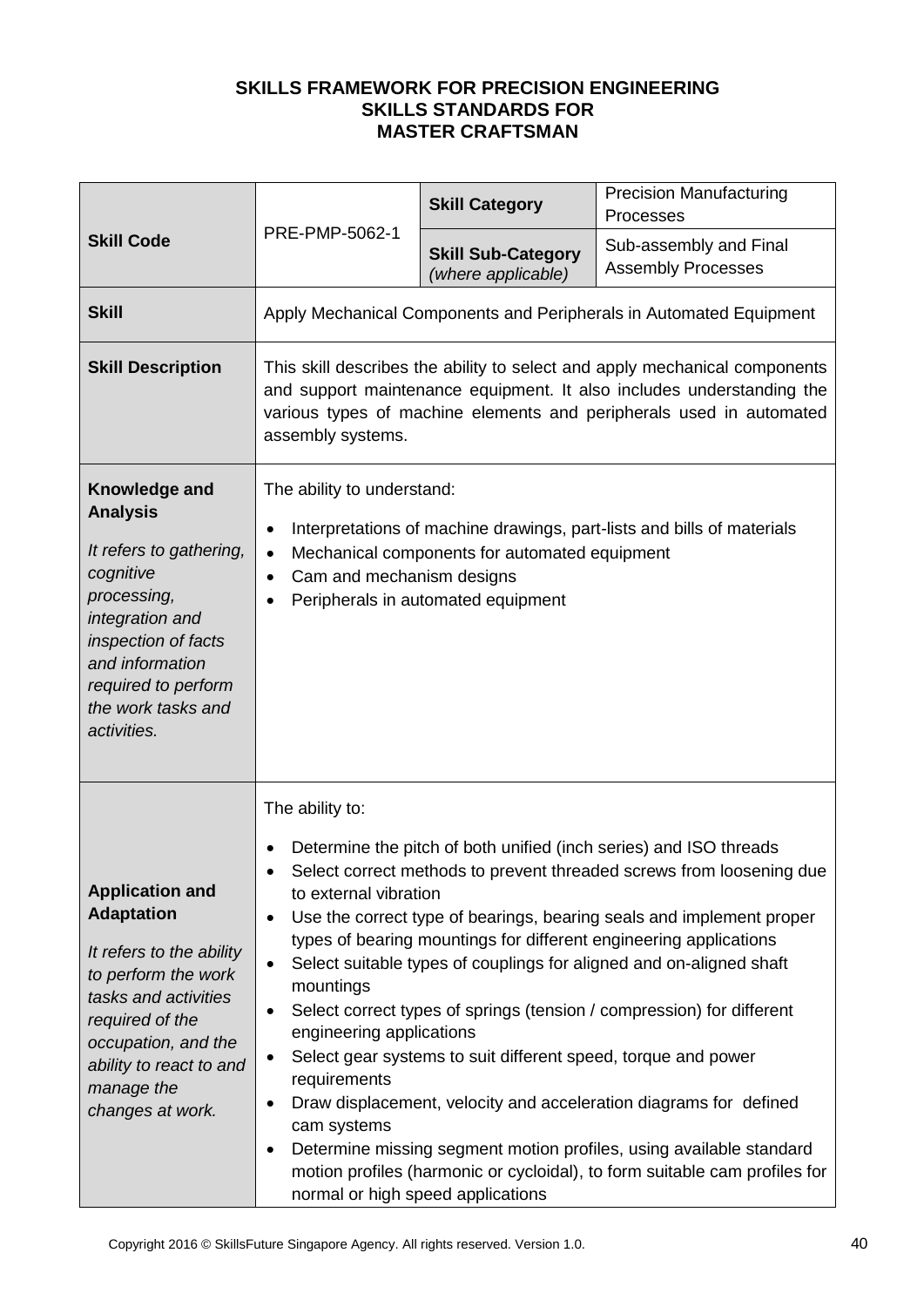|                                                                                                                                                                                          | Select and implement vibratory bowl part feeding systems with proper<br>$\bullet$<br>operating parameters<br>Select various types of orientating devices to form proper orientating<br>$\bullet$<br>systems<br>Select different types of end effectors for different operations<br>$\bullet$<br>Analyse and calculate Geneva mechanism basic parameters for<br>$\bullet$<br>indexing rotary work-stations<br>Develop the selection and implementation of suitable conveyor<br>$\bullet$<br>systems to move parts, or sub-assemblies, in relatively large<br>quantities, between specific locations over a fixed part<br>Minimise material consumption by adhering strictly to specifications<br>٠<br>and standards |
|------------------------------------------------------------------------------------------------------------------------------------------------------------------------------------------|--------------------------------------------------------------------------------------------------------------------------------------------------------------------------------------------------------------------------------------------------------------------------------------------------------------------------------------------------------------------------------------------------------------------------------------------------------------------------------------------------------------------------------------------------------------------------------------------------------------------------------------------------------------------------------------------------------------------|
| <b>Innovation and</b><br><b>Value Creation</b>                                                                                                                                           | The ability to:<br>Review current activities (materials selection, fabrication and usage)<br>$\bullet$                                                                                                                                                                                                                                                                                                                                                                                                                                                                                                                                                                                                             |
| It refers to the ability<br>to generate<br>purposive ideas to<br><i>improve</i> work<br>performance and/or<br>enhance business<br>values that are<br>aligned to<br>organisational goals. | and present ideas for work improvements<br>Develop conceptual designs of work carriers to hold sub-assemblies,<br>$\bullet$<br>or work-pieces, in proper orientation, and transfer from one work-<br>station to another, to increase versatility                                                                                                                                                                                                                                                                                                                                                                                                                                                                   |
| <b>Social Intelligence</b><br>and Ethics                                                                                                                                                 | The ability to:<br>Seek clarification from customers on parts specifications, where<br>$\bullet$                                                                                                                                                                                                                                                                                                                                                                                                                                                                                                                                                                                                                   |
| It refers to the ability<br>to use affective<br>factors in leadership,<br>relationship and<br>diversity<br>management guided<br>by professional<br>codes of ethics.                      | necessary<br>Constantly review specifications with clients to reduce waste and costs                                                                                                                                                                                                                                                                                                                                                                                                                                                                                                                                                                                                                               |
| <b>Learning to Learn</b>                                                                                                                                                                 | The ability to:                                                                                                                                                                                                                                                                                                                                                                                                                                                                                                                                                                                                                                                                                                    |
| It refers to the ability<br>to develop and<br>improve one's self<br>within and outside of<br>one's area of work.                                                                         | Continually improve and upgrade knowledge in materials, designs and<br>$\bullet$<br>applications<br>Share own knowledge and specificity of the field with colleagues and<br>$\bullet$<br>develop professional knowledge                                                                                                                                                                                                                                                                                                                                                                                                                                                                                            |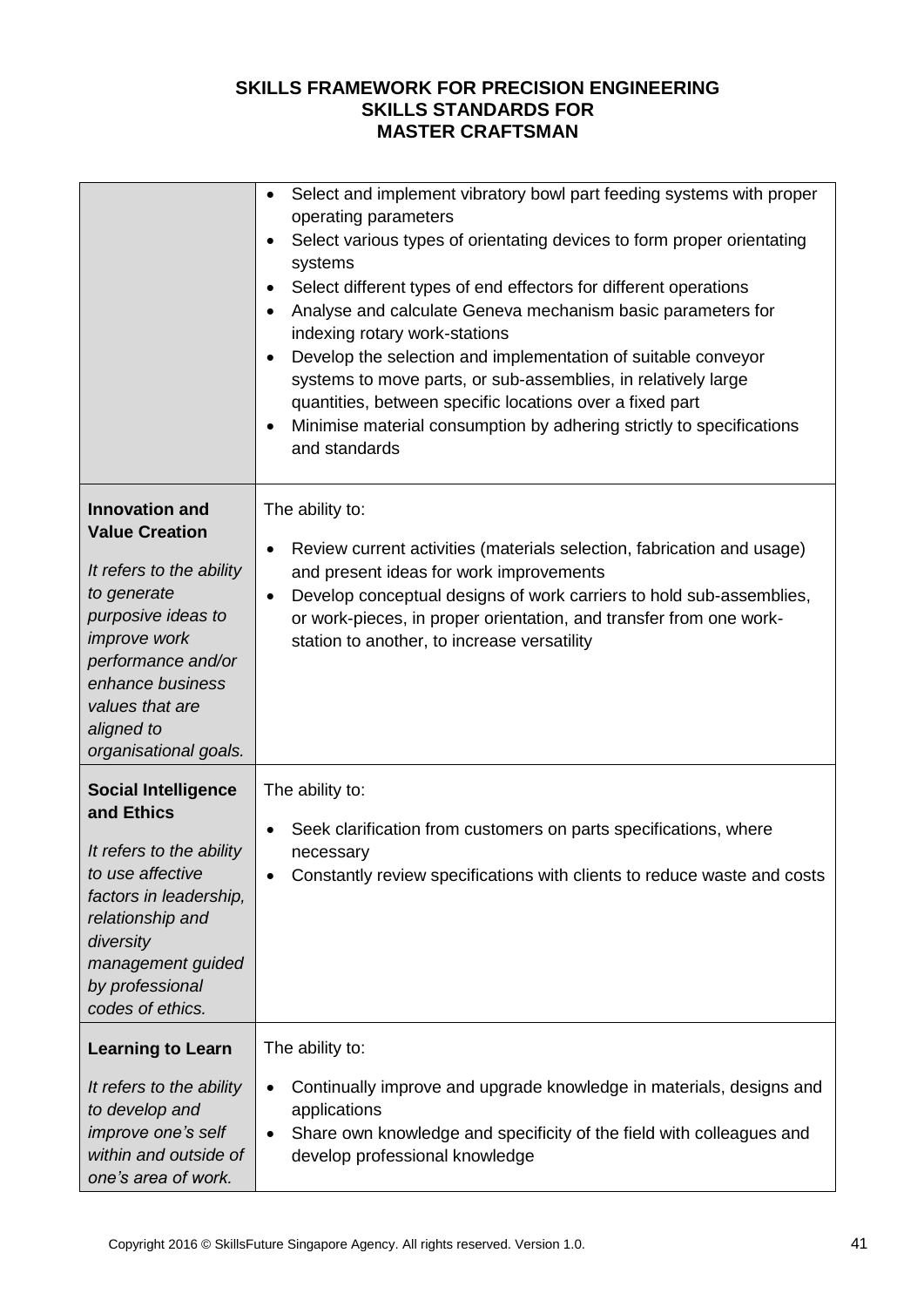| <b>Range of</b><br><b>Application</b><br>(where applicable)                                         | mechanical<br>components<br>and peripherals in automated<br>Applying<br>equipment must include:<br>Interpretation of machine drawings, part-lists and bills of materials<br>$\bullet$<br><b>Engineering materials</b><br>$\bullet$                       |
|-----------------------------------------------------------------------------------------------------|----------------------------------------------------------------------------------------------------------------------------------------------------------------------------------------------------------------------------------------------------------|
| It refers to the critical<br>circumstances and<br>context that the skill<br>may be<br>demonstrated. | Relevant legislation and regulatory requirements must include:<br>Workplace Safety and Health regulations<br>$\bullet$<br>Organisational standard operating procedures for operation of<br>equipment<br>Personal Protective Equipment (PPE)<br>$\bullet$ |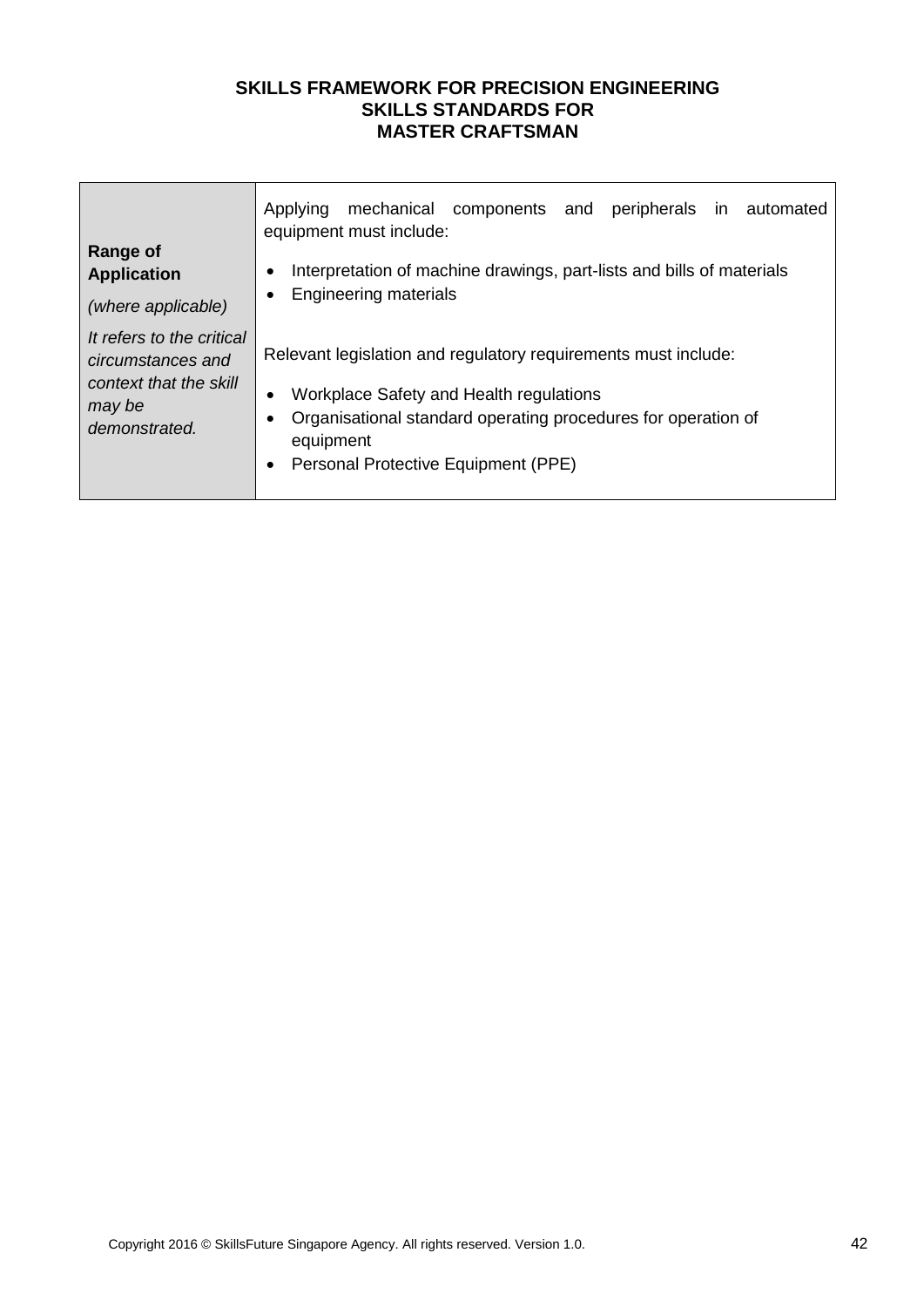| <b>Skill Code</b>                                                                                                                                                                                                             | PRE-PMP-5063-1                                                                                                 | <b>Skill Category</b>                                                                                    | <b>Precision Manufacturing</b><br>Processes                                                                                                                                                                                                                                                      |
|-------------------------------------------------------------------------------------------------------------------------------------------------------------------------------------------------------------------------------|----------------------------------------------------------------------------------------------------------------|----------------------------------------------------------------------------------------------------------|--------------------------------------------------------------------------------------------------------------------------------------------------------------------------------------------------------------------------------------------------------------------------------------------------|
|                                                                                                                                                                                                                               |                                                                                                                | <b>Skill Sub-Category</b><br>(where applicable)                                                          | <b>Production Shop Floor</b><br>Optimisation                                                                                                                                                                                                                                                     |
| <b>Skill</b>                                                                                                                                                                                                                  |                                                                                                                | Apply Pedagogy Methodology for the Workplace                                                             |                                                                                                                                                                                                                                                                                                  |
| <b>Skill Description</b>                                                                                                                                                                                                      |                                                                                                                | Education and Training (CET) and Training Needs Analysis (TNA).                                          | This skill describes the ability to apply the knowledge required in managing<br>the competencies for a "Train-the-Trainer" programme at a workplace,<br>related to the precision engineering environment. It also includes<br>application of Vocational Education and Training (VET), Continuing |
| Knowledge and<br><b>Analysis</b><br>It refers to<br>gathering, cognitive<br>processing,<br>integration and<br>inspection of facts<br>and information<br>required to perform<br>the work tasks and<br>activities.              | The ability to understand:<br>$\bullet$<br>$\bullet$<br>Masterplan<br>$\bullet$<br>$\bullet$<br>Analysis (TNA) | Continuing Education and Training (CET)                                                                  | The definitions of global Vocational Education and Training (VET) and<br>Concept of the Singapore Continuing Education and Training (CET)<br>Impact of andragogy on adult learner characteristics and learning<br>Concept, scope, processes and specifications of a Training Needs               |
| <b>Application and</b><br><b>Adaptation</b><br>It refers to the ability<br>to perform the work<br>tasks and activities<br>required of the<br>occupation, and the<br>ability to react to<br>and manage the<br>changes at work. | The ability to:<br>Apply global VET and CET models<br>٠<br>$\bullet$<br>٠<br>٠                                 | teaching and learning at the workplace<br>Complete and submit reports to meet stakeholders' requirements | Apply learning theories and andragogical approaches to maximise<br>Determine the design specifications of a Training Needs Analysis                                                                                                                                                              |
| <b>Innovation and</b><br><b>Value Creation</b><br>It refers to the ability<br>to generate<br>purposive ideas to<br><i>improve</i> work<br>performance and/or<br>enhance business<br>values that are                           | The ability to:<br>٠<br>requirements                                                                           |                                                                                                          | Evaluate and select appropriate training strategiesbased on workplace                                                                                                                                                                                                                            |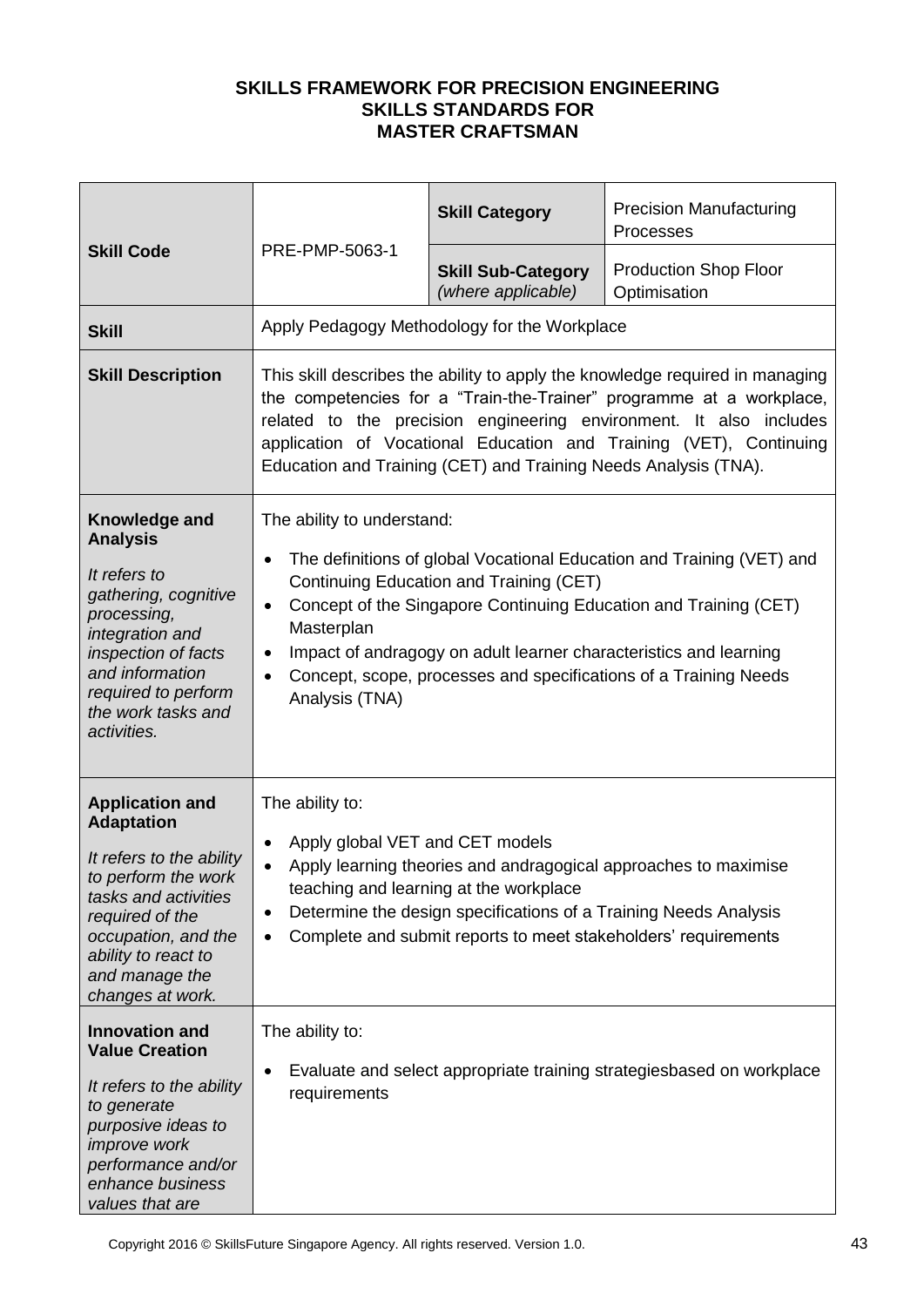| aligned to<br>organisational goals.                                                                                                                                                                                |                                                                                                                                                                                                                                                                                                                                                                                  |
|--------------------------------------------------------------------------------------------------------------------------------------------------------------------------------------------------------------------|----------------------------------------------------------------------------------------------------------------------------------------------------------------------------------------------------------------------------------------------------------------------------------------------------------------------------------------------------------------------------------|
| <b>Social Intelligence</b><br>and Ethics<br>It refers to the ability<br>to use affective<br>factors in<br>leadership,<br>relationship and<br>diversity<br>management guided<br>by professional<br>codes of ethics. | The ability to:<br>Arrange discussions with stakeholders, colleagues and teams to assist<br>٠<br>in establishing timeframes and requirements<br>Consult and incorporate stakeholders' feedback during development of<br>$\bullet$<br>plans and codes of conduct for data reporting<br>Obtain buy-in and seek endorsement on plans to meet workplace<br>$\bullet$<br>requirements |
| <b>Learning to Learn</b>                                                                                                                                                                                           | The ability to:                                                                                                                                                                                                                                                                                                                                                                  |
| It refers to the ability<br>to develop and<br>improve one's self<br>within and outside of<br>one's area of work.                                                                                                   | Engage in self-reflection to review effectiveness of training in meeting<br>$\bullet$<br>workplace requirements<br>Update own knowledge by subscribing to diverse learning channels<br>$\bullet$<br>and participating in peer review platforms                                                                                                                                   |
| <b>Range of</b><br><b>Application</b><br>(where applicable)                                                                                                                                                        | Vocational Education and Training (VET) and Continuing Education and<br>Training (CET) must include:<br>Models of VET and CET<br>Singapore Continuing Education and Training (CET) must include:<br><b>CET Masterplan</b><br>Andragogy and adult learning must include:                                                                                                          |
| It refers to the<br>critical<br>circumstances and<br>contexts that the                                                                                                                                             | Adult learning theories and approaches                                                                                                                                                                                                                                                                                                                                           |
| skill may be<br>demonstrated.                                                                                                                                                                                      | Maximising teaching and learning at the workplace must include:                                                                                                                                                                                                                                                                                                                  |
|                                                                                                                                                                                                                    | Impact of learning theories and andragogical approaches<br>٠                                                                                                                                                                                                                                                                                                                     |
|                                                                                                                                                                                                                    | Training Needs Analysis (TNA) must include:                                                                                                                                                                                                                                                                                                                                      |
|                                                                                                                                                                                                                    | Scope and requirements<br>٠                                                                                                                                                                                                                                                                                                                                                      |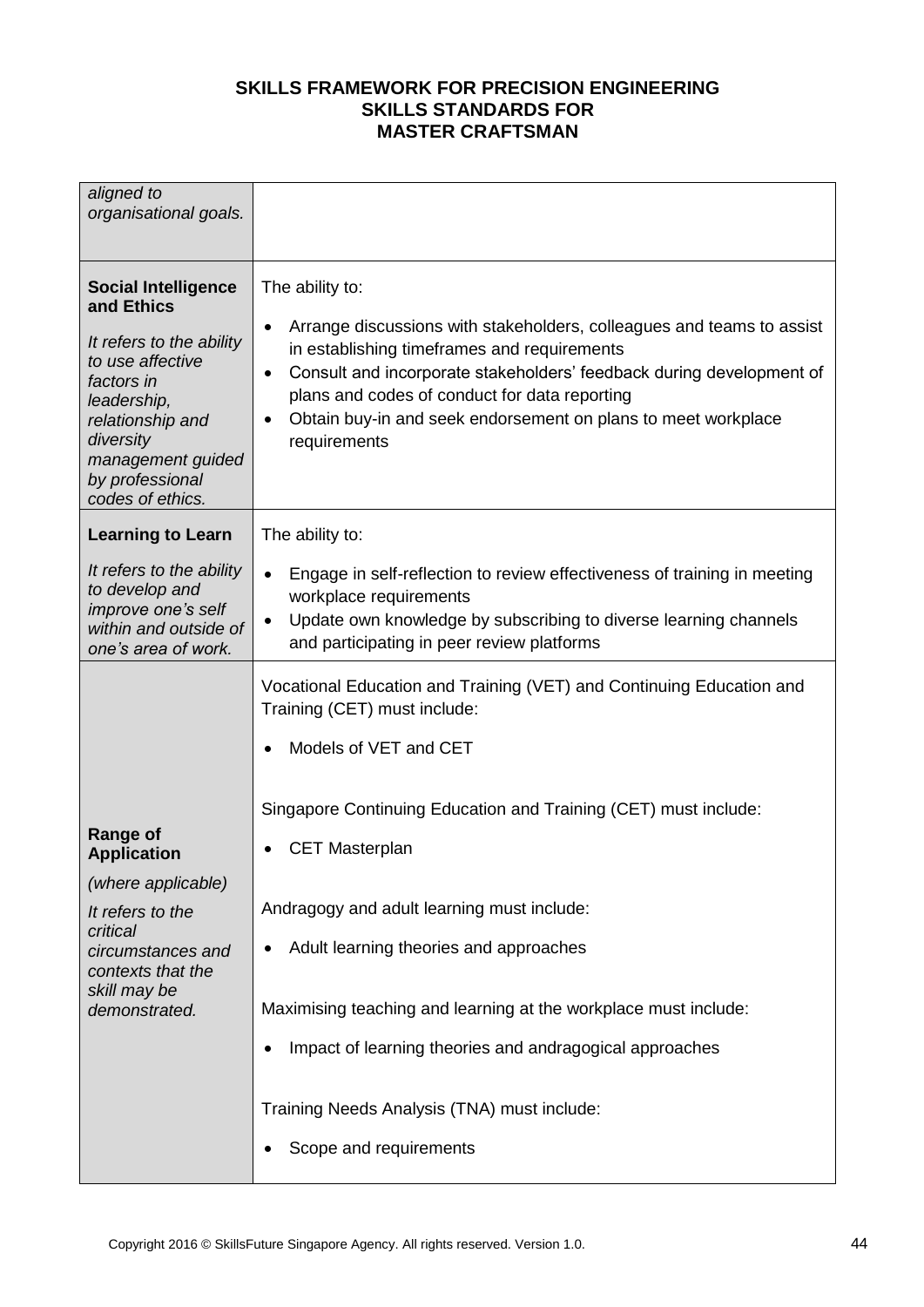| Reporting to stakeholders must include:<br>Design specifications for conducting a Training Needs Analysis (TNA)<br>٠ |
|----------------------------------------------------------------------------------------------------------------------|
| Tools and equipment must include:<br>Trainer's guide<br>Learner guide<br>٠                                           |
| Regulations must include:<br>Workplace Safety and Health Act<br>$\bullet$                                            |
| Procedures must include:<br>Organisational processes and procedures<br>٠<br>Technical manuals and instructions<br>٠  |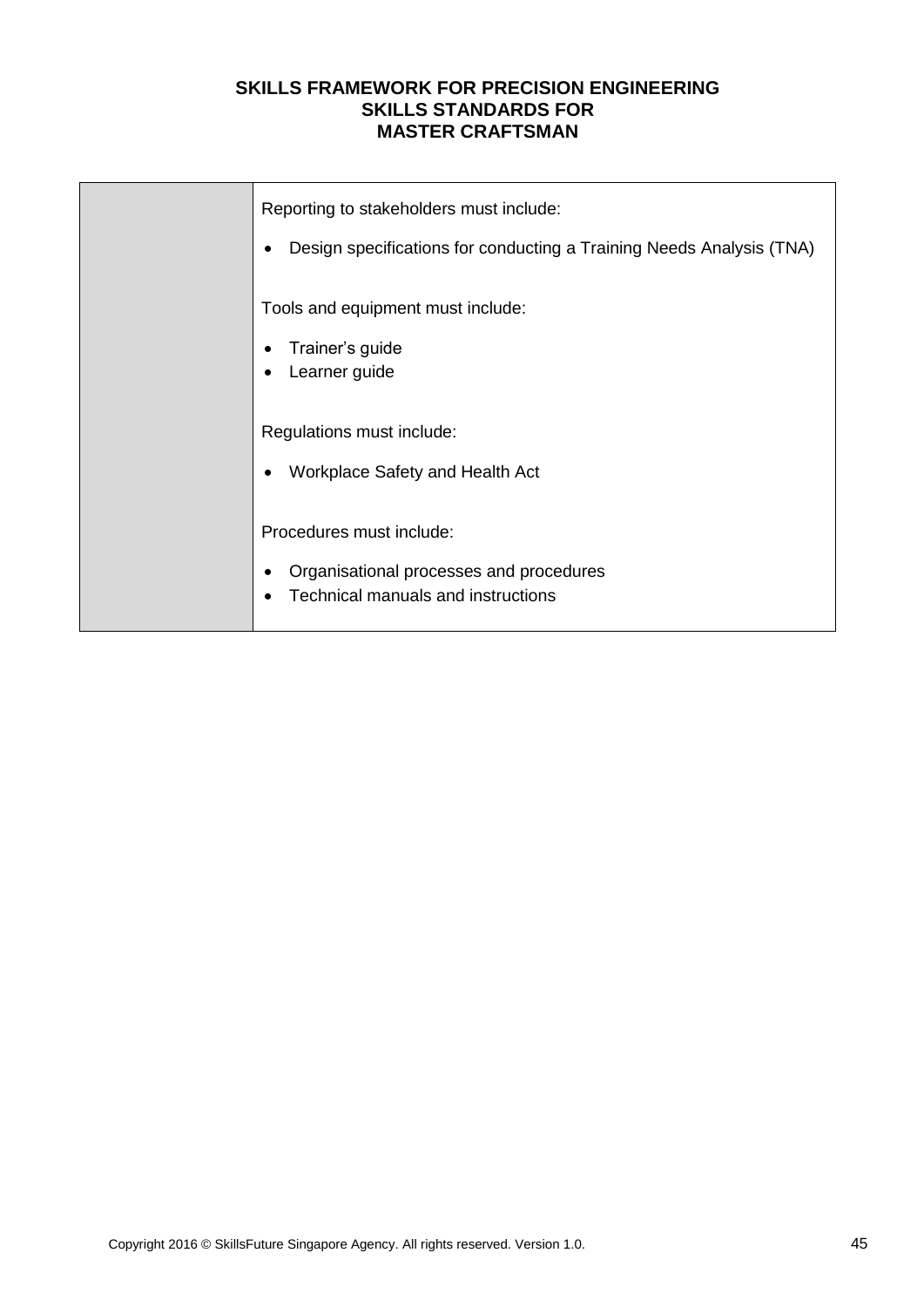| <b>Skill Code</b>                                                                                                                                                                                                                          | PRE-PMP-5064-1                                                                                           | <b>Skill Category</b>                                                                                                                                                                                                                                                                                                                             | <b>Precision Manufacturing</b><br>Processes                                                                                                                                                                                        |
|--------------------------------------------------------------------------------------------------------------------------------------------------------------------------------------------------------------------------------------------|----------------------------------------------------------------------------------------------------------|---------------------------------------------------------------------------------------------------------------------------------------------------------------------------------------------------------------------------------------------------------------------------------------------------------------------------------------------------|------------------------------------------------------------------------------------------------------------------------------------------------------------------------------------------------------------------------------------|
|                                                                                                                                                                                                                                            |                                                                                                          | <b>Skill Sub-Category</b><br>(where applicable)                                                                                                                                                                                                                                                                                                   | <b>Production Shop Floor</b><br>Optimisation                                                                                                                                                                                       |
| <b>Skill</b>                                                                                                                                                                                                                               | Technology                                                                                               |                                                                                                                                                                                                                                                                                                                                                   | Apply Pedagogy Methodology in On-the-Job Training and Information                                                                                                                                                                  |
| <b>Skill Description</b>                                                                                                                                                                                                                   |                                                                                                          |                                                                                                                                                                                                                                                                                                                                                   | This skill describes the ability to plan, design and deliver Train-the-<br>Trainers' programmes, using On-the-Job Training (OJT) and presentation<br>skills that engage the use of Information Technology (IT) as a learning tool. |
| Knowledge and<br><b>Analysis</b><br>It refers to<br>gathering, cognitive<br>processing,<br>integration and<br>inspection of facts<br>and information<br>required to perform<br>the work tasks and<br>activities.                           | The ability to understand:<br>$\bullet$<br>$\bullet$<br>$\bullet$<br>$\bullet$<br>$\bullet$<br>$\bullet$ | Workplace learning strategies and plans<br>On-the-Job Training (OJT) frameworks and training materials<br>Processes used to facilitate adult learning and adult training<br>Criteria for designing assessment frameworks, which include<br>competency-based assessments, for use at workplace.<br>Requirements for 'Train-the-Trainer' programmes | Assessment plans, methods and tools used in workplace assessments                                                                                                                                                                  |
| <b>Application and</b><br><b>Adaptation</b><br>It refers to the ability<br>to perform the work<br>tasks and activities<br>required of the<br>occupation, and the<br>ability to react to<br>and manage the<br>changes at work.              | The ability to:<br>$\bullet$<br>$\bullet$<br>$\bullet$<br>٠<br>$\bullet$                                 | Develop OJT materials, based on adult learning principles<br>Employ training and facilitation skills to engage the adult<br>learners/workers to meet learning outcomes<br>Prepare frameworks for assessment of workplace training.                                                                                                                | Determine and select appropriate learning strategies for the workplace<br>Complete methodology frameworks for 'Train-the-Trainer' programmes                                                                                       |
| <b>Innovation and</b><br><b>Value Creation</b><br>It refers to the ability<br>to generate<br>purposive ideas to<br><i>improve</i> work<br>performance and/or<br>enhance business<br>values that are<br>aligned to<br>organisational goals. | The ability to:<br>$\bullet$<br>outcomes                                                                 | Evaluate and select appropriate training based on workplace                                                                                                                                                                                                                                                                                       | requirements, and suggest new training strategies to improve learning                                                                                                                                                              |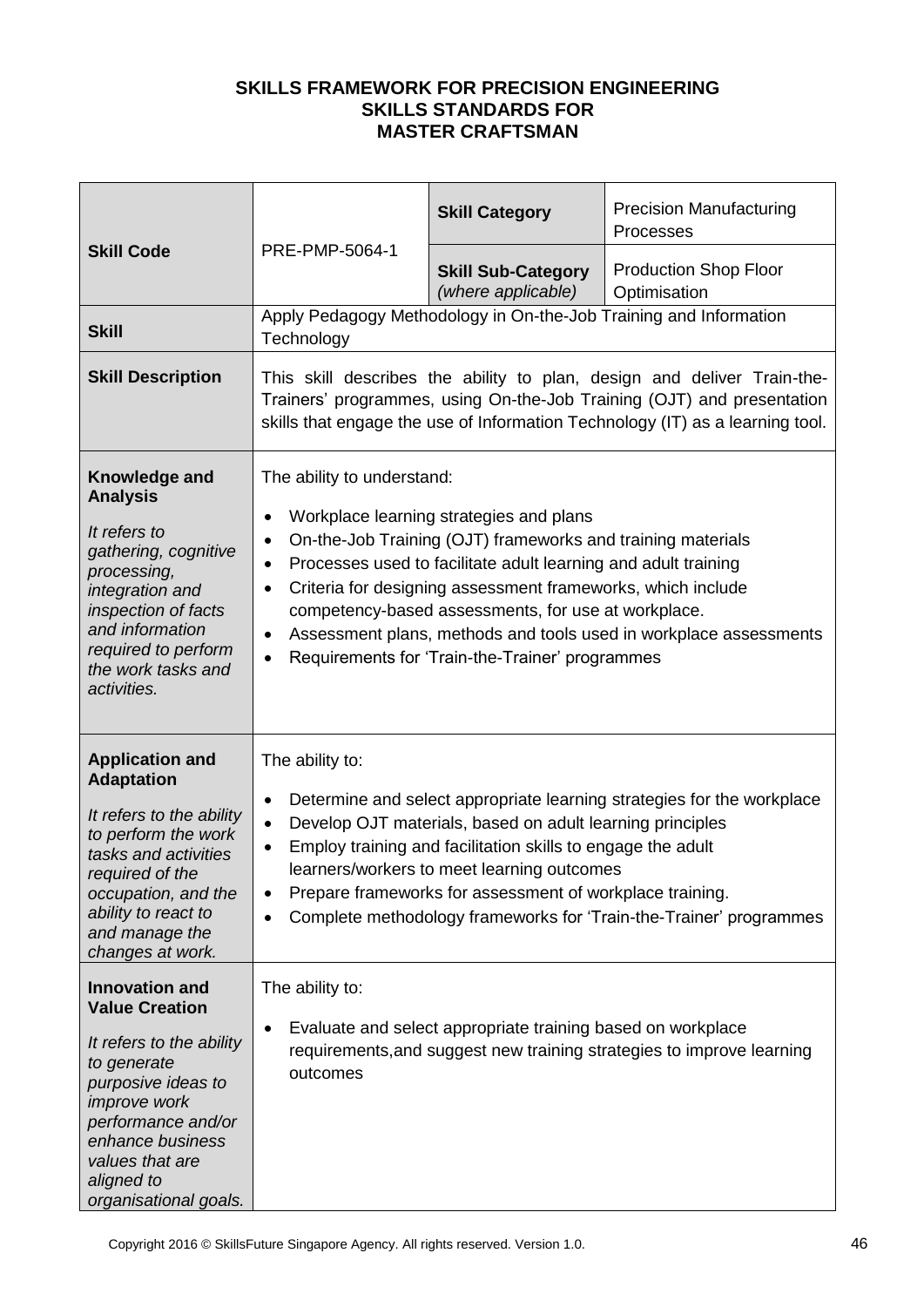| <b>Social Intelligence</b><br>and Ethics<br>It refers to the ability<br>to use affective<br>factors in<br>leadership,<br>relationship and<br>diversity<br>management guided<br>by professional<br>codes of ethics. | The ability to:<br>Arrange discussions with colleagues and teams to assist in<br>$\bullet$<br>establishing feasible teaching plans<br>Consult and incorporate stakeholders' feedback during development of<br>$\bullet$<br>teaching plans and codes of conduct for data reporting<br>Obtain buy-in and seek endorsement on teaching plans to best meet<br>$\bullet$<br>workplace requirements                    |
|--------------------------------------------------------------------------------------------------------------------------------------------------------------------------------------------------------------------|------------------------------------------------------------------------------------------------------------------------------------------------------------------------------------------------------------------------------------------------------------------------------------------------------------------------------------------------------------------------------------------------------------------|
| <b>Learning to Learn</b><br>It refers to the ability<br>to develop and<br>improve one's self<br>within and outside of<br>one's area of work.                                                                       | The ability to:<br>Engage in self-reflection to review achievement of training outcomes in<br>$\bullet$<br>meeting workplace requirements<br>Update own knowledge by subscribing to diverse learning channels<br>$\bullet$<br>and participating in peer review platforms                                                                                                                                         |
| <b>Range of</b><br><b>Application</b><br>(where applicable)<br>It refers to the<br>critical<br>circumstances and<br>contexts that the<br>skill may be<br>demonstrated.                                             | Learning at the workplace must include:<br>Appropriate learning strategies at the workplace<br>OJT details must include:<br>Materials needed for On-the-Job-Training<br>Training and Facilitation techniques must include:<br>Skills needed at the workplace<br>Assessment strategies must include:<br>Frameworks for assessment<br>Development of assessment plans must include:<br>Assessment delivery methods |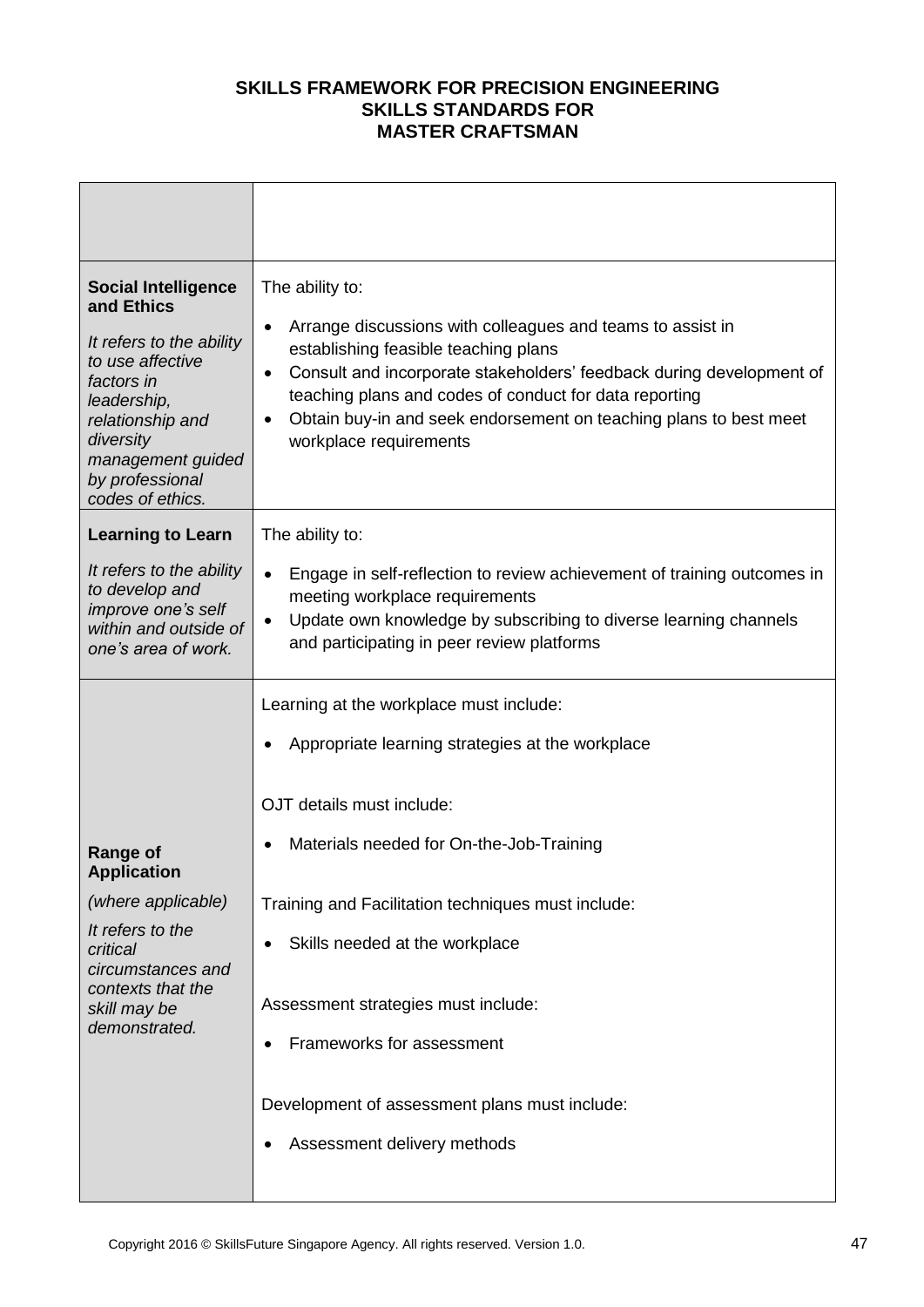| Conducting an assessment must include:<br>Train-the-Trainer programmes<br>$\bullet$         |
|---------------------------------------------------------------------------------------------|
| Use of tools and equipment must include:<br>Trainer's guide<br>Learner's guide<br>$\bullet$ |
| Rules and regulations must include:<br>Workplace Safety and Health Act                      |
| Procedures and supporting documents must include: :<br>Technical manuals and instructions   |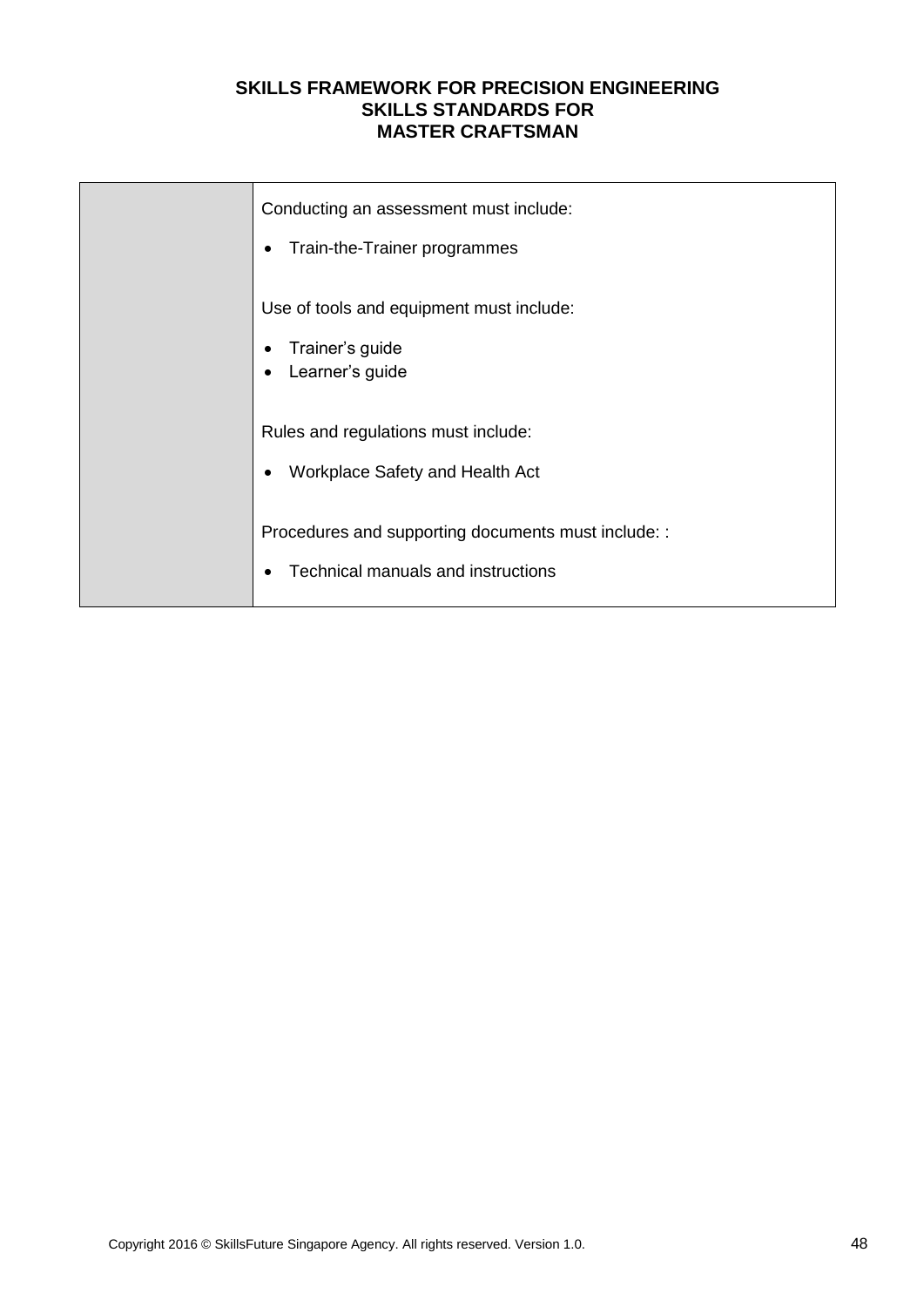|                                                                                                                                                                                                                               |                                                                                                                                                                                                                                                                                                                                                                                                                                                                                                                                                                                                                                                                                                                                                                                                                                                                                                                                                                                                                                                                                                                                            | <b>Skill Category</b>                           | <b>Precision Manufacturing</b><br>Processes  |
|-------------------------------------------------------------------------------------------------------------------------------------------------------------------------------------------------------------------------------|--------------------------------------------------------------------------------------------------------------------------------------------------------------------------------------------------------------------------------------------------------------------------------------------------------------------------------------------------------------------------------------------------------------------------------------------------------------------------------------------------------------------------------------------------------------------------------------------------------------------------------------------------------------------------------------------------------------------------------------------------------------------------------------------------------------------------------------------------------------------------------------------------------------------------------------------------------------------------------------------------------------------------------------------------------------------------------------------------------------------------------------------|-------------------------------------------------|----------------------------------------------|
| <b>Skill Code</b>                                                                                                                                                                                                             | PRE-PMP-5065-1                                                                                                                                                                                                                                                                                                                                                                                                                                                                                                                                                                                                                                                                                                                                                                                                                                                                                                                                                                                                                                                                                                                             | <b>Skill Sub-Category</b><br>(where applicable) | <b>Production Shop Floor</b><br>Optimisation |
| <b>Skill</b>                                                                                                                                                                                                                  |                                                                                                                                                                                                                                                                                                                                                                                                                                                                                                                                                                                                                                                                                                                                                                                                                                                                                                                                                                                                                                                                                                                                            | Manage Shop Floor Monitoring and Processes      |                                              |
| <b>Skill Description</b>                                                                                                                                                                                                      | This skill describes the ability to manage essential phases of project<br>development and the structured approach to managing shop floor<br>processes. It also includes evaluation and application of shop floor process<br>monitoring tools to better manage shop floor related issues.                                                                                                                                                                                                                                                                                                                                                                                                                                                                                                                                                                                                                                                                                                                                                                                                                                                   |                                                 |                                              |
| Knowledge and<br><b>Analysis</b><br>It refers to<br>gathering, cognitive<br>processing,<br>integration and<br>inspection of facts<br>and information<br>required to perform<br>the work tasks and<br>activities.              | The ability to understand:<br>Manufacturing systems<br>$\bullet$<br>Shop floor monitoring and control<br>$\bullet$<br>Project management                                                                                                                                                                                                                                                                                                                                                                                                                                                                                                                                                                                                                                                                                                                                                                                                                                                                                                                                                                                                   |                                                 |                                              |
| <b>Application and</b><br><b>Adaptation</b><br>It refers to the ability<br>to perform the work<br>tasks and activities<br>required of the<br>occupation, and the<br>ability to react to<br>and manage the<br>changes at work. | The ability to:<br>Identify the requirements of basic manufacturing systems to meet<br>$\bullet$<br>workplace procedures<br>Analyse the different functions comprising manufacturing systems, to<br>assist in design processes<br>Identify the five advanced manufacturing systems<br>$\bullet$<br>Evaluate and use the basic features of the 'Shop Floor Monitoring'<br>$\bullet$<br>software tool to manage shop floor related issues<br>Apply the basic features of the 'Shop Floor Monitoring' software to<br>$\bullet$<br>create simple equipment monitoring models<br>Identify and use the advanced features of the 'Shop Floor Monitoring'<br>$\bullet$<br>software for monitoring shop floor processes<br>Apply and create process models, using advanced process monitoring<br>٠<br>features, to develop structured approaches to project development<br>Evaluate and identify the various components of project plans<br>٠<br>Assess, identify and use basic features of project management tools in<br>٠<br>accordance with workplace procedures<br>Apply the basic features of project management tools to create project<br>٠ |                                                 |                                              |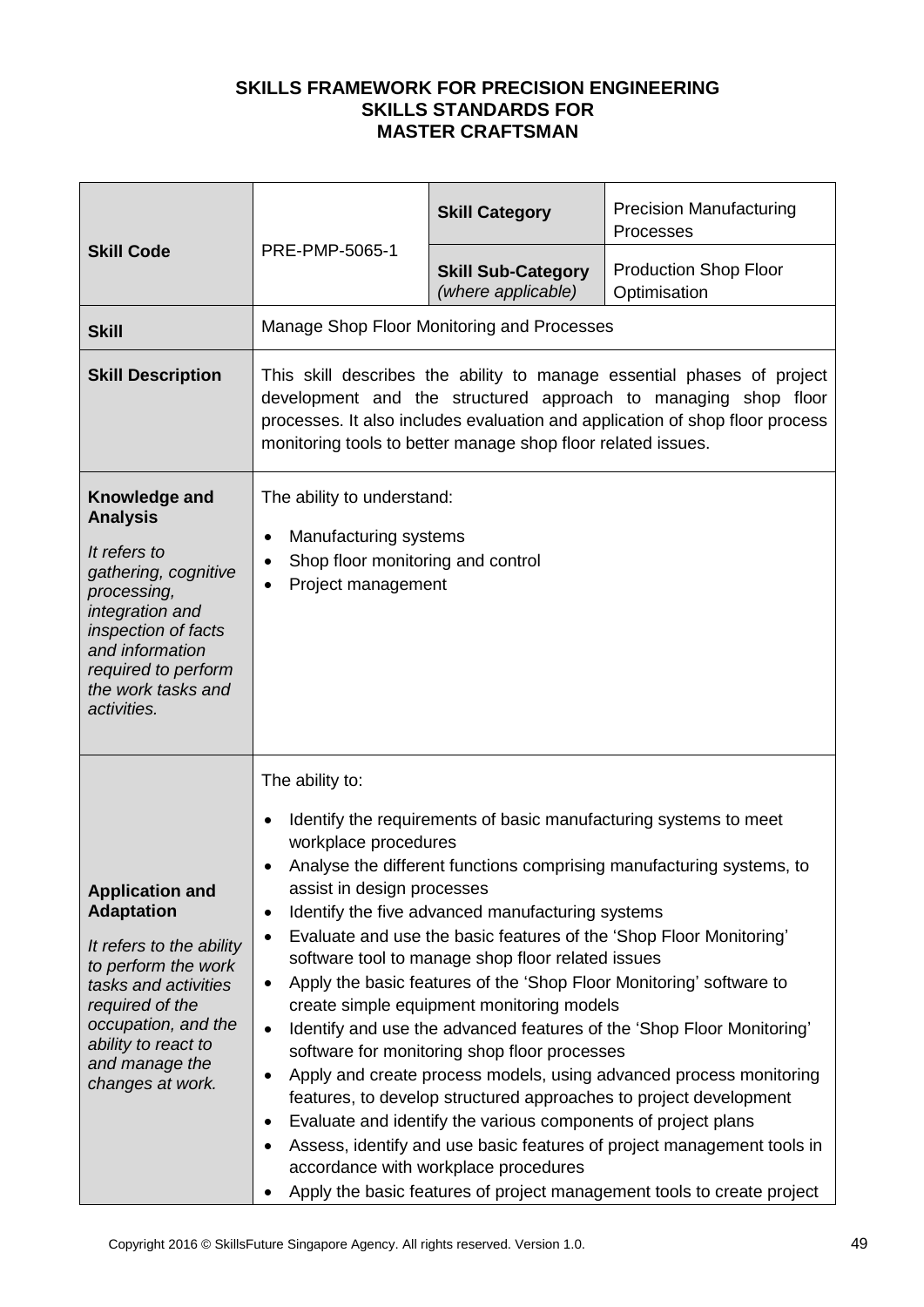|                                                                                                                                                                                                                                            | activities and schedules to better manage shop floor processes                                                                                                                                                                                                                                                                              |
|--------------------------------------------------------------------------------------------------------------------------------------------------------------------------------------------------------------------------------------------|---------------------------------------------------------------------------------------------------------------------------------------------------------------------------------------------------------------------------------------------------------------------------------------------------------------------------------------------|
| <b>Innovation and</b><br><b>Value Creation</b><br>It refers to the ability<br>to generate<br>purposive ideas to<br><i>improve</i> work<br>performance and/or<br>enhance business<br>values that are<br>aligned to<br>organisational goals. | The ability to:<br>Review and evaluate new features in project management tools to<br>$\bullet$<br>create project activities and schedules to improve efficiency of shop<br>floor processes<br>To provide solutions within own area of responsibility, in accordance<br>$\bullet$<br>with workplace procedures, through practical knowledge |
| <b>Social Intelligence</b><br>and Ethics<br>It refers to the ability<br>to use affective<br>factors in<br>leadership,<br>relationship and<br>diversity<br>management guided<br>by professional<br>codes of ethics.                         | The ability to:<br>Arrange discussions with customers, colleagues and teams to assist in<br>$\bullet$<br>establishing timeframes and requirements<br>Consult and incorporate stakeholders' feedback during development of<br>$\bullet$<br>project plans                                                                                     |
| <b>Learning to Learn</b><br>It refers to the ability<br>to develop and<br>improve one's self<br>within and outside of                                                                                                                      | The ability to:<br>Engage in self-reflection to review effectiveness of shop floor process<br>$\bullet$<br>monitoring tools for better management of shop floor related issues<br>Update own knowledge in essential phases of project development<br>$\bullet$                                                                              |
| one's area of work.<br><b>Range of</b><br><b>Application</b><br>(where applicable)<br>It refers to the<br>critical                                                                                                                         | Fundamentals on manufacturing systems must include:<br>Shop floor activities: Shop floor monitoring and control<br>$\bullet$<br>Project management<br>٠                                                                                                                                                                                     |
| circumstances and<br>contexts that the<br>skill may be<br>demonstrated.                                                                                                                                                                    | Tools and equipment must include:<br>Technical manuals and instructions<br>Shop floor monitoring and project management software<br>$\bullet$                                                                                                                                                                                               |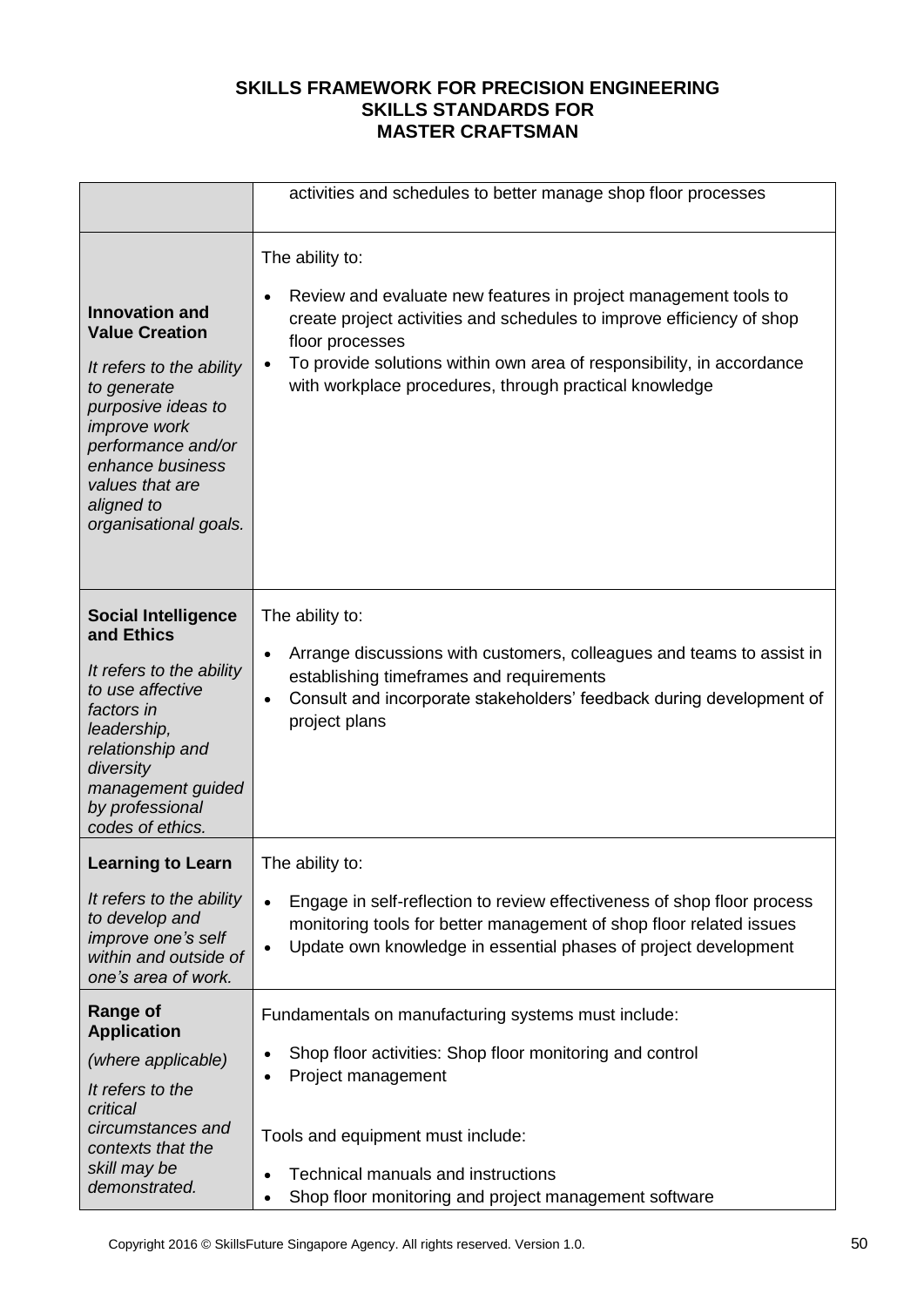| Computer<br>$\bullet$                                                                                                                               |
|-----------------------------------------------------------------------------------------------------------------------------------------------------|
| Rules and regulations must be followed as per the current directive:<br>Workplace Safety and Health Act<br>$\bullet$                                |
| Procedures and supporting documents must include:<br>Organisational processes and procedures<br>٠<br>Technical manual and instructions<br>$\bullet$ |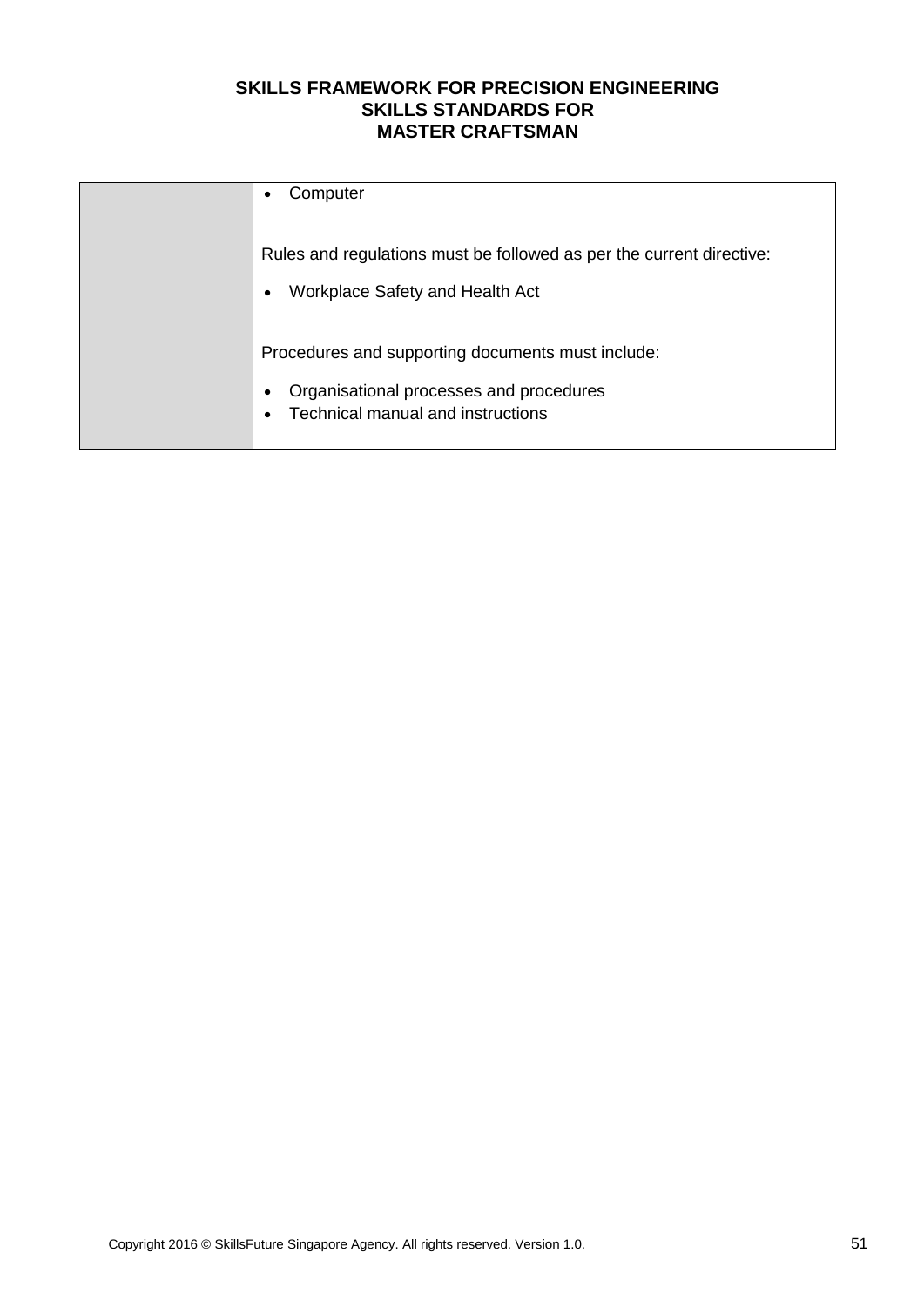| <b>Skill Code</b>                                                                                                                                                                                                             |                                                                                                                                                                                                                   | <b>Skill Category</b>                                                                                                                                                                                                  | Quality                                                             |
|-------------------------------------------------------------------------------------------------------------------------------------------------------------------------------------------------------------------------------|-------------------------------------------------------------------------------------------------------------------------------------------------------------------------------------------------------------------|------------------------------------------------------------------------------------------------------------------------------------------------------------------------------------------------------------------------|---------------------------------------------------------------------|
|                                                                                                                                                                                                                               | PRE-QUA-5014-1                                                                                                                                                                                                    | <b>Skill Sub-Category</b><br>(where applicable)                                                                                                                                                                        | N/A                                                                 |
| <b>Skill</b>                                                                                                                                                                                                                  | <b>Manage Quality Systems</b>                                                                                                                                                                                     |                                                                                                                                                                                                                        |                                                                     |
| <b>Skill Description</b>                                                                                                                                                                                                      | This skill describes the ability to manage internal quality systems, external<br>quality assurance and be able to apply them to the workplace. It also<br>includes maintenance of quality control record systems. |                                                                                                                                                                                                                        |                                                                     |
| Knowledge and<br><b>Analysis</b><br>It refers to<br>gathering, cognitive<br>processing,<br>integration and<br>inspection of facts<br>and information<br>required to perform<br>the work tasks and<br>activities.              | The ability to understand:<br>Quality systems monitoring<br>$\bullet$<br>$\bullet$<br>$\bullet$                                                                                                                   | Coordination with external suppliers and clients<br>Quality control record systems and maintenance                                                                                                                     |                                                                     |
| <b>Application and</b><br><b>Adaptation</b><br>It refers to the ability<br>to perform the work<br>tasks and activities<br>required of the<br>occupation, and the<br>ability to react to<br>and manage the<br>changes at work. | The ability to:<br>$\bullet$<br>$\bullet$<br>improvement<br>Identify and select quality suppliers<br>$\bullet$<br>$\bullet$<br>$\bullet$<br>$\bullet$<br>requirements                                             | Monitor quality systems to make decisions relating to quality<br>Review procedures to provide innovative solutions to quality<br>Liaise with external suppliers and clients<br>Maintain quality control record systems | Develop and maintain quality control record systems to meet quality |
| <b>Innovation and</b><br><b>Value Creation</b><br>It refers to the ability<br>to generate<br>purposive ideas to<br><i>improve</i> work<br>performance and/or<br>enhance business<br>values that are<br>aligned to             | The ability to:<br>$\bullet$<br>solutions to quality improvement                                                                                                                                                  | Evaluate, review and improve procedures to provide innovative                                                                                                                                                          |                                                                     |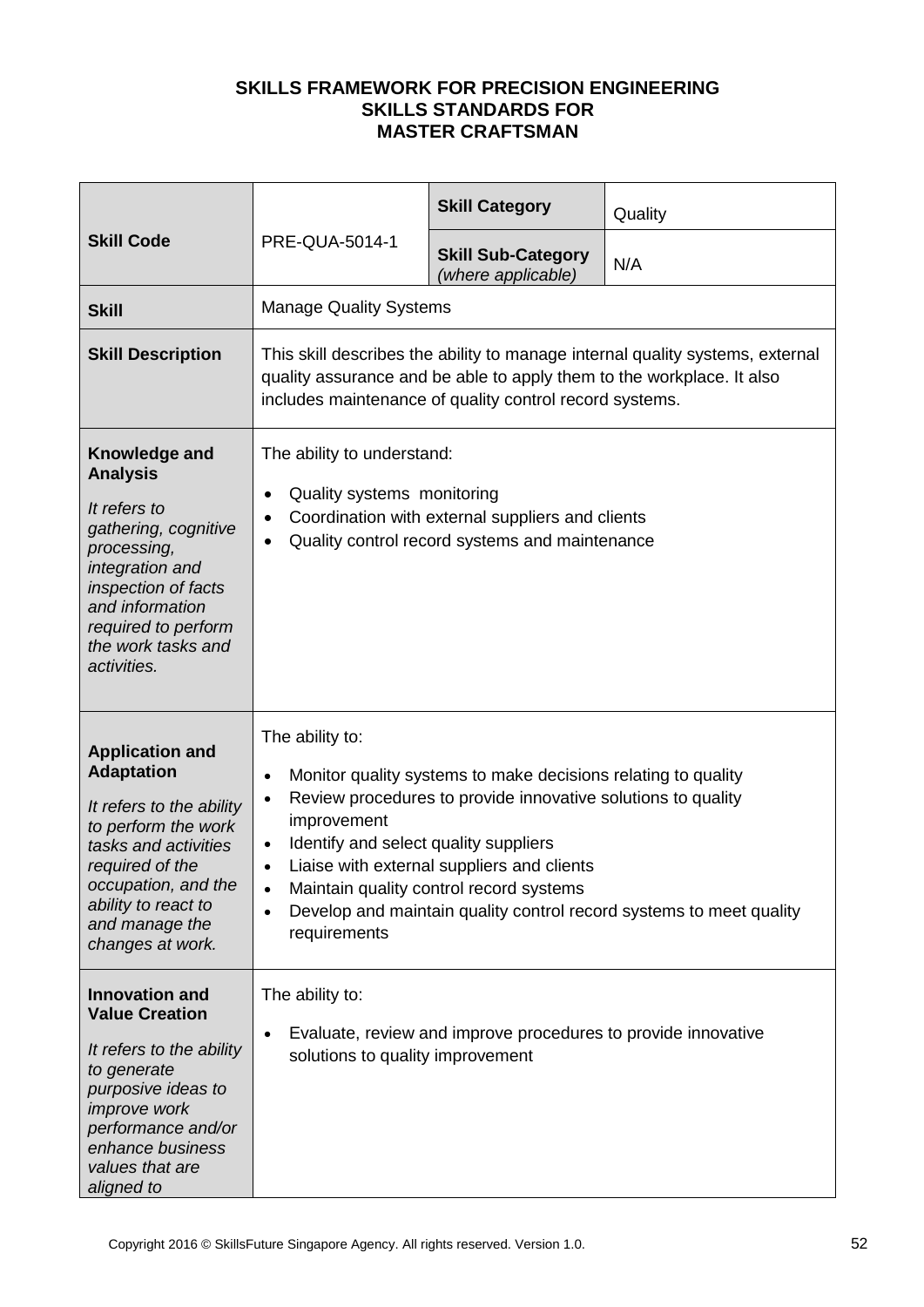| organisational goals.                                                                                                                                                                                              |                                                                                                                                                                                                                                                                                     |
|--------------------------------------------------------------------------------------------------------------------------------------------------------------------------------------------------------------------|-------------------------------------------------------------------------------------------------------------------------------------------------------------------------------------------------------------------------------------------------------------------------------------|
| <b>Social Intelligence</b><br>and Ethics<br>It refers to the ability<br>to use affective<br>factors in<br>leadership,<br>relationship and<br>diversity<br>management guided<br>by professional<br>codes of ethics. | The ability to:<br>Discuss with colleagues and teams to improve maintenance of quality<br>$\bullet$<br>control record systems                                                                                                                                                       |
| <b>Learning to Learn</b><br>It refers to the ability<br>to develop and<br>improve one's self<br>within and outside of<br>one's area of work.                                                                       | The ability to:<br>Update information on quality systems<br>$\bullet$<br>Source for the latest information on monitoring quality systems<br>$\bullet$                                                                                                                               |
| <b>Range of</b><br><b>Application</b><br>(where applicable)<br>It refers to the<br>critical<br>circumstances and<br>contexts that the                                                                              | Tools and equipment must include:<br>Inspection equipment<br>$\bullet$<br>Measuring devices<br>$\bullet$<br>Rules and regulations must include:<br>Legislation applicable to production processes<br>$\bullet$<br>Standards and codes of practice relevant to products<br>$\bullet$ |
| skill may be<br>demonstrated.                                                                                                                                                                                      | Procedures must include:<br>Organisational quality assurance and quality control procedures<br>$\bullet$<br>Organisational procedures for the supply and receipt of materials<br>٠                                                                                                  |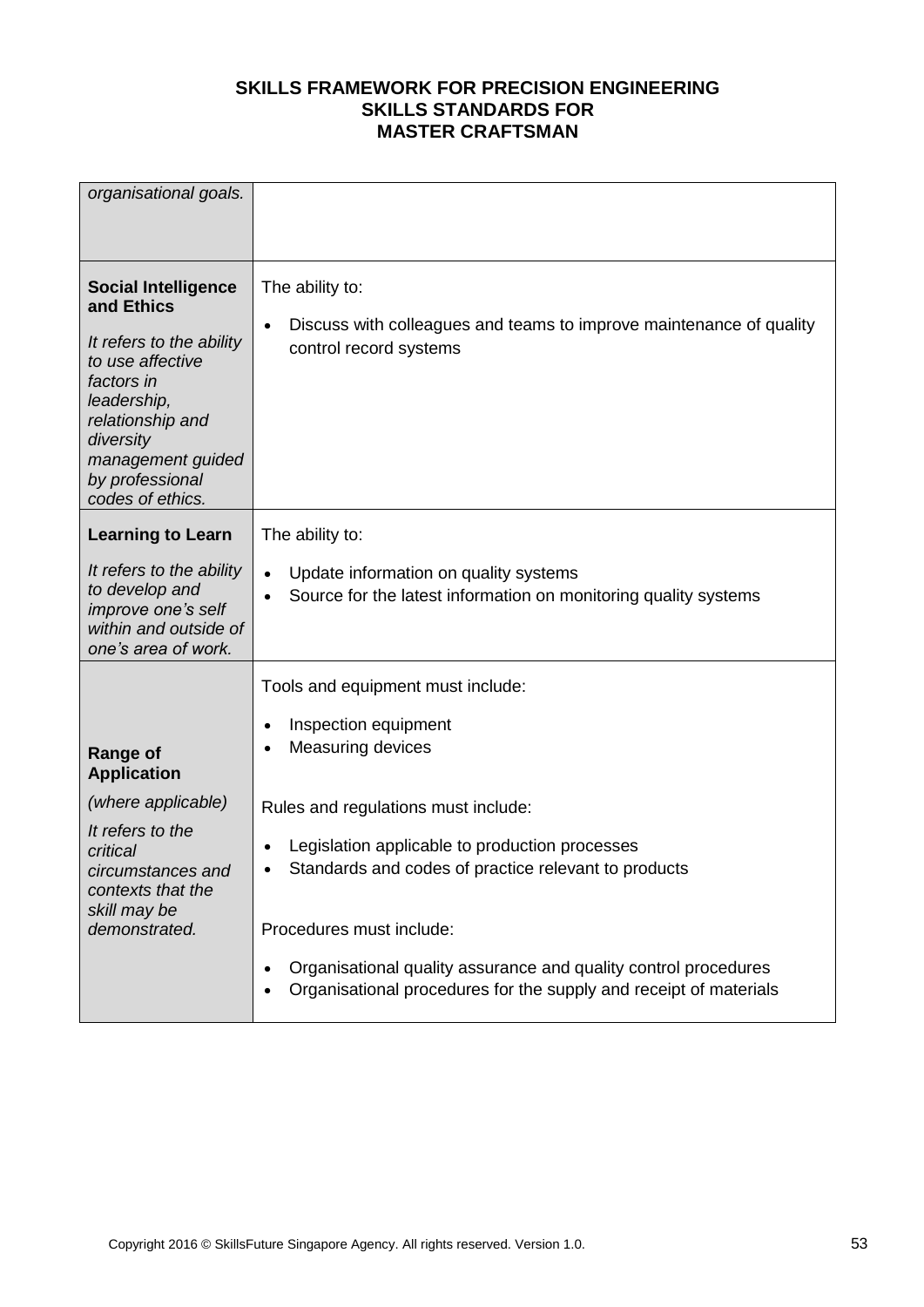| <b>Skill Code</b>                                                                                                                                                                                                             | <b>PRE-QUA-5015-1</b>                                                                                                                                                                                                                                                                                                                                                                                                                                 | <b>Skill Category</b>                                                                                                                                                                                                                                                                                                                                                                                                                                                                                                                      | Quality                                                                                                                                                                                                       |
|-------------------------------------------------------------------------------------------------------------------------------------------------------------------------------------------------------------------------------|-------------------------------------------------------------------------------------------------------------------------------------------------------------------------------------------------------------------------------------------------------------------------------------------------------------------------------------------------------------------------------------------------------------------------------------------------------|--------------------------------------------------------------------------------------------------------------------------------------------------------------------------------------------------------------------------------------------------------------------------------------------------------------------------------------------------------------------------------------------------------------------------------------------------------------------------------------------------------------------------------------------|---------------------------------------------------------------------------------------------------------------------------------------------------------------------------------------------------------------|
|                                                                                                                                                                                                                               |                                                                                                                                                                                                                                                                                                                                                                                                                                                       | <b>Skill Sub-Category</b><br>(where applicable)                                                                                                                                                                                                                                                                                                                                                                                                                                                                                            | N/A                                                                                                                                                                                                           |
| <b>Skill</b>                                                                                                                                                                                                                  |                                                                                                                                                                                                                                                                                                                                                                                                                                                       | Manage Advanced Metrology and Quality Assurance                                                                                                                                                                                                                                                                                                                                                                                                                                                                                            |                                                                                                                                                                                                               |
| <b>Skill Description</b>                                                                                                                                                                                                      | This skill describes the ability to manage hands-on practical and<br>measuring techniques, using various types of precision metrology<br>equipment. It also includes the principles of surface finishes, roundness,<br>coordinate measuring machines, concepts of interpreting and measuring<br>Geometric Dimensioning and Tolerancing (GD&T) symbols indicated on<br>manufacturing drawings and statistical process control and its applications.    |                                                                                                                                                                                                                                                                                                                                                                                                                                                                                                                                            |                                                                                                                                                                                                               |
| Knowledge and<br><b>Analysis</b><br>It refers to<br>gathering, cognitive<br>processing,<br>integration and<br>inspection of facts<br>and information<br>required to perform<br>the work tasks and<br>activities.              | The ability to understand:<br>Metrology standards and terminologies<br>$\bullet$<br>Types of measuring errors<br>$\bullet$<br>Interpretation of Geometric Dimensioning and Tolerancing (GD&T)<br>٠<br>Methods of inspection using coordinate measuring machines (CMM)<br>٠<br>Measurement of roundness<br>$\bullet$<br>Measurement of surface textures<br>$\bullet$<br><b>Basic statistical methods</b><br>٠<br>Process capability index<br>$\bullet$ |                                                                                                                                                                                                                                                                                                                                                                                                                                                                                                                                            |                                                                                                                                                                                                               |
| <b>Application and</b><br><b>Adaptation</b><br>It refers to the ability<br>to perform the work<br>tasks and activities<br>required of the<br>occupation, and the<br>ability to react to<br>and manage the<br>changes at work. | The ability to:<br>$\bullet$<br>quality requirements<br>٠<br>measurement<br>$\bullet$<br>$\bullet$<br>$\bullet$<br>٠<br>$\bullet$<br>conformity and its applications<br>٠<br>reports and QA records<br>٠                                                                                                                                                                                                                                              | Define metrology standards for length measurement according to<br>Identify and analyse types of measuring errors for evaluation of<br>calibration and measurement capabilities<br>Interpret and measure GD&T symbols on a drawing for the<br>measurement of a product for conformity<br>Perform layout inspections using CMM for product conformity<br>machines for verification of product quality<br>Measure surface finishes of parts for verification of the surface<br>Document process capability indexes for records and present to | Interpret measurement terminologies for the field of calibration and<br>Measure and analyse cylindrical parts using roundness measuring<br>Document processes using basic statistical methods for measurement |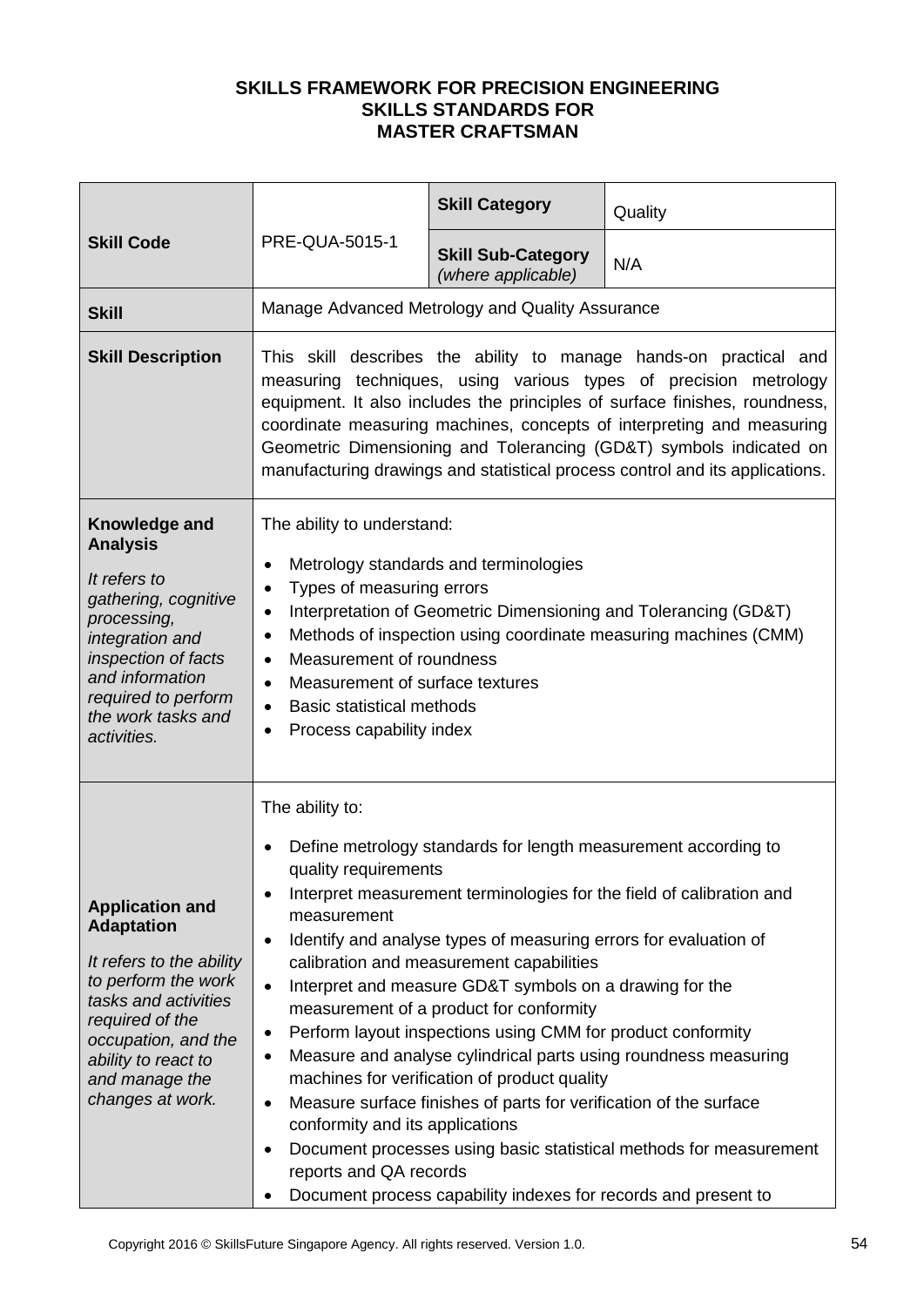|                                                                                                                                                                                                                                            | customers and QA department                                                                                                                                                                                                                                                                                                                                 |
|--------------------------------------------------------------------------------------------------------------------------------------------------------------------------------------------------------------------------------------------|-------------------------------------------------------------------------------------------------------------------------------------------------------------------------------------------------------------------------------------------------------------------------------------------------------------------------------------------------------------|
| <b>Innovation and</b><br><b>Value Creation</b><br>It refers to the ability<br>to generate<br>purposive ideas to<br><i>improve</i> work<br>performance and/or<br>enhance business<br>values that are<br>aligned to<br>organisational goals. | The ability to:<br>Evaluate the risks of inaccurate data and optimise resources used for<br>٠<br>inspection and measurement, based on risk profile, to maximise value<br>of quality assurance activities                                                                                                                                                    |
| <b>Social Intelligence</b><br>and Ethics<br>It refers to the ability<br>to use affective<br>factors in<br>leadership,<br>relationship and<br>diversity<br>management guided<br>by professional<br>codes of ethics.                         | The ability to:<br>Arrange discussions with customers, colleagues and teams to assist in<br>٠<br>establishing timeframes and requirements<br>Consult and incorporate stakeholders' feedback during development of<br>٠<br>plans and codes of conduct for data reporting<br>Obtain buy-in and seek endorsement on plans to meet quality<br>٠<br>requirements |
| <b>Learning to Learn</b><br>It refers to the ability<br>to develop and<br>improve one's self<br>within and outside of<br>one's area of work.                                                                                               | The ability to:<br>Engage in self-reflection to review effectiveness of inspections and<br>measurements in meeting quality requirements<br>Update own learning in quality inspections and measurement by<br>$\bullet$<br>subscribing to diverse learning channels and participating in peer<br>review platforms                                             |
| <b>Range of</b><br><b>Application</b><br>(where applicable)<br>It refers to the<br>critical<br>circumstances and<br>contexts that the<br>skill may be<br>demonstrated.                                                                     | Introduction to metrology standards must include:<br>Classification<br>٠<br>Definition of metre<br>$\bullet$<br>Importance of standards<br>٠<br><b>Classification of standards</b><br>٠<br>Calibration, traceability and measurement of uncertainty<br>٠                                                                                                    |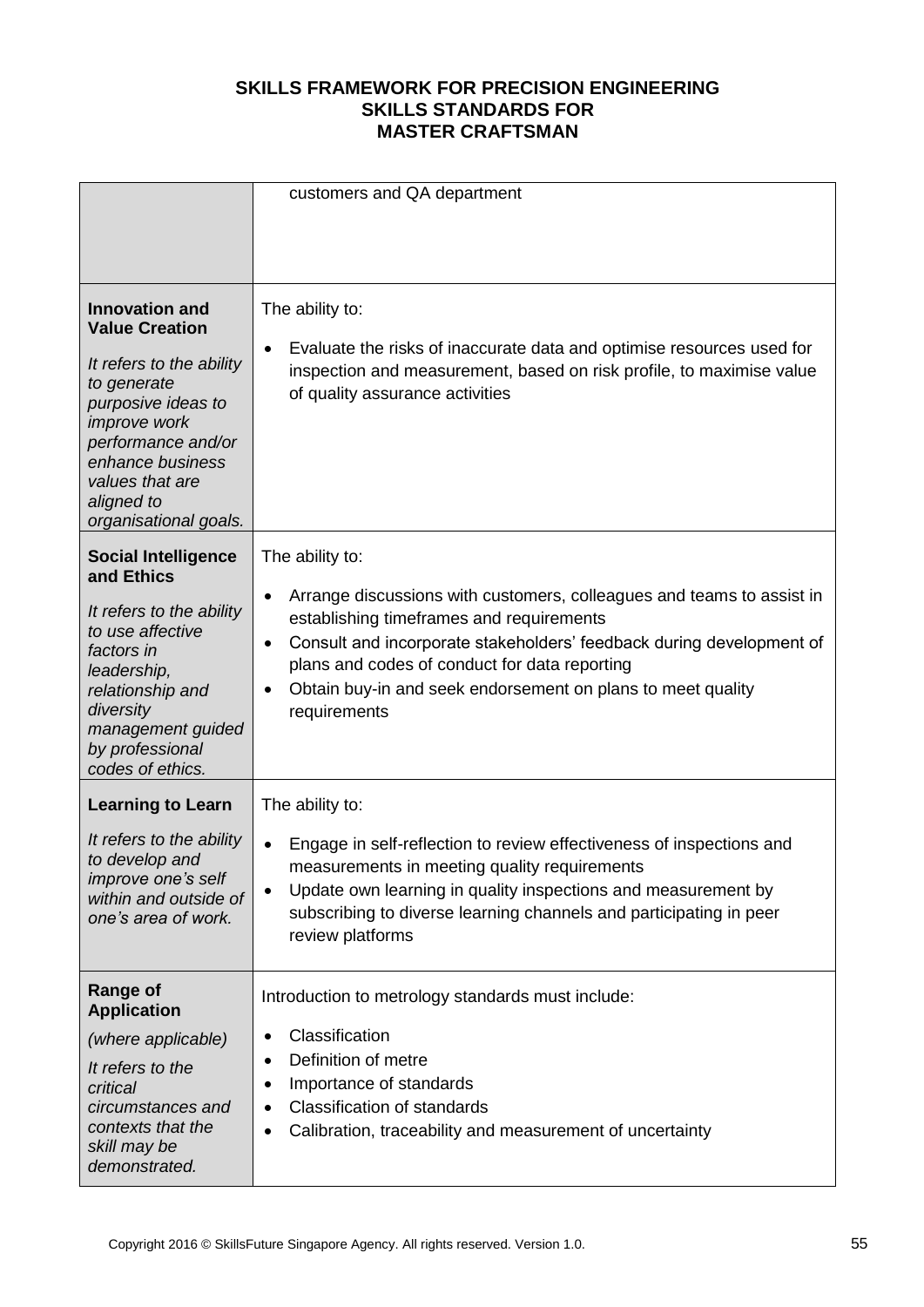| Types of measuring errors must include:                             |
|---------------------------------------------------------------------|
| Introduction<br>$\bullet$                                           |
| Type of errors<br>$\bullet$                                         |
| Analysing of errors                                                 |
| Compound errors                                                     |
|                                                                     |
| Geometric Dimensioning and Tolerancing (GD&T) symbols must include: |
| Identifying, interpreting and measuring GD&T symbols                |
| Analysing bonus tolerance                                           |
|                                                                     |
| Using Coordinate Measuring Machines (CMM) must include:             |
| Introduction to CMM<br>$\bullet$                                    |
| Basic requisites of CMM<br>$\bullet$                                |
| Machine configuration<br>$\bullet$                                  |
| Operation principles of CMM<br>$\bullet$                            |
| Method of operation<br>$\bullet$                                    |
| Probes                                                              |
| Part program                                                        |
|                                                                     |
| Measurement of roundness include:                                   |
| Introduction to roundness measurement<br>$\bullet$                  |
| Types of irregularities of a circular part<br>$\bullet$             |
|                                                                     |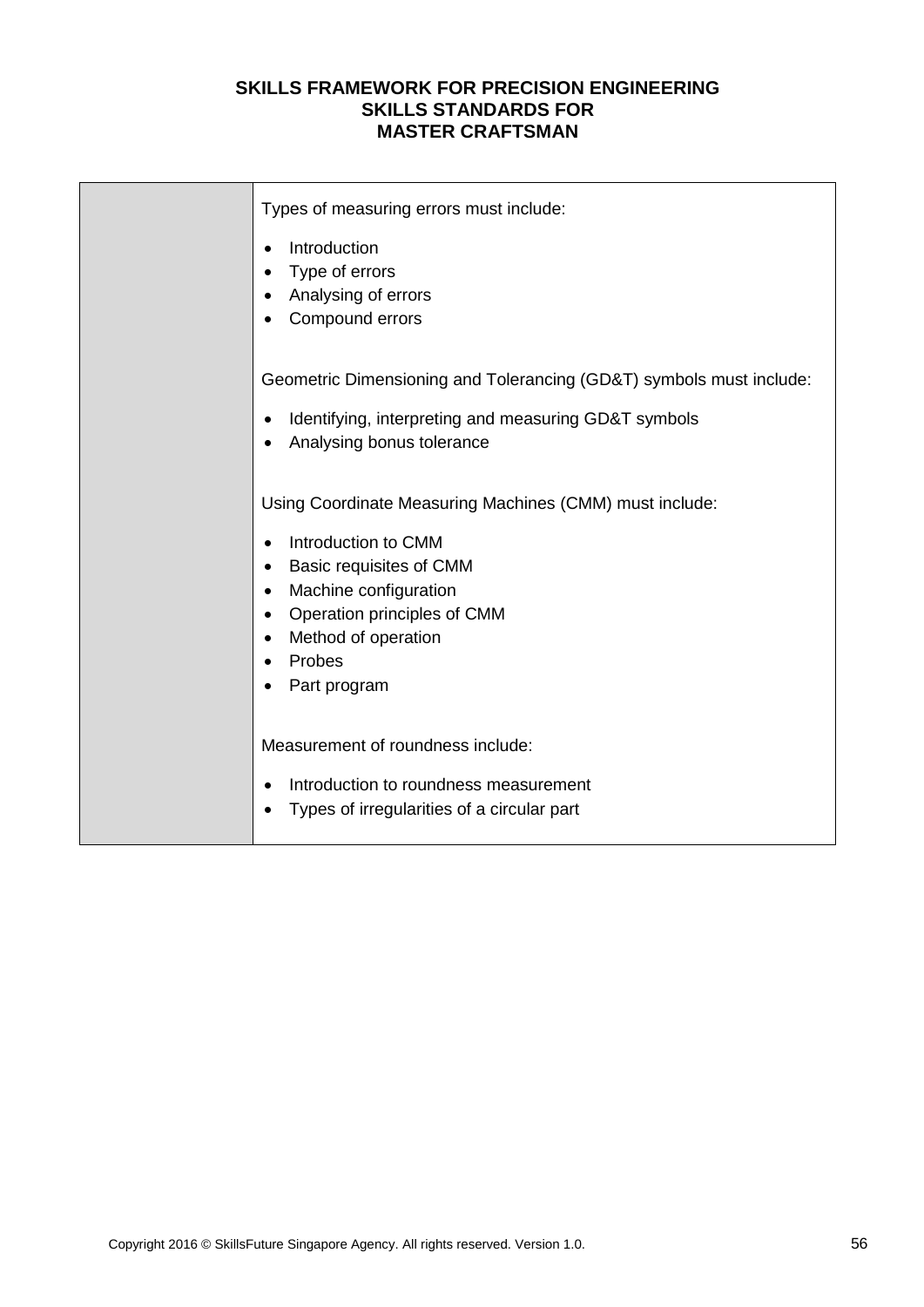| <b>Skill Code</b>                                                                                                                                                                                                             | PRE-EPM-5001-1                                                                                                                                                                                                                                                                                                                                                                                                                                                                                                                                                                                                                                 | <b>Skill Category</b>                              | <b>Engineering Project</b><br>Management                        |
|-------------------------------------------------------------------------------------------------------------------------------------------------------------------------------------------------------------------------------|------------------------------------------------------------------------------------------------------------------------------------------------------------------------------------------------------------------------------------------------------------------------------------------------------------------------------------------------------------------------------------------------------------------------------------------------------------------------------------------------------------------------------------------------------------------------------------------------------------------------------------------------|----------------------------------------------------|-----------------------------------------------------------------|
|                                                                                                                                                                                                                               |                                                                                                                                                                                                                                                                                                                                                                                                                                                                                                                                                                                                                                                | <b>Skill Sub-Category</b><br>(where applicable)    | N/A                                                             |
| <b>Skill</b>                                                                                                                                                                                                                  |                                                                                                                                                                                                                                                                                                                                                                                                                                                                                                                                                                                                                                                | Manage Engineering Project [CAM and CNC Machining] |                                                                 |
| <b>Skill Description</b>                                                                                                                                                                                                      | This skill describes the ability to manage and apply concepts and skills<br>acquired in the areas of advanced Computer Numerical Control (CNC)<br>machining. It also includes planning, execution, evaluation, analysis and<br>monitoring the progress of the engineering projects.                                                                                                                                                                                                                                                                                                                                                            |                                                    |                                                                 |
| Knowledge and<br><b>Analysis</b><br>It refers to gathering,<br>cognitive<br>processing,<br>integration and<br>inspection of facts<br>and information<br>required to perform<br>the work tasks and<br>activities.              | The ability to understand:<br>Computer-aided Design (CAD) modelling of engineering components<br>Computer-aided Manufacturing (CAM) strategies and applications<br>Selection of machining parameters for Computer Numerical Control<br>(CNC) machining<br>Post-processing execution<br>CNC engineering project management<br>Analysis of CNC machining results according to specifications Concept<br>and classification of cost accounting                                                                                                                                                                                                    |                                                    |                                                                 |
| <b>Application and</b><br><b>Adaptation</b><br>It refers to the ability<br>to perform the work<br>tasks and activities<br>required of the<br>occupation, and the<br>ability to react to and<br>manage the<br>changes at work. | The ability to:<br>Propose projects for design and development<br>Design and model using CAD software<br>Generate CAM data for CNC machining<br>Execute post-processing of CAM data to NC data for machining<br>Select machine tools and cutting parameters for projects<br>Perform machining operation on CNC machines to produce designed<br>parts<br>Present the progress on projects for approval<br>$\bullet$<br>Explain the concept and classification of cost accounting to<br>$\bullet$<br>stakeholders<br>Apply standard costing to determine costing and control for materials<br>Perform break-even and cost-volume-profit analysis |                                                    |                                                                 |
| <b>Innovation and</b><br><b>Value Creation</b><br>It refers to the ability                                                                                                                                                    | The ability to:<br>design and development                                                                                                                                                                                                                                                                                                                                                                                                                                                                                                                                                                                                      |                                                    | Conduct brainstorming sessions on the selection of products for |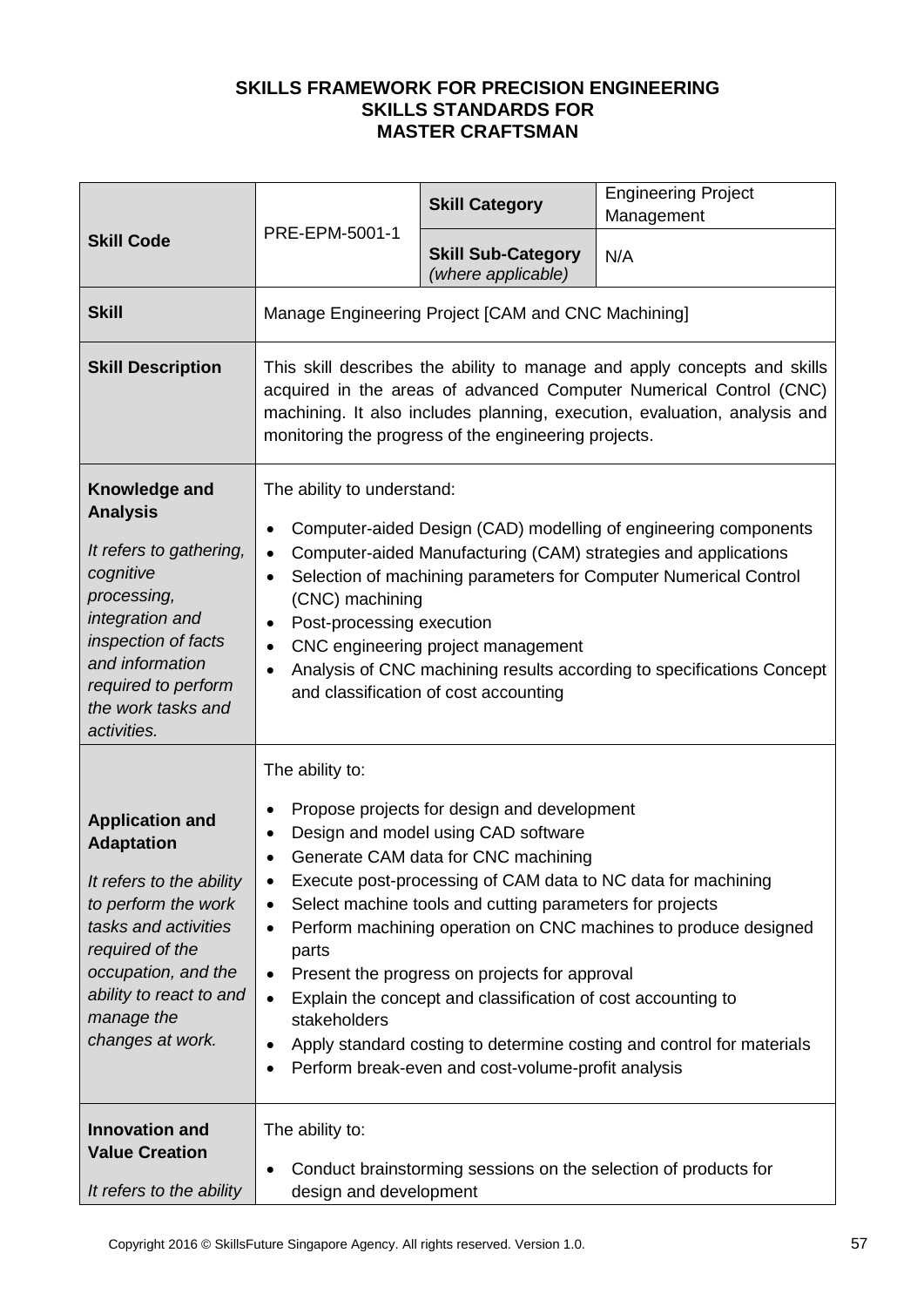| to generate<br>purposive ideas to<br>improve work<br>performance and/or<br>enhance business<br>values that are<br>aligned to<br>organisational goals.                                                           | Evaluate and propose projects for design and development<br>$\bullet$<br>Analyse results and recommend or propose solutions<br>$\bullet$                                                                                                                                                                                                                                                                                                                                                                                                                                                                                                       |
|-----------------------------------------------------------------------------------------------------------------------------------------------------------------------------------------------------------------|------------------------------------------------------------------------------------------------------------------------------------------------------------------------------------------------------------------------------------------------------------------------------------------------------------------------------------------------------------------------------------------------------------------------------------------------------------------------------------------------------------------------------------------------------------------------------------------------------------------------------------------------|
| <b>Social Intelligence</b><br>and Ethics<br>It refers to the ability<br>to use affective<br>factors in leadership,<br>relationship and<br>diversity<br>management guided<br>by professional<br>codes of ethics. | The ability to:<br>Collaborate with co-workers to identify areas of improvement<br>$\bullet$<br>Seek feedback to achieve optimal project execution<br>$\bullet$                                                                                                                                                                                                                                                                                                                                                                                                                                                                                |
| <b>Learning to Learn</b>                                                                                                                                                                                        | The ability to:                                                                                                                                                                                                                                                                                                                                                                                                                                                                                                                                                                                                                                |
| It refers to the ability<br>to develop and<br>improve one's self<br>within and outside of<br>one's area of work.                                                                                                | Share own knowledge and specificity of the field with colleagues and<br>$\bullet$<br>develop professional knowledge                                                                                                                                                                                                                                                                                                                                                                                                                                                                                                                            |
| <b>Range of</b><br><b>Application</b><br>(where applicable)<br>It refers to the critical<br>circumstances and<br>context that the skill<br>may be<br>demonstrated.                                              | Managing engineering projects [CAM and CNC machining] must include:<br>Project brainstorming and planning skills<br><b>Engineering CAD practices</b><br><b>Engineering CAM applications</b><br>$\bullet$<br>CNC machining applications.<br>$\bullet$<br>Teamwork skills and problem solving<br>$\bullet$<br>Analytical skills through project phases<br>٠<br>Costing principles and techniques applied in costing systems<br>٠<br>Management accounting techniques for decision making, planning and<br>$\bullet$<br>control<br>Relevant legislation and regulatory requirements must include:<br>Workplace Safety and Health regulations<br>٠ |
|                                                                                                                                                                                                                 |                                                                                                                                                                                                                                                                                                                                                                                                                                                                                                                                                                                                                                                |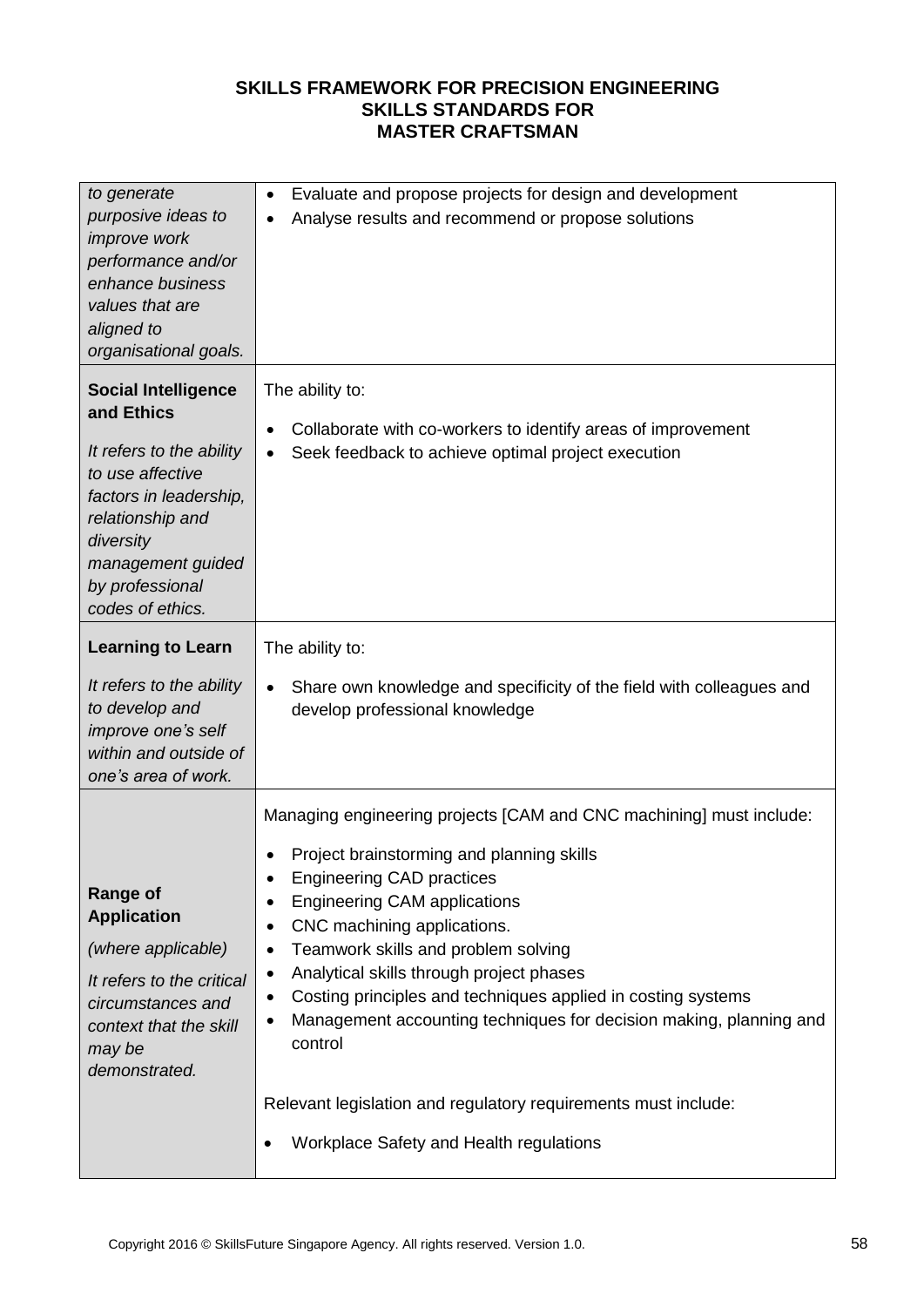|                                                                                                                                                                                                                               | PRE-EPM-5002-1                                                                                                                                                                                                                                                                                                                                                                                                                                                                                                                                                                                                                                                                                       | <b>Skill Category</b>                                 | <b>Engineering Project</b><br>Management |
|-------------------------------------------------------------------------------------------------------------------------------------------------------------------------------------------------------------------------------|------------------------------------------------------------------------------------------------------------------------------------------------------------------------------------------------------------------------------------------------------------------------------------------------------------------------------------------------------------------------------------------------------------------------------------------------------------------------------------------------------------------------------------------------------------------------------------------------------------------------------------------------------------------------------------------------------|-------------------------------------------------------|------------------------------------------|
| <b>Skill Code</b>                                                                                                                                                                                                             |                                                                                                                                                                                                                                                                                                                                                                                                                                                                                                                                                                                                                                                                                                      | <b>Skill Sub-Category</b><br>(where applicable)       | N/A                                      |
| <b>Skill</b>                                                                                                                                                                                                                  |                                                                                                                                                                                                                                                                                                                                                                                                                                                                                                                                                                                                                                                                                                      | Manage Engineering Project [Mould Design and Process] |                                          |
| <b>Skill Description</b>                                                                                                                                                                                                      | This skill describes the ability to use project management skills in<br>advanced mould design, plastics materials, plastics processing and<br>computer flow analysis. It also includes design for manufacturing, mould<br>design, selection of the injection mould machine and the optimisation of<br>the injection moulding process.                                                                                                                                                                                                                                                                                                                                                                |                                                       |                                          |
| Knowledge and<br><b>Analysis</b><br>It refers to gathering,<br>cognitive<br>processing,<br>integration and<br>inspection of facts<br>and information<br>required to perform<br>the work tasks and<br>activities.              | The ability to understand:<br>Applications of mould design software<br><b>Plastic materials</b><br>$\bullet$<br>Design for manufacture<br>Mould design calculations<br>$\bullet$<br>3D mould designs<br>Process optimisation<br>Project planning and execution<br>Report writing and presentation<br>٠<br>Injection moulding processes and optimisation<br>٠<br><b>Presentation skills</b>                                                                                                                                                                                                                                                                                                           |                                                       |                                          |
| <b>Application and</b><br><b>Adaptation</b><br>It refers to the ability<br>to perform the work<br>tasks and activities<br>required of the<br>occupation, and the<br>ability to react to and<br>manage the<br>changes at work. | The ability to:<br>Propose projects for mould design<br>Select plastic material for products<br>Design and model plastic products, according to specifications<br>Determine number of mould cavities, mould layouts and the runner<br>$\bullet$<br>systems<br>Perform design for manufacture<br>$\bullet$<br>Determine sizing of mould inserts and mould bases<br>٠<br>Determine parting surfaces<br>Create core cavity inserts<br>$\bullet$<br>Design moulds, including assembly and detailed drawings to manage<br>$\bullet$<br>engineering project in mould design and process<br>Evaluate and perform mould set-ups and trial runs<br>٠<br>Complete optimisation of injection moulding processes |                                                       |                                          |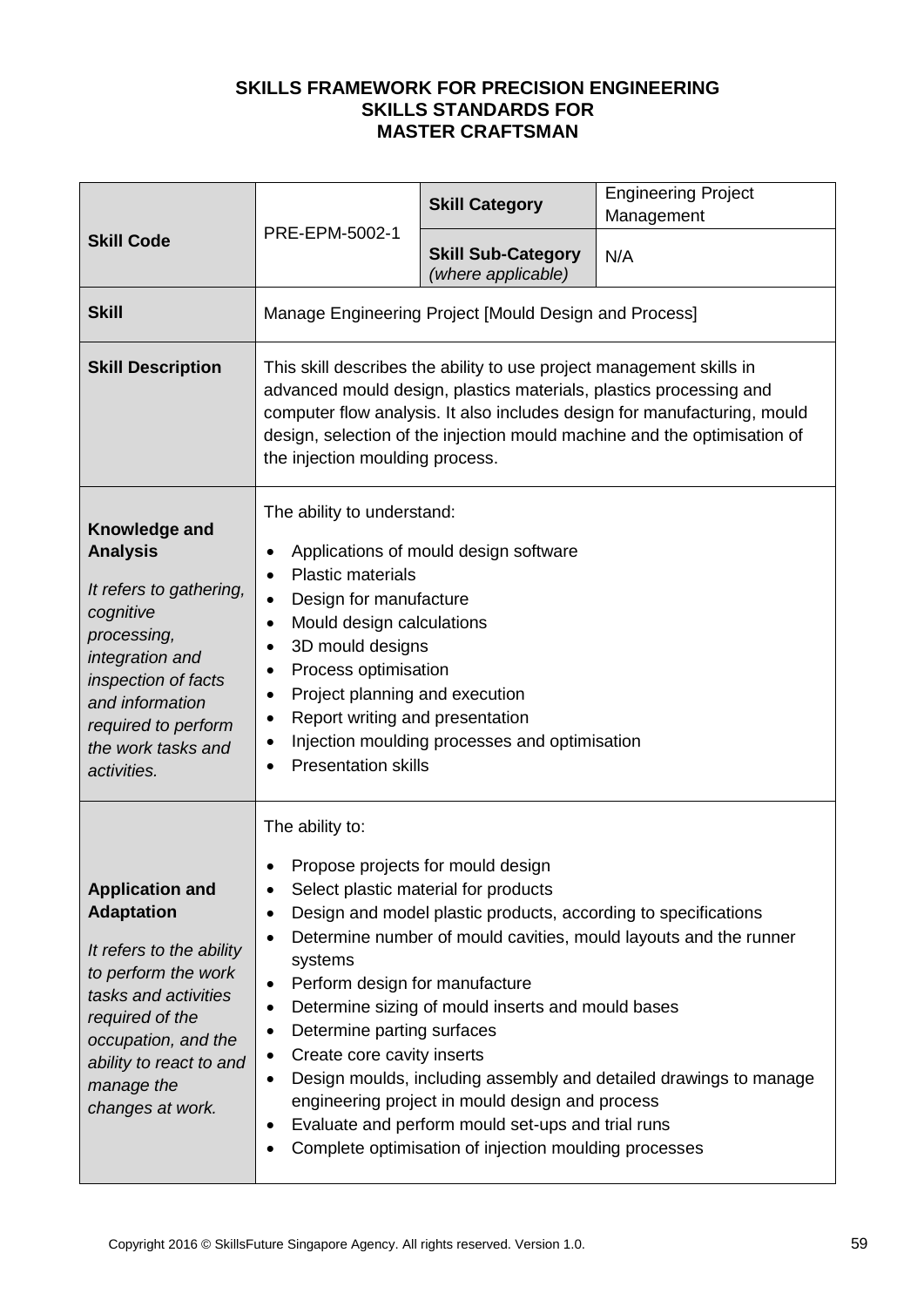| <b>Innovation and</b><br><b>Value Creation</b><br>It refers to the ability<br>to generate<br>purposive ideas to<br>improve work<br>performance and/or<br>enhance business<br>values that are<br>aligned to<br>organisational goals. | The ability to:<br>Review product designs to improve moulding tool productivity<br>$\bullet$<br>Identify improvements in moulding tool designs to reduce costs<br>$\bullet$                                                                                                                                         |
|-------------------------------------------------------------------------------------------------------------------------------------------------------------------------------------------------------------------------------------|---------------------------------------------------------------------------------------------------------------------------------------------------------------------------------------------------------------------------------------------------------------------------------------------------------------------|
| <b>Social Intelligence</b><br>and Ethics<br>It refers to the ability<br>to use affective<br>factors in leadership,<br>relationship and<br>diversity<br>management guided<br>by professional<br>codes of ethics.                     | The ability to:<br>Collaborate with co-workers to identify areas of improvement<br>$\bullet$<br>Seek feedback on proposed steps to achieve performance to drive<br>$\bullet$<br>productivity                                                                                                                        |
| <b>Learning to Learn</b><br>It refers to the ability<br>to develop and<br>improve one's self<br>within and outside of<br>one's area of work.                                                                                        | The ability to:<br>Share own knowledge and specificity of the field with colleagues and<br>$\bullet$<br>develop professional knowledge                                                                                                                                                                              |
| <b>Range of</b><br><b>Application</b><br>(where applicable)<br>It refers to the critical<br>circumstances and<br>context that the skill<br>may be<br>demonstrated.                                                                  | Managing engineering projects [mould design and processes] must<br>include:<br>Identifying the product design requirements<br>$\bullet$<br>Specifying types of moulding tools of products<br>$\bullet$<br>Relevant legislation and regulatory requirements must include:<br>Workplace Safety and Health regulations |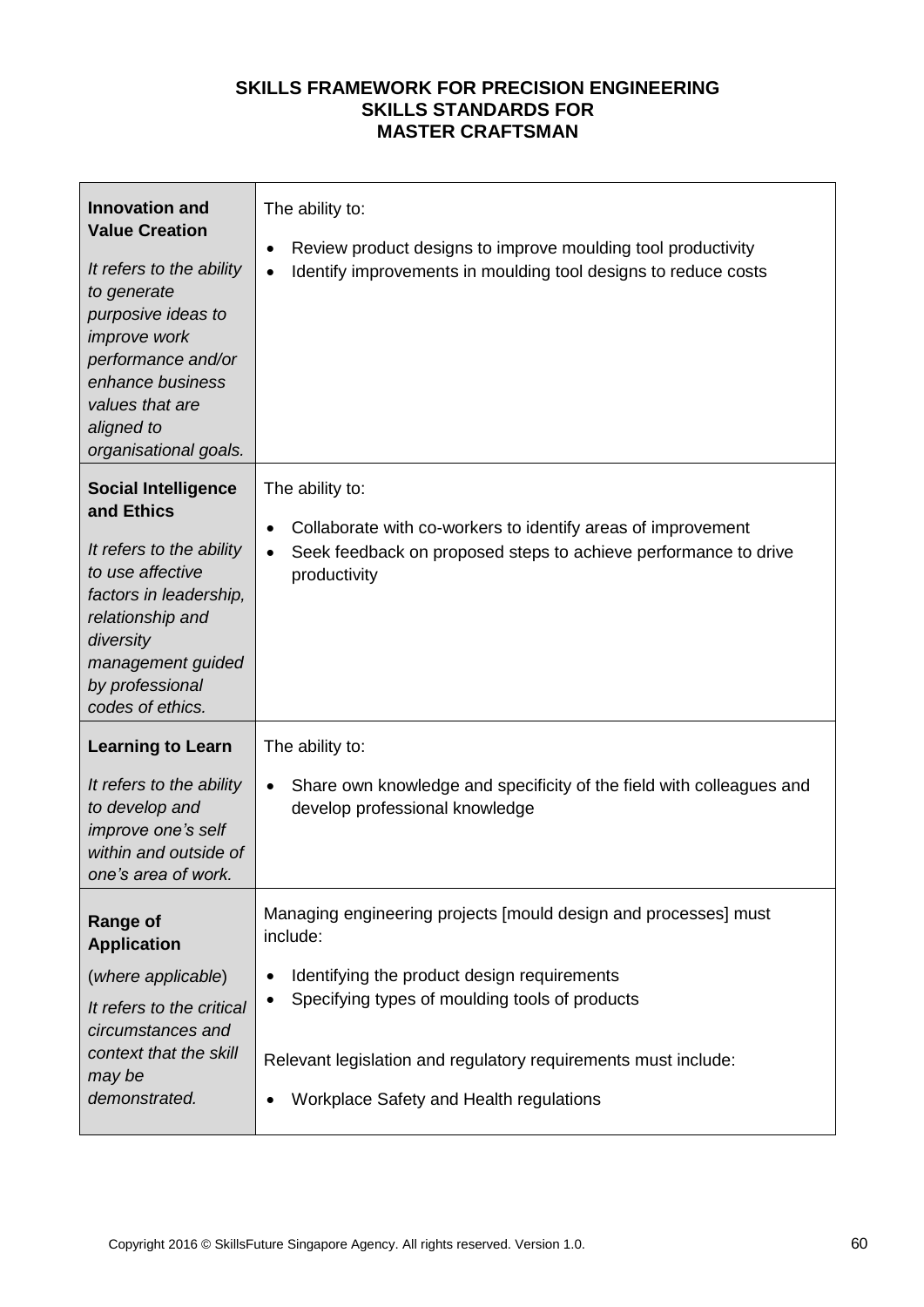|                                                                                                                                                                                                                               |                                                                                                                                                                                                                                                                                                                                                                                                                                                                                                                                                                                                                              | <b>Skill Category</b>                           | <b>Additive Manufacturing</b>                                                                                                                                                                                          |
|-------------------------------------------------------------------------------------------------------------------------------------------------------------------------------------------------------------------------------|------------------------------------------------------------------------------------------------------------------------------------------------------------------------------------------------------------------------------------------------------------------------------------------------------------------------------------------------------------------------------------------------------------------------------------------------------------------------------------------------------------------------------------------------------------------------------------------------------------------------------|-------------------------------------------------|------------------------------------------------------------------------------------------------------------------------------------------------------------------------------------------------------------------------|
| <b>Skill Code</b>                                                                                                                                                                                                             | PRE-AMA-5005-1                                                                                                                                                                                                                                                                                                                                                                                                                                                                                                                                                                                                               | <b>Skill Sub-Category</b><br>(where applicable) | N/A                                                                                                                                                                                                                    |
| <b>Skill</b>                                                                                                                                                                                                                  | Apply Advanced Design for Additive Manufacturing                                                                                                                                                                                                                                                                                                                                                                                                                                                                                                                                                                             |                                                 |                                                                                                                                                                                                                        |
| <b>Skill Description</b>                                                                                                                                                                                                      | This unit describes the ability to use digital and additive manufacturing<br>techniques to design and develop new product development processes,<br>from concept to commercialisation. It also includes design methodologies,<br>such as Design for Excellence (DFX), idea generation and concept<br>scoring.                                                                                                                                                                                                                                                                                                                |                                                 |                                                                                                                                                                                                                        |
| Knowledge and<br><b>Analysis</b><br>It refers to<br>gathering, cognitive<br>processing,<br>integration and<br>inspection of facts<br>and information<br>required to perform<br>the work tasks and<br>activities.              | The ability to understand:<br>Product development processes and terminology<br>٠<br>Product planning<br>٠<br>Customer needs and product specifications<br>$\bullet$<br>Quality function deployment<br>$\bullet$<br>Concept generation and scoring<br>$\bullet$<br>Platform strategies and leveraging<br>$\bullet$<br>Design parameters and rules for additive manufacturing<br>$\bullet$<br>Finite element structural analysis and design topology optimisation<br>$\bullet$                                                                                                                                                 |                                                 |                                                                                                                                                                                                                        |
| <b>Application and</b><br><b>Adaptation</b><br>It refers to the ability<br>to perform the work<br>tasks and activities<br>required of the<br>occupation, and the<br>ability to react to<br>and manage the<br>changes at work. | The ability to:<br>$\bullet$<br>product lifecycle<br>Generate product specifications and create functional additive<br>٠<br>manufacturing representation models<br>Generate concepts and perform concept screening and concept<br>$\bullet$<br>scoring<br>Assess and adopt product architecture, modularity and platform<br>$\bullet$<br>strategies for additive manufacturing<br>$\bullet$<br>Check and apply finite element analysis methods to perform design<br>$\bullet$<br>topology optimisation of design for additive manufacturing<br>Document the complete product development process of designing a<br>$\bullet$ |                                                 | Identify and outline the product development process across the whole<br>Apply design rules and methods for additive manufacturing processes<br>product with additive manufacturing, from concept to commercialisation |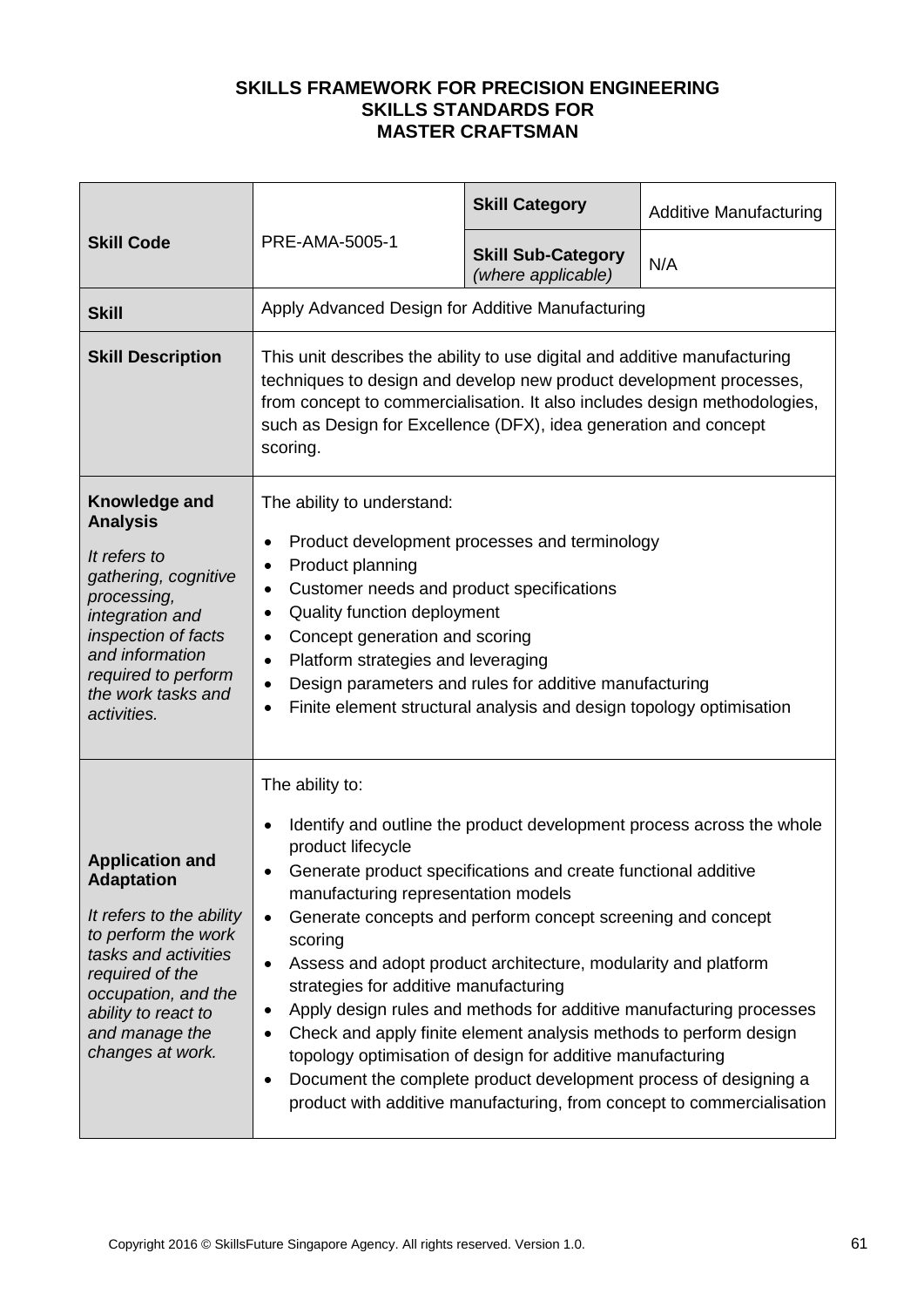| <b>Innovation and</b><br><b>Value Creation</b><br>It refers to the ability<br>to generate<br>purposive ideas to<br><i>improve</i> work<br>performance and/or<br>enhance business<br>values that are<br>aligned to<br>organisational goals. | The ability to:<br>Review and evaluate the processes of designing products with additive<br>$\bullet$<br>manufacturing techniques for new applications, adding value to the<br>manufacturing process<br>Explore possibilities of using digital and additive manufacturing<br>$\bullet$<br>techniques to develop new products                                                                                                                                                                                                 |
|--------------------------------------------------------------------------------------------------------------------------------------------------------------------------------------------------------------------------------------------|------------------------------------------------------------------------------------------------------------------------------------------------------------------------------------------------------------------------------------------------------------------------------------------------------------------------------------------------------------------------------------------------------------------------------------------------------------------------------------------------------------------------------|
| <b>Social Intelligence</b><br>and Ethics<br>It refers to the ability<br>to use affective<br>factors in<br>leadership,<br>relationship and<br>diversity<br>management guided<br>by professional<br>codes of ethics.                         | The ability to:<br>Lead discussions with colleagues and teams to assist in establishing<br>٠<br>timeframes and requirements<br>Obtain buy-in and seek endorsement on the plans to use new designs<br>٠<br>and additive technology for manufacturing products                                                                                                                                                                                                                                                                 |
| <b>Learning to Learn</b><br>It refers to the ability<br>to develop and<br>improve one's self<br>within and outside of<br>one's area of work.                                                                                               | The ability to:<br>Engage in self-reflection to explore alternative manufacturing<br>$\bullet$<br>techniques to best meet component requirements<br>Update own learning in design techniques and additive manufacturing<br>$\bullet$<br>requirements, by subscribing to diverse learning channels and<br>participating in peer review platforms                                                                                                                                                                              |
| <b>Range of</b><br><b>Application</b><br>(where applicable)<br>It refers to the<br>critical<br>circumstances and<br>contexts that the<br>skill may be<br>demonstrated.                                                                     | Product development processes must include:<br>Key functions in product development<br>٠<br>Factors that lead to successful product development<br>٠<br>Challenges faced by designers in product development<br>٠<br>Six phases of the product development process<br>$\bullet$<br>Variants of product development processes<br>Product planning must include:<br>Different types of product development projects<br>$\bullet$<br>Five step product planning process for a product<br>٠<br>Product lifecycle management<br>٠ |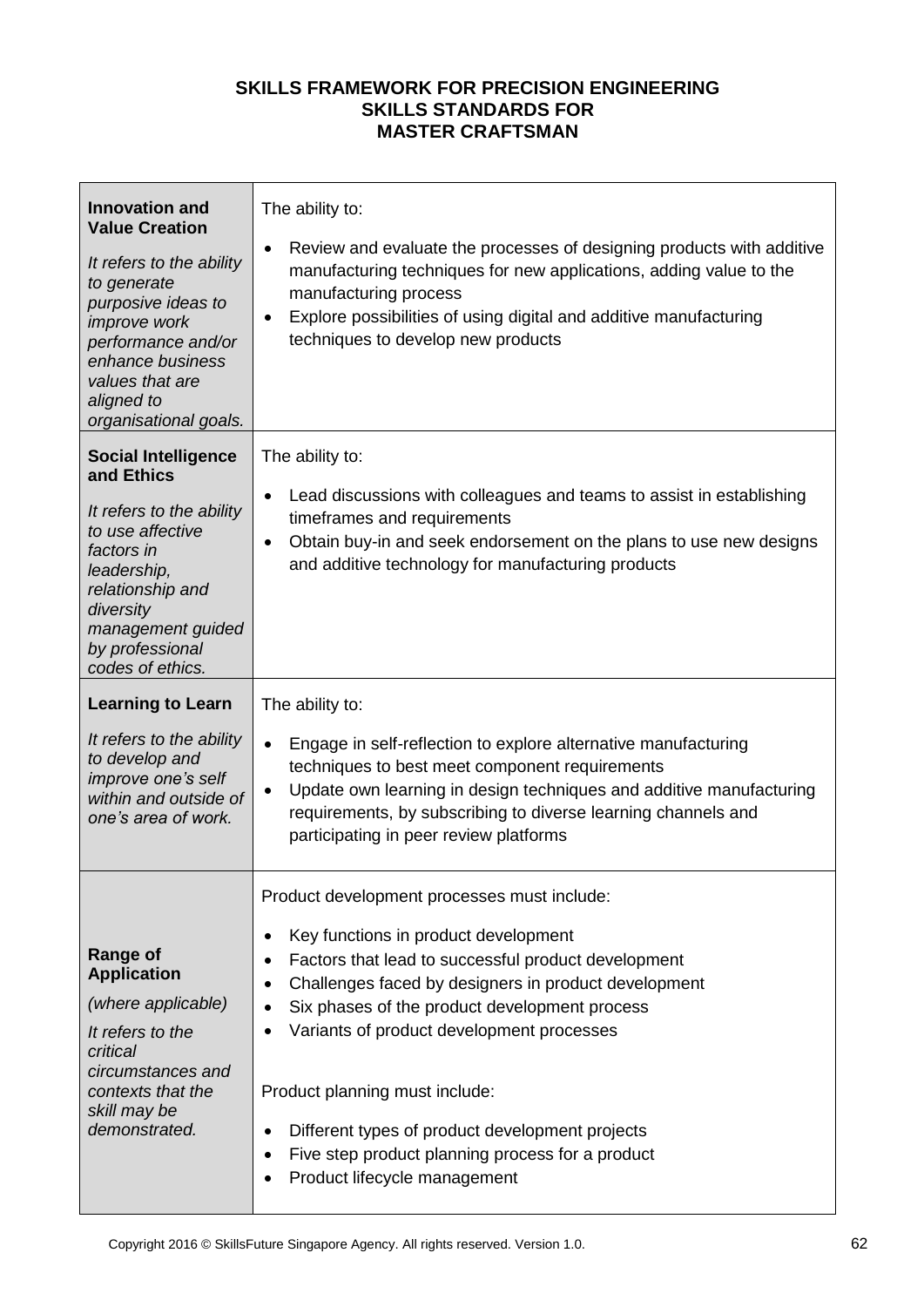| Customer needs and product specification must include:<br>Methods to identify customer needs<br>$\bullet$<br>Interpreting customer needs from customer statements<br>Organising and writing customer needs<br>Design parameters and rules for additive manufacturing must include: |
|------------------------------------------------------------------------------------------------------------------------------------------------------------------------------------------------------------------------------------------------------------------------------------|
| Application methods of design for excellence (DFX) techniques in<br>$\bullet$<br>product design<br>Design considerations for preparing designs for additive manufacturing<br>$\bullet$<br>fabrication                                                                              |
| Documentation must include:<br><b>Checklists</b><br>$\bullet$<br>Data sheets<br>Computer data                                                                                                                                                                                      |
| Tools and equipment must include:<br>Teaching kits<br>$\bullet$<br>Relevant additive manufacturing systems and software training kits<br>3D Computer-aided Design (CAD) and Computer-aided Engineering<br>(CAE) training software                                                  |
| Rules and regulations must include:<br>Workplace Safety and Health Act                                                                                                                                                                                                             |
| Procedures must include:<br>Organisational processes and procedures<br>$\bullet$<br>Technical manuals and instructions                                                                                                                                                             |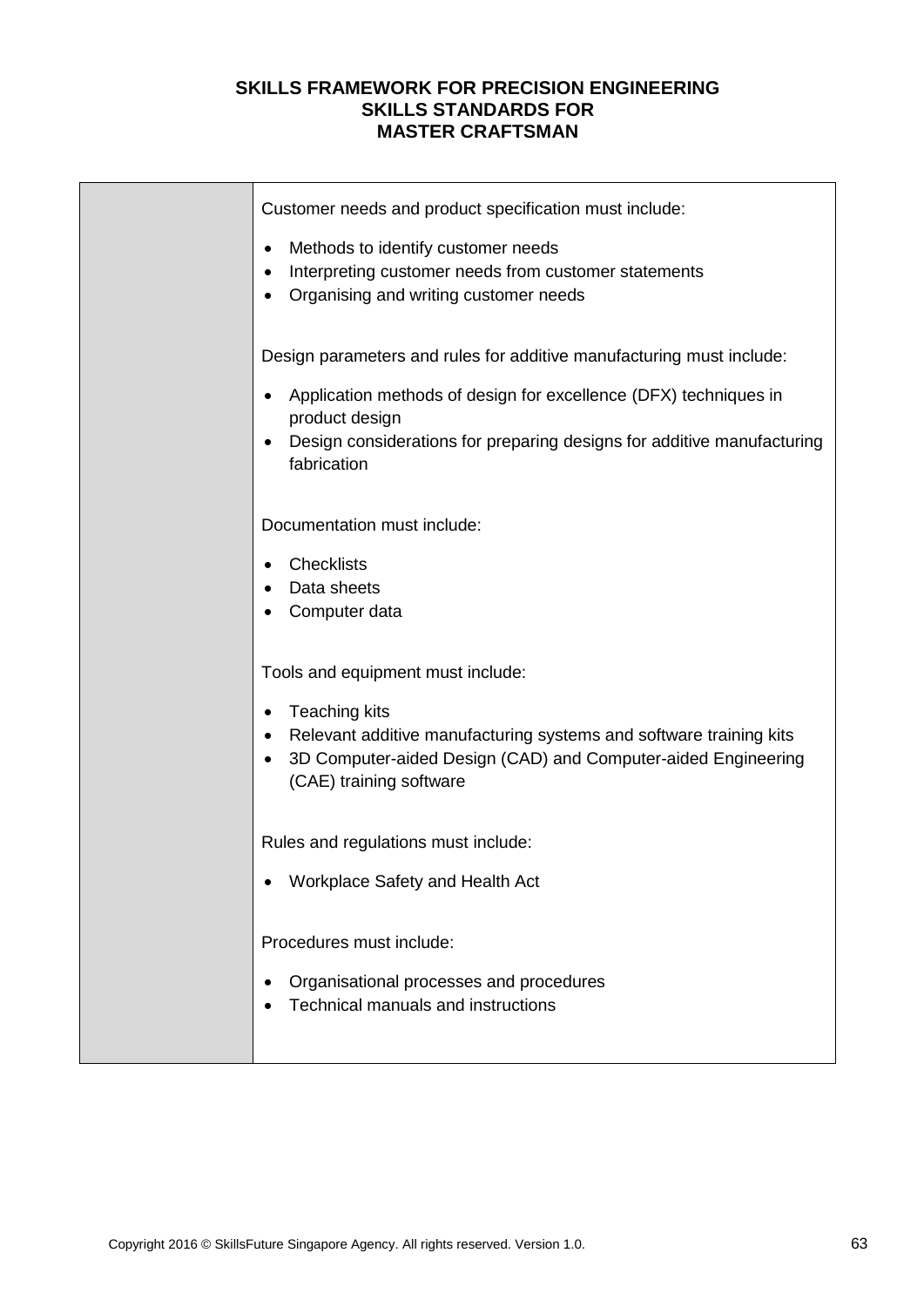|                                                                                                                                                                                                                               |                                                                                                                                                                                                                                                                                                                                                                                                                              | <b>Skill Category</b>                                                                                                                                                                                                                                                                                             | <b>Additive Manufacturing</b>                                                                                                                 |
|-------------------------------------------------------------------------------------------------------------------------------------------------------------------------------------------------------------------------------|------------------------------------------------------------------------------------------------------------------------------------------------------------------------------------------------------------------------------------------------------------------------------------------------------------------------------------------------------------------------------------------------------------------------------|-------------------------------------------------------------------------------------------------------------------------------------------------------------------------------------------------------------------------------------------------------------------------------------------------------------------|-----------------------------------------------------------------------------------------------------------------------------------------------|
| <b>Skill Code</b>                                                                                                                                                                                                             | PRE-AMA-5006-1                                                                                                                                                                                                                                                                                                                                                                                                               | <b>Skill Sub-Category</b><br>(where applicable)                                                                                                                                                                                                                                                                   | N/A                                                                                                                                           |
| <b>Skill</b>                                                                                                                                                                                                                  |                                                                                                                                                                                                                                                                                                                                                                                                                              |                                                                                                                                                                                                                                                                                                                   | Manage Advanced Additive Manufacturing Technologies and Applications                                                                          |
| <b>Skill Description</b>                                                                                                                                                                                                      | This skill describes the ability to manage advanced additive manufacturing<br>technologies and applications. It also includes high-mix-low-volume direct<br>rapid manufacturing, application of rapid tooling with conformal cooling,<br>medical additive manufacturing and material classification to planning and<br>management of advanced additive manufacturing.                                                        |                                                                                                                                                                                                                                                                                                                   |                                                                                                                                               |
| Knowledge and<br><b>Analysis</b><br>It refers to<br>gathering, cognitive<br>processing,<br>integration and<br>inspection of facts<br>and information<br>required to perform<br>the work tasks and<br>activities.              | The ability to understand:<br>Techniques of advanced additive manufacturing<br>$\bullet$<br>Applications of advanced additive manufacturing<br>$\bullet$<br>Materials for advanced additive manufacturing<br>$\bullet$<br>Costing and lead-time estimation<br>٠<br>Resource planning and scheduling for advanced additive<br>٠<br>manufacturing<br>Preparation for advanced additive manufacturing fabrications<br>$\bullet$ |                                                                                                                                                                                                                                                                                                                   |                                                                                                                                               |
| <b>Application and</b><br><b>Adaptation</b><br>It refers to the ability<br>to perform the work<br>tasks and activities<br>required of the<br>occupation, and the<br>ability to react to<br>and manage the<br>changes at work. | The ability to:<br>٠<br>applications<br>٠<br>requirements of various applications<br>$\bullet$<br>٠<br>specific applications<br>٠<br>checking software<br>٠                                                                                                                                                                                                                                                                  | Identify advanced additive manufacturing techniques for various<br>Classify materials for additive manufacturing, according to product<br>on specific additive manufacturing processes and materials<br>Perform advanced additive manufacturing fabrication, based on<br>Document simulation and analysis results | Prepare lead-time, costing, resource requirement and schedule, based<br>Check for conformance of processes, using relevant analysis and error |
| <b>Innovation and</b><br><b>Value Creation</b><br>It refers to the ability<br>to generate                                                                                                                                     | The ability to:<br>$\bullet$<br>٠                                                                                                                                                                                                                                                                                                                                                                                            | Review and evaluate additive manufacturing techniques for new<br>applications, adding value to the manufacturing process<br>Explore possibilities of using advanced additive manufacturing                                                                                                                        |                                                                                                                                               |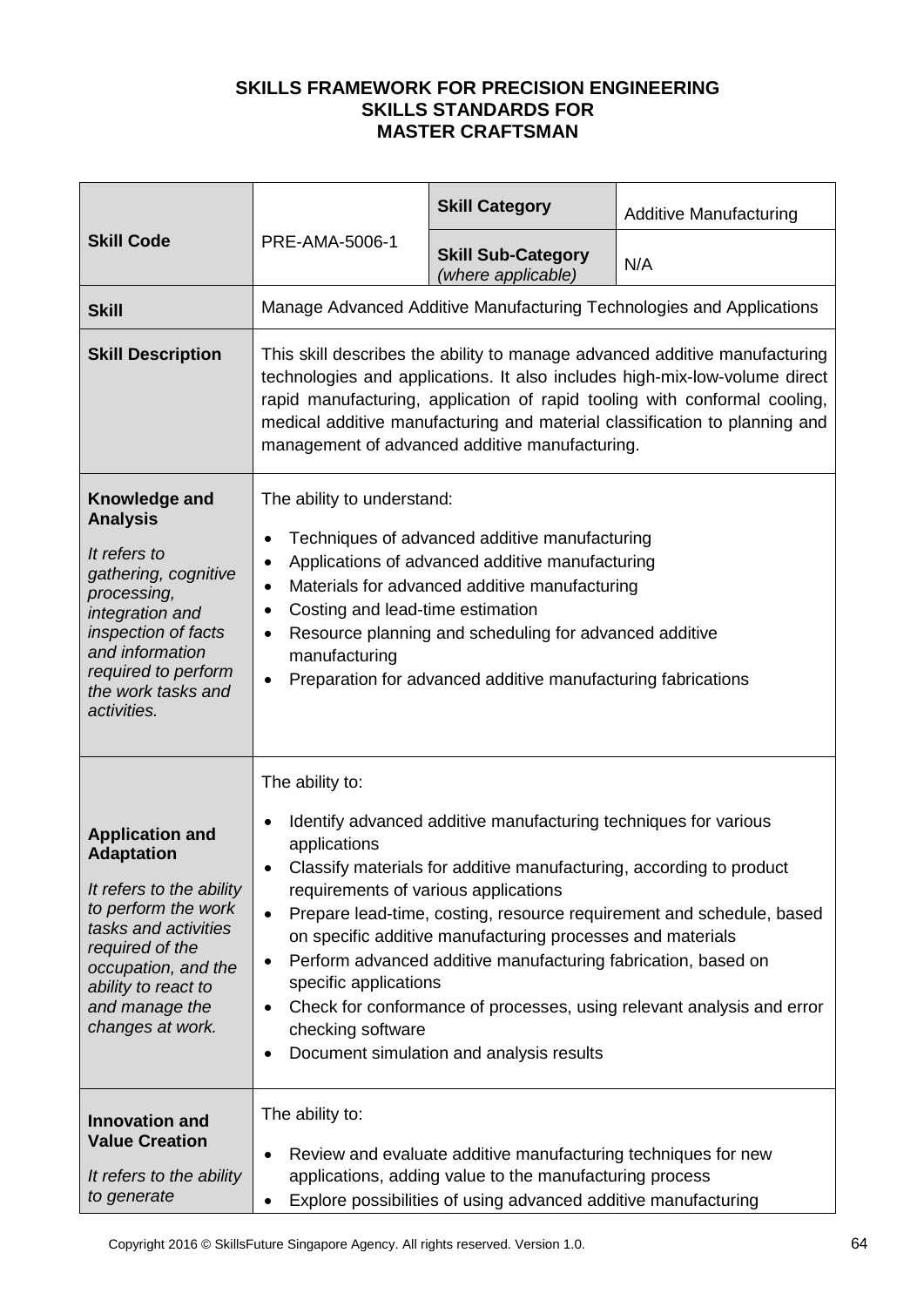| purposive ideas to<br>improve work<br>performance and/or<br>enhance business<br>values that are<br>aligned to<br>organisational goals.                                                                             | technology in new areas of manufacturing e.g., components for the<br>medical industry                                                                                                                                                                                                                                                    |
|--------------------------------------------------------------------------------------------------------------------------------------------------------------------------------------------------------------------|------------------------------------------------------------------------------------------------------------------------------------------------------------------------------------------------------------------------------------------------------------------------------------------------------------------------------------------|
| <b>Social Intelligence</b><br>and Ethics<br>It refers to the ability<br>to use affective<br>factors in<br>leadership,<br>relationship and<br>diversity<br>management guided<br>by professional<br>codes of ethics. | The ability to:<br>Lead discussions with colleagues and teams to assist in establishing<br>$\bullet$<br>timeframes and requirements<br>Obtain buy-in and seek endorsement on the plan to use advanced<br>$\bullet$<br>additive technology for manufacturing components                                                                   |
| <b>Learning to Learn</b><br>It refers to the ability<br>to develop and<br>improve one's self<br>within and outside of<br>one's area of work.                                                                       | The ability to:<br>Engage in self-reflection to explore alternative manufacturing<br>$\bullet$<br>techniques to best meet component requirements<br>Update own learning in additive manufacturing requirements by<br>$\bullet$<br>subscribing to diverse learning channels and participating in peer<br>review platforms                 |
| Range or<br><b>Application</b>                                                                                                                                                                                     | Advanced additive manufacturing techniques must include:<br>Powder bed fusing techniques for metal fabrication<br>$\bullet$<br>Laser energy deposition techniques for metal fabrication<br>Advanced additive manufacturing techniques for plastic fabrication                                                                            |
| (where applicable)<br>It refers to the<br>critical<br>circumstances and<br>contexts that the<br>skill may be<br>demonstrated.                                                                                      | Material for additive manufacturing must include:<br>Liquid-based material for plastic products<br>٠<br>Solid-based material for plastic products<br>٠<br>Powder-based material for plastic or metal products<br>٠<br>Costing and lead-time estimation must include:<br>Costing for machine usage, materials, manpower etc.<br>$\bullet$ |
|                                                                                                                                                                                                                    | Estimation of lead-time for specific additive manufacturing processes                                                                                                                                                                                                                                                                    |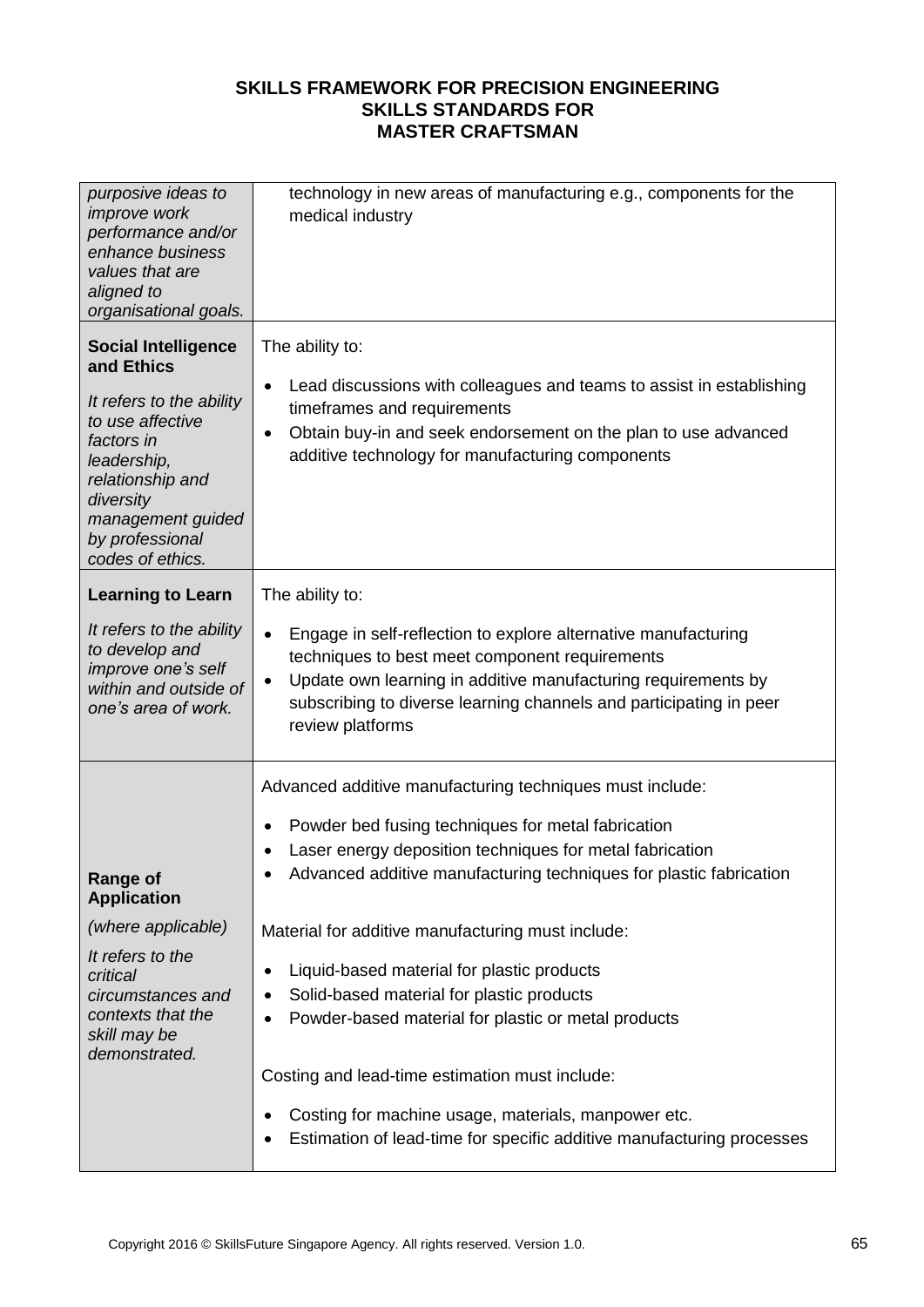| Resource planning and scheduling must include:<br>Resource planning for specific additive manufacturing processes                                              |
|----------------------------------------------------------------------------------------------------------------------------------------------------------------|
| Scheduling for specific additive manufacturing processes                                                                                                       |
| Documentation must include:                                                                                                                                    |
| <b>Checklists</b>                                                                                                                                              |
| Data sheets                                                                                                                                                    |
| Computer data                                                                                                                                                  |
| Tools and equipment must include:                                                                                                                              |
| <b>Teaching kits</b><br>$\bullet$                                                                                                                              |
| Relevant additive manufacturing systems and software training kits<br>3D Computer-aided Design (CAD) and Computer-aided Engineering<br>(CAE) training software |
| Rules and regulations must include:                                                                                                                            |
| Workplace Safety and Health Act                                                                                                                                |
| Procedures and supporting documents must include:                                                                                                              |
| Organisational processes and procedures<br>Technical manuals and instructions                                                                                  |
|                                                                                                                                                                |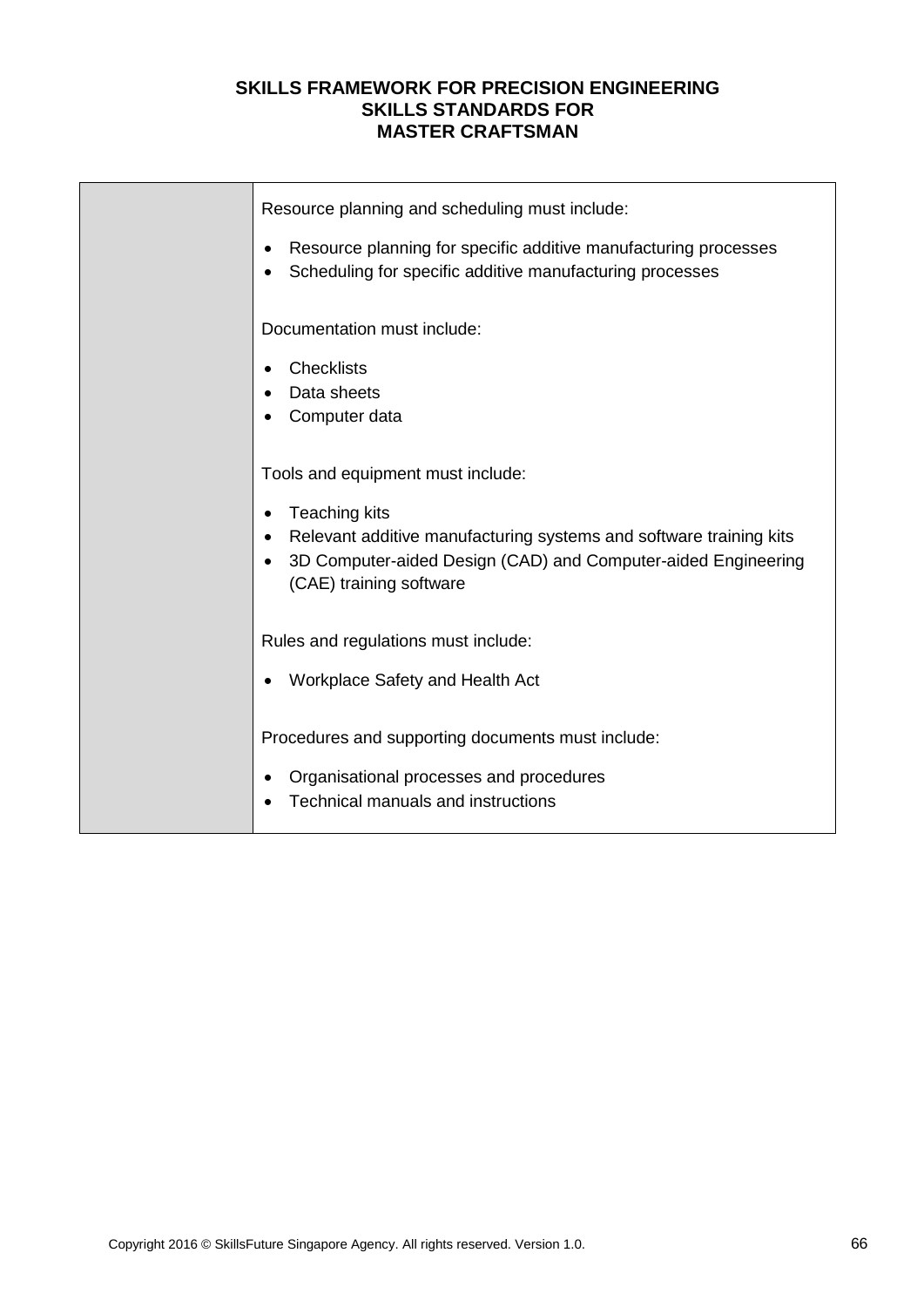|                                                                                                                                                                                                                               |                                                                                                                                                                                                                                                                                                                                                                                                                                                                                                                                 | <b>Skill Category</b>                           | <b>Additive Manufacturing</b>                                     |
|-------------------------------------------------------------------------------------------------------------------------------------------------------------------------------------------------------------------------------|---------------------------------------------------------------------------------------------------------------------------------------------------------------------------------------------------------------------------------------------------------------------------------------------------------------------------------------------------------------------------------------------------------------------------------------------------------------------------------------------------------------------------------|-------------------------------------------------|-------------------------------------------------------------------|
| <b>Skill Code</b>                                                                                                                                                                                                             | PRE-AMA-5007-1                                                                                                                                                                                                                                                                                                                                                                                                                                                                                                                  | <b>Skill Sub-Category</b><br>(where applicable) | N/A                                                               |
| <b>Skill</b>                                                                                                                                                                                                                  | Manage Innovative Product Development Using Additive Manufacturing                                                                                                                                                                                                                                                                                                                                                                                                                                                              |                                                 |                                                                   |
| <b>Skill Description</b>                                                                                                                                                                                                      | This unit describes the ability to manage rapid manufacturing, material<br>selection, data preparation, advanced additive manufacturing processes<br>and their applications. It also includes planning of projects, execution,<br>evaluation, analysis and monitoring the progress of projects.                                                                                                                                                                                                                                 |                                                 |                                                                   |
| Knowledge and<br><b>Analysis</b><br>It refers to<br>gathering, cognitive<br>processing,<br>integration and<br>inspection of facts<br>and information<br>required to perform<br>the work tasks and<br>activities.              | The ability to understand:<br>Techniques of advanced additive manufacturing<br>$\bullet$<br>Product development processes and terminology<br>$\bullet$<br>Applications of advanced additive manufacturing<br>$\bullet$<br>Materials for advanced additive manufacturing<br>$\bullet$<br>Design parameters and rules for additive manufacturing<br>$\bullet$<br>Resource planning and scheduling for advanced additive<br>$\bullet$<br>manufacturing<br>Preparation for advanced additive manufacturing fabrication<br>$\bullet$ |                                                 |                                                                   |
| <b>Application and</b><br><b>Adaptation</b><br>It refers to the ability<br>to perform the work<br>tasks and activities<br>required of the<br>occupation, and the<br>ability to react to<br>and manage the<br>changes at work. | The ability to:<br>Identify techniques to develop solutions and designs for projects<br>$\bullet$<br>Plan and apply project schedules with the use of Gantt charts<br>$\bullet$<br>Prepare projects for design and development<br>$\bullet$<br>$\bullet$<br>Design (CAD) software<br>Perform advanced additive manufacturing fabrication, based on<br>$\bullet$<br>specific applications<br>Check and analyse results,<br>$\bullet$<br>Document results and recommended solutions<br>$\bullet$                                  |                                                 | Prepare detail drawings and 3D model designs using Computer-aided |
| <b>Innovation and</b><br><b>Value Creation</b><br>It refers to the ability<br>to generate<br>purposive ideas to<br><i>improve</i> work<br>performance and/or<br>enhance business                                              | The ability to:<br>Review and evaluate advanced additive manufacturing processes for<br>٠<br>new applications, adding value to the manufacturing process<br>Explore possibilities of using additive manufacturing techniques to<br>$\bullet$<br>make manufacturing processes more efficient                                                                                                                                                                                                                                     |                                                 |                                                                   |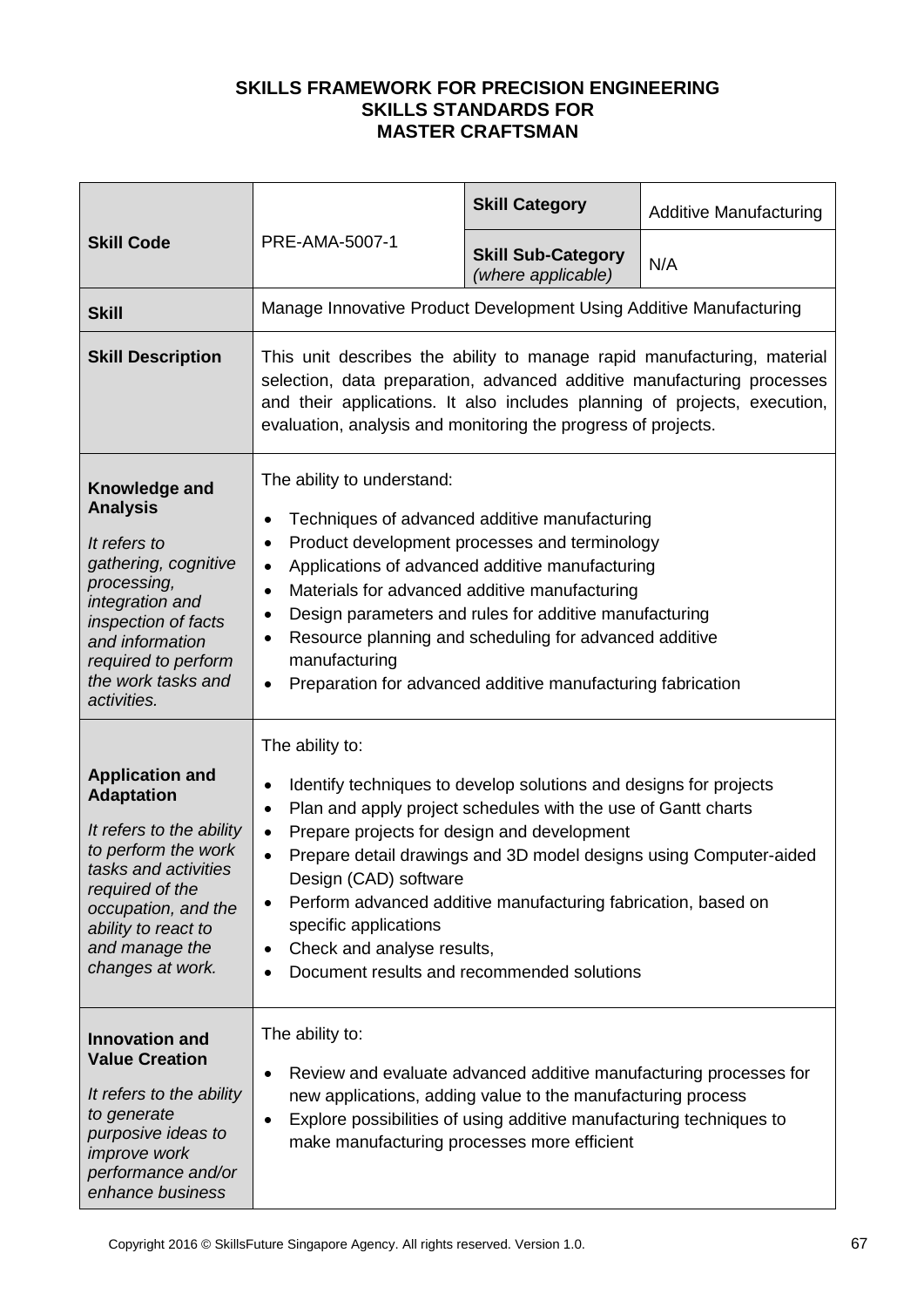| values that are<br>aligned to<br>organisational goals.                                                                                                                                                             |                                                                                                                                                                                                                                                                                                                             |
|--------------------------------------------------------------------------------------------------------------------------------------------------------------------------------------------------------------------|-----------------------------------------------------------------------------------------------------------------------------------------------------------------------------------------------------------------------------------------------------------------------------------------------------------------------------|
| <b>Social Intelligence</b><br>and Ethics<br>It refers to the ability<br>to use affective<br>factors in<br>leadership,<br>relationship and<br>diversity<br>management guided<br>by professional<br>codes of ethics. | The ability to:<br>Lead discussions with colleagues and teams to assist in establishing<br>٠<br>timeframes and requirements<br>Obtain buy-in and seek endorsement on the plan to develop new<br>$\bullet$<br>innovative product development processes using additive technology<br>for manufacturing products               |
| <b>Learning to Learn</b>                                                                                                                                                                                           | The ability to:                                                                                                                                                                                                                                                                                                             |
| It refers to the ability<br>to develop and<br>improve one's self<br>within and outside of<br>one's area of work.                                                                                                   | Engage in self-reflection to explore alternative manufacturing<br>$\bullet$<br>techniques to best meet product requirements<br>Update own learning in product development and additive<br>$\bullet$<br>manufacturing requirements by subscribing to diverse learning<br>channels and participating in peer review platforms |
|                                                                                                                                                                                                                    | Advanced additive manufacturing project techniques must include:                                                                                                                                                                                                                                                            |
|                                                                                                                                                                                                                    | Powder bed fusing techniques for metal fabrication<br>$\bullet$<br>Laser energy deposition techniques for metal fabrication<br>$\bullet$                                                                                                                                                                                    |
|                                                                                                                                                                                                                    | Advanced additive manufacturing techniques for plastic fabrication<br>$\bullet$                                                                                                                                                                                                                                             |
| Range of<br><b>Application</b>                                                                                                                                                                                     | Design parameters and rules for additive manufacturing must include:                                                                                                                                                                                                                                                        |
| (where applicable)                                                                                                                                                                                                 | Methods for applyingdesign for excellence in product design<br>٠<br>techniques                                                                                                                                                                                                                                              |
| It refers to the<br>critical<br>circumstances and<br>contexts that the                                                                                                                                             | Design considerations for preparing designs for additive manufacturing<br>٠<br>fabrication                                                                                                                                                                                                                                  |
| skill may be<br>demonstrated.                                                                                                                                                                                      | Product development process must include:                                                                                                                                                                                                                                                                                   |
|                                                                                                                                                                                                                    | Key functions in product development<br>$\bullet$<br>Factors that lead to successful product development<br>٠<br>Challenges faced by designers in product development<br>$\bullet$<br>Six phases of the product development process<br>$\bullet$<br>Variants of product development processes<br>$\bullet$                  |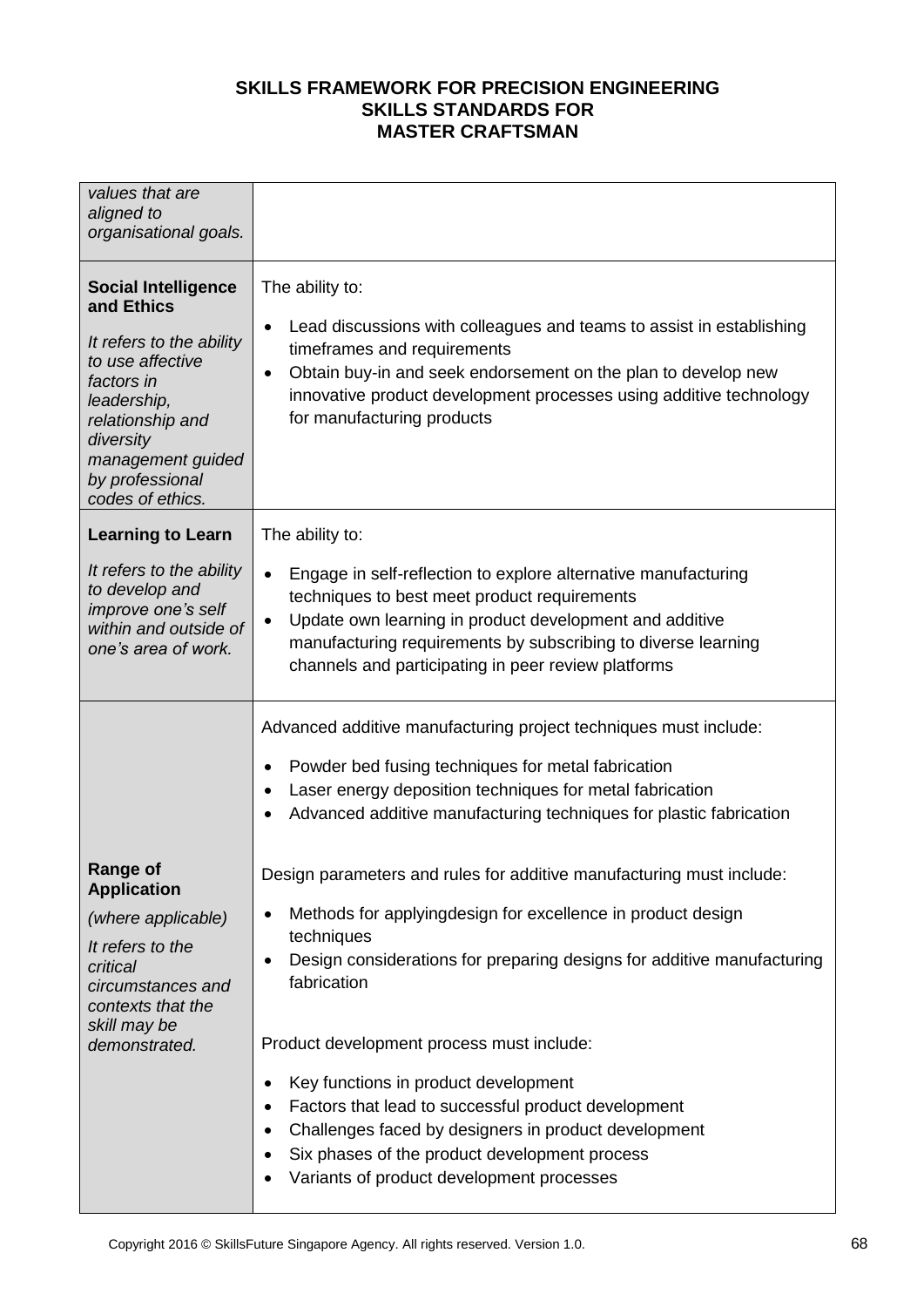| Documentation must include:<br><b>Checklists</b><br>$\bullet$<br>Data sheets<br>٠<br>Computer data<br>٠                                                                                                                                                    |
|------------------------------------------------------------------------------------------------------------------------------------------------------------------------------------------------------------------------------------------------------------|
| Tools and equipment must include:<br><b>Teaching kits</b><br>$\bullet$<br>Relevant additive manufacturing systems and software training kits<br>٠<br>3D Computer-aided Design (CAD) and Computer-aided Engineering<br>$\bullet$<br>(CAE) training software |
| Rules and regulations must include:<br>Workplace Safety and Health Act<br>$\bullet$                                                                                                                                                                        |
| Procedures must include:<br>Organisational processes and procedures<br>٠<br>Technical manuals and instructions                                                                                                                                             |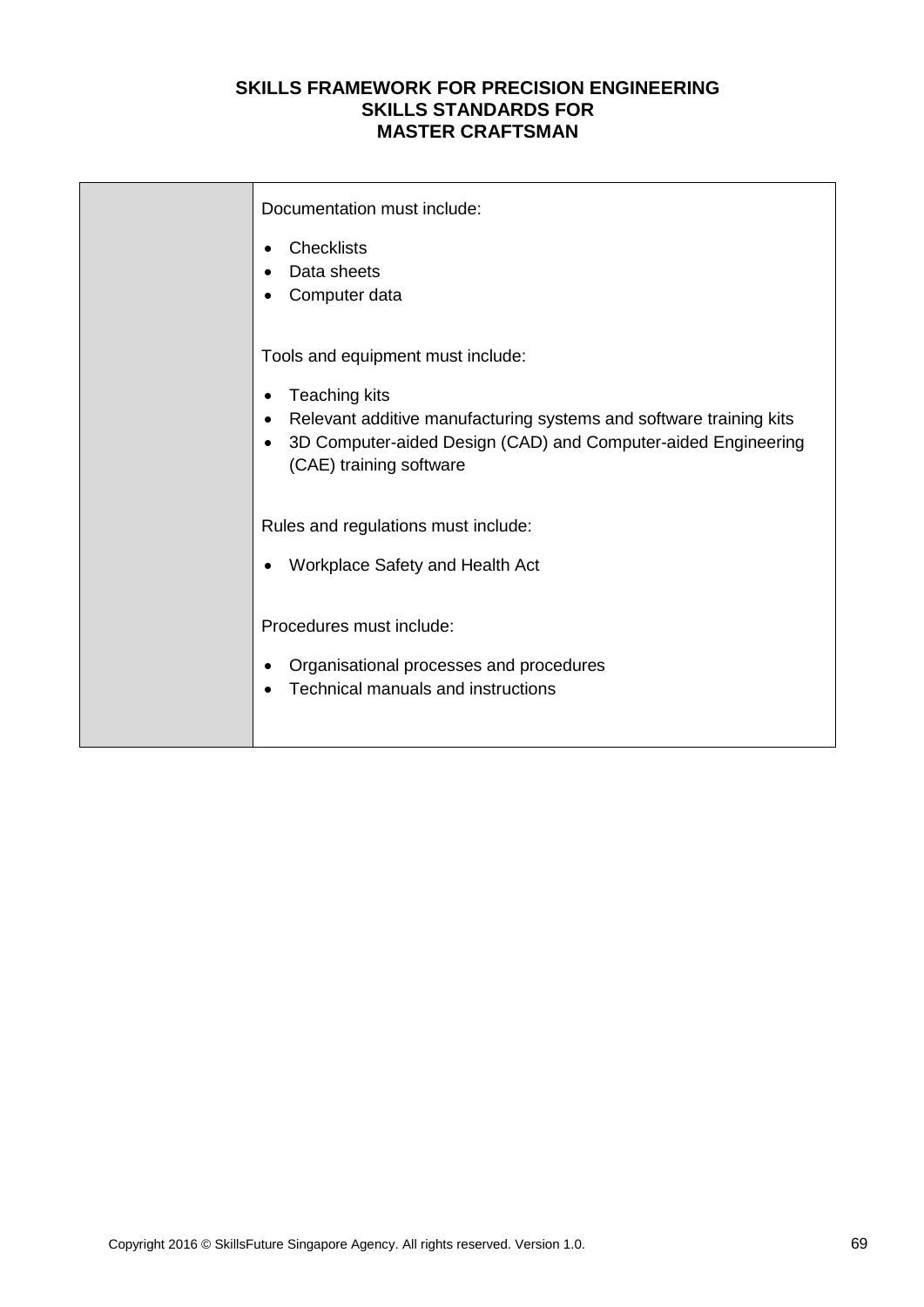|                                                                                                                                                                                                                  |                                                                                                                                                                                                                                                                                                                                                                                                                             | <b>Skill Category</b>                                                                                                                                                                                                   | Workplace Safety and<br>Health                                                                                                                                                                               |
|------------------------------------------------------------------------------------------------------------------------------------------------------------------------------------------------------------------|-----------------------------------------------------------------------------------------------------------------------------------------------------------------------------------------------------------------------------------------------------------------------------------------------------------------------------------------------------------------------------------------------------------------------------|-------------------------------------------------------------------------------------------------------------------------------------------------------------------------------------------------------------------------|--------------------------------------------------------------------------------------------------------------------------------------------------------------------------------------------------------------|
| <b>Skill Code</b>                                                                                                                                                                                                | PRE-WSH-4005-1                                                                                                                                                                                                                                                                                                                                                                                                              | <b>Skill Sub-Category</b><br>(where applicable)                                                                                                                                                                         | N/A                                                                                                                                                                                                          |
| <b>Skill Title</b>                                                                                                                                                                                               |                                                                                                                                                                                                                                                                                                                                                                                                                             | Supervise Manufacturing Work for Workplace Safety and Health                                                                                                                                                            |                                                                                                                                                                                                              |
| <b>Skill Description</b>                                                                                                                                                                                         | This skill describes the ability to identify common safety and health<br>hazards and take appropriate control measures while working in the metal<br>working or other manufacturing industry. It also includes the ability to<br>identify WSH hazards, evaluate and control risks, carry out WSH<br>inspections, implement WSH training and promotional programmes,<br>conduct accident investigations and prepare reports. |                                                                                                                                                                                                                         |                                                                                                                                                                                                              |
| Knowledge and<br><b>Analysis</b><br>It refers to gathering,<br>cognitive<br>processing,<br>integration and<br>inspection of facts<br>and information<br>required to perform<br>the work tasks and<br>activities. | The ability to understand:<br>$\bullet$<br>$\bullet$<br>$\bullet$<br>industry<br>٠<br>$\bullet$<br>industry<br>Risk management process<br>$\bullet$<br>$\bullet$<br>Methods for hazard identification<br>$\bullet$<br>WSH control measures<br>5S housekeeping<br>$\bullet$<br>Incident investigation and reporting<br>Permit-To-Work (PTW)                                                                                  | Importance of Workplace Safety and Health (WSH)<br>Overview of WSH management system<br>Typical hazards in manufacturing industry<br>Types of organisational WSH inspections<br>WSH training and promotional programmes | Consequences of unsafe work practices and workplace conditions<br>Salient WSH legal and other requirements relevant to manufacturing<br>WSH duties and responsibilities of supervisor in the manufacturing   |
| <b>Application and</b><br><b>Adaptation</b>                                                                                                                                                                      | The ability to:                                                                                                                                                                                                                                                                                                                                                                                                             |                                                                                                                                                                                                                         |                                                                                                                                                                                                              |
| It refers to the ability<br>to perform the work<br>tasks and activities<br>required of the<br>occupation, and the<br>ability to react to and<br>manage the                                                       | $\bullet$<br>$\bullet$<br>inspection procedures<br>$\bullet$<br>$\bullet$                                                                                                                                                                                                                                                                                                                                                   | industry in accordance with risk management process<br>Carry out WSH inspections in accordance with organisational<br>with legal and other organisational requirements<br>legal and other organisational requirements   | Identify WSH hazards, evaluate and control risks in manufacturing<br>Implement WSH training and promotional programmes in accordance<br>Conduct incident investigation and prepare report in accordance with |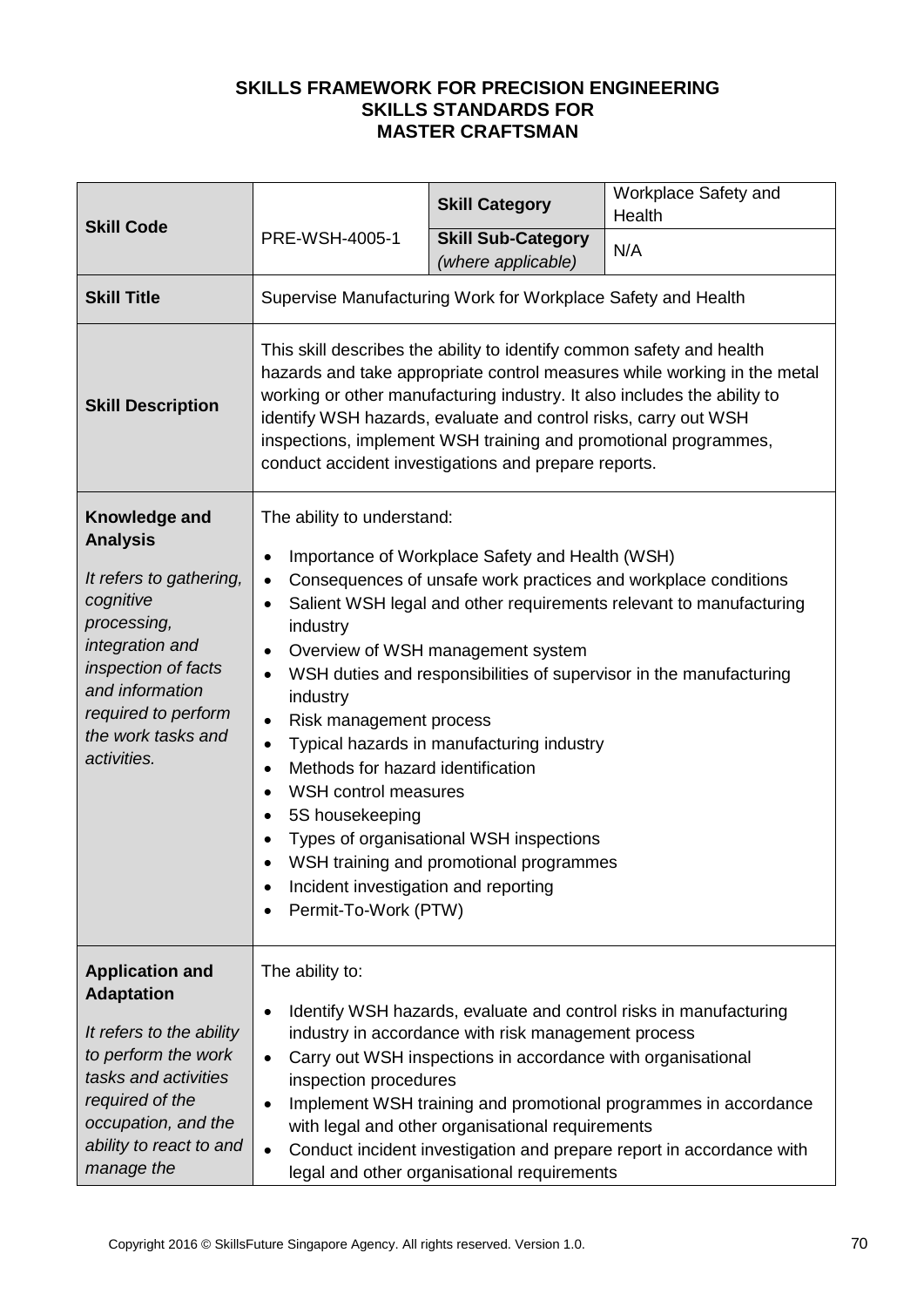| changes at work.                                                                                                                                                                                                                           |                                                                                                                                                                                                                                                                                                                     |
|--------------------------------------------------------------------------------------------------------------------------------------------------------------------------------------------------------------------------------------------|---------------------------------------------------------------------------------------------------------------------------------------------------------------------------------------------------------------------------------------------------------------------------------------------------------------------|
| <b>Innovation and</b><br><b>Value Creation</b><br>It refers to the ability<br>to generate<br>purposive ideas to<br><i>improve</i> work<br>performance and/or<br>enhance business<br>values that are<br>aligned to<br>organisational goals. | The ability to:<br>Provide constructive suggestions to evaluate WSH hazards at the<br>$\bullet$<br>workplace<br>Contribute ideas to improve desired outcomes of process, human and<br>$\bullet$<br>cultural factors and workplace or work-related factors in accordance to<br>legal and organisational requirements |
| <b>Social Intelligence</b><br>and Ethics<br>It refers to the ability<br>to use affective<br>factors in leadership,<br>relationship and<br>diversity<br>management guided<br>by professional<br>codes of ethics.                            | The ability to:<br>Identify the unsafe acts or conditions present and recommend<br>$\bullet$<br>corrective actions to management                                                                                                                                                                                    |
| <b>Learning to Learn</b><br>It refers to the ability<br>to develop and<br>improve one's self<br>within and outside of<br>one's area of work.                                                                                               | The ability to:<br>Reflect on possible errors in evaluating risks<br>$\bullet$<br>Keep up-to-date on changes in the Workplace Safety and Health Act                                                                                                                                                                 |
| Range of<br><b>Application</b><br>(where applicable)<br>It refers to the critical<br>circumstances that<br>the skill may be<br>demonstrated.                                                                                               | Tools and equipment must include:<br>Workplace Safety and Health signage<br>$\bullet$<br>Personal protective equipment<br>$\bullet$<br>Procedures and supporting documents must include:<br>Appropriate work documents<br>Work instructions<br>$\bullet$                                                            |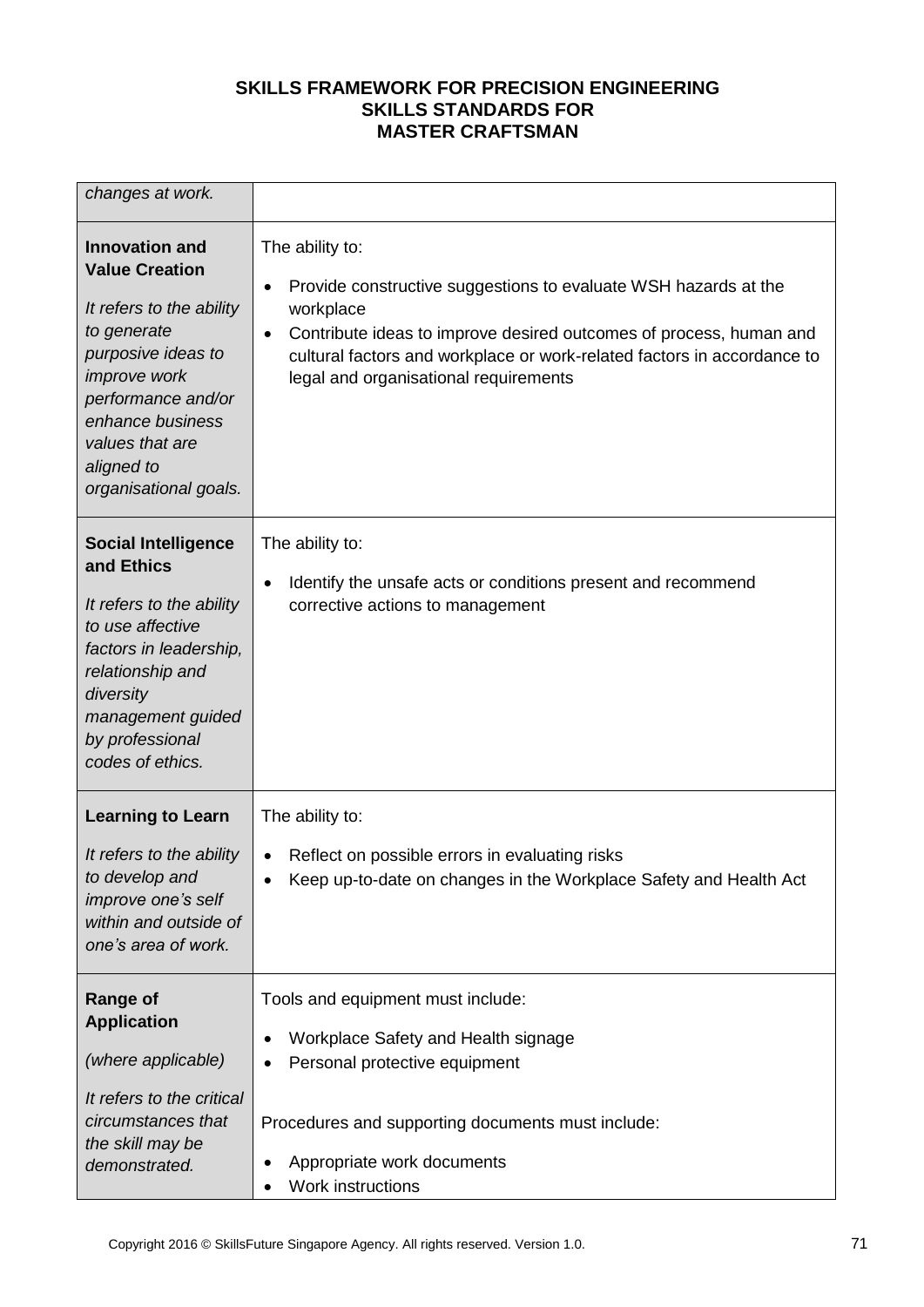| Organisation work procedures and specifications<br>$\bullet$  |
|---------------------------------------------------------------|
| Rules and regulations must include:                           |
| Workplace Safety and Health Act<br>Approved codes of practice |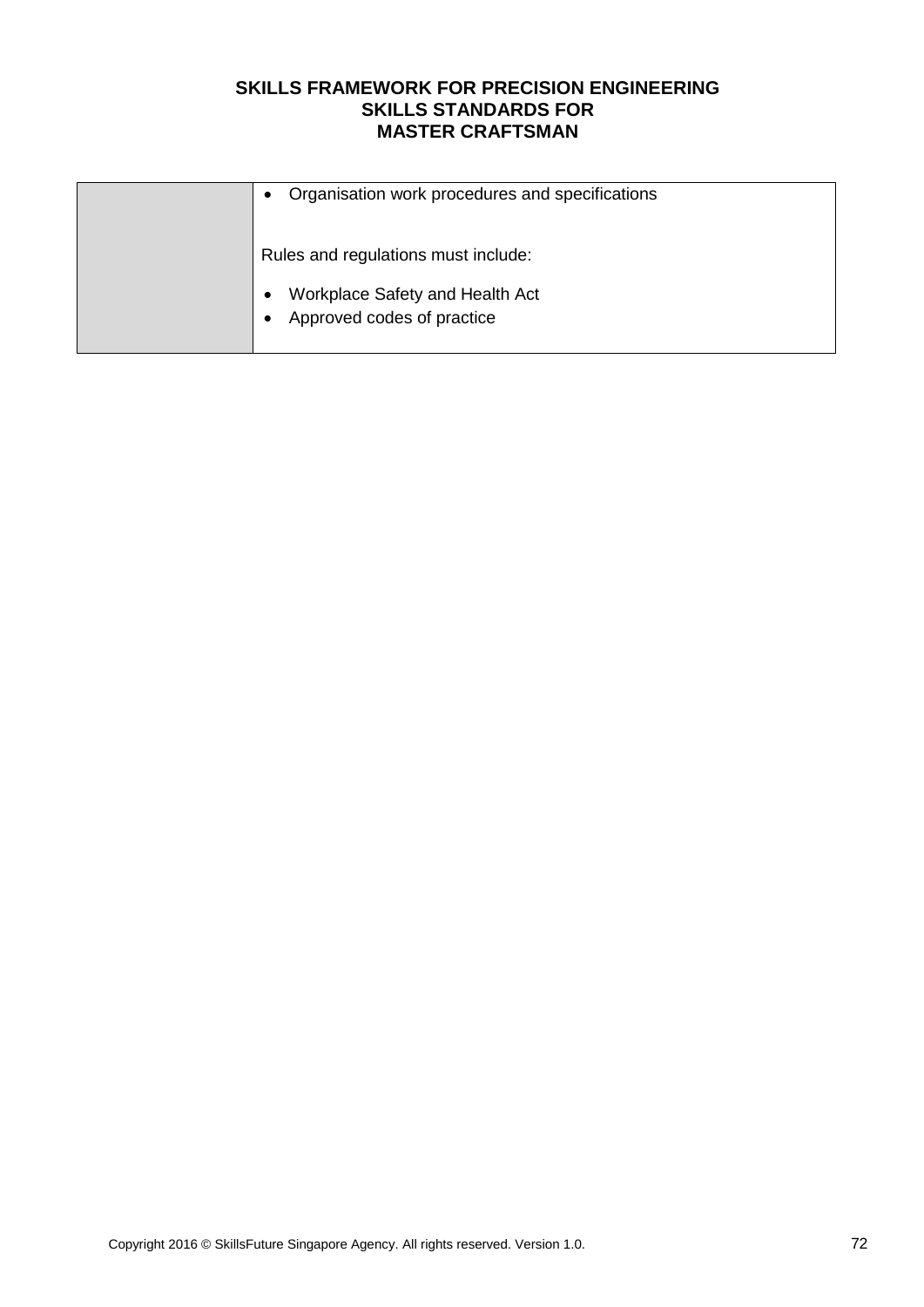| <b>Skill Code</b>                                                                                                                                                                                                             | PRE-WSH-4006-1                                                                                                                                                                                                                                                                                                                                                                                                                                                                                                                                                                     | <b>Skill Category</b>                                                                                                                          | Workplace Safety and<br>Health                                                                                                                                                                                            |
|-------------------------------------------------------------------------------------------------------------------------------------------------------------------------------------------------------------------------------|------------------------------------------------------------------------------------------------------------------------------------------------------------------------------------------------------------------------------------------------------------------------------------------------------------------------------------------------------------------------------------------------------------------------------------------------------------------------------------------------------------------------------------------------------------------------------------|------------------------------------------------------------------------------------------------------------------------------------------------|---------------------------------------------------------------------------------------------------------------------------------------------------------------------------------------------------------------------------|
|                                                                                                                                                                                                                               |                                                                                                                                                                                                                                                                                                                                                                                                                                                                                                                                                                                    | <b>Skill Sub-Category</b><br>(where applicable)                                                                                                | N/A                                                                                                                                                                                                                       |
| <b>Skill</b>                                                                                                                                                                                                                  |                                                                                                                                                                                                                                                                                                                                                                                                                                                                                                                                                                                    | Manage Workplace Safety and Health Systems                                                                                                     |                                                                                                                                                                                                                           |
| <b>Skill Description</b>                                                                                                                                                                                                      |                                                                                                                                                                                                                                                                                                                                                                                                                                                                                                                                                                                    | the identification of hazards and assessment of risks.                                                                                         | This skill describes the ability to apply Workplace Safety and Health<br>(WSH) procedures and practices to ensure the safety of the production<br>teams. It also includes ensuring compliance with standards and managing |
| Knowledge and<br><b>Analysis</b><br>It refers to gathering,<br>cognitive<br>processing,<br>integration and<br>inspection of facts<br>and information<br>required to perform<br>the work tasks and<br>activities.              | The ability to understand:<br>$\bullet$<br>and Health (WSH)<br>$\bullet$<br>Safety signs and symbols<br>$\bullet$<br>$\bullet$<br>Rules and regulations<br>$\bullet$<br>$\bullet$                                                                                                                                                                                                                                                                                                                                                                                                  | Personal Protective Equipment (PPE)<br>Industry Codes of Practice (CP) and Singapore Standards (SS)<br>Workplace Safety and Health regulations | Organisational policies and procedures relating to Workplace Safety                                                                                                                                                       |
| <b>Application and</b><br><b>Adaptation</b><br>It refers to the ability<br>to perform the work<br>tasks and activities<br>required of the<br>occupation, and the<br>ability to react to and<br>manage the<br>changes at work. | The ability to:<br>Manage the day-to-day performance of WSH activities<br>Ensure that work is carried out safely, in accordance with<br>organisational procedures and legislative requirements<br>Identify and manage workplace hazards<br>$\bullet$<br>Ensure compliance to workplace procedures for risk control measures<br>٠<br>Manage and supervise programmes to ensure emergency equipment<br>$\bullet$<br>is identified, available and maintained<br>Oversee incident reporting, in accordance with organisational<br>$\bullet$<br>procedures and legislative requirements |                                                                                                                                                |                                                                                                                                                                                                                           |
| <b>Innovation and</b><br><b>Value Creation</b><br>It refers to the ability<br>to generate                                                                                                                                     | The ability to:<br>$\bullet$                                                                                                                                                                                                                                                                                                                                                                                                                                                                                                                                                       | the organisation's ability to comply with regulatory requirements                                                                              | Propose improvements to organisational WSH procedures to enhance                                                                                                                                                          |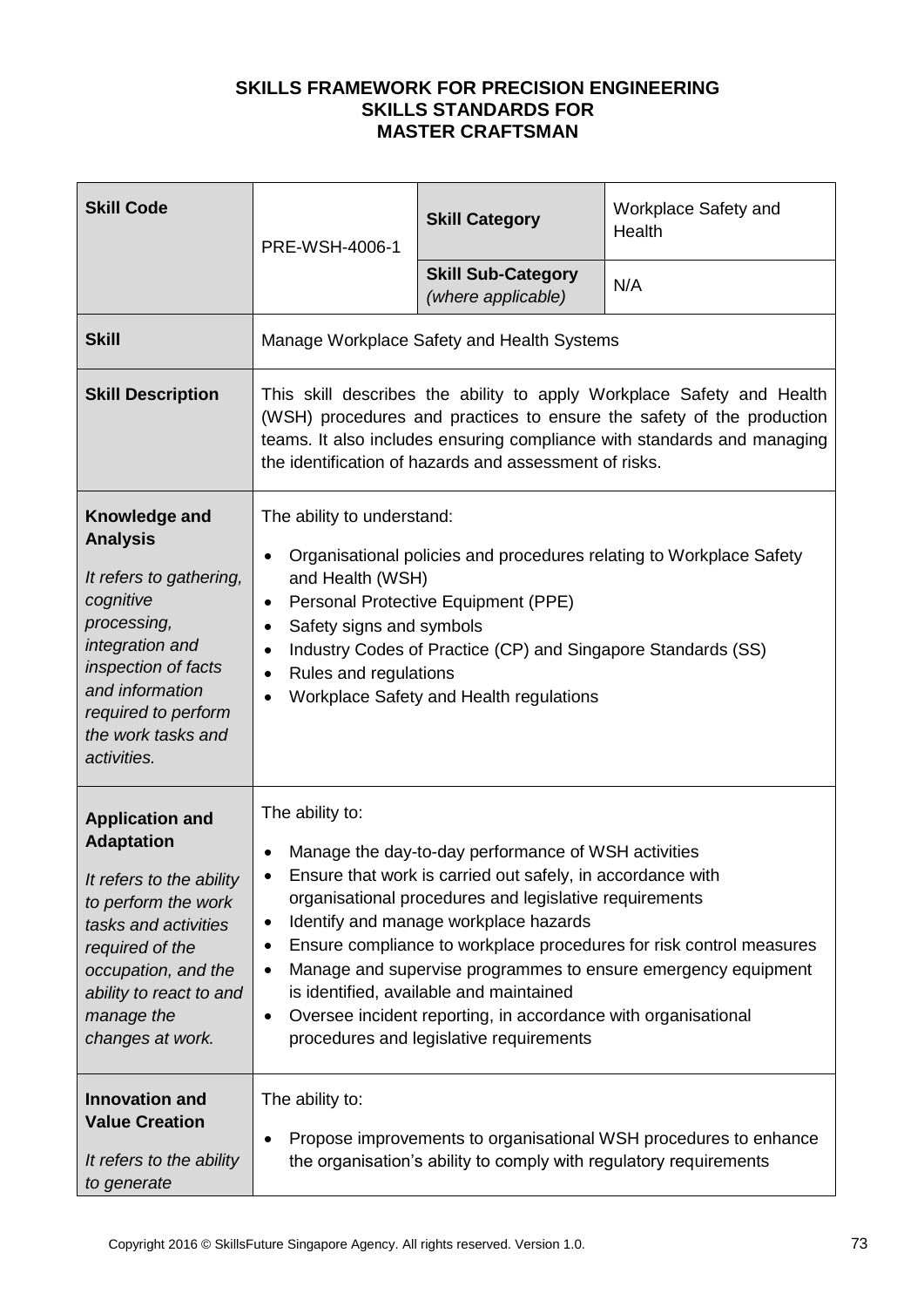| purposive ideas to<br><i>improve</i> work<br>performance and/or<br>enhance business<br>values that are<br>aligned to<br>organisational                                                                          |                                                                                                                                                                                                                                                                                                                                                                                                                                                                                                                                                                                                                                                                                                                       |
|-----------------------------------------------------------------------------------------------------------------------------------------------------------------------------------------------------------------|-----------------------------------------------------------------------------------------------------------------------------------------------------------------------------------------------------------------------------------------------------------------------------------------------------------------------------------------------------------------------------------------------------------------------------------------------------------------------------------------------------------------------------------------------------------------------------------------------------------------------------------------------------------------------------------------------------------------------|
| <b>Social Intelligence</b><br>and Ethics<br>It refers to the ability<br>to use affective<br>factors in leadership,<br>relationship and<br>diversity<br>management guided<br>by professional<br>codes of ethics. | The ability to:<br>Communicate WSH procedures and risk control measures to the<br>$\bullet$<br>production teams                                                                                                                                                                                                                                                                                                                                                                                                                                                                                                                                                                                                       |
| <b>Learning to Learn</b><br>It refers to the ability<br>to develop and<br>improve one's self<br>within and outside of<br>one's area of work.                                                                    | The ability to:<br>Identify appropriate training for production teams, in accordance with<br>$\bullet$<br>organisational and regulatory requirements<br>Keep abreast of changes to WSH regulations and other regulatory<br>$\bullet$<br>requirements through legislative forum sharing                                                                                                                                                                                                                                                                                                                                                                                                                                |
| <b>Range of</b><br><b>Application</b><br>(where applicable)<br>It refers to the critical<br>circumstances and<br>contexts that the skill<br>may be<br>demonstrated.                                             | Industry Codes of Practice (CP) and Singapore Standards (SS) must<br>include:<br>CP for safety in welding and cutting (and other operations involving the<br>٠<br>use of heat)<br>CP for selection, use and maintenance of respiratory protective<br>$\bullet$<br>devices<br>CP for selection, use, care and maintenance of hearing protectors<br>$\bullet$<br>SS 217, Specification for industrial safety signs<br>$\bullet$<br>SS 473, Specification for personal eye-protectors - Part 1: General<br>$\bullet$<br>requirements<br>SS 473, Specification for personal eye-protectors - Part 2: Selection,<br>$\bullet$<br>use and maintenance<br>CP 98, Material Safety Data Sheet (Safety Data Sheet)<br>$\bullet$ |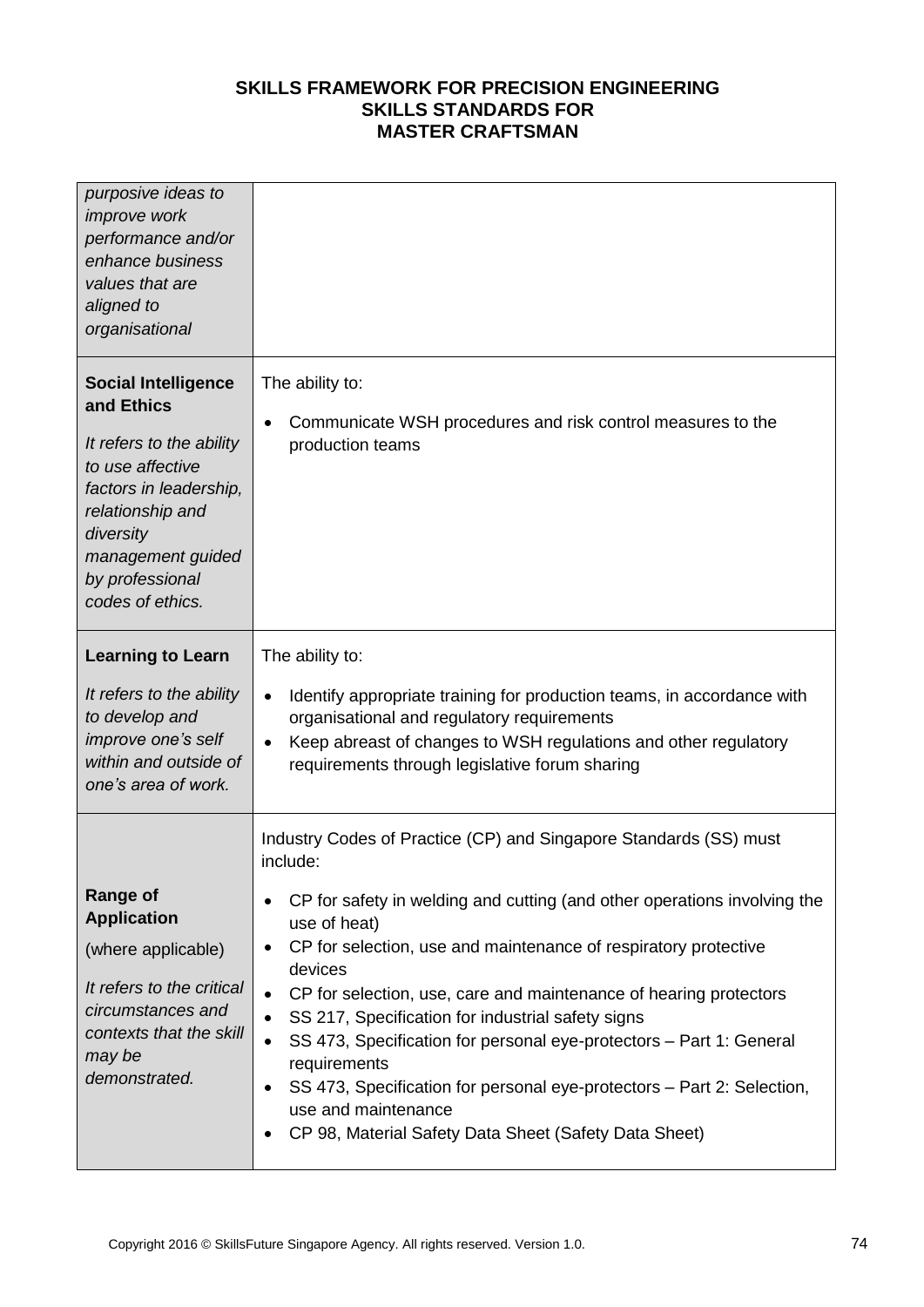| Rules and regulations must include:                                                                     |
|---------------------------------------------------------------------------------------------------------|
| Workplace Safety and Health Act<br><b>Environmental Management Act</b><br>$\bullet$<br><b>ISO 14000</b> |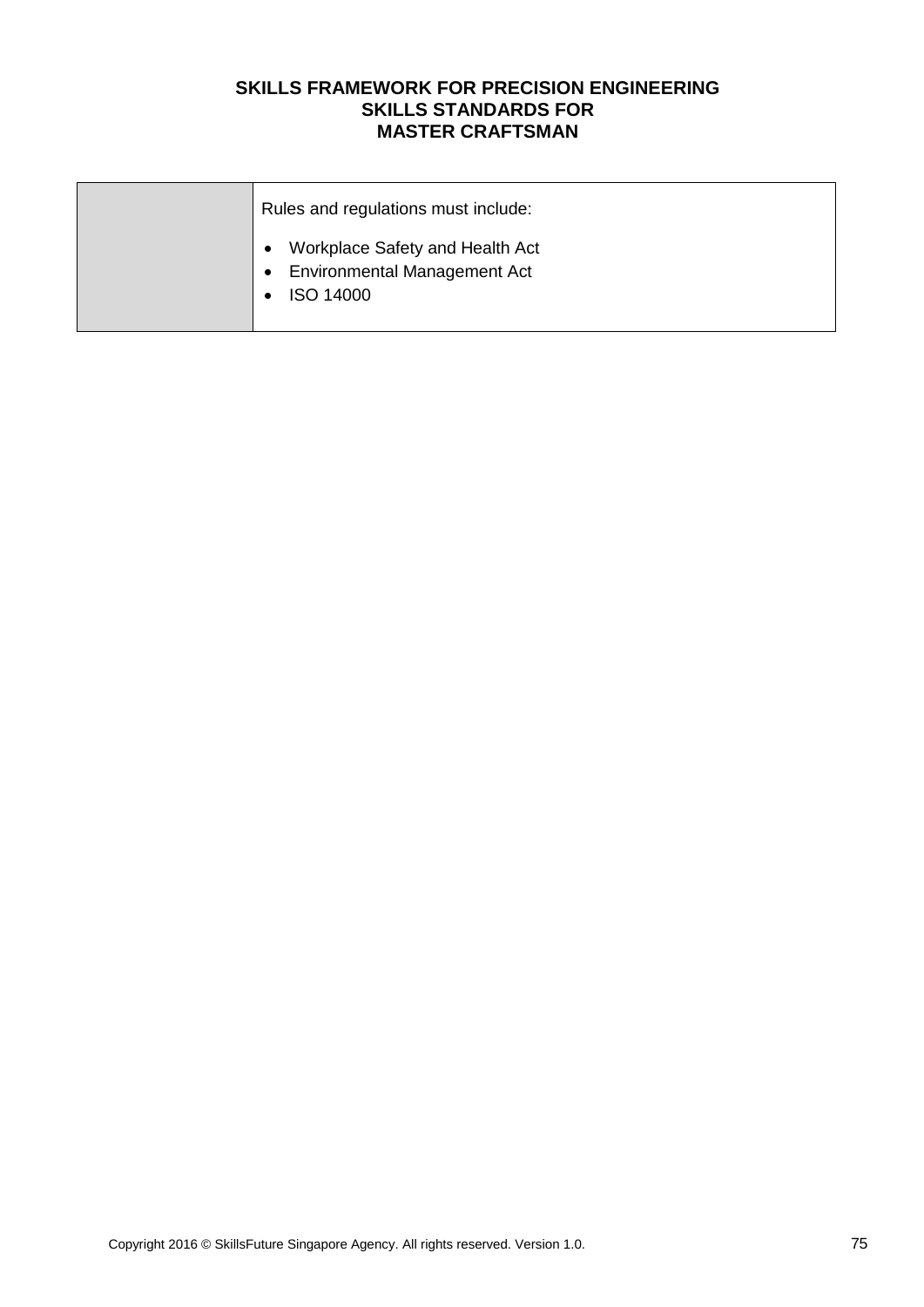|                                                                                                                                                                                                                               |                                                                                                                                                                  | <b>Skill Category</b>                                                                                                                                                                                                                                                                                                                                                      | <b>Manufacturing Productivity</b><br>and Innovation                                                                                                                                                                                |
|-------------------------------------------------------------------------------------------------------------------------------------------------------------------------------------------------------------------------------|------------------------------------------------------------------------------------------------------------------------------------------------------------------|----------------------------------------------------------------------------------------------------------------------------------------------------------------------------------------------------------------------------------------------------------------------------------------------------------------------------------------------------------------------------|------------------------------------------------------------------------------------------------------------------------------------------------------------------------------------------------------------------------------------|
| <b>Skill Code</b>                                                                                                                                                                                                             | PRE-MPI-4008-1                                                                                                                                                   | <b>Skill Sub-Category</b><br>(where applicable)                                                                                                                                                                                                                                                                                                                            | N/A                                                                                                                                                                                                                                |
| <b>Skill</b>                                                                                                                                                                                                                  | Manage Continuous Improvement                                                                                                                                    |                                                                                                                                                                                                                                                                                                                                                                            |                                                                                                                                                                                                                                    |
| <b>Skill Description</b>                                                                                                                                                                                                      | the workplace.                                                                                                                                                   |                                                                                                                                                                                                                                                                                                                                                                            | This skill describes the ability to manage, implement and facilitate an<br>organisation's systems and processes relating to continuous improvement.<br>It also includes application of the organisation's systems and processes to |
| Knowledge and<br><b>Analysis</b><br>It refers to gathering,<br>cognitive<br>processing,<br>integration and<br>inspection of facts<br>and information<br>required to perform<br>the work tasks and<br>activities.              | The ability to understand:<br>$\bullet$<br>$\bullet$<br>$\bullet$<br>improvement<br>$\bullet$                                                                    | Identification of improvement opportunities<br>Direct continuous improvement activities<br>Management of systems and processes to facilitate continued<br>Monitoring and evaluation of improvement processes                                                                                                                                                               |                                                                                                                                                                                                                                    |
| <b>Application and</b><br><b>Adaptation</b><br>It refers to the ability<br>to perform the work<br>tasks and activities<br>required of the<br>occupation, and the<br>ability to react to and<br>manage the<br>changes at work. | The ability to:<br>$\bullet$<br>improvement<br>$\bullet$<br>improvement<br>$\bullet$<br>٠<br>٠<br>Identify improvement opportunities<br>٠<br>$\bullet$<br>٠<br>٠ | Manage and implement continuous improvement systems<br>Gather, access and record production information to track<br>Analyse, synthesise and interpret information<br>Design and apply improvement tools and strategies<br>Monitor and evaluate improvement processes<br>Discuss and direct continuous improvement activities<br>Monitor and evaluate improvement processes | Promote team support, and coach team members, toward continuous<br>Manage systems and processes to facilitate continued improvement                                                                                                |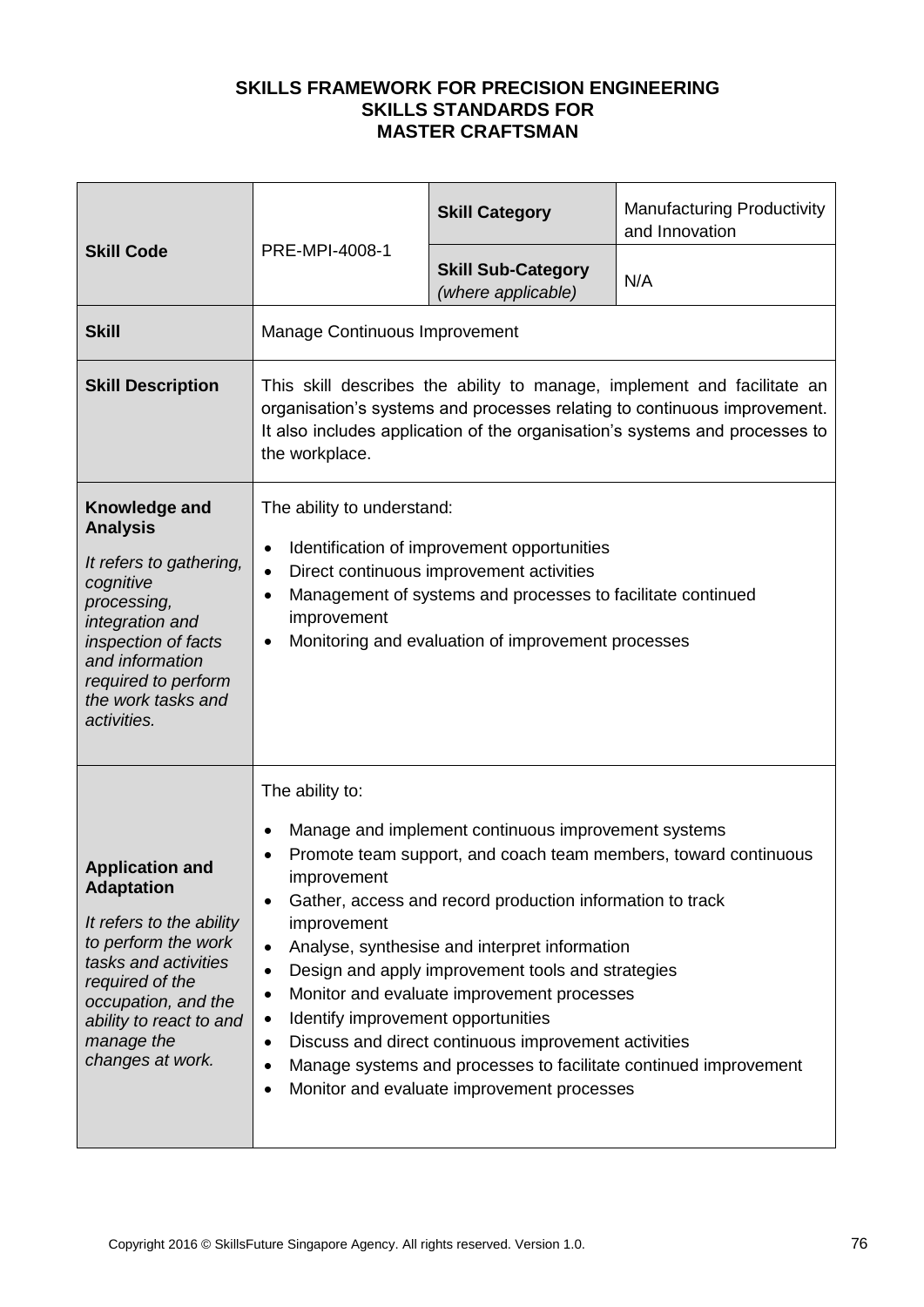| <b>Innovation and</b><br><b>Value Creation</b><br>It refers to the ability<br>to generate<br>purposive ideas to<br><i>improve</i> work<br>performance and/or<br>enhance business<br>values that are<br>aligned to<br>organisational goals. | The ability to:<br>Evaluate, identify and introduce innovative improvement opportunities<br>$\bullet$<br>to meet organisational goals<br>Identify improvement activities associated with concepts of process<br>$\bullet$<br>management and improving customer satisfaction                                                                                                                                                                                                                                                                                                         |
|--------------------------------------------------------------------------------------------------------------------------------------------------------------------------------------------------------------------------------------------|-------------------------------------------------------------------------------------------------------------------------------------------------------------------------------------------------------------------------------------------------------------------------------------------------------------------------------------------------------------------------------------------------------------------------------------------------------------------------------------------------------------------------------------------------------------------------------------|
| <b>Social Intelligence</b><br>and Ethics<br>It refers to the ability<br>to use affective<br>factors in leadership,<br>relationship and<br>diversity<br>management guided<br>by professional<br>codes of ethics.                            | The ability to:<br>Discuss and direct continuous improvement activities with teams to<br>$\bullet$<br>improve customer satisfaction                                                                                                                                                                                                                                                                                                                                                                                                                                                 |
| <b>Learning to Learn</b><br>It refers to the ability<br>to develop and<br>improve one's self<br>within and outside of<br>one's area of work.                                                                                               | The ability to:<br>Update knowledge and skills in monitoring and evaluating improvement<br>$\bullet$<br>processes to achieve the goals set by the organisation                                                                                                                                                                                                                                                                                                                                                                                                                      |
| <b>Range of</b><br><b>Application</b><br>(where applicable)<br>It refers to the critical<br>circumstances and<br>contexts that the skill<br>may be<br>demonstrated.                                                                        | Tools and equipment must include:<br>Continuous Improvement tools and techniques<br>Communication and information technology, e.g. email, Internet, TQM<br>tools<br>Work-related documents and texts;<br>Precision measuring equipment and tools<br>$\bullet$<br>Regulations must include<br>ISO 14000 (Environmental)<br>$\bullet$<br>ISO 9000 (Quality)<br>$\bullet$<br>Workplace Safety and Health requirements<br>٠<br>Relevant Singapore Government legislation, regulations, guidelines<br>$\bullet$<br>and procedures<br>Organisational policies and procedures<br>$\bullet$ |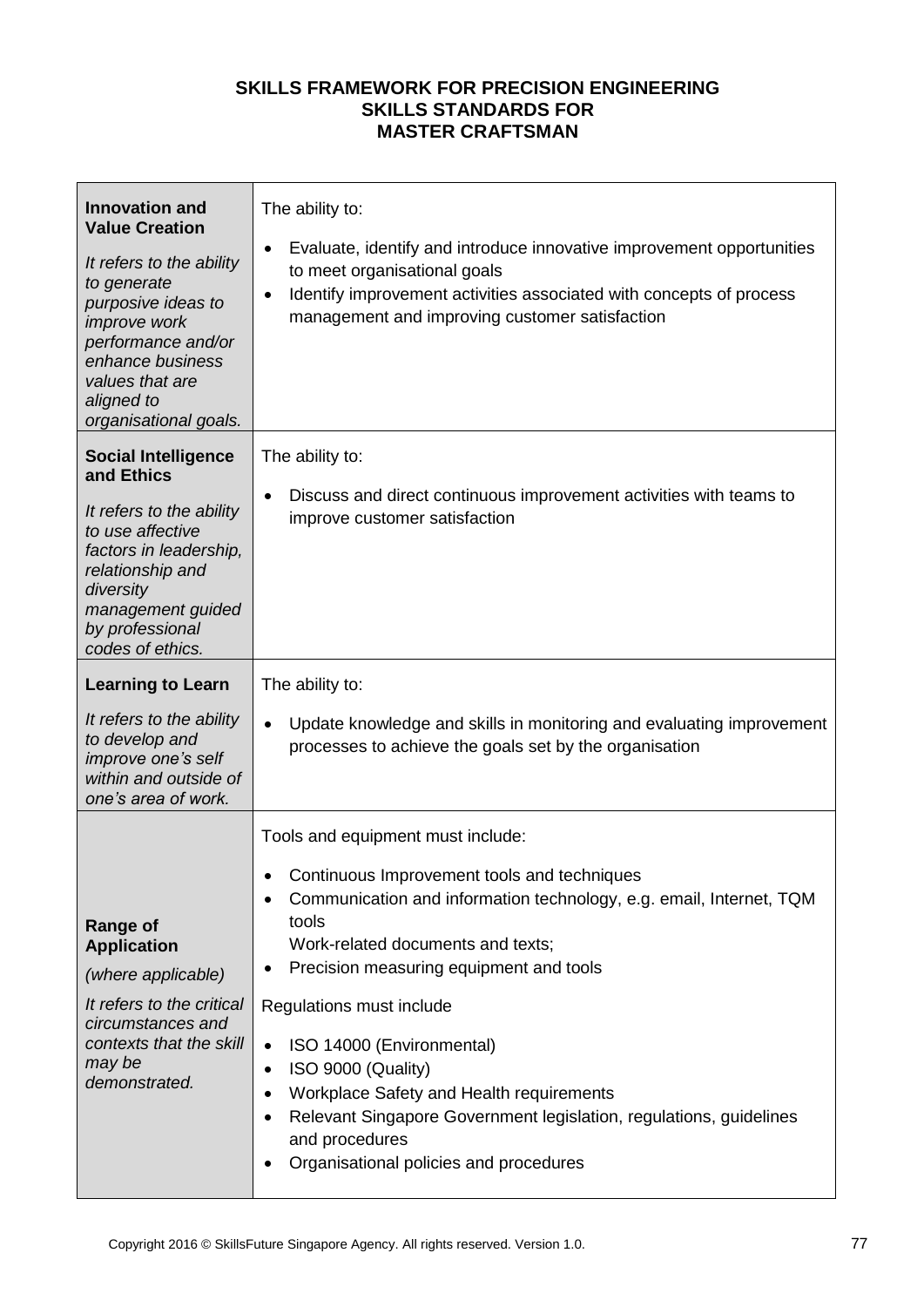| Procedures and supporting documents mustinclude:                                                                                                                                                              |
|---------------------------------------------------------------------------------------------------------------------------------------------------------------------------------------------------------------|
| Organisational policies and procedures<br>Liaising and communicating with colleagues, teams, supervisors,<br>managers, QA, continuous improvement personnel, internal and<br>external consultants and experts |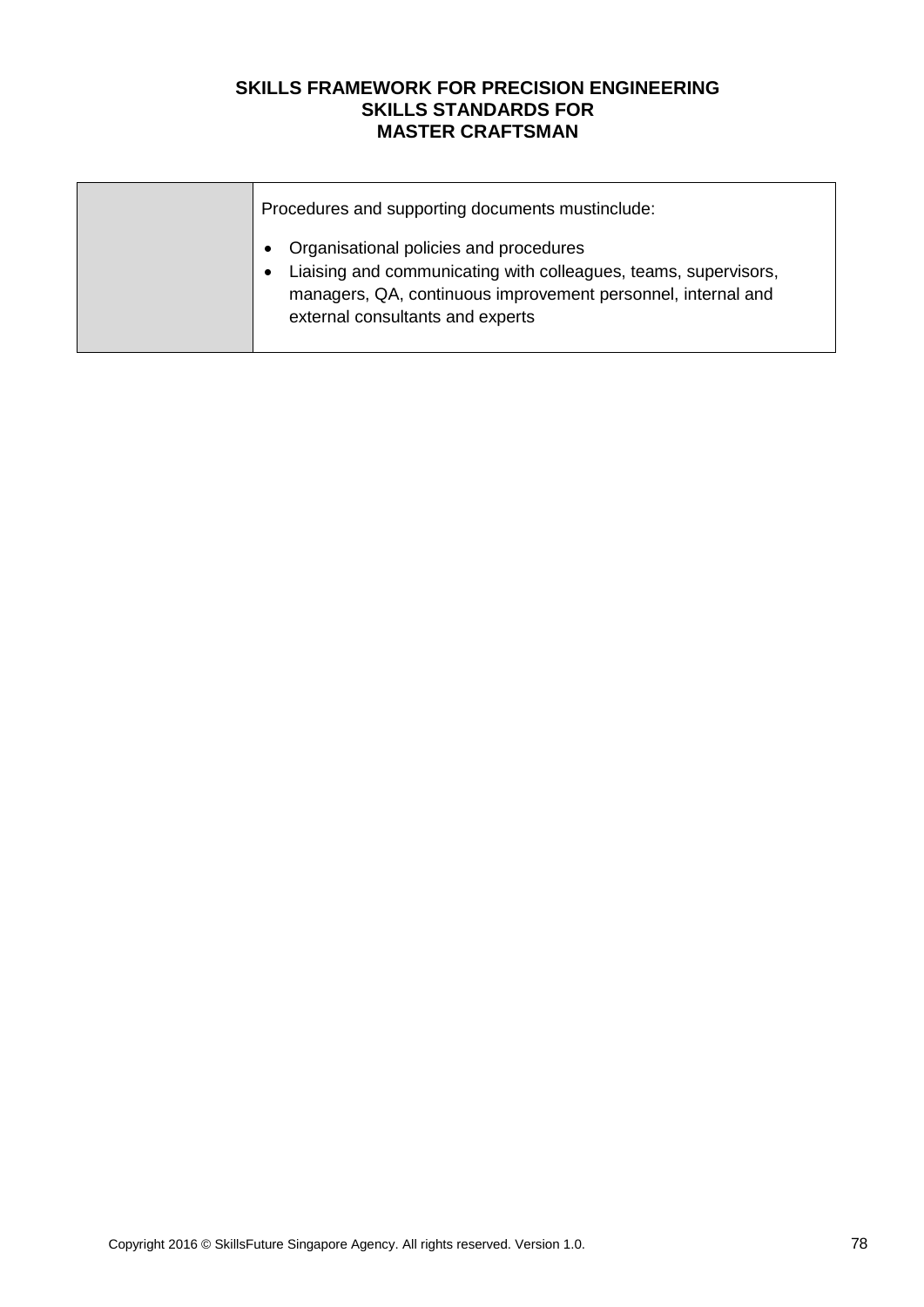| <b>Skill Code</b>                                                                                                                                                                                                             | PRE-MPI-5015-1                                                                                                                                                                                                                                                                                                                                       | <b>Skill Category</b>                                                                                                                                  | <b>Manufacturing Productivity</b><br>and Innovation                                                                                               |
|-------------------------------------------------------------------------------------------------------------------------------------------------------------------------------------------------------------------------------|------------------------------------------------------------------------------------------------------------------------------------------------------------------------------------------------------------------------------------------------------------------------------------------------------------------------------------------------------|--------------------------------------------------------------------------------------------------------------------------------------------------------|---------------------------------------------------------------------------------------------------------------------------------------------------|
|                                                                                                                                                                                                                               |                                                                                                                                                                                                                                                                                                                                                      | <b>Skill Sub-Category</b><br>(where applicable)                                                                                                        | N/A                                                                                                                                               |
| <b>Skill</b>                                                                                                                                                                                                                  |                                                                                                                                                                                                                                                                                                                                                      | Manage Manufacturing Productivity Improvement                                                                                                          |                                                                                                                                                   |
| <b>Skill Description</b>                                                                                                                                                                                                      | This skill describes the ability to understand, improve and optimise<br>production activities, processes and systems, to increase overall<br>productivity of manufacturing operations. It also includes understanding<br>concepts of productivity and the tools and techniques applicable to draft<br>productivity improvement implementation plans. |                                                                                                                                                        |                                                                                                                                                   |
| Knowledge and<br><b>Analysis</b><br>It refers to gathering,<br>cognitive<br>processing,<br>integration and<br>inspection of facts<br>and information<br>required to perform<br>the work tasks and<br>activities.              | The ability to understand:<br>Productivity concept s<br>$\bullet$<br>$\bullet$<br>$\bullet$                                                                                                                                                                                                                                                          | Production management and lean manufacturing<br>Process flow improvement and input resource management                                                 |                                                                                                                                                   |
| <b>Application and</b><br><b>Adaptation</b><br>It refers to the ability<br>to perform the work<br>tasks and activities<br>required of the<br>occupation, and the<br>ability to react to and<br>manage the<br>changes at work. | The ability to:<br>$\bullet$<br>$\bullet$<br>productivity<br>٠<br>$\bullet$<br>Determine production capacity<br>٠                                                                                                                                                                                                                                    | Identify the wastes of production to optimise processes<br>Perform inventory classification using ABC analysis<br>Determine number of kanbans required | Identify relevant productivity indicators to improve production activities<br>Identify key manufacturing performance measures to increase overall |
| <b>Innovation and</b><br><b>Value Creation</b><br>It refers to the ability<br>to generate<br>purposive ideas to<br><i>improve</i> work<br>performance and/or<br>enhance business                                              | The ability to:<br>$\bullet$<br>productivity improvements<br>٠<br>$\bullet$<br>٠<br>productivity returns                                                                                                                                                                                                                                             | Identify the steps required to achieve performance in driving<br>Draft productivity improvement implementation plans                                   | Identify manufacturing lead time elements and areas for improvement<br>Evaluate key manufacturing performance measures to achieve higher          |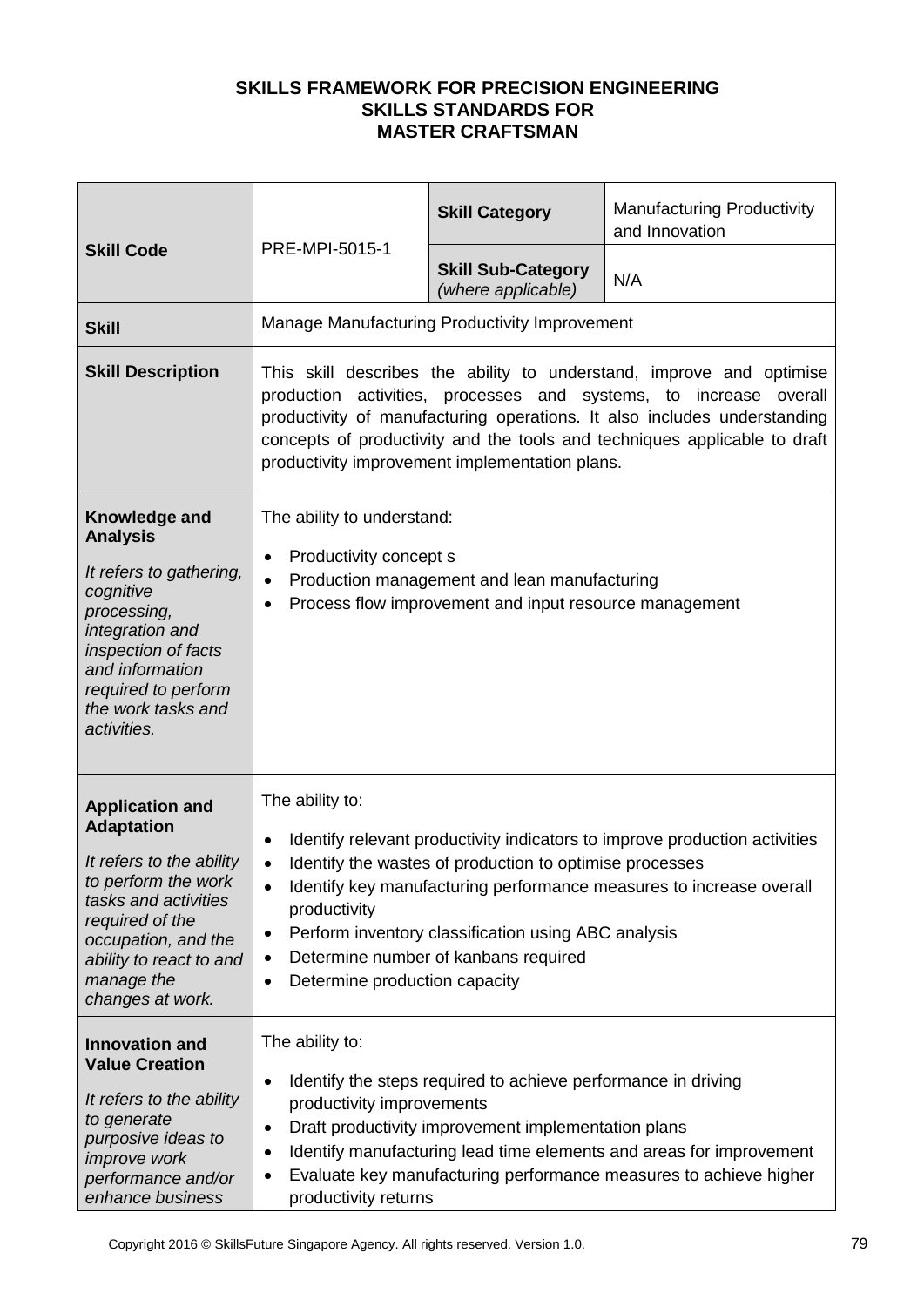| values that are<br>aligned to<br>organisational goals.                                                                                                                                                          |                                                                                                                                                                                                                                                                                     |
|-----------------------------------------------------------------------------------------------------------------------------------------------------------------------------------------------------------------|-------------------------------------------------------------------------------------------------------------------------------------------------------------------------------------------------------------------------------------------------------------------------------------|
| <b>Social Intelligence</b><br>and Ethics<br>It refers to the ability<br>to use affective<br>factors in leadership,<br>relationship and<br>diversity<br>management guided<br>by professional<br>codes of ethics. | The ability to:<br>Arrange discussions with colleagues and teams to identify the steps<br>$\bullet$<br>required to achieve performance in driving productivity improvements                                                                                                         |
| <b>Learning to Learn</b>                                                                                                                                                                                        | The ability to:                                                                                                                                                                                                                                                                     |
| It refers to the ability<br>to develop and<br>improve one's self<br>within and outside of<br>one's area of work.                                                                                                | Engage in self-reflection to review effectiveness of inspections and<br>$\bullet$<br>measurements in meeting quality requirements<br>Update own learning in productivity improvement concepts<br>$\bullet$                                                                          |
|                                                                                                                                                                                                                 | Knowledge covered must include:<br>Productivity concepts<br>$\bullet$<br>Analytical skills in production and inventory management and process<br>flow and resource management<br>Fundamentals of lean manufacturing and just-in-time in a<br>$\bullet$<br>manufacturing environment |
| <b>Range of</b><br><b>Application</b>                                                                                                                                                                           | Tools and equipment must include:                                                                                                                                                                                                                                                   |
| (where applicable)<br>It refers to the critical<br>circumstances and<br>contexts that the skill<br>may be<br>demonstrated.                                                                                      | <b>Operational manuals</b><br>$\bullet$<br>Technical manuals and instructions<br>$\bullet$<br>Training software<br>$\bullet$<br><b>Measuring instruments</b><br>$\bullet$                                                                                                           |
|                                                                                                                                                                                                                 | Rules and Regulations must include:                                                                                                                                                                                                                                                 |
|                                                                                                                                                                                                                 | Workplace Safety and Health Act<br>٠                                                                                                                                                                                                                                                |
|                                                                                                                                                                                                                 | Applied procedures must include:                                                                                                                                                                                                                                                    |
|                                                                                                                                                                                                                 | Organisational processes and procedures<br>Technical manuals and instructions                                                                                                                                                                                                       |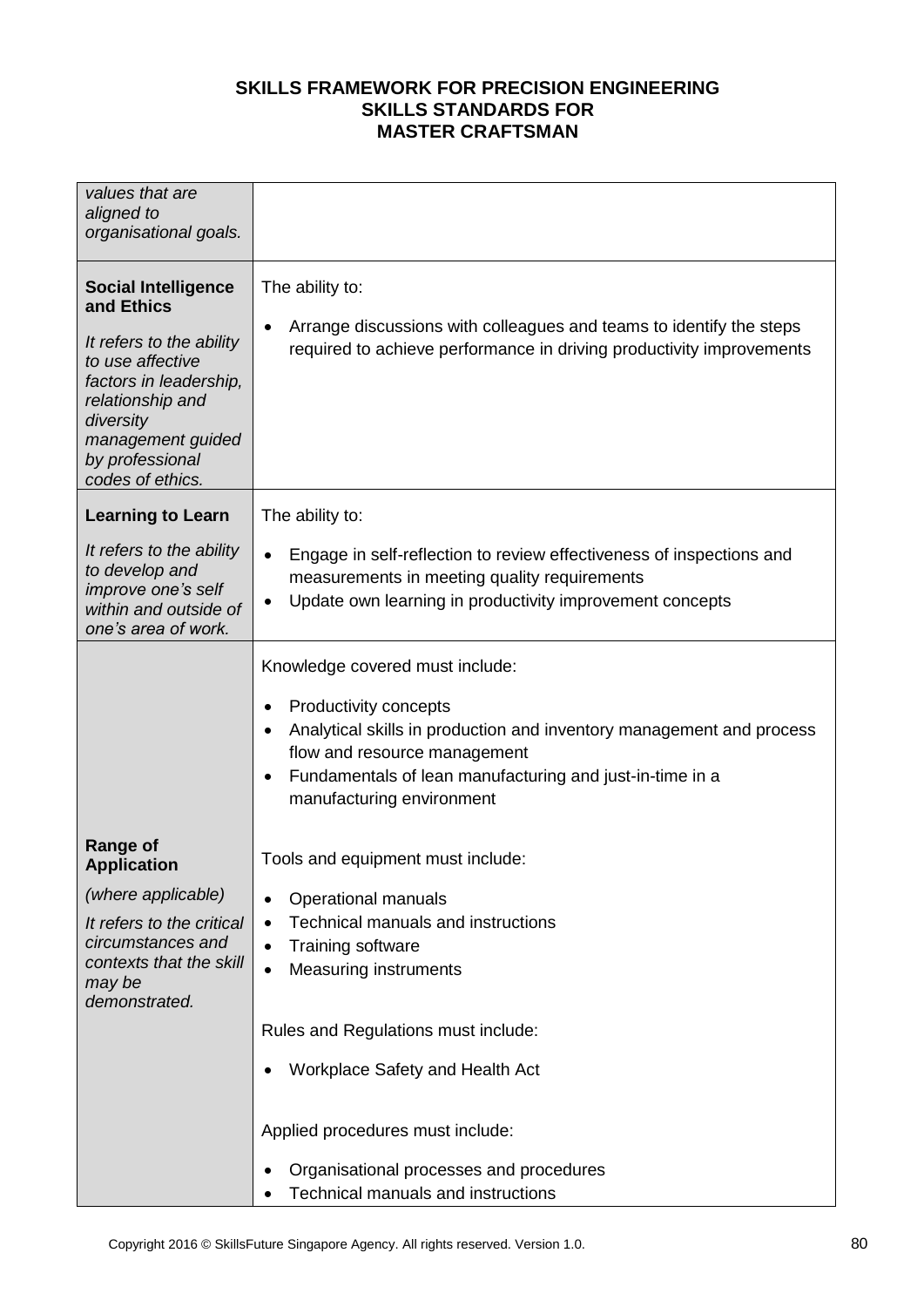| $\bullet$ | Interactions with people, who may include: |
|-----------|--------------------------------------------|
|           | Co-workers<br>$\circ$                      |
|           | Supervisors<br>$\circ$                     |
|           | o Regulatory auditors                      |
|           |                                            |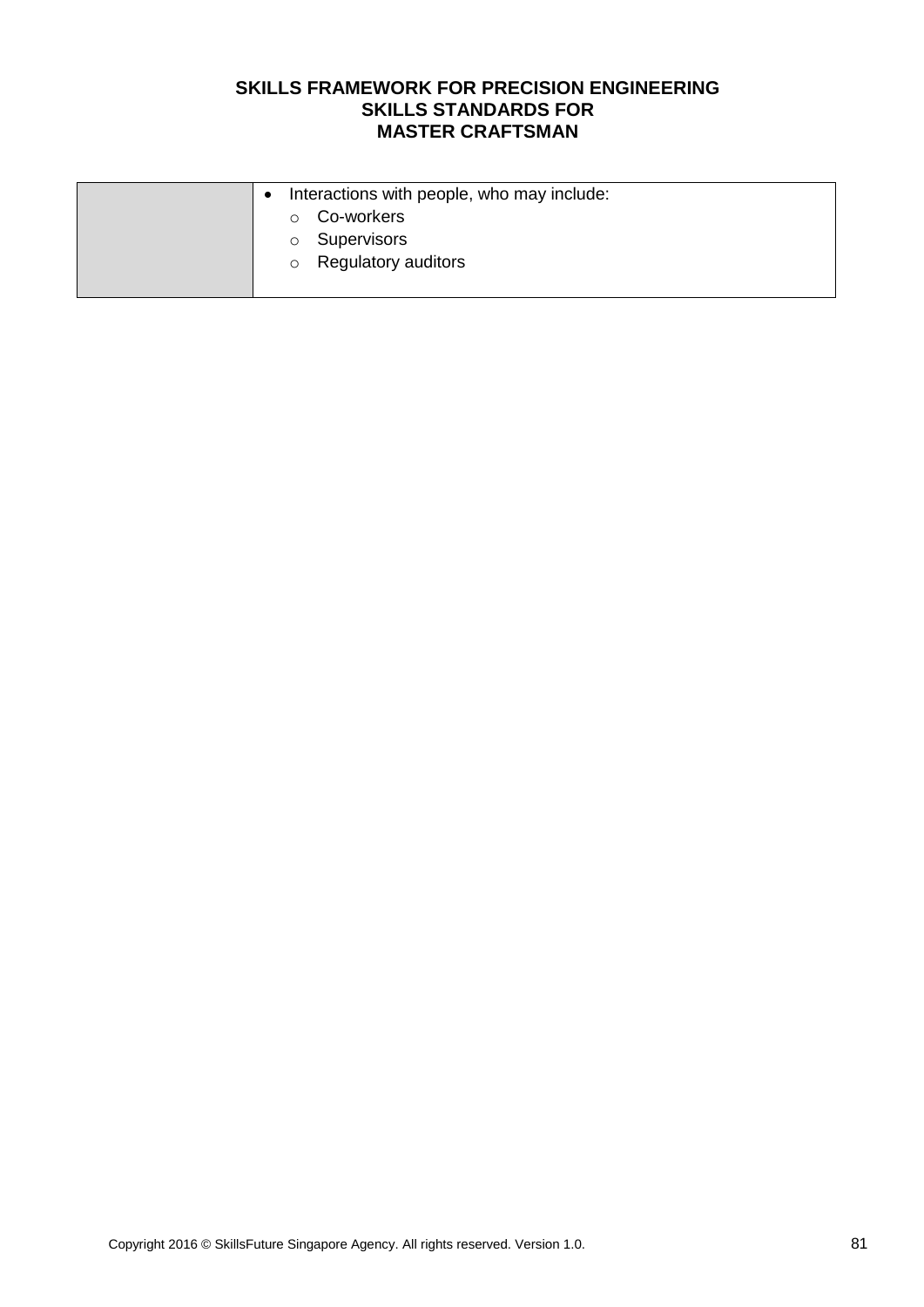|                                                                                                                                                                                                                               |                                                                                                                                                                                                                                                                                                                                                                                                                                                                                                                                                                                                                                                                                                      | <b>Skill Category</b>                                                                                                                                                                                                                                                                                                                                                                                         | <b>Manufacturing Productivity</b><br>and Innovation                                                                                                                                                                                                                                             |
|-------------------------------------------------------------------------------------------------------------------------------------------------------------------------------------------------------------------------------|------------------------------------------------------------------------------------------------------------------------------------------------------------------------------------------------------------------------------------------------------------------------------------------------------------------------------------------------------------------------------------------------------------------------------------------------------------------------------------------------------------------------------------------------------------------------------------------------------------------------------------------------------------------------------------------------------|---------------------------------------------------------------------------------------------------------------------------------------------------------------------------------------------------------------------------------------------------------------------------------------------------------------------------------------------------------------------------------------------------------------|-------------------------------------------------------------------------------------------------------------------------------------------------------------------------------------------------------------------------------------------------------------------------------------------------|
| <b>Skill Code</b>                                                                                                                                                                                                             | PRE-MPI-5016-1                                                                                                                                                                                                                                                                                                                                                                                                                                                                                                                                                                                                                                                                                       | <b>Skill Sub-Category</b><br>(where applicable)                                                                                                                                                                                                                                                                                                                                                               | N/A                                                                                                                                                                                                                                                                                             |
| <b>Skill</b>                                                                                                                                                                                                                  | Manage Process Improvement                                                                                                                                                                                                                                                                                                                                                                                                                                                                                                                                                                                                                                                                           |                                                                                                                                                                                                                                                                                                                                                                                                               |                                                                                                                                                                                                                                                                                                 |
| <b>Skill Description</b>                                                                                                                                                                                                      | This skill describes the ability to achieve the goals set by the organisation,<br>using variety of process improvement methodologies. It also includes<br>adopting a systematic approach in improving processes through process<br>mapping, analysis and redesigning.                                                                                                                                                                                                                                                                                                                                                                                                                                |                                                                                                                                                                                                                                                                                                                                                                                                               |                                                                                                                                                                                                                                                                                                 |
| Knowledge and<br><b>Analysis</b><br>It refers to gathering,<br>cognitive<br>processing,<br>integration and<br>inspection of facts<br>and information<br>required to perform<br>the work tasks and<br>activities.              | The ability to understand:<br>Concepts of process management<br>٠<br>Organisational goals vis-à-vis customer expectations and requirements<br>$\bullet$<br>Process continuous improvement methodologies<br>$\bullet$<br>Definitions of process relationships<br>$\bullet$<br>Process mapping techniques<br>٠<br>Process mapping conventions or symbols<br>$\bullet$<br>Types of data and how data should be recorded<br>$\bullet$<br>Process control for variable and attribute data<br>$\bullet$<br>Methods of presenting process data<br>$\bullet$<br>Process capability<br>$\bullet$<br>Change solicitation processes<br>$\bullet$<br>Change resolution processes<br>Standardisation of processes |                                                                                                                                                                                                                                                                                                                                                                                                               |                                                                                                                                                                                                                                                                                                 |
| <b>Application and</b><br><b>Adaptation</b><br>It refers to the ability<br>to perform the work<br>tasks and activities<br>required of the<br>occupation, and the<br>ability to react to and<br>manage the<br>changes at work. | The ability to:<br>$\bullet$<br>$\bullet$<br>techniques<br>$\bullet$<br>build products, or produce outcomes<br>$\bullet$<br>models<br>$\bullet$                                                                                                                                                                                                                                                                                                                                                                                                                                                                                                                                                      | Identify improvement activities associated with concepts of process<br>process improvement models to meet the organisational goals<br>Define process relationships using suitable process mapping<br>Present process maps graphically using standard process mapping<br>Redesign processes using the results of analyses, and recommend<br>potential measures to improve the functioning of processes to meet | management, and improving customer satisfaction using systematic<br>conventions or symbols, to accurately depict the sequence of events to<br>Perform process analyses for waste or non-value activities, to facilitate<br>redesigning of the processes, in accordance with process improvement |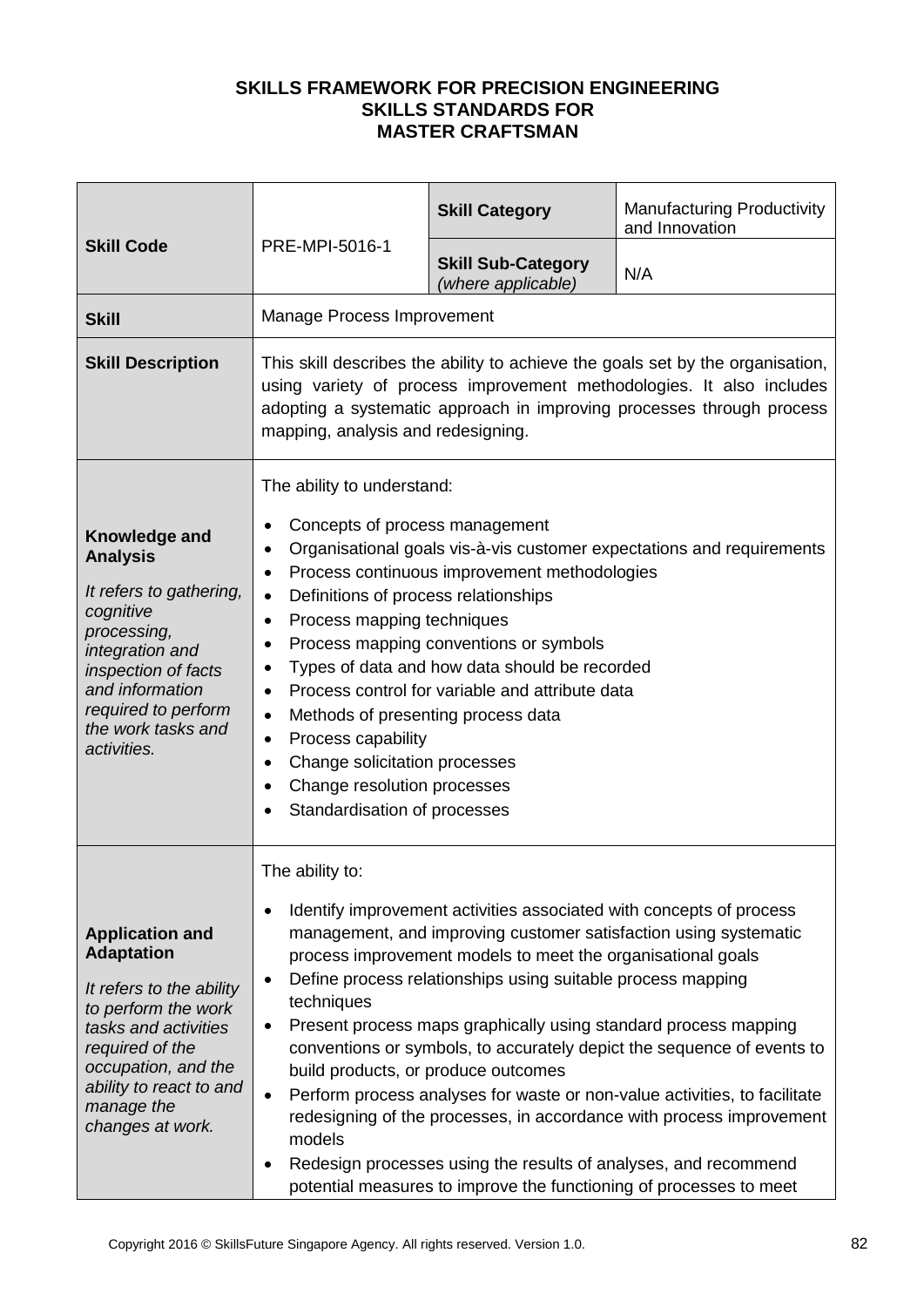|                                                                                                                                                                                                                                            | organisational goals<br>Execute changes to process and resolve issues encountered, in<br>$\bullet$<br>accordance with change solicitation processes<br>Standardise redesigned processes to make changes stay permanently,<br>$\bullet$<br>by proper documentation and training                    |
|--------------------------------------------------------------------------------------------------------------------------------------------------------------------------------------------------------------------------------------------|---------------------------------------------------------------------------------------------------------------------------------------------------------------------------------------------------------------------------------------------------------------------------------------------------|
| <b>Innovation and</b><br><b>Value Creation</b><br>It refers to the ability<br>to generate<br>purposive ideas to<br><i>improve</i> work<br>performance and/or<br>enhance business<br>values that are<br>aligned to<br>organisational goals. | The ability to:<br>Introduce specific systematic approaches to improve processes to<br>$\bullet$<br>meet organisational goals                                                                                                                                                                     |
| <b>Social Intelligence</b><br>and Ethics<br>It refers to the ability<br>to use affective<br>factors in leadership,<br>relationship and<br>diversity<br>management guided<br>by professional<br>codes of ethics.                            | The ability to:<br>Initiate discussions with colleagues and teams to develop systematic<br>$\bullet$<br>process improvement models, in improving customer satisfaction to<br>meet the organisational goals                                                                                        |
| <b>Learning to Learn</b><br>It refers to the ability<br>to develop and<br>improve one's self<br>within and outside of<br>one's area of work.                                                                                               | The ability to:<br>Acquire knowledge and skills in bringing the resources and processes<br>$\bullet$<br>together to achieve the goals set by the organisation                                                                                                                                     |
| Range of<br><b>Application</b><br>(where applicable)<br>It refers to the critical<br>circumstances and<br>contexts that the skill<br>may be                                                                                                | Knowledge and analysis must include:<br>Improvement activities associated with concept of process<br>$\bullet$<br>management and improving customer satisfaction<br>Systematic process improvement model<br>$\bullet$<br>Process continuous improvement methodologies adopted by<br>organisations |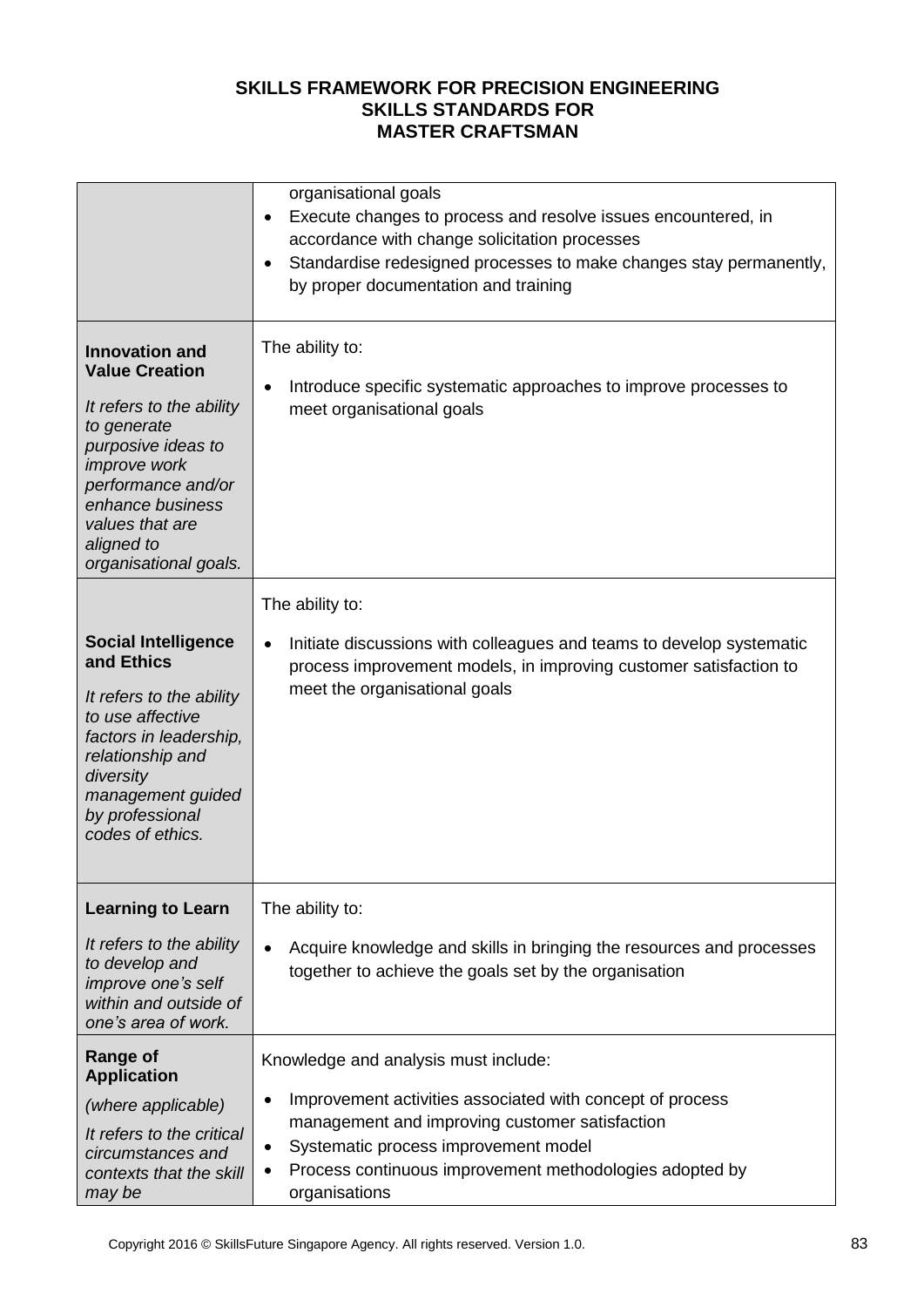| demonstrated. | • Organisational goals to be achieved vis-à-vis customer expectations<br>and requirements<br>Define process relationship and process mapping techniques<br>Process mapping conventions or symbols used<br>Types of data and how data should be recorded:<br>Process capability:<br>Execute the change solicitation and resolution process:<br>Use of tools, equipment and software:<br>Apply procedures and supporting documents:<br>Working with people |
|---------------|----------------------------------------------------------------------------------------------------------------------------------------------------------------------------------------------------------------------------------------------------------------------------------------------------------------------------------------------------------------------------------------------------------------------------------------------------------|
|---------------|----------------------------------------------------------------------------------------------------------------------------------------------------------------------------------------------------------------------------------------------------------------------------------------------------------------------------------------------------------------------------------------------------------------------------------------------------------|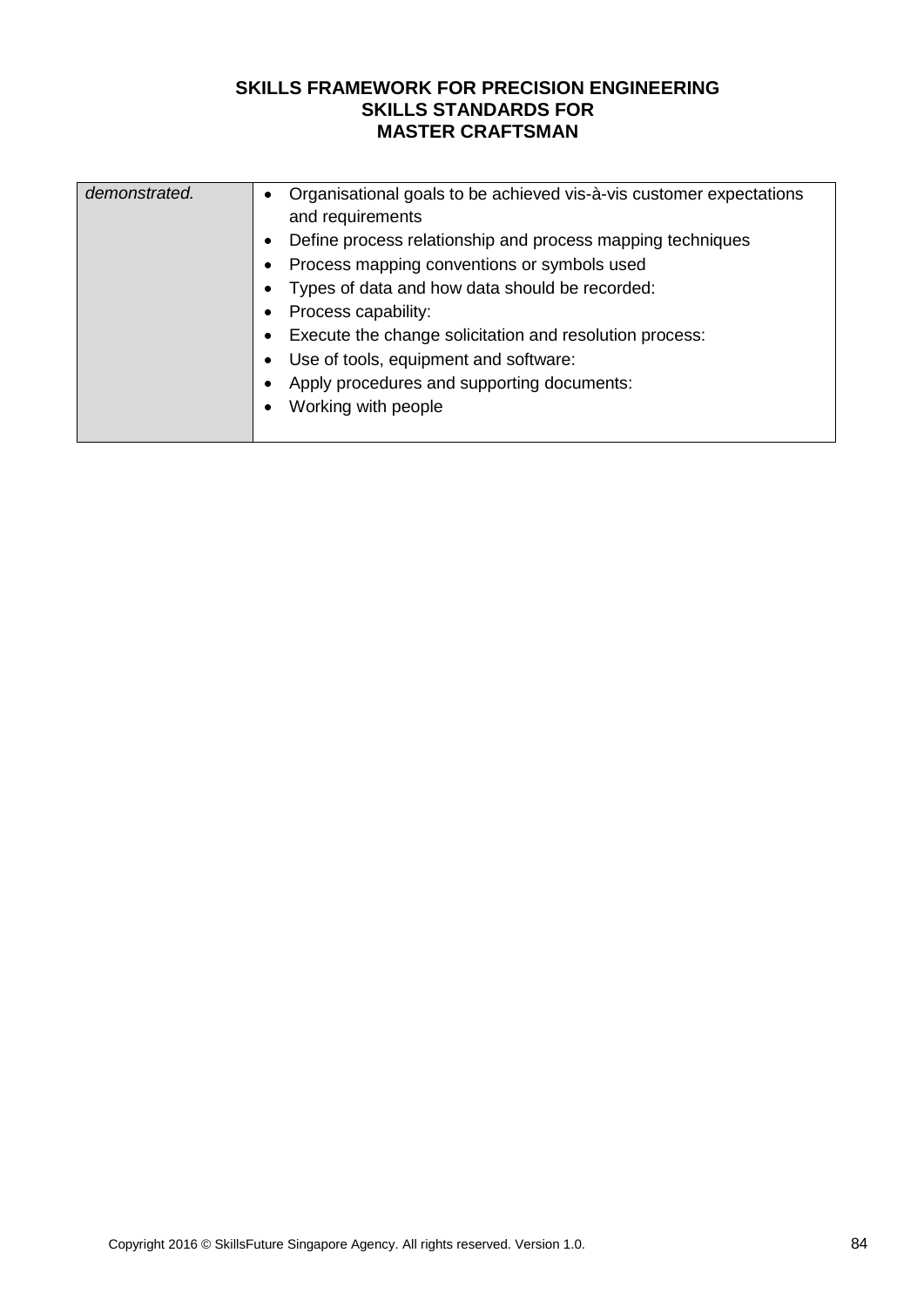| <b>Skill Code</b>                                                                                                                                                                                                 |                                                                                                                                                                                                                                                                                                                                                                                                                                                                                                                                                                                                                                                                                                                                                                                                                                                                | <b>Skill Category</b>                           | <b>Manufacturing Productivity</b><br>and Innovation |
|-------------------------------------------------------------------------------------------------------------------------------------------------------------------------------------------------------------------|----------------------------------------------------------------------------------------------------------------------------------------------------------------------------------------------------------------------------------------------------------------------------------------------------------------------------------------------------------------------------------------------------------------------------------------------------------------------------------------------------------------------------------------------------------------------------------------------------------------------------------------------------------------------------------------------------------------------------------------------------------------------------------------------------------------------------------------------------------------|-------------------------------------------------|-----------------------------------------------------|
|                                                                                                                                                                                                                   | PRE-MPI-5017-1                                                                                                                                                                                                                                                                                                                                                                                                                                                                                                                                                                                                                                                                                                                                                                                                                                                 | <b>Skill Sub-Category</b><br>(where applicable) | N/A                                                 |
| <b>Skill</b>                                                                                                                                                                                                      | <b>Manage Productivity Improvement Tools</b>                                                                                                                                                                                                                                                                                                                                                                                                                                                                                                                                                                                                                                                                                                                                                                                                                   |                                                 |                                                     |
| <b>Skill Description</b>                                                                                                                                                                                          | This skill describes the ability to manage productivity improvement<br>activities in the organisation. It also includes identifying, directing,<br>evaluating and monitoring improved productivity processes.                                                                                                                                                                                                                                                                                                                                                                                                                                                                                                                                                                                                                                                  |                                                 |                                                     |
| Knowledge and<br><b>Analysis</b><br>It refers to gathering,<br>cognitive processing,<br>integration and<br>inspection of facts and<br>information required<br>to perform the work<br>tasks and activities.        | The ability to understand:<br>Organisational goals and targets<br>Plan-Do-Check-Act (PDCA) system of improvement<br>Types of organisational structures<br>Team- building processes<br>Procedures to make decisions in a team<br>Types of recognition<br>$\bullet$<br><b>Communication skills</b><br>$\bullet$<br>Performing process mapping<br>$\bullet$<br>Business process re-engineering<br>$\bullet$<br><b>Basic statistics</b><br>$\bullet$<br>Data collection and analysis tools<br>$\bullet$<br>Root cause analysis tools<br>$\bullet$<br>Control charts<br>$\bullet$<br>Idea generation tools<br>$\bullet$<br>Decision-making techniques<br><b>Plotting project Gantt charts</b><br>Standard operating procedures<br>٠<br>Objectives and processes of benchmarking<br>Internal and external benchmarking and best practice principles and<br>practices |                                                 |                                                     |
| <b>Application and</b><br><b>Adaptation</b><br>It refers to the ability<br>to perform the work<br>tasks and activities<br>required of the<br>occupation, and the<br>ability to react to and<br>manage the changes | The ability to:<br>Organise productivity teams to identify improvement opportunities<br>٠<br>Identify methods of recognition<br>$\bullet$<br>Enhance process mapping on existing processes to monitor and<br>$\bullet$<br>evaluate improved processes<br>Utilise tools for idea generation and decision-making<br>$\bullet$<br>Perform processes of procedure standardisation to manage quality<br>$\bullet$<br>systems                                                                                                                                                                                                                                                                                                                                                                                                                                        |                                                 |                                                     |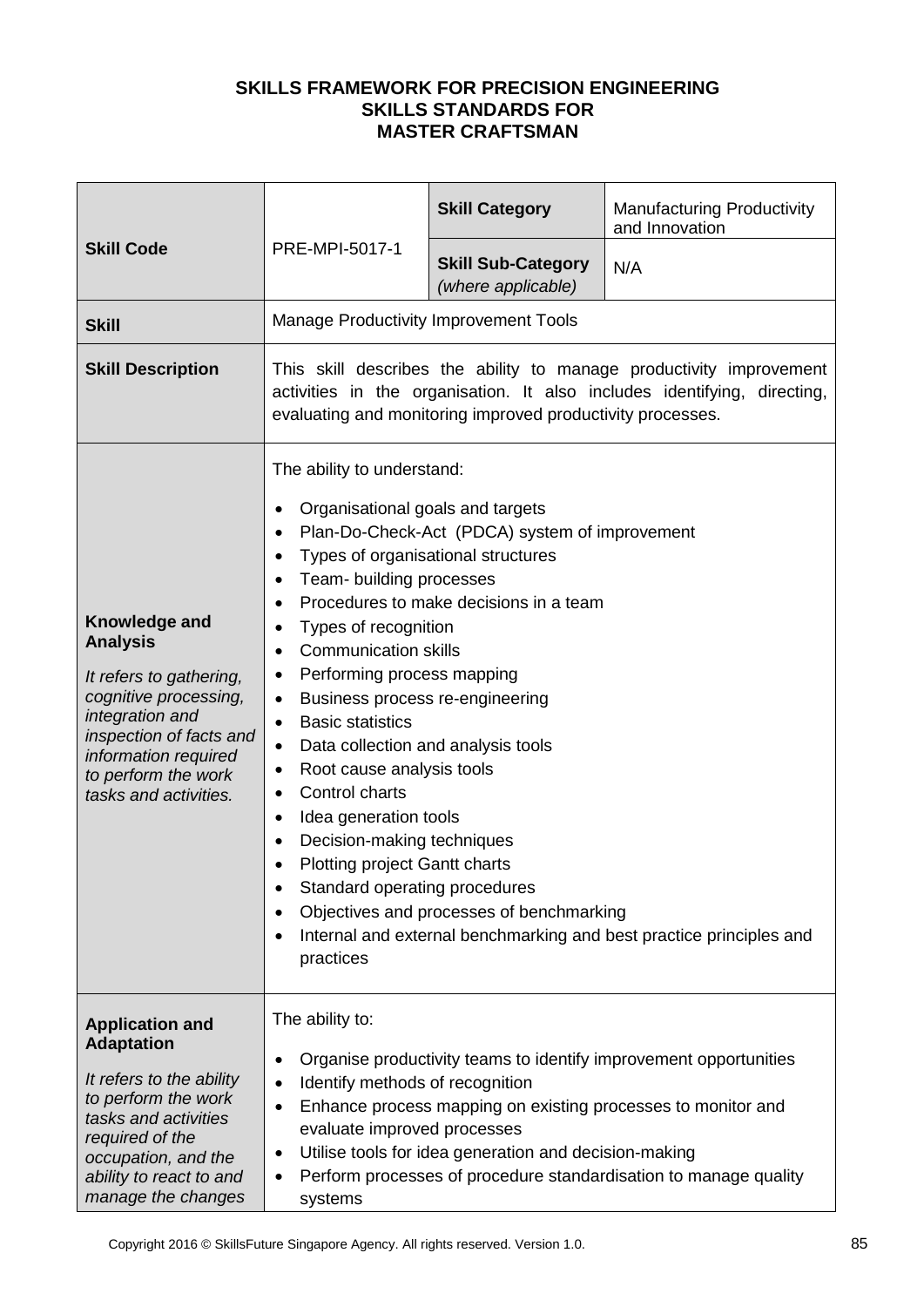| at work.                                                                                                                                                                                                                         | Carry out problem analyses to direct productivity improvement<br>$\bullet$<br>activities                                                                                                                                                                                                                                                                                                                         |
|----------------------------------------------------------------------------------------------------------------------------------------------------------------------------------------------------------------------------------|------------------------------------------------------------------------------------------------------------------------------------------------------------------------------------------------------------------------------------------------------------------------------------------------------------------------------------------------------------------------------------------------------------------|
| <b>Innovation and</b><br><b>Value Creation</b><br>It refers to the ability<br>to generate purposive<br>ideas to improve work<br>performance and/or<br>enhance business<br>values that are<br>aligned to<br>organisational goals. | The ability to:<br>Identify opportunities for productivity improvements<br>٠<br>Implement productivity improvements<br>$\bullet$<br>Review performance improvements before and after implementation<br>$\bullet$<br>Identify further improvement opportunities using benchmarking<br>$\bullet$<br>Compare productivity benchmarks for improvement gains and<br>comparisons                                       |
| <b>Social Intelligence</b><br>and Ethics<br>It refers to the ability<br>to use affective<br>factors in leadership,<br>relationship and<br>diversity management<br>guided by<br>professional codes of<br>ethics.                  | The ability to:<br>Establish team-building activities to identify improvement<br>$\bullet$<br>opportunities<br>Facilitate team decision-making to evaluate improvement activities                                                                                                                                                                                                                                |
| <b>Learning to Learn</b><br>It refers to the ability<br>to develop and<br>improve one's self<br>within and outside of<br>one's area of work.                                                                                     | The ability to:<br>Develop professional knowledge and skills to improve productivity<br>$\bullet$                                                                                                                                                                                                                                                                                                                |
| <b>Range of</b><br><b>Application</b><br>(where applicable)<br>It refers to the critical<br>circumstances and<br>contexts that the skill<br>may be demonstrated.                                                                 | Applying productivity improvement tools must include:<br>Identifying improvement opportunities and directing productivity<br>$\bullet$<br>improvement activities<br>Managing quality systems or processes for productivity improvement<br>$\bullet$<br>Monitoring and evaluating improved processes<br>Relevant legislation and regulatory requirements must include:<br>Workplace Safety and Health regulations |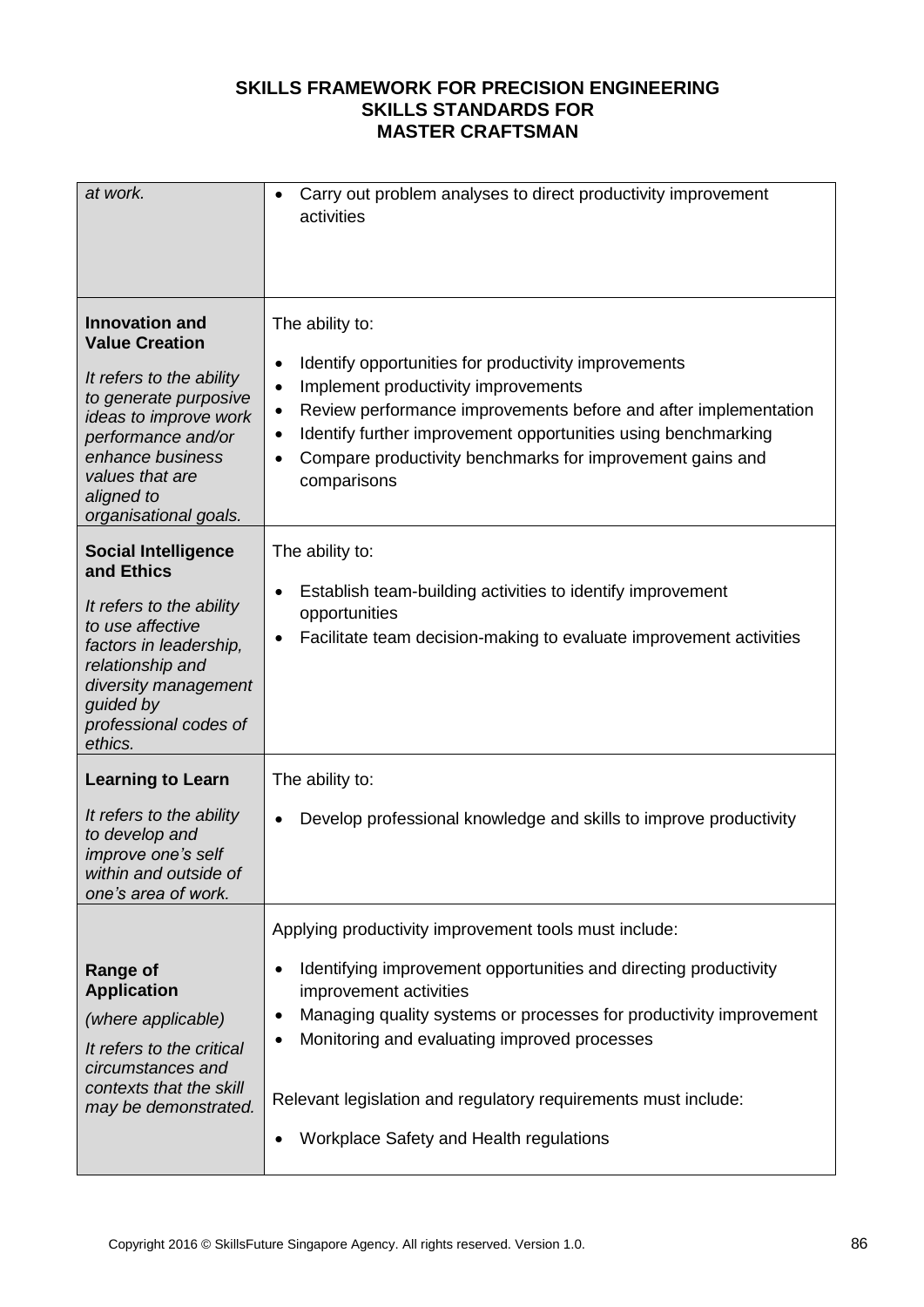| <b>Skill Code</b>                                                                                                                                                                                                                                      | PRE-BAN-5003-1                                                                                                                                                                                                                                                                                                                                                                                                                                                                                                                                     | <b>Skill Category</b>                           | <b>Business Analytics</b> |
|--------------------------------------------------------------------------------------------------------------------------------------------------------------------------------------------------------------------------------------------------------|----------------------------------------------------------------------------------------------------------------------------------------------------------------------------------------------------------------------------------------------------------------------------------------------------------------------------------------------------------------------------------------------------------------------------------------------------------------------------------------------------------------------------------------------------|-------------------------------------------------|---------------------------|
|                                                                                                                                                                                                                                                        |                                                                                                                                                                                                                                                                                                                                                                                                                                                                                                                                                    | <b>Skill Sub-Category</b><br>(where applicable) | N/A                       |
| <b>Skill</b>                                                                                                                                                                                                                                           | <b>Operationalise Analytics Models</b>                                                                                                                                                                                                                                                                                                                                                                                                                                                                                                             |                                                 |                           |
| <b>Skill Description</b>                                                                                                                                                                                                                               | This skill describes the ability to deploy the agreed statistical models into<br>the production environment for users' operational use. It also includes<br>working with relevant stakeholders to define the requirements of the<br>deployed model, educating users and monitoring the model to ensure it<br>stays aligned with the business.                                                                                                                                                                                                      |                                                 |                           |
| Knowledge and<br><b>Analysis</b><br>It refers to gathering,<br>cognitive processing,<br>integration and<br>inspection of facts<br>and information<br>required to perform<br>the work tasks and<br>activities.                                          | The ability to understand:<br>Considerations of analytics architecture<br>Analytics architecture<br>$\bullet$<br>Existing analytical tools or data warehouse in the organisation                                                                                                                                                                                                                                                                                                                                                                   |                                                 |                           |
| <b>Application and</b><br><b>Adaptation</b><br>It refers to the ability<br>to perform the work<br>tasks and activities<br>required of the<br>occupation, and the<br>ability to react to and<br>manage the changes<br>at work.<br><b>Innovation and</b> | The ability to:<br>Select runtime environments for the statistical models to be deployed,<br>$\bullet$<br>and user requirements, with the relevant stakeholders<br>Define analytics architecture requirements with IT teams to deploy the<br>statistical models<br>$\bullet$<br>Develop the processes, to support the operations of the model, with<br>٠<br>relevant<br>stakeholders<br>$\bullet$<br>Monitor and tune the deployed models to ensure they deliver the<br>$\bullet$<br>expected outcomes and aligns with the business changes<br>N/A |                                                 |                           |
| <b>Value Creation</b><br>It refers to the ability<br>to generate purposive<br>ideas to improve<br>work performance                                                                                                                                     |                                                                                                                                                                                                                                                                                                                                                                                                                                                                                                                                                    |                                                 |                           |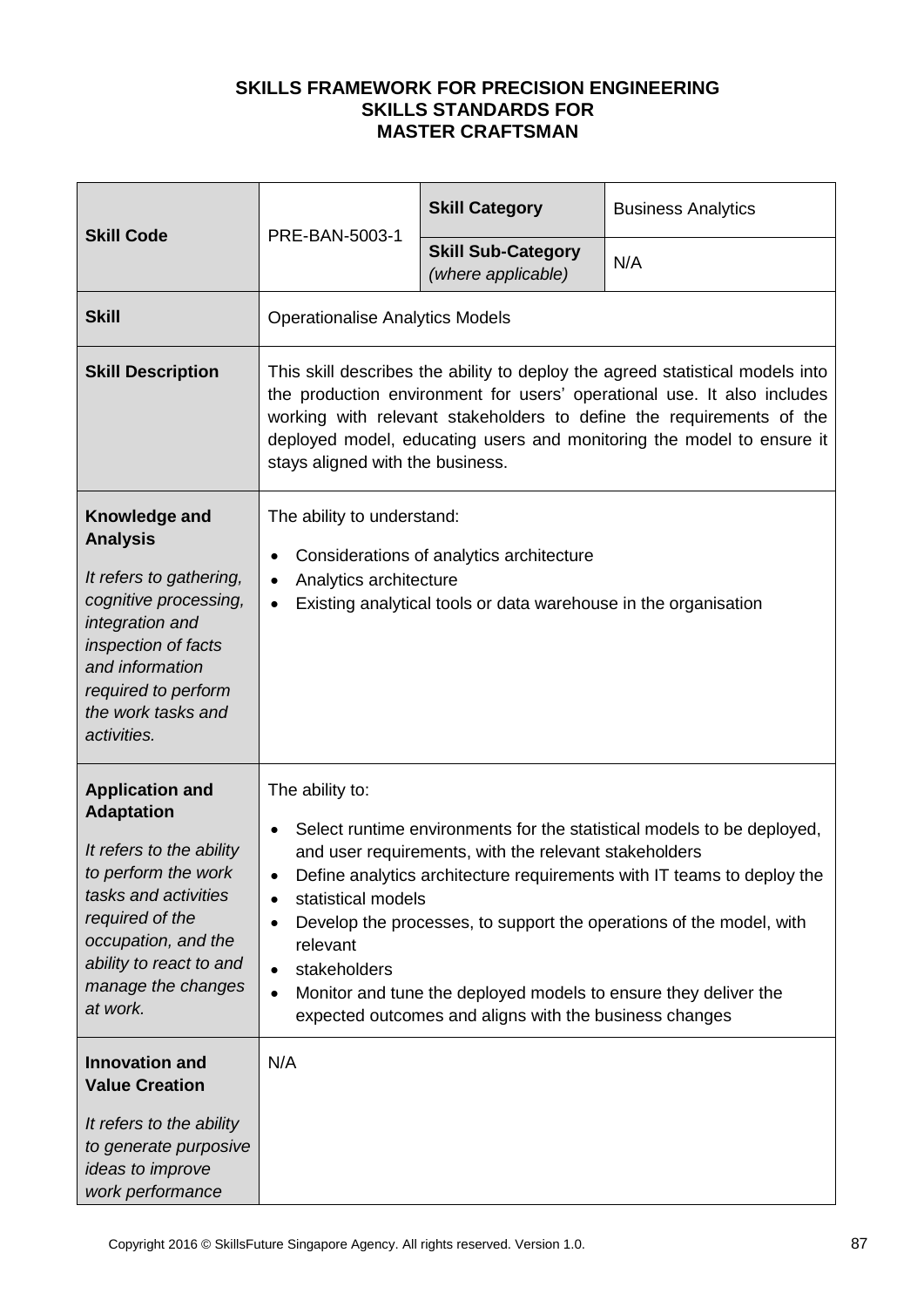| and/or enhance<br>business values that<br>are aligned to<br>organisational                                                                                                                                      |                                                                                                                                                                                                                  |
|-----------------------------------------------------------------------------------------------------------------------------------------------------------------------------------------------------------------|------------------------------------------------------------------------------------------------------------------------------------------------------------------------------------------------------------------|
| <b>Social Intelligence</b><br>and Ethics<br>It refers to the ability<br>to use affective<br>factors in leadership,<br>relationship and<br>diversity<br>management guided<br>by professional codes<br>of ethics. | N/A                                                                                                                                                                                                              |
| <b>Learning to Learn</b><br>It refers to the ability<br>to develop and<br>improve one's self<br>within and outside of<br>one's area of work.                                                                    | N/A                                                                                                                                                                                                              |
| <b>Range of</b><br><b>Application</b><br>(where applicable)<br>It refers to the critical<br>circumstances and<br>contexts that the skill<br>may be<br>demonstrated.                                             | Considerations of analytics architecture must include:<br>Performance of the analytical architecture<br>$\bullet$<br>Access to data<br>$\bullet$<br>Data security<br>$\bullet$<br>Users' skill sets<br>$\bullet$ |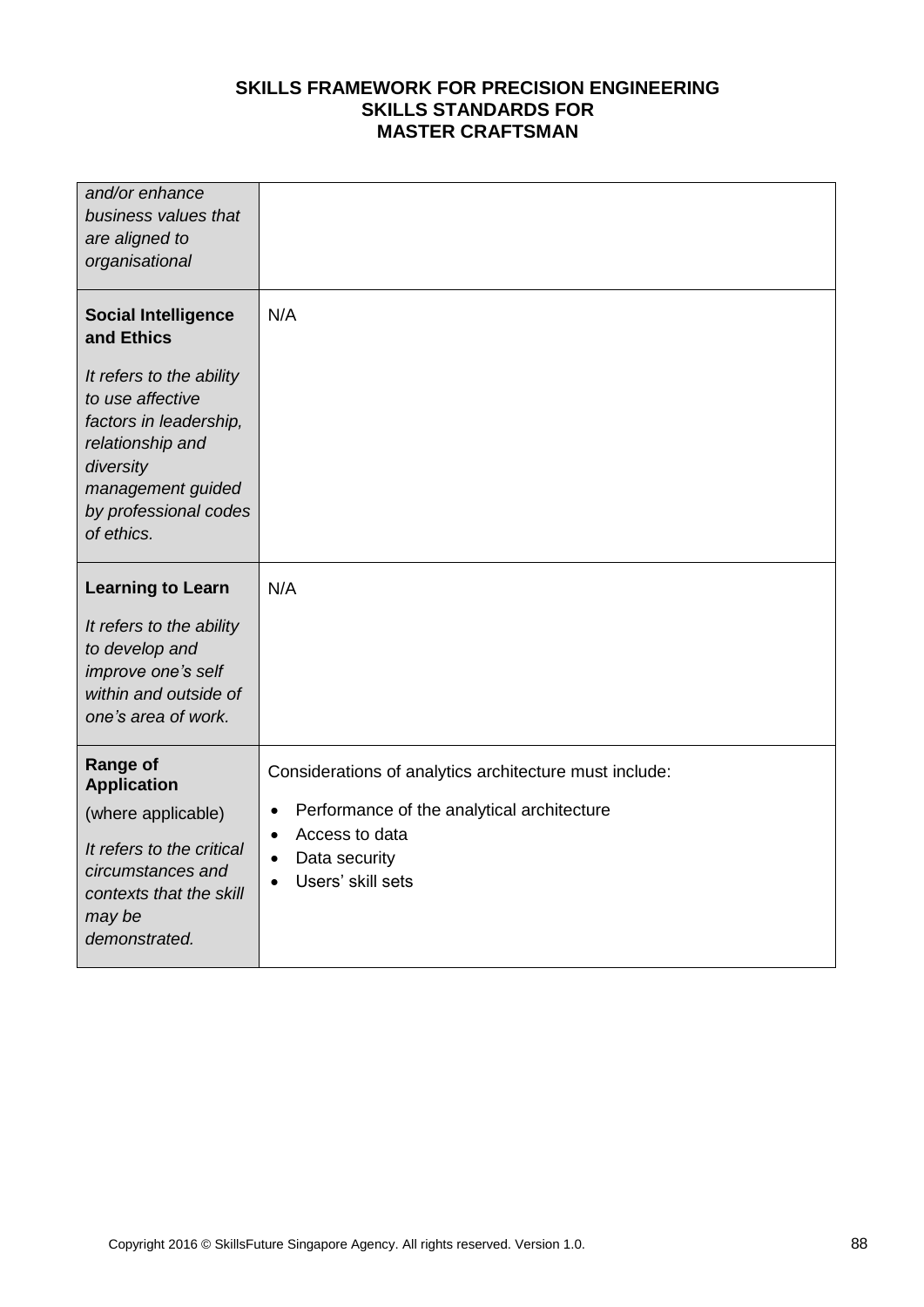| <b>Skill Code</b>                                                                                                                                                                                                             | BM-BN-501E-1                                                                                                                                                                                                                                                                         | <b>Skill Category</b>                           | <b>Business Negotiation</b> |
|-------------------------------------------------------------------------------------------------------------------------------------------------------------------------------------------------------------------------------|--------------------------------------------------------------------------------------------------------------------------------------------------------------------------------------------------------------------------------------------------------------------------------------|-------------------------------------------------|-----------------------------|
|                                                                                                                                                                                                                               |                                                                                                                                                                                                                                                                                      | <b>Skill Sub-Category</b><br>(where applicable) | N/A                         |
| <b>Skill</b>                                                                                                                                                                                                                  | Manage and Direct Negotiations                                                                                                                                                                                                                                                       |                                                 |                             |
| <b>Skill Description</b>                                                                                                                                                                                                      | This skill describes the ability to manage and direct negotiations to achieve<br>organisation's desired outcomes. It also includes planning and preparing<br>implementing negotiation guidelines and<br>for negotiation,<br>providing<br>feedback for negotiation policy refinement. |                                                 |                             |
| Knowledge and<br><b>Analysis</b><br>It refers to gathering,<br>cognitive<br>processing,<br>integration and<br>inspection of facts<br>and information<br>required to perform<br>the work tasks and<br>activities.              | The ability to understand:<br><b>Negotiation styles</b><br>$\bullet$<br>Results of effective negotiation<br>$\bullet$<br>Conditions for successful negotiation                                                                                                                       |                                                 |                             |
| <b>Application and</b><br><b>Adaptation</b><br>It refers to the ability<br>to perform the work<br>tasks and activities<br>required of the<br>occupation, and the<br>ability to react to and<br>manage the<br>changes at work. | The ability to:<br>Plan and prepare for negotiation in accordance with negotiation<br>$\bullet$<br>strategies to achieve desired negotiation outcomes<br>Implement negotiation guidelines during negotiation process to achieve<br>desired outcomes                                  |                                                 |                             |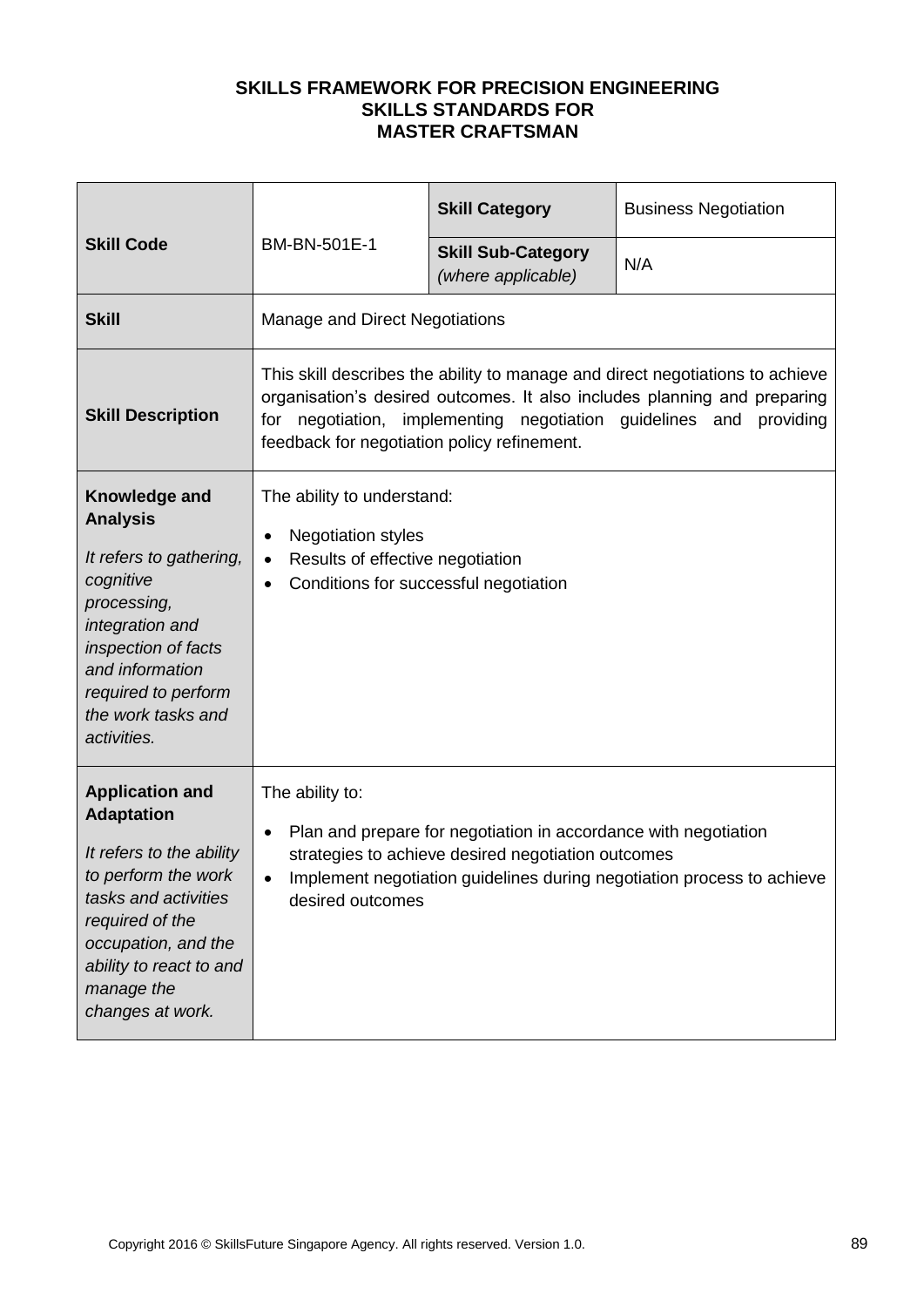| <b>Innovation and</b><br><b>Value Creation</b><br>It refers to the ability<br>to generate<br>purposive ideas to<br>improve work<br>performance and/or<br>enhance business<br>values that are<br>aligned to<br>organisational goals. | The ability to:<br>Provide feedback to relevant parties to refine negotiation policy                                                                                                           |
|-------------------------------------------------------------------------------------------------------------------------------------------------------------------------------------------------------------------------------------|------------------------------------------------------------------------------------------------------------------------------------------------------------------------------------------------|
| <b>Social Intelligence</b><br>and Ethics<br>It refers to the ability<br>to use affective<br>factors in leadership,<br>relationship and<br>diversity<br>management guided<br>by professional<br>codes of ethics.                     | The ability to:<br>Identify and address needs and concerns of negotiating team with<br>regard to negotiation process, roles and responsibilities to maintain<br>positive working relationships |
| <b>Learning to Learn</b><br>It refers to the ability<br>to develop and<br>improve one's self<br>within and outside of<br>one's area of work.                                                                                        | The ability to:<br>Source for past negotiation plans to gain insights to develop current<br>negotiation plan to achieve desired outcomes                                                       |
| <b>Range of</b><br><b>Application</b><br>(where applicable)<br>It refers to the critical<br>circumstances and<br>contexts that the skill<br>may be<br>demonstrated.                                                                 | N/A                                                                                                                                                                                            |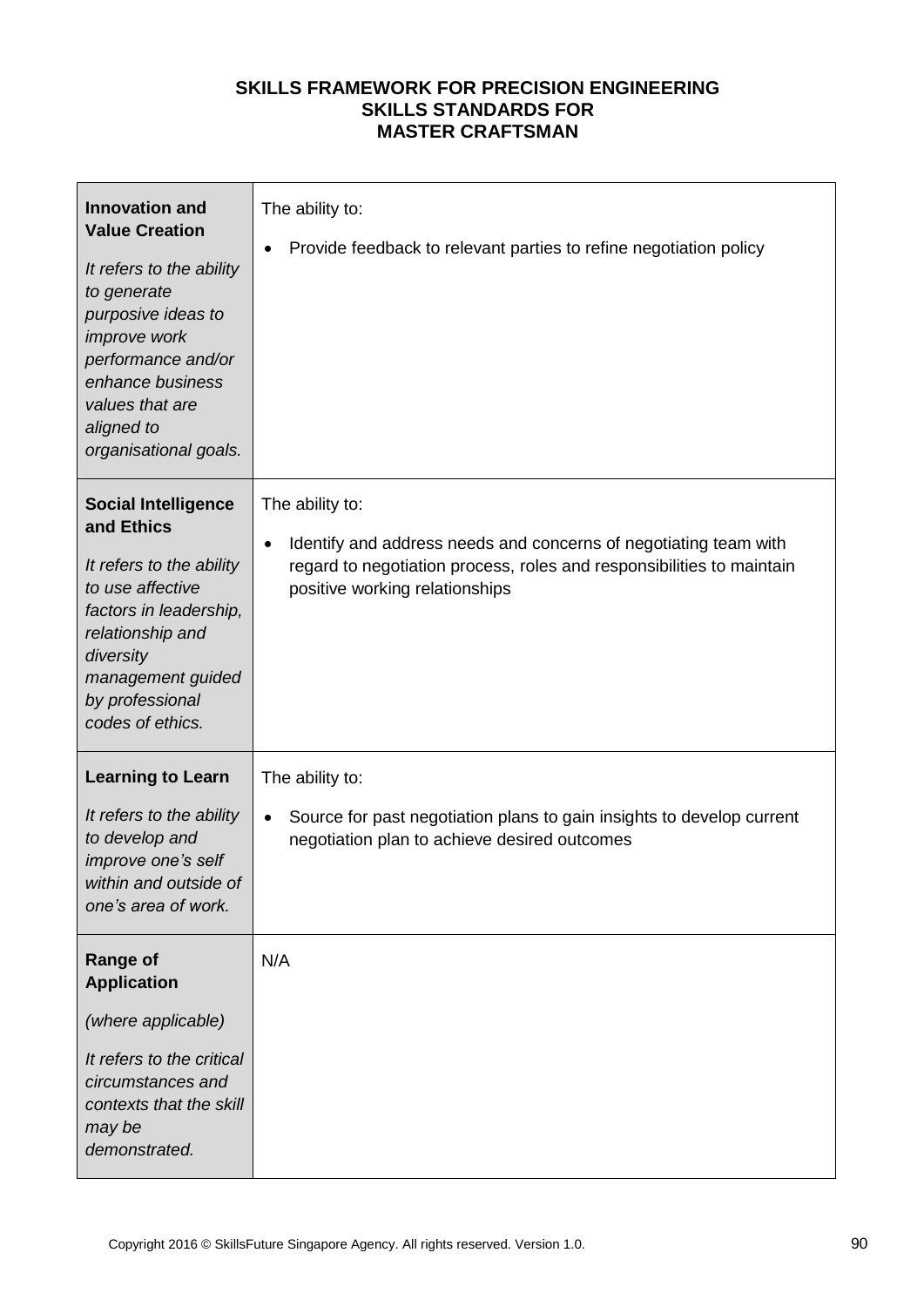| <b>Skill Code</b>                                                                                                                                                                                                             | <b>BM-COM-506E-1</b>                                                                                                                                                                                                                                                                                                                     | <b>Skill Category</b>                            | Communications |
|-------------------------------------------------------------------------------------------------------------------------------------------------------------------------------------------------------------------------------|------------------------------------------------------------------------------------------------------------------------------------------------------------------------------------------------------------------------------------------------------------------------------------------------------------------------------------------|--------------------------------------------------|----------------|
|                                                                                                                                                                                                                               |                                                                                                                                                                                                                                                                                                                                          | <b>Skill Sub-Category</b><br>(where applicable)  | N/A            |
| <b>Skill</b>                                                                                                                                                                                                                  |                                                                                                                                                                                                                                                                                                                                          | <b>Conduct Presentation to Senior Management</b> |                |
| <b>Skill Description</b>                                                                                                                                                                                                      | This skill describes the ability to conduct presentation to senior<br>management. It also includes identifying presentation objectives and<br>modes, preparing collaterals, delivering key messages and reviewing<br>presentation outcomes to enhance future performance.                                                                |                                                  |                |
| Knowledge and<br><b>Analysis</b><br>It refers to gathering,<br>cognitive processing,<br>integration and<br>inspection of facts and<br>information required<br>to perform the work<br>tasks and activities.                    | The ability to understand:<br>Presentation guidelines to present to senior management<br>$\bullet$<br>Types of presentation collaterals<br>Techniques to engage target audience                                                                                                                                                          |                                                  |                |
| <b>Application and</b><br><b>Adaptation</b><br>It refers to the ability<br>to perform the work<br>tasks and activities<br>required of the<br>occupation, and the<br>ability to react to and<br>manage the changes<br>at work. | The ability to:<br>Establish objectives of presentation and identify appropriate<br>presentation modes to meet organisational requirements<br>Determine deliverables for target audience to develop presentation<br>$\bullet$<br>collaterals<br>Use appropriate presentation modes to deliver appropriate messages<br>to target audience |                                                  |                |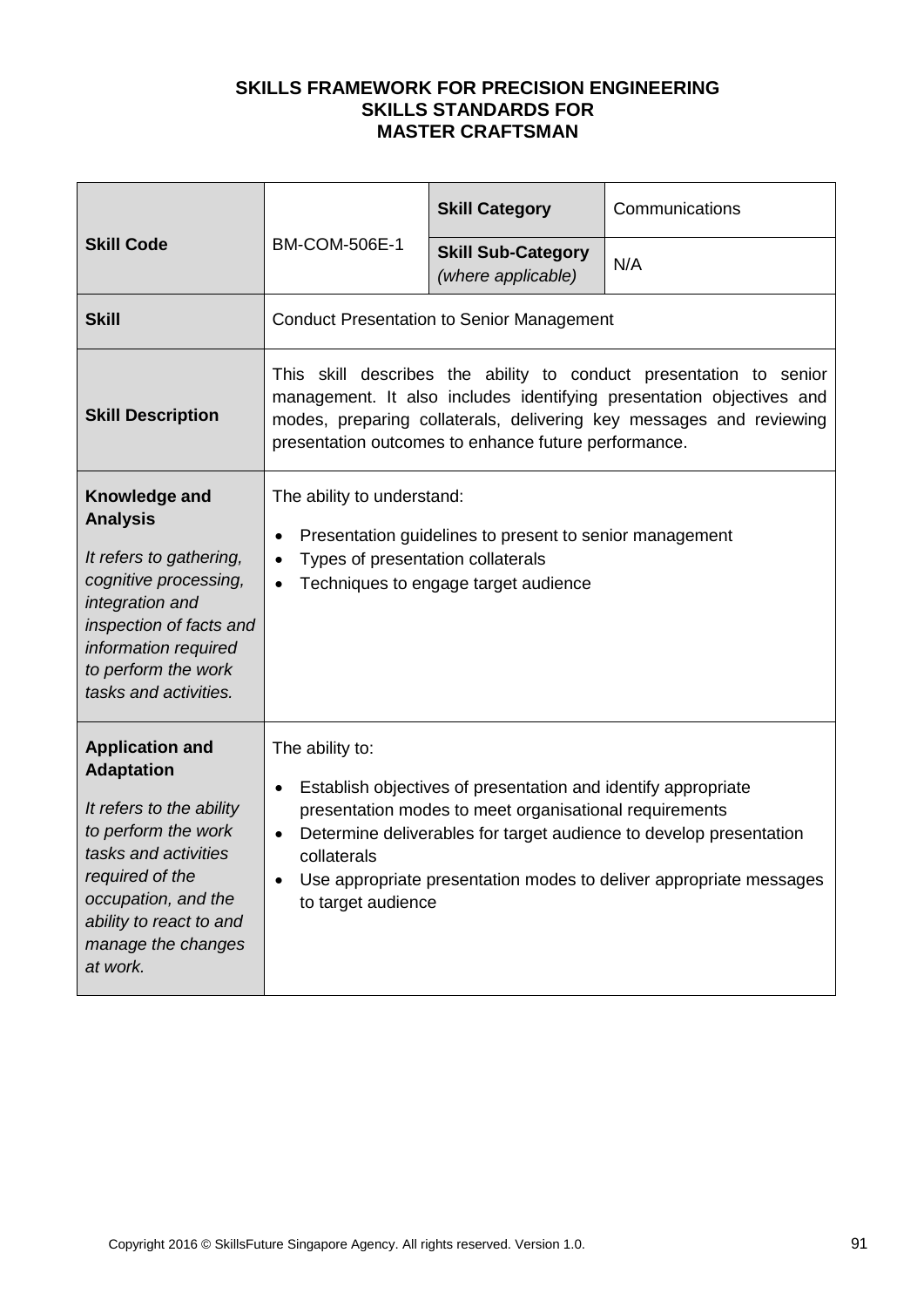| <b>Innovation and</b><br><b>Value Creation</b><br>It refers to the ability<br>to generate purposive<br>ideas to improve work<br>performance and/or<br>enhance business<br>values that are<br>aligned to<br>organisational goals. | The ability to:<br>Review presentation outcomes to enhance future performance                                                                      |
|----------------------------------------------------------------------------------------------------------------------------------------------------------------------------------------------------------------------------------|----------------------------------------------------------------------------------------------------------------------------------------------------|
| <b>Social Intelligence</b><br>and Ethics<br>It refers to the ability<br>to use affective<br>factors in leadership,<br>relationship and<br>diversity management<br>guided by<br>professional codes of<br>ethics.                  | The ability to:<br>Assess reactions of target audience towards the presentation to<br>$\bullet$<br>respond appropriately to address their concerns |
| <b>Learning to Learn</b><br>It refers to the ability<br>to develop and<br>improve one's self<br>within and outside of<br>one's area of work.                                                                                     | The ability to:<br>Seek guidance and advice from peers and supervisors on past<br>presentations to gain insights to plan the presentation          |
| <b>Range of</b><br><b>Application</b><br>(where applicable)<br>It refers to the critical<br>circumstances and<br>contexts that the skill<br>may be demonstrated.                                                                 | N/A                                                                                                                                                |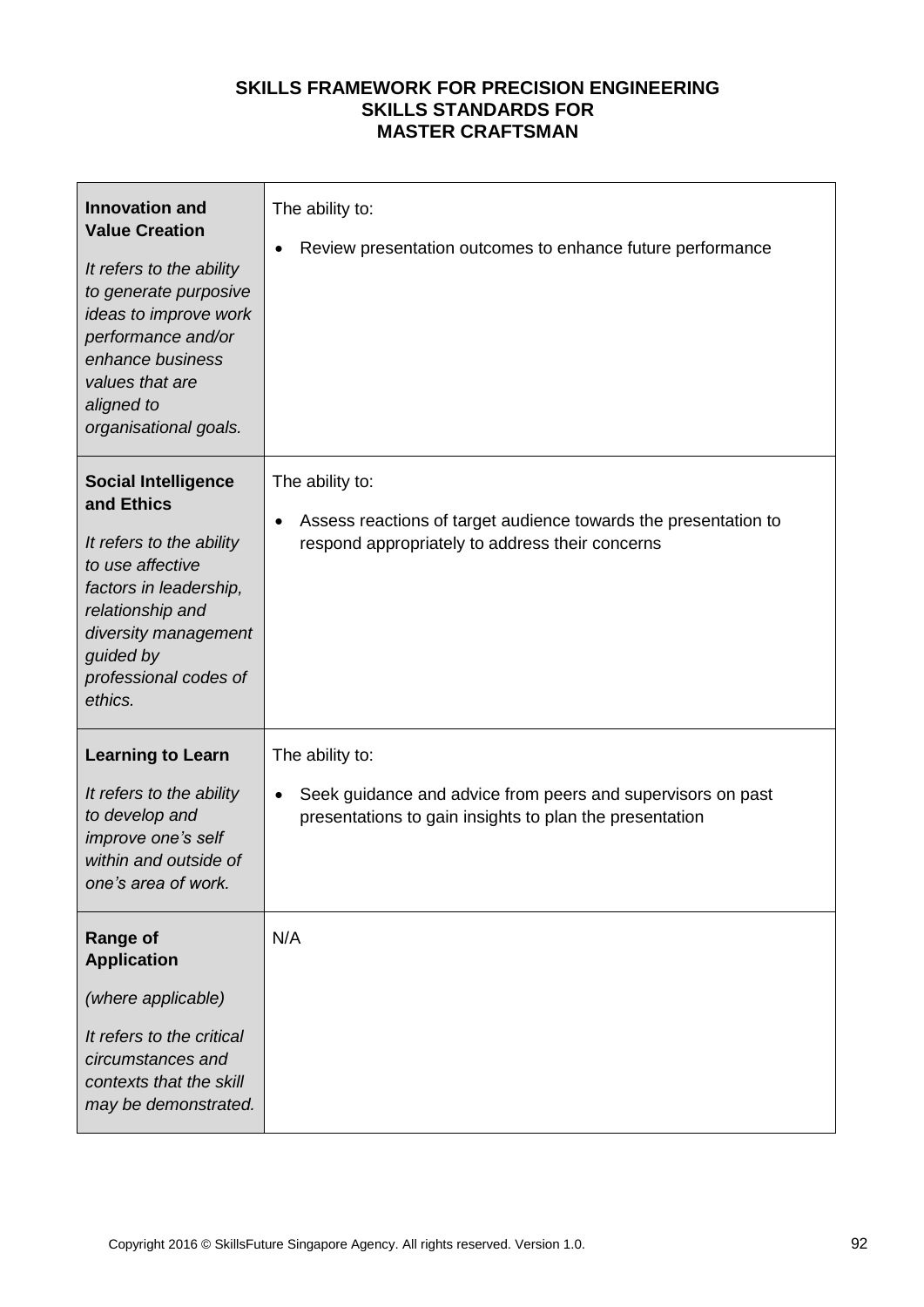| <b>Skill Code</b>                                                                                                                                                                                                                                                               |                                                                                                                                                                                                                                                                                                                                                                                                                                                                                                                                                                        | <b>Skill Category</b>                                                  | Communication |
|---------------------------------------------------------------------------------------------------------------------------------------------------------------------------------------------------------------------------------------------------------------------------------|------------------------------------------------------------------------------------------------------------------------------------------------------------------------------------------------------------------------------------------------------------------------------------------------------------------------------------------------------------------------------------------------------------------------------------------------------------------------------------------------------------------------------------------------------------------------|------------------------------------------------------------------------|---------------|
|                                                                                                                                                                                                                                                                                 | <b>BM-COM-502E-1</b>                                                                                                                                                                                                                                                                                                                                                                                                                                                                                                                                                   | <b>Skill Sub-Category</b><br>(where applicable)                        | N/A           |
| <b>Skill</b>                                                                                                                                                                                                                                                                    |                                                                                                                                                                                                                                                                                                                                                                                                                                                                                                                                                                        | <b>Establish and Maintain Strategic Business Partner Relationships</b> |               |
| <b>Skill Description</b>                                                                                                                                                                                                                                                        | This skill describes the ability to establish and maintain strategic business<br>partner relationships. It includes identifying strategic business partners,<br>contributions<br>towards<br>organisational<br>objectives,<br>evaluating<br>their<br>developing action plans to enhance relationships as well as reviewing the<br>quality of relationships with strategic business partners.                                                                                                                                                                            |                                                                        |               |
| Knowledge and<br><b>Analysis</b><br>It refers to gathering,<br>cognitive processing,<br>integration and<br>inspection of facts<br>and information<br>required to perform<br>the work tasks and<br>activities.                                                                   | The ability to understand:<br>Strategic business partners' and their issues of interest<br>$\bullet$<br>Ways that organisation's strategic business partners may contribute<br>to its strategic objectives<br>Contributions made by strategic business partners<br>$\bullet$<br>Agreements between organisation and strategic business partners<br>$\bullet$<br>Legal, regulatory, ethical and socio-cultural considerations related to<br>maintaining strategic business partner relationships                                                                        |                                                                        |               |
| <b>Application and</b><br><b>Adaptation</b><br>It refers to the ability<br>to perform the work<br>tasks and activities<br>required of the<br>occupation, and the<br>ability to react to and<br>manage the changes<br>at work.<br><b>Innovation and</b><br><b>Value Creation</b> | The ability to:<br>Identify strategic business partners who may contribute to<br>$\bullet$<br>organisational strategies and objectives to establish and maintain<br>business relationships<br>Evaluate strategic business partners' contributions to achieving<br>organisational strategies and objectives to determine action plans to<br>enhance business relationships<br>Develop action plans to enhance relationships with strategic business<br>$\bullet$<br>partners<br>The ability to:<br>Review quality of professional relationships with strategic business |                                                                        |               |
| It refers to the ability<br>to generate purposive<br>ideas to improve work<br>performance and/or                                                                                                                                                                                | partners to identify areas for improvement                                                                                                                                                                                                                                                                                                                                                                                                                                                                                                                             |                                                                        |               |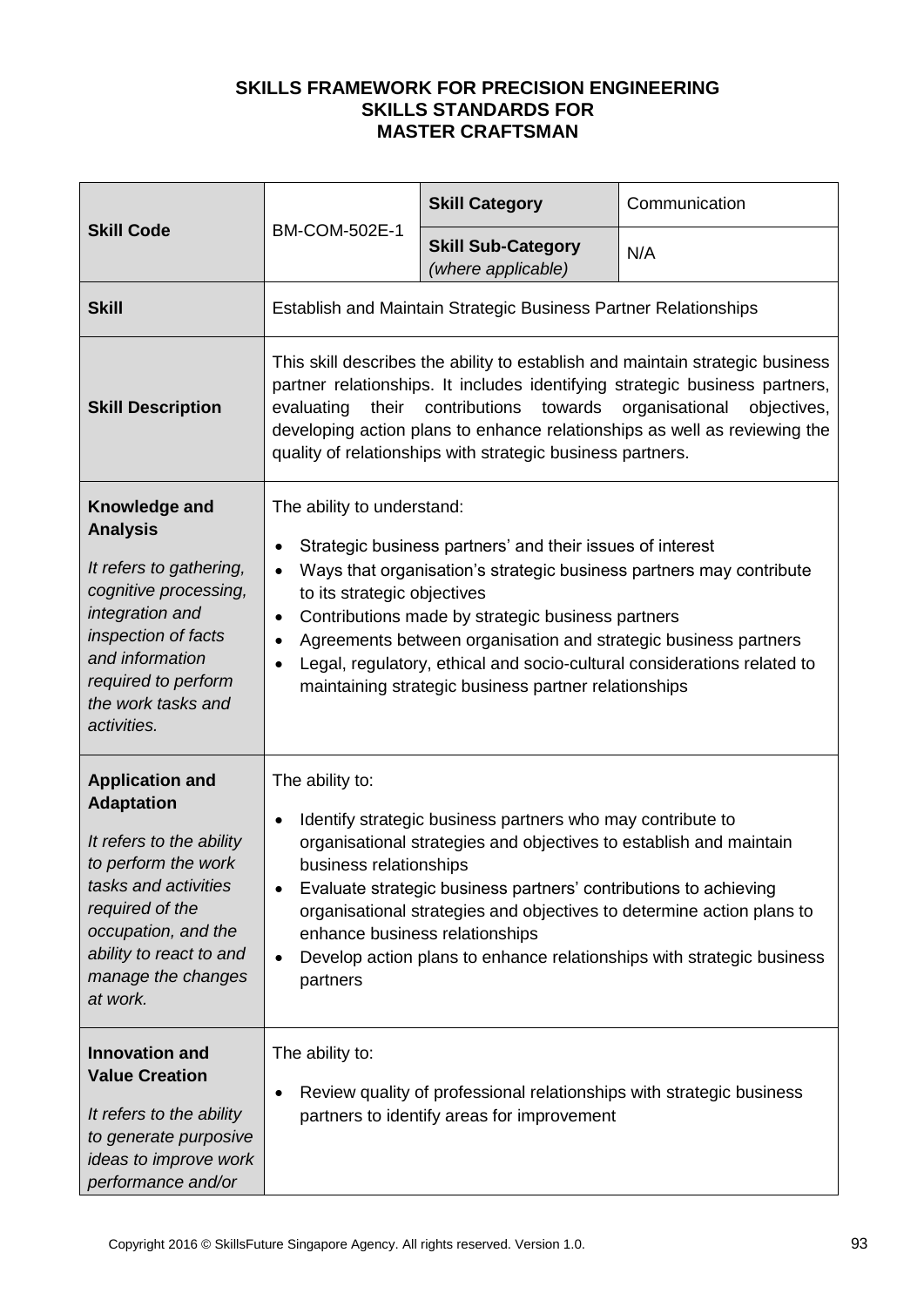| enhance business<br>values that are<br>aligned to<br>organisational                                                                                                                                             |                                                                                                                                                                                                                                                                                                                                                                                                            |
|-----------------------------------------------------------------------------------------------------------------------------------------------------------------------------------------------------------------|------------------------------------------------------------------------------------------------------------------------------------------------------------------------------------------------------------------------------------------------------------------------------------------------------------------------------------------------------------------------------------------------------------|
| <b>Social Intelligence</b><br>and Ethics<br>It refers to the ability<br>to use affective<br>factors in leadership,<br>relationship and<br>diversity management<br>guided by<br>professional codes of<br>ethics. | The ability to:<br>Sustain professional relationships with strategic business partners to<br>$\bullet$<br>support organisational strategies and objectives                                                                                                                                                                                                                                                 |
| <b>Learning to Learn</b>                                                                                                                                                                                        | The ability to:                                                                                                                                                                                                                                                                                                                                                                                            |
| It refers to the ability<br>to develop and<br>improve one's self<br>within and outside of<br>one's area of work.                                                                                                | Engage in self-reflection to identify new platforms which offer<br>$\bullet$<br>opportunities to establish strategic business relationships with<br>potential partners to support organisational objectives                                                                                                                                                                                                |
| <b>Range of</b><br><b>Application</b><br>(where applicable)<br>It refers to the critical<br>circumstances and<br>contexts that the skill<br>may be<br>demonstrated.                                             | Legal, regulatory, ethical and socio-cultural constraints related to<br>maintaining strategic business partner relationships must include:<br>Relevant legislation<br>$\bullet$<br>Codes of practice<br>$\bullet$<br><b>Business ethics</b><br>$\bullet$<br>Policies and guidelines<br>$\bullet$<br>Social responsibilities<br>$\bullet$<br>Cultural and societal expectations and influences<br>$\bullet$ |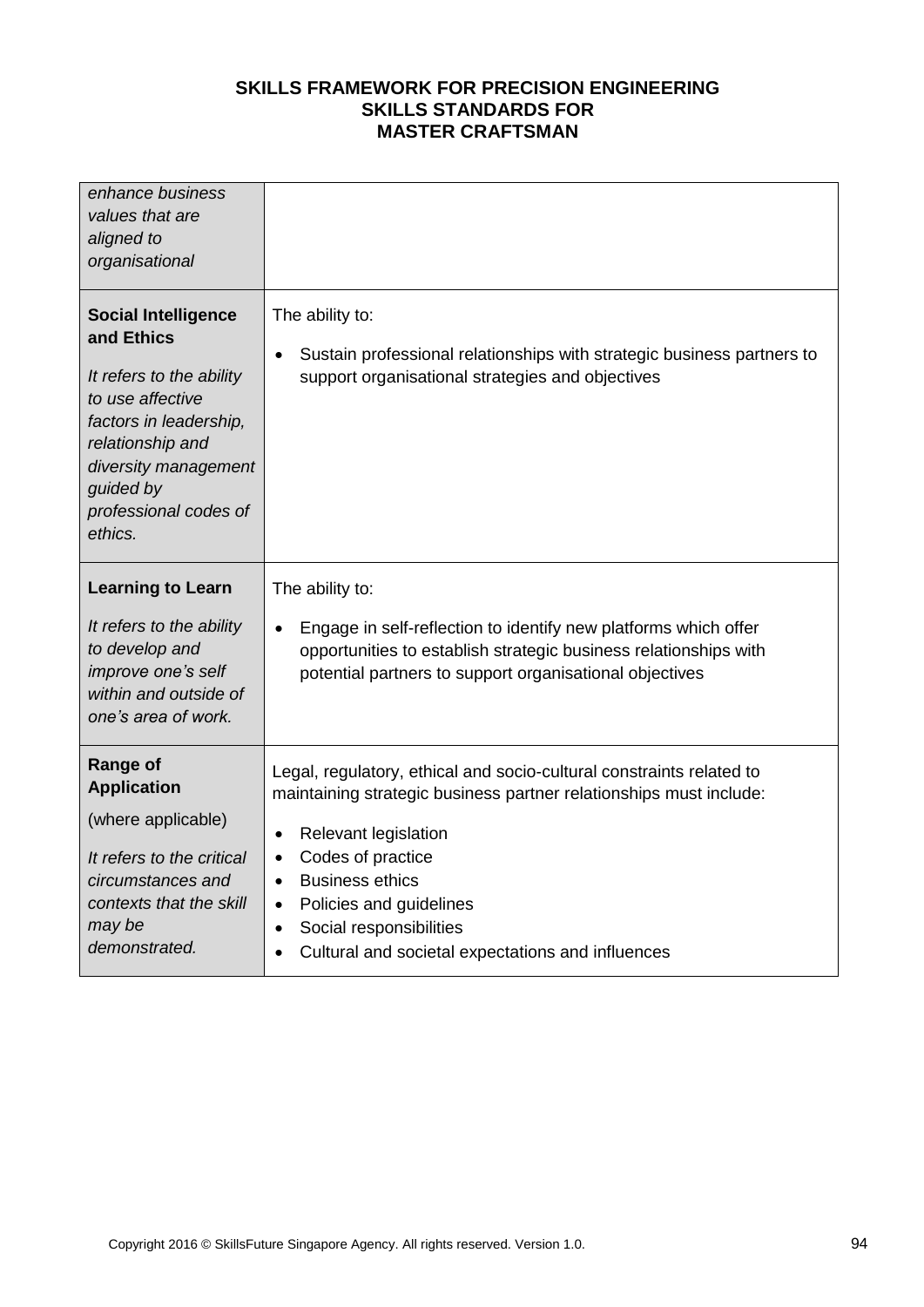| <b>Skill Code</b>                                                                                                                                                                                                                                                                                           | PRE-HRM-5003-1                                                                                                                                                                                                                                                                                                                                                                                                                                                                                                                       | <b>Skill Category</b>                           | Human Resource<br>Management |
|-------------------------------------------------------------------------------------------------------------------------------------------------------------------------------------------------------------------------------------------------------------------------------------------------------------|--------------------------------------------------------------------------------------------------------------------------------------------------------------------------------------------------------------------------------------------------------------------------------------------------------------------------------------------------------------------------------------------------------------------------------------------------------------------------------------------------------------------------------------|-------------------------------------------------|------------------------------|
|                                                                                                                                                                                                                                                                                                             |                                                                                                                                                                                                                                                                                                                                                                                                                                                                                                                                      | <b>Skill Sub-Category</b><br>(where applicable) | N/A                          |
| <b>Skill</b>                                                                                                                                                                                                                                                                                                | Develop On-the-Job Training Programme                                                                                                                                                                                                                                                                                                                                                                                                                                                                                                |                                                 |                              |
| <b>Skill Description</b>                                                                                                                                                                                                                                                                                    | This skill describes the ability to plan and develop On-the-Job Training<br>(OJT) programmes to achieve organisational needs. It also includes the<br>characteristics of OJT, planning OJT programmes, developing OJT<br>blueprints, creating OJT materials, and evaluating OJT programmes.                                                                                                                                                                                                                                          |                                                 |                              |
| Knowledge and<br><b>Analysis</b><br>It refers to gathering,<br>cognitive processing,<br>integration and<br>inspection of facts and<br>information required<br>to perform the work<br>tasks and activities.                                                                                                  | The ability to understand:<br>On-the-Job Training (OJT) frameworks, including structured and<br>unstructured OJT<br>Roles of the relevant stakeholders<br>$\bullet$<br>Process of designing and developing OJT blueprints and OJT<br>$\bullet$<br>materials<br>Five-step coaching process<br>$\bullet$<br>Processes for evaluating OJT programme design<br>$\bullet$<br>Processes for reviewing and critiquing OJT blueprints' quality<br>Trends and developments in OJT                                                             |                                                 |                              |
| <b>Application and</b><br><b>Adaptation</b><br>It refers to the ability<br>to perform the work<br>tasks and activities<br>required of the<br>occupation, and the<br>ability to react to and<br>manage the changes<br>at work.<br><b>Innovation and</b><br><b>Value Creation</b><br>It refers to the ability | The ability to:<br>Determine the parameters of OJT programmes, based on relevant<br>$\bullet$<br>stakeholders' requirements<br>Design and develop OJT blueprint, in accordance to the findings of<br>the training needs analysis (TNA)<br>Develop the required OJT training materials, based on adult learning<br>principles and sound instructional design concepts<br>Review and critique quality of existing OJT blueprints<br>The ability to:<br>Evaluate effectiveness of OJT programme designs to meet<br>organisational needs |                                                 |                              |
| to generate purposive<br>ideas to improve work<br>performance and/or                                                                                                                                                                                                                                        |                                                                                                                                                                                                                                                                                                                                                                                                                                                                                                                                      |                                                 |                              |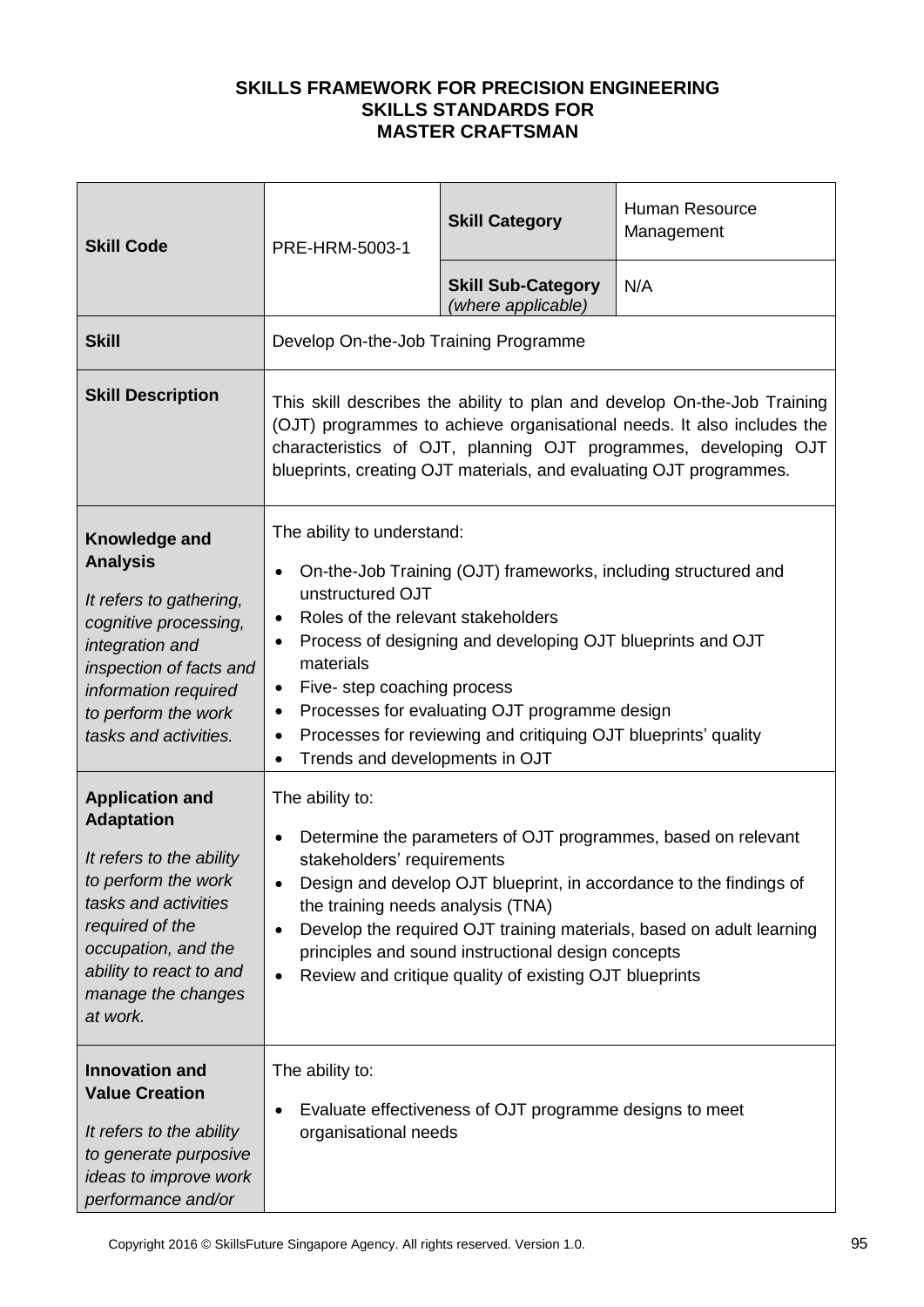| enhance business<br>values that are<br>aligned to<br>organisational                                                                                                                                             |                                                                                                         |
|-----------------------------------------------------------------------------------------------------------------------------------------------------------------------------------------------------------------|---------------------------------------------------------------------------------------------------------|
| <b>Social Intelligence</b><br>and Ethics<br>It refers to the ability<br>to use affective<br>factors in leadership,<br>relationship and<br>diversity management<br>guided by<br>professional codes of<br>ethics. | The ability to:<br>Engage key stakeholders in the design of OJT blueprints to ensure<br>their relevance |
| <b>Learning to Learn</b><br>It refers to the ability<br>to develop and<br>improve one's self<br>within and outside of<br>one's area of work.                                                                    | N/A                                                                                                     |
| <b>Range of</b><br><b>Application</b><br>(where applicable)<br>It refers to the critical<br>circumstances and<br>contexts that the skill<br>may be demonstrated.                                                | N/A                                                                                                     |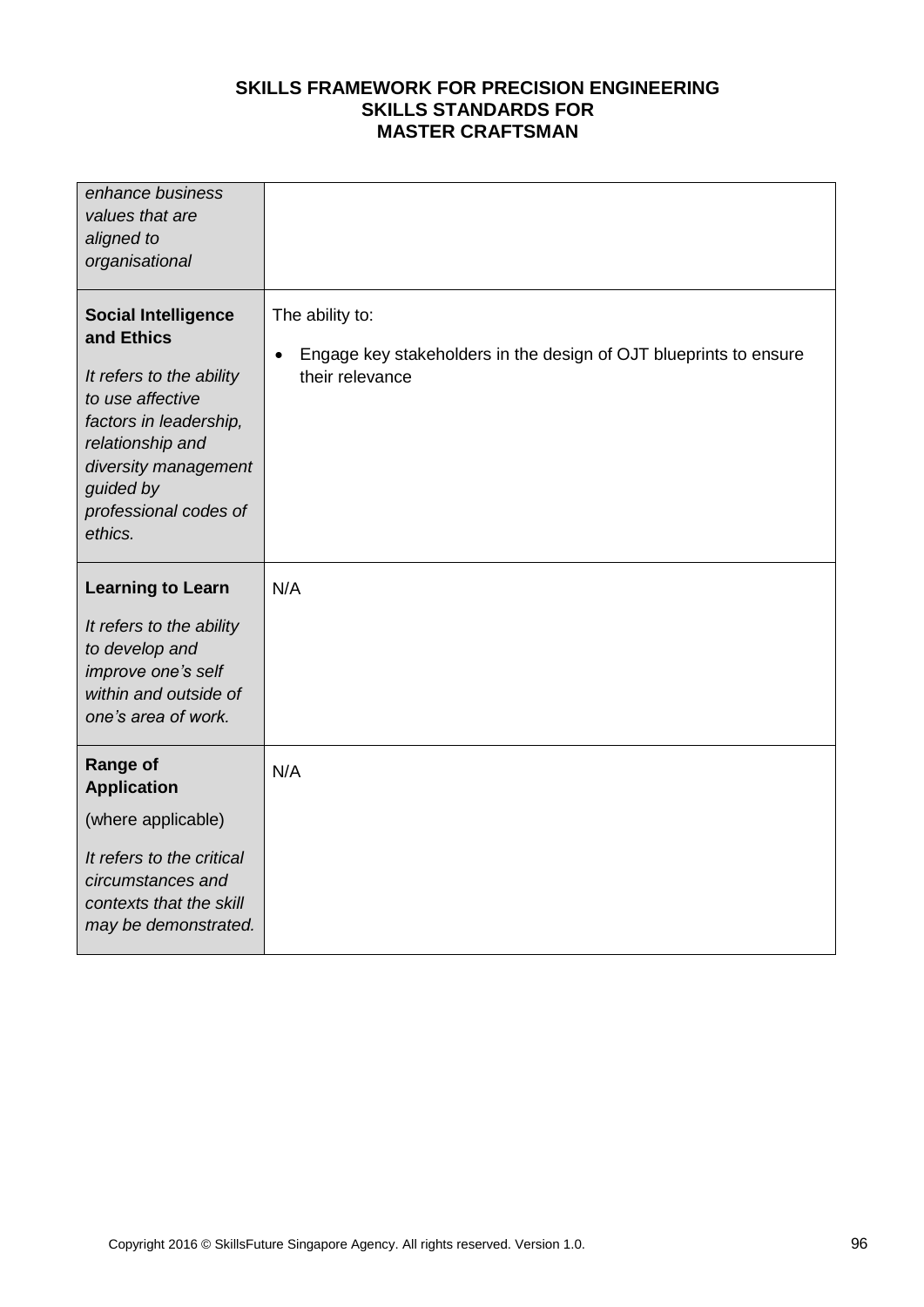| <b>Skill Code</b>                                                                                                                                                                                                             | PRE-HRM-5004-1                                                                                                                                                                                                                                                                                                                                                                                                                | <b>Skill Category</b>                           | Human Resource<br>Management |
|-------------------------------------------------------------------------------------------------------------------------------------------------------------------------------------------------------------------------------|-------------------------------------------------------------------------------------------------------------------------------------------------------------------------------------------------------------------------------------------------------------------------------------------------------------------------------------------------------------------------------------------------------------------------------|-------------------------------------------------|------------------------------|
|                                                                                                                                                                                                                               |                                                                                                                                                                                                                                                                                                                                                                                                                               | <b>Skill Sub-Category</b><br>(where applicable) | N/A                          |
| <b>Skill</b>                                                                                                                                                                                                                  | Develop Workplace Learning Plans                                                                                                                                                                                                                                                                                                                                                                                              |                                                 |                              |
| <b>Skill Description</b>                                                                                                                                                                                                      | This skill describes the ability to develop workplace learning plans to<br>meet the learning and development needs of the organisation. It also<br>includes development and evaluation of workplace learning plans and<br>incorporation of relevant workplace learning strategies.                                                                                                                                            |                                                 |                              |
| Knowledge and<br><b>Analysis</b><br>It refers to gathering,<br>cognitive processing,<br>integration and<br>inspection of facts<br>and information<br>required to perform<br>the work tasks and<br>activities.                 | The ability to understand:<br>Workflow review process to establish learning and training needs in<br>$\bullet$<br>the workplace<br>Workplace learning strategies<br>$\bullet$<br>Trends and developments in workplace learning<br>$\bullet$                                                                                                                                                                                   |                                                 |                              |
| <b>Application and</b><br><b>Adaptation</b><br>It refers to the ability<br>to perform the work<br>tasks and activities<br>required of the<br>occupation, and the<br>ability to react to and<br>manage the changes<br>at work. | The ability to:<br>Establish the scope and requirements for workplace learning, using<br>$\bullet$<br>workflow process reviews with relevant stakeholders<br>Determine and select appropriate workplace learning strategies,<br>$\bullet$<br>based on findings from workflow process reviews<br>Develop workplace learning plans, incorporating relevant workplace<br>$\bullet$<br>learning strategies with contextualisation |                                                 |                              |
| <b>Innovation and</b><br><b>Value Creation</b><br>It refers to the ability<br>to generate purposive<br>ideas to improve work<br>performance and/or                                                                            | The ability to:<br>Validate workplace learning plans for design improvements                                                                                                                                                                                                                                                                                                                                                  |                                                 |                              |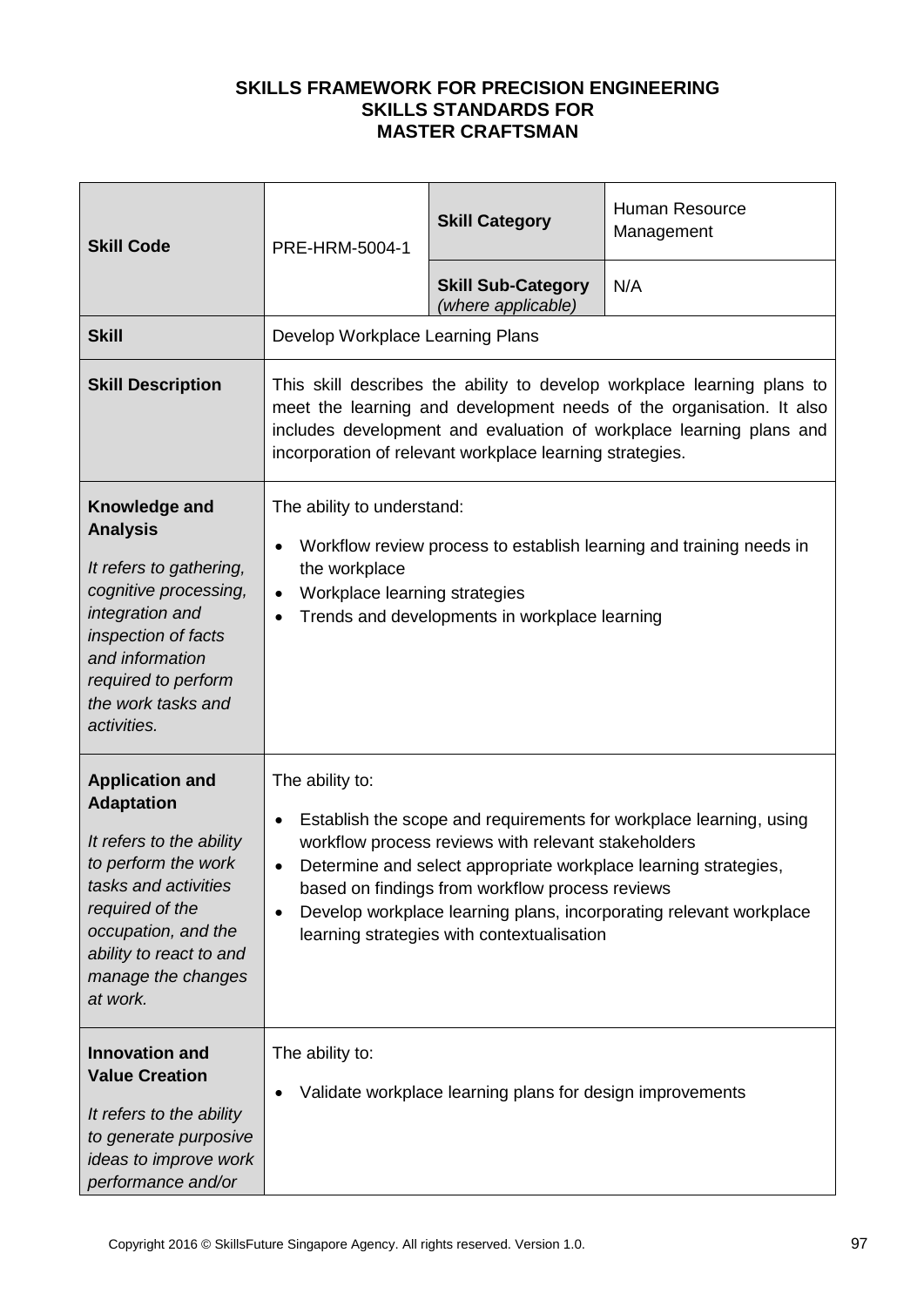| enhance business<br>values that are<br>aligned to<br>organisational                                                                                                                                             |                                                                                                                        |
|-----------------------------------------------------------------------------------------------------------------------------------------------------------------------------------------------------------------|------------------------------------------------------------------------------------------------------------------------|
| <b>Social Intelligence</b><br>and Ethics<br>It refers to the ability<br>to use affective<br>factors in leadership,<br>relationship and<br>diversity management<br>guided by<br>professional codes of<br>ethics. | The ability to:<br>Consult with stakeholders on draft workplace learning plans                                         |
| <b>Learning to Learn</b>                                                                                                                                                                                        | The ability to:                                                                                                        |
| It refers to the ability<br>to develop and<br>improve one's self<br>within and outside of<br>one's area of work.                                                                                                | Keep abreast of trends in workplace learning and development to<br>maintain currency of learning and development plans |
| <b>Range of</b><br><b>Application</b>                                                                                                                                                                           | N/A                                                                                                                    |
| (where applicable)                                                                                                                                                                                              |                                                                                                                        |
| It refers to the critical<br>circumstances and<br>contexts that the skill<br>may be<br>demonstrated.                                                                                                            |                                                                                                                        |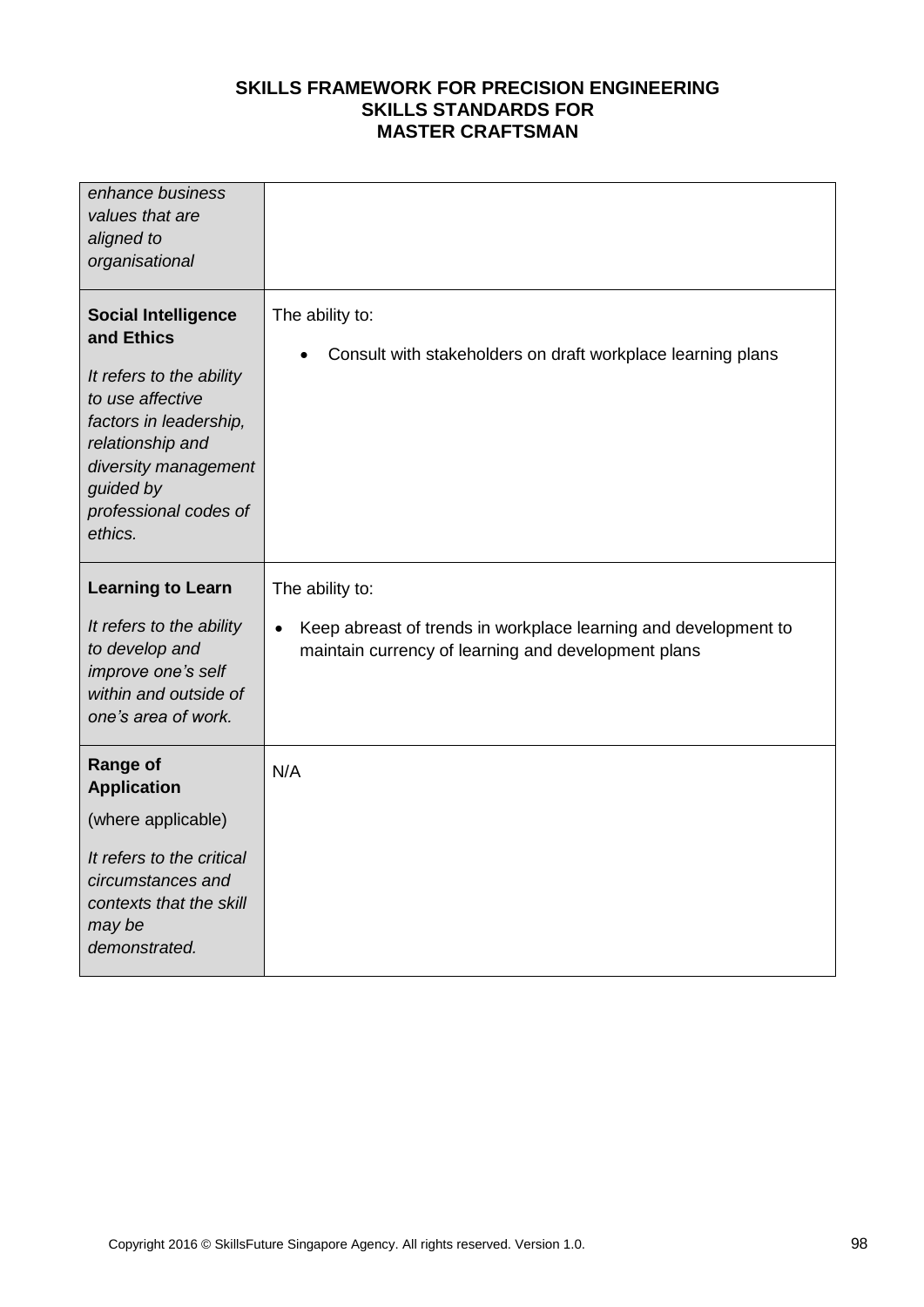| <b>Skill Code</b>                                                                                                                                                                                                             | PRE-ICT-5002-1                                                                                                                                                                                                                                                                                                                                                                                                                  | <b>Skill Category</b>                           | Info-Communication<br>Technologies                                  |
|-------------------------------------------------------------------------------------------------------------------------------------------------------------------------------------------------------------------------------|---------------------------------------------------------------------------------------------------------------------------------------------------------------------------------------------------------------------------------------------------------------------------------------------------------------------------------------------------------------------------------------------------------------------------------|-------------------------------------------------|---------------------------------------------------------------------|
|                                                                                                                                                                                                                               |                                                                                                                                                                                                                                                                                                                                                                                                                                 | <b>Skill Sub-Category</b><br>(where applicable) | N/A                                                                 |
| <b>Skill</b>                                                                                                                                                                                                                  |                                                                                                                                                                                                                                                                                                                                                                                                                                 |                                                 | Produce Advanced Spreadsheet Outputs using Spreadsheet Applications |
| <b>Skill Description</b>                                                                                                                                                                                                      | This skill describes the ability to use spreadsheet applications to produce<br>advanced spreadsheet outputs for management reports. It also includes<br>in-depth knowledge of MS Excel, including its features.                                                                                                                                                                                                                 |                                                 |                                                                     |
| Knowledge and<br><b>Analysis</b><br>It refers to gathering,<br>cognitive processing,<br>integration and<br>inspection of facts<br>and information<br>required to perform<br>the work tasks and<br>activities.                 | The ability to understand:<br>Formatting of cells and worksheets<br>$\bullet$<br><b>Functions and formulas</b><br>$\bullet$<br>Charts<br>$\bullet$<br>Analyses with tables, sorting and filtering                                                                                                                                                                                                                               |                                                 |                                                                     |
| <b>Application and</b><br><b>Adaptation</b><br>It refers to the ability<br>to perform the work<br>tasks and activities<br>required of the<br>occupation, and the<br>ability to react to and<br>manage the changes<br>at work. | The ability to:<br>Apply advanced formatting options in handling worksheets<br>$\bullet$<br>Use functions associated with logical, statistical, financial and<br>$\bullet$<br>mathematical operations<br>Create charts and apply advanced chart formatting features<br>Work with tables and lists to analyse, filter and sort data<br>$\bullet$<br>Use linking, embedding and importing features to integrate data<br>$\bullet$ |                                                 |                                                                     |
| <b>Innovation and</b><br><b>Value Creation</b><br>It refers to the ability<br>to generate purposive<br>ideas to improve work<br>performance and/or<br>enhance business                                                        | The ability to:<br>Enhance productivity by working with named cell ranges, macros and<br>templates                                                                                                                                                                                                                                                                                                                              |                                                 |                                                                     |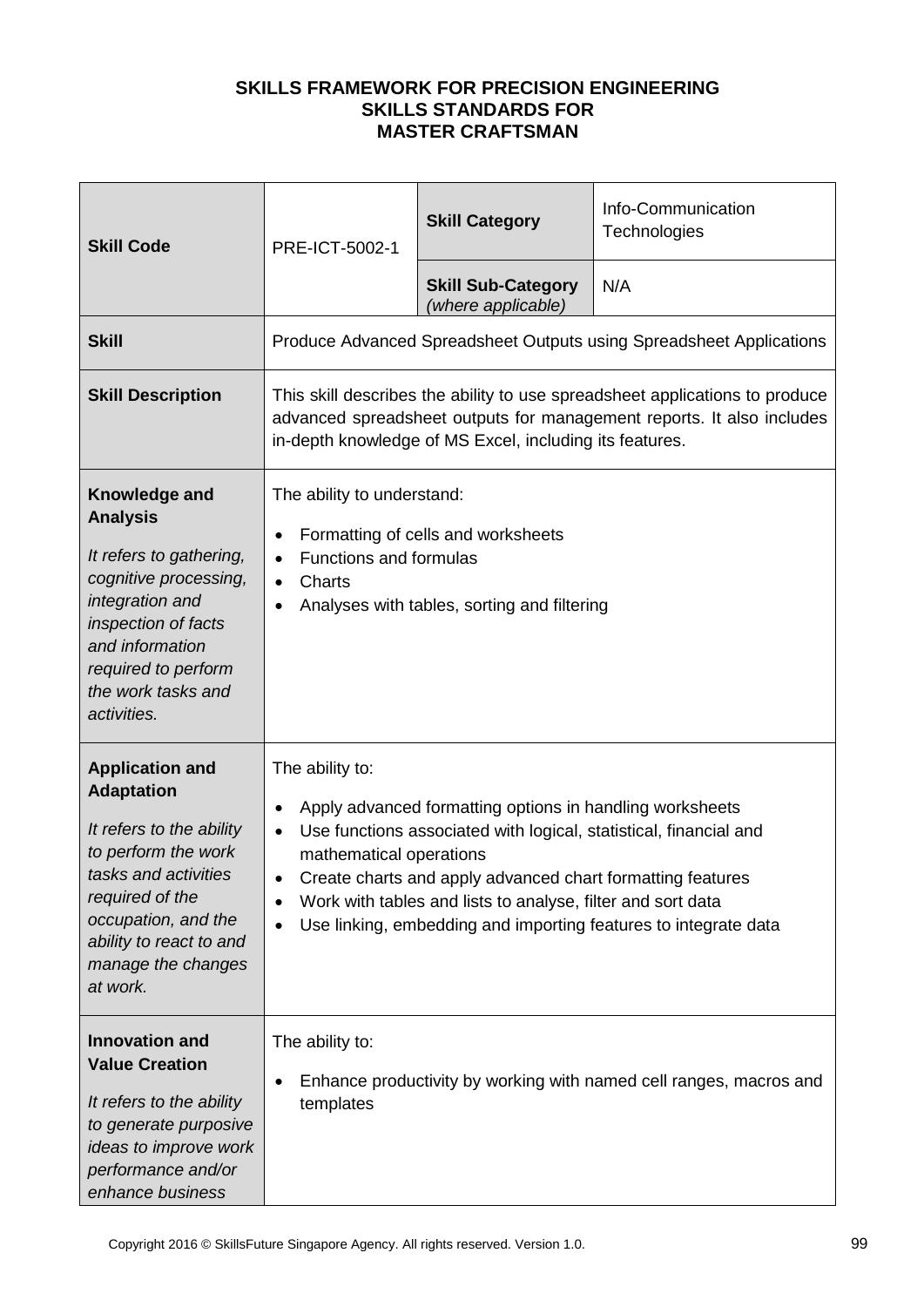| values that are<br>aligned to<br>organisational                                                                                                                                                                 |                                                                                                                                                  |
|-----------------------------------------------------------------------------------------------------------------------------------------------------------------------------------------------------------------|--------------------------------------------------------------------------------------------------------------------------------------------------|
| <b>Social Intelligence</b><br>and Ethics<br>It refers to the ability<br>to use affective<br>factors in leadership,<br>relationship and<br>diversity management<br>guided by<br>professional codes of<br>ethics. | The ability to:<br>Validate and audit spreadsheet data<br>$\bullet$<br>Collaborate on and review spreadsheets with key stakeholders<br>$\bullet$ |
| <b>Learning to Learn</b><br>It refers to the ability<br>to develop and<br>improve one's self<br>within and outside of<br>one's area of work.                                                                    | N/A                                                                                                                                              |
| <b>Range of</b><br><b>Application</b><br>(where applicable)<br>It refers to the critical<br>circumstances and<br>contexts that the skill<br>may be<br>demonstrated.                                             | N/A                                                                                                                                              |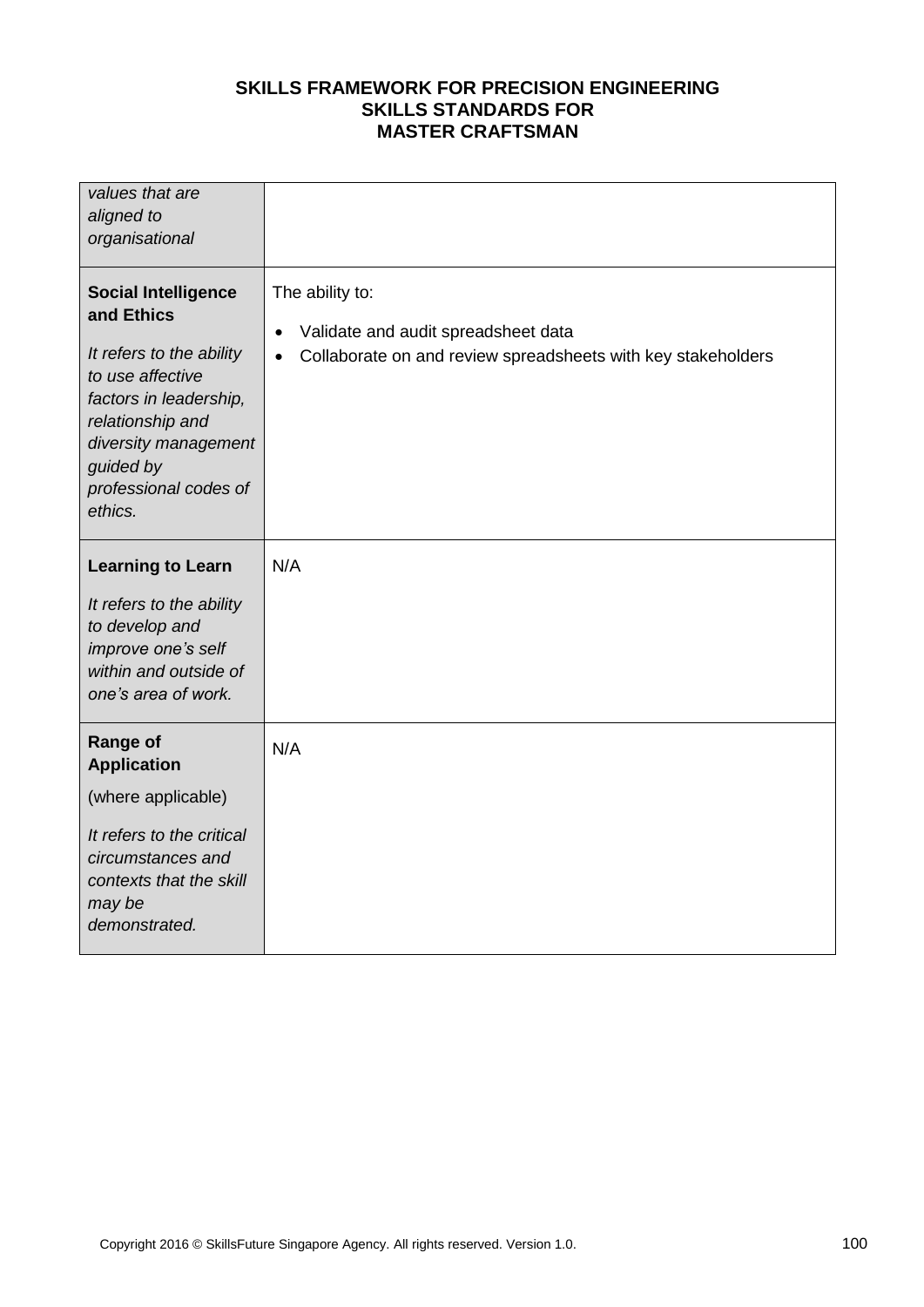| <b>Skill Code</b>                                                                                                                                                                                                             | PRE-IPR-5001-1                                                                                                                                                                                                                                                                                                                                                                          | <b>Skill Category</b>                           | <b>Intellectual Property</b>                                              |
|-------------------------------------------------------------------------------------------------------------------------------------------------------------------------------------------------------------------------------|-----------------------------------------------------------------------------------------------------------------------------------------------------------------------------------------------------------------------------------------------------------------------------------------------------------------------------------------------------------------------------------------|-------------------------------------------------|---------------------------------------------------------------------------|
|                                                                                                                                                                                                                               |                                                                                                                                                                                                                                                                                                                                                                                         | <b>Skill Sub-Category</b><br>(where applicable) | N/A                                                                       |
| <b>Skill</b>                                                                                                                                                                                                                  | <b>Organisational Procedures</b>                                                                                                                                                                                                                                                                                                                                                        |                                                 | Apply Basic Knowledge of Intellectual Property (IP) to support IP-related |
| <b>Skill Description</b>                                                                                                                                                                                                      | This skill describes the ability to analyse the various types of Intellectual<br>Property (IP) supporting organisational procedures and applying IP<br>knowledge to support implementation of IP registration procedures<br>Singapore.                                                                                                                                                  |                                                 |                                                                           |
| Knowledge and<br><b>Analysis</b><br>It refers to gathering,<br>cognitive processing,<br>integration and<br>inspection of facts<br>and information<br>required to perform<br>the work tasks and<br>activities.                 | The ability to understand:<br>Definition of Intellectual Property (IP)<br>$\bullet$<br>Types of IP<br>$\bullet$<br>Sources from which information about IP can be obtained<br>$\bullet$<br>Registration procedures of various types of IP in Singapore                                                                                                                                  |                                                 |                                                                           |
| <b>Application and</b><br><b>Adaptation</b><br>It refers to the ability<br>to perform the work<br>tasks and activities<br>required of the<br>occupation, and the<br>ability to react to and<br>manage the changes<br>at work. | The ability to:<br>Analyse various types of IP in accordance with organisational<br>$\bullet$<br>procedures<br>Collate necessary IP-related materials for IP applications<br>$\bullet$<br>Support organisational procedures, in collaboration with appropriate<br>IP experts<br>Apply IP knowledge to support implementation of IP registration<br>$\bullet$<br>procedures in Singapore |                                                 |                                                                           |
| <b>Innovation and</b><br><b>Value Creation</b><br>It refers to the ability<br>to generate purposive<br>ideas to improve work<br>performance and/or<br>enhance business                                                        | The ability to:                                                                                                                                                                                                                                                                                                                                                                         | Implement organisational IP-review processes    |                                                                           |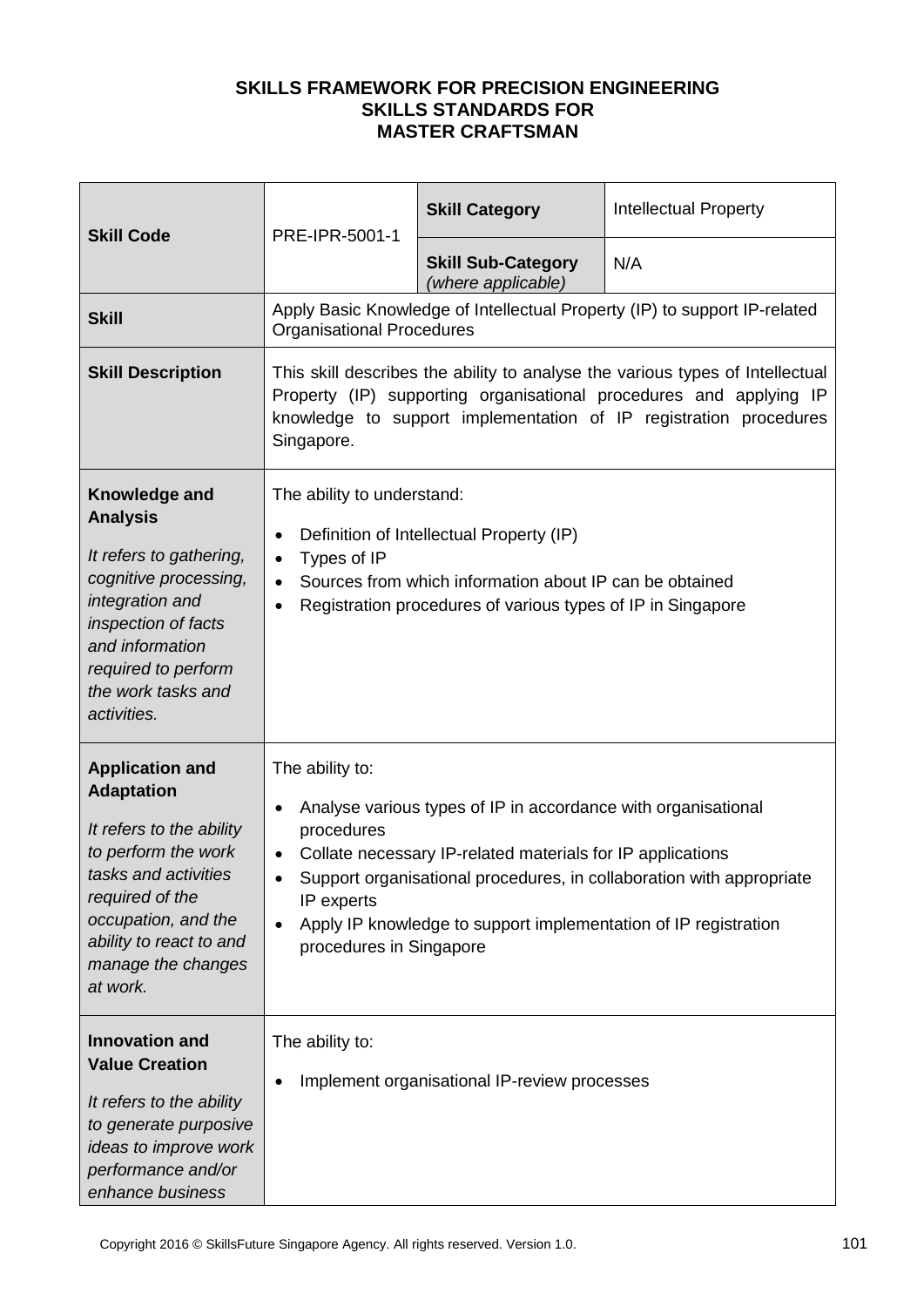| values that are                                                                                                                                                     |                                                                                                                                                                                                                                                                                                                                                                                                                  |
|---------------------------------------------------------------------------------------------------------------------------------------------------------------------|------------------------------------------------------------------------------------------------------------------------------------------------------------------------------------------------------------------------------------------------------------------------------------------------------------------------------------------------------------------------------------------------------------------|
| aligned to                                                                                                                                                          |                                                                                                                                                                                                                                                                                                                                                                                                                  |
| organisational                                                                                                                                                      |                                                                                                                                                                                                                                                                                                                                                                                                                  |
| <b>Social Intelligence</b><br>and Ethics                                                                                                                            | N/A                                                                                                                                                                                                                                                                                                                                                                                                              |
| It refers to the ability<br>to use affective<br>factors in leadership,<br>relationship and<br>diversity management<br>guided by<br>professional codes of<br>ethics. |                                                                                                                                                                                                                                                                                                                                                                                                                  |
| <b>Learning to Learn</b>                                                                                                                                            | N/A                                                                                                                                                                                                                                                                                                                                                                                                              |
| It refers to the ability<br>to develop and<br>improve one's self<br>within and outside of<br>one's area of work.                                                    |                                                                                                                                                                                                                                                                                                                                                                                                                  |
|                                                                                                                                                                     | Types of IP must include:                                                                                                                                                                                                                                                                                                                                                                                        |
| <b>Range of</b><br><b>Application</b><br>(where applicable)<br>It refers to the critical<br>circumstances and<br>contexts that the skill<br>may be<br>demonstrated. | Copyrights<br>Registered and unregistered trade marks (including certification<br>marks, and a consideration of domain names and company/business<br>names)<br>Patents, which may include software<br>٠<br>Trade secrets and confidential information<br>$\bullet$<br>Registered designs<br>$\bullet$<br><b>Plant varieties</b><br>$\bullet$<br>Geographical indications<br>Layout-design of integrated circuits |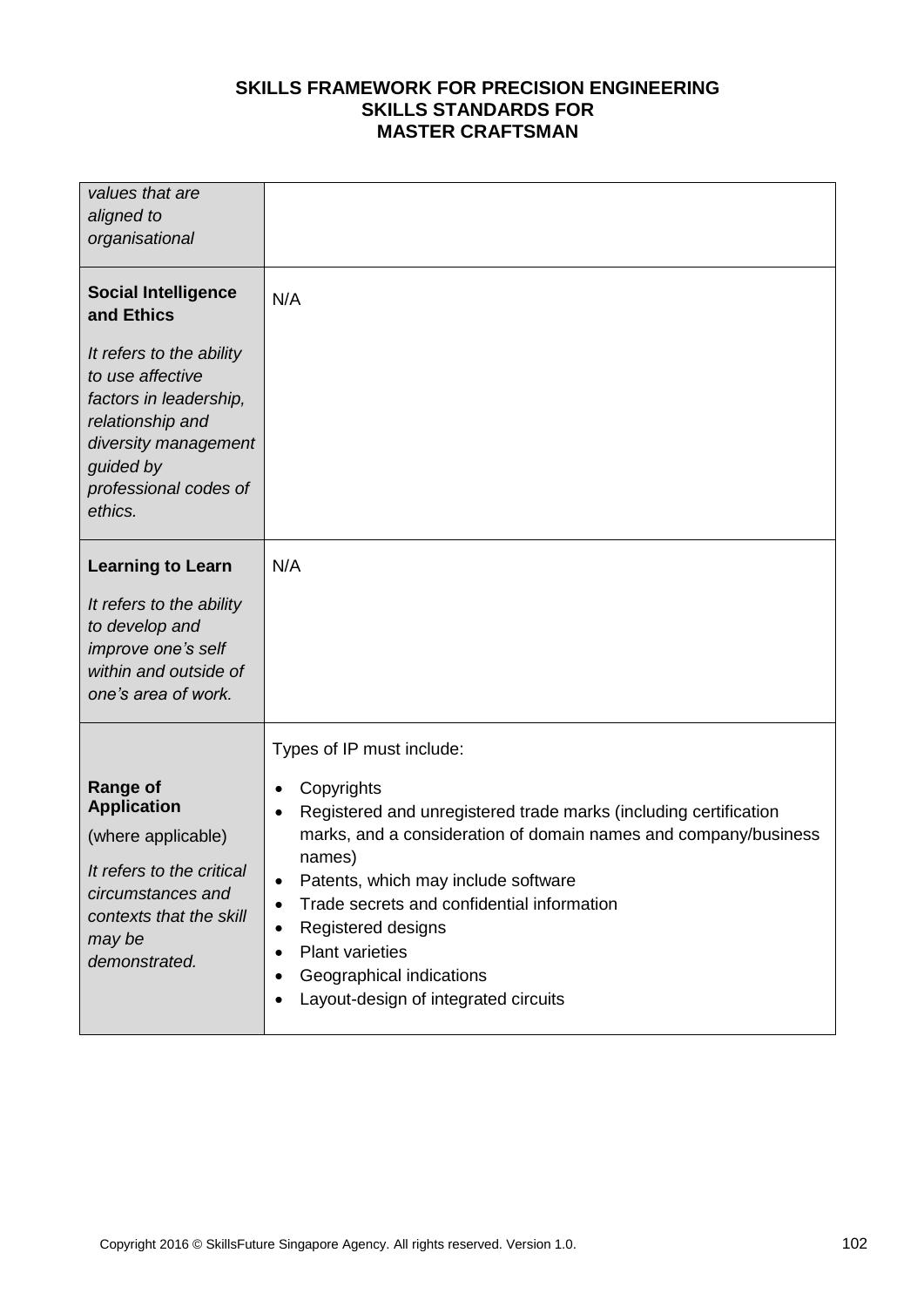| <b>Skill Code</b>                                                                                                                                                                                                             | LPM-RLT-401C-0                                                                                                                                                                                                                                                                                                                                                                                                                                                                                                                                                                                                                                                                                                                                                | <b>Skill Category</b>                                  | People and Relationship<br>Management |
|-------------------------------------------------------------------------------------------------------------------------------------------------------------------------------------------------------------------------------|---------------------------------------------------------------------------------------------------------------------------------------------------------------------------------------------------------------------------------------------------------------------------------------------------------------------------------------------------------------------------------------------------------------------------------------------------------------------------------------------------------------------------------------------------------------------------------------------------------------------------------------------------------------------------------------------------------------------------------------------------------------|--------------------------------------------------------|---------------------------------------|
|                                                                                                                                                                                                                               |                                                                                                                                                                                                                                                                                                                                                                                                                                                                                                                                                                                                                                                                                                                                                               | <b>Skill Sub-Category</b><br>(where applicable)        | N/A                                   |
| <b>Skill</b>                                                                                                                                                                                                                  |                                                                                                                                                                                                                                                                                                                                                                                                                                                                                                                                                                                                                                                                                                                                                               | <b>Cultivate Workplace Relationships and Diversity</b> |                                       |
| <b>Skill Description</b>                                                                                                                                                                                                      | This skill describes the ability to cultivate collaborative and productive<br>relationships at the workplace to support organisational priorities. It also<br>includes building workplace relationships, promoting organisational<br>diversity through systems and processes and managing of conflicts.                                                                                                                                                                                                                                                                                                                                                                                                                                                       |                                                        |                                       |
| Knowledge and<br><b>Analysis</b><br>It refers to gathering,<br>cognitive processing,<br>integration and<br>inspection of facts and<br>information required<br>to perform the work<br>tasks and activities.                    | The ability to understand:<br>Legal and ethical considerations relating to participation in internal<br>and external networking opportunities, conflict management and<br>workplace diversity<br>Organisational policies and procedures relating to business<br>$\bullet$<br>networking, organisational diversity and conflict management<br>Relevant professional or industry codes of practice and standards<br>relating to business networking<br>Implications and impact of networking and collaboration opportunities<br>$\bullet$<br>on employees and the organisation<br>Relevant local, regional and international networks<br>$\bullet$<br>Common barriers to developing a diverse and cooperative workplace<br>Workforce characteristics and trends |                                                        |                                       |
| <b>Application and</b><br><b>Adaptation</b><br>It refers to the ability<br>to perform the work<br>tasks and activities<br>required of the<br>occupation, and the<br>ability to react to and<br>manage the changes<br>at work. | The ability to:<br>Establish working relationships with network members to improve<br>knowledge sharing and networking opportunities<br>Pursue collaborative opportunities to support beneficial outcomes<br>$\bullet$<br>Facilitate information exchange among network members to support<br>organisational and team priorities<br>Develop and monitor the implementation of systems and processes<br>$\bullet$<br>to support organisational diversity strategies<br>Identify sources of conflict and negotiate issues to reach mutually<br>acceptable outcomes                                                                                                                                                                                              |                                                        |                                       |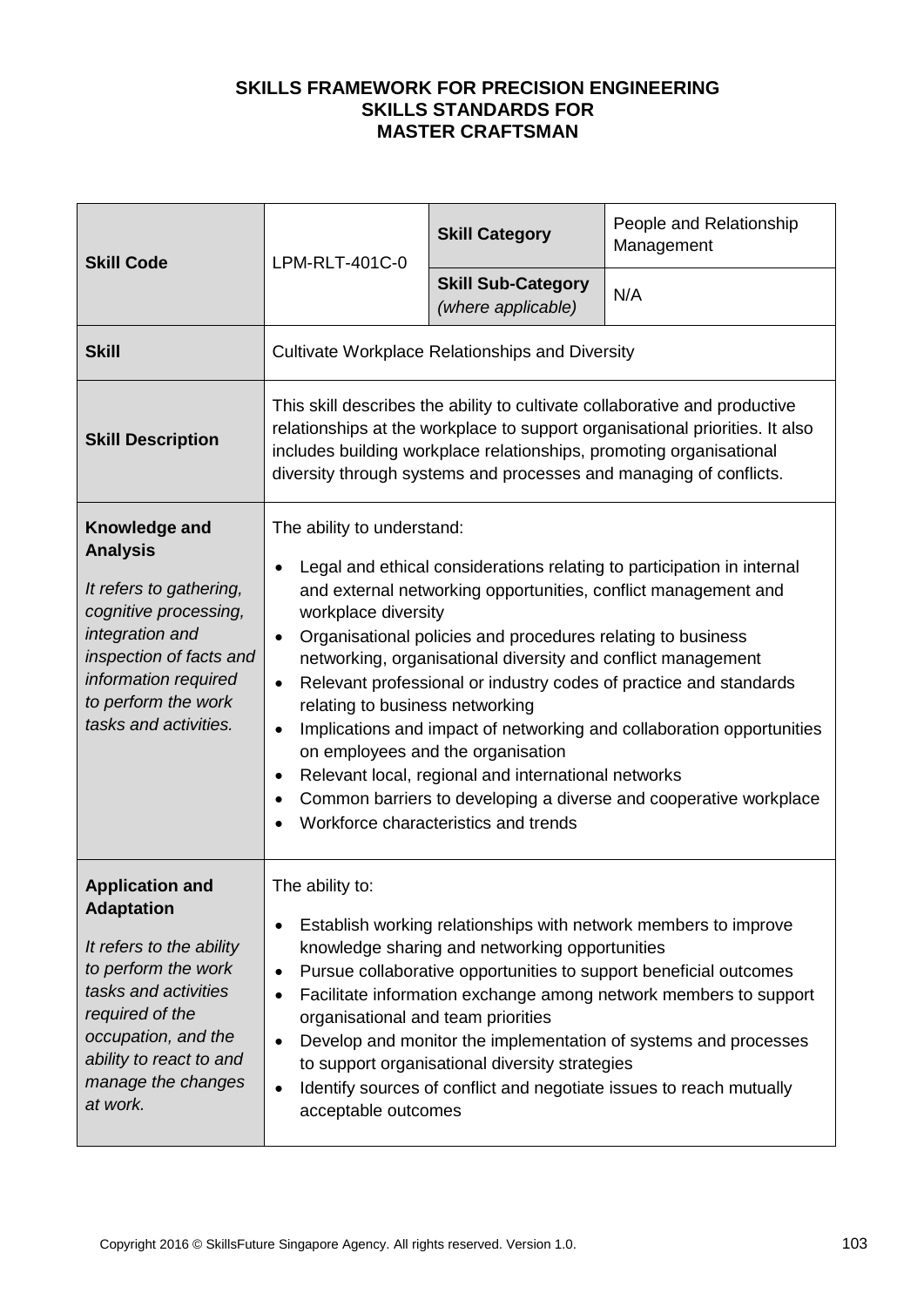| <b>Innovation and</b><br><b>Value Creation</b><br>It refers to the ability<br>to generate purposive<br>ideas to improve work<br>performance and/or<br>enhance business<br>values that are<br>aligned to<br>organisational goals. | The ability to:<br>Review the effectiveness of the conflict resolution strategies and take<br>$\bullet$<br>action to prevent the recurrence of conflict                                                        |
|----------------------------------------------------------------------------------------------------------------------------------------------------------------------------------------------------------------------------------|----------------------------------------------------------------------------------------------------------------------------------------------------------------------------------------------------------------|
| <b>Social Intelligence</b><br>and Ethics<br>It refers to the ability<br>to use affective<br>factors in leadership,<br>relationship and<br>diversity management<br>guided by<br>professional codes of<br>ethics.                  | The ability to:<br>Adjust interpersonal style and respond appropriately to emotional<br>$\bullet$<br>cues when interacting with others to meet the requirements of the<br>social and cultural business context |
| <b>Learning to Learn</b><br>It refers to the ability<br>to develop and<br>improve one's self<br>within and outside of<br>one's area of work.                                                                                     | The ability to:<br>Keep abreast of organisational diversity management systems and<br>$\bullet$<br>processes by subscribing to diverse learning channels to enhance<br>own knowledge for workplace application |
| <b>Range of</b><br><b>Application</b><br>(where applicable)<br>It refers to the critical<br>circumstances and<br>contexts that the skill<br>may be demonstrated.                                                                 | N/A                                                                                                                                                                                                            |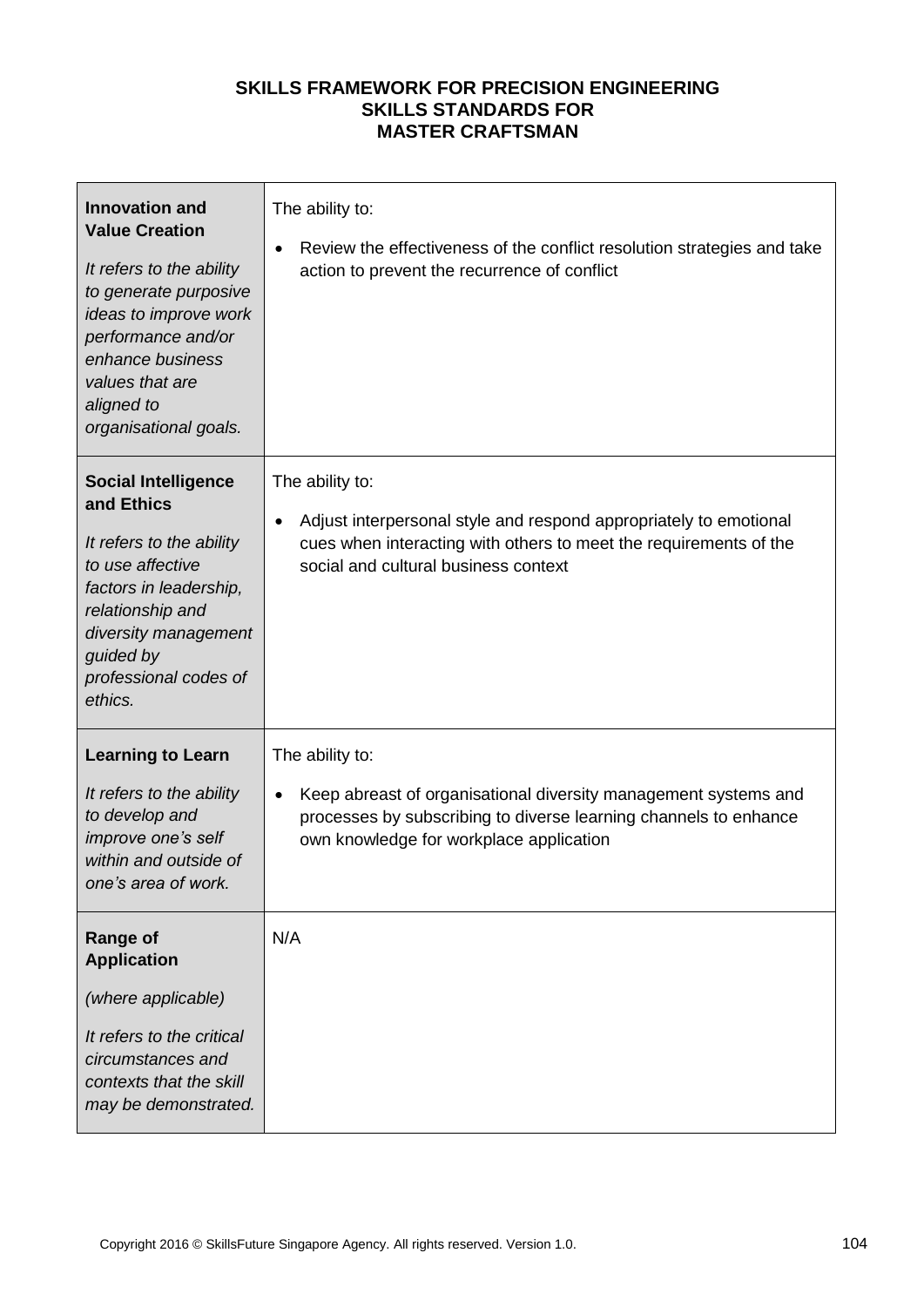| <b>Skill Code</b>                                                                                                                                                                                                             | LPM-PER-401C-0                                                                                                                                                                                                                                                                                                                                                                                                                                                                                                                                                                                                                                                                                                                         | <b>Skill Category</b>                        | Leadership and People<br>Management                                  |
|-------------------------------------------------------------------------------------------------------------------------------------------------------------------------------------------------------------------------------|----------------------------------------------------------------------------------------------------------------------------------------------------------------------------------------------------------------------------------------------------------------------------------------------------------------------------------------------------------------------------------------------------------------------------------------------------------------------------------------------------------------------------------------------------------------------------------------------------------------------------------------------------------------------------------------------------------------------------------------|----------------------------------------------|----------------------------------------------------------------------|
|                                                                                                                                                                                                                               |                                                                                                                                                                                                                                                                                                                                                                                                                                                                                                                                                                                                                                                                                                                                        | <b>Skill Sub-Category</b><br>(if applicable) | N/A                                                                  |
| <b>Skill</b>                                                                                                                                                                                                                  |                                                                                                                                                                                                                                                                                                                                                                                                                                                                                                                                                                                                                                                                                                                                        |                                              | Develop Self to Maintain Professional Competence at Managerial Level |
| <b>Skill Description</b>                                                                                                                                                                                                      | This skill describes the ability to communicate effectively and influence<br>decision making as a manager of team leaders.<br>It also includes<br>demonstrating commitment to self- development.                                                                                                                                                                                                                                                                                                                                                                                                                                                                                                                                       |                                              |                                                                      |
| Knowledge and<br><b>Analysis</b><br>It refers to gathering,<br>cognitive processing,<br>integration and<br>inspection of facts and<br>information required<br>to perform the work<br>tasks and activities.                    | The ability to understand:<br>Legal and ethical considerations relating to organisational<br>$\bullet$<br>communication and decision making<br>Organisational policies and procedures relating to organisational<br>$\bullet$<br>communication and development of professional competence<br>The relationship between high level strategy and the development<br>$\bullet$<br>and implementation of business plans and processes at department<br>level<br>Types of decision making models, methods and techniques<br>$\bullet$<br>Implications and impact of communication processes on stakeholders<br>$\bullet$<br>Implications and impact of own leadership style and capability on<br>$\bullet$<br>employees and the organisation |                                              |                                                                      |
| <b>Application and</b><br><b>Adaptation</b><br>It refers to the ability<br>to perform the work<br>tasks and activities<br>required of the<br>occupation, and the<br>ability to react to and<br>manage the changes<br>at work. | The ability to:<br>Use appropriate methods of communication to delegate<br>$\bullet$<br>responsibilities and duties to team leaders<br>Seek feedback from team leaders to enhance team cohesion and<br>$\bullet$<br>ensure common understanding of goals and requirements<br>Model effective communication techniques and behaviours to<br>$\bullet$<br>demonstrate organisational values and ethics<br>Contribute to the development of implementation plans to support<br>$\bullet$<br>strategic priorities and facilitate decision making process to garner<br>support for the implementation plans                                                                                                                                 |                                              |                                                                      |
| <b>Innovation and</b><br><b>Value Creation</b><br>It refers to the ability<br>to generate purposive<br>ideas to improve work                                                                                                  | The ability to:<br>Address barriers to communication to improve collaboration and<br>effectiveness when working with team leaders                                                                                                                                                                                                                                                                                                                                                                                                                                                                                                                                                                                                      |                                              |                                                                      |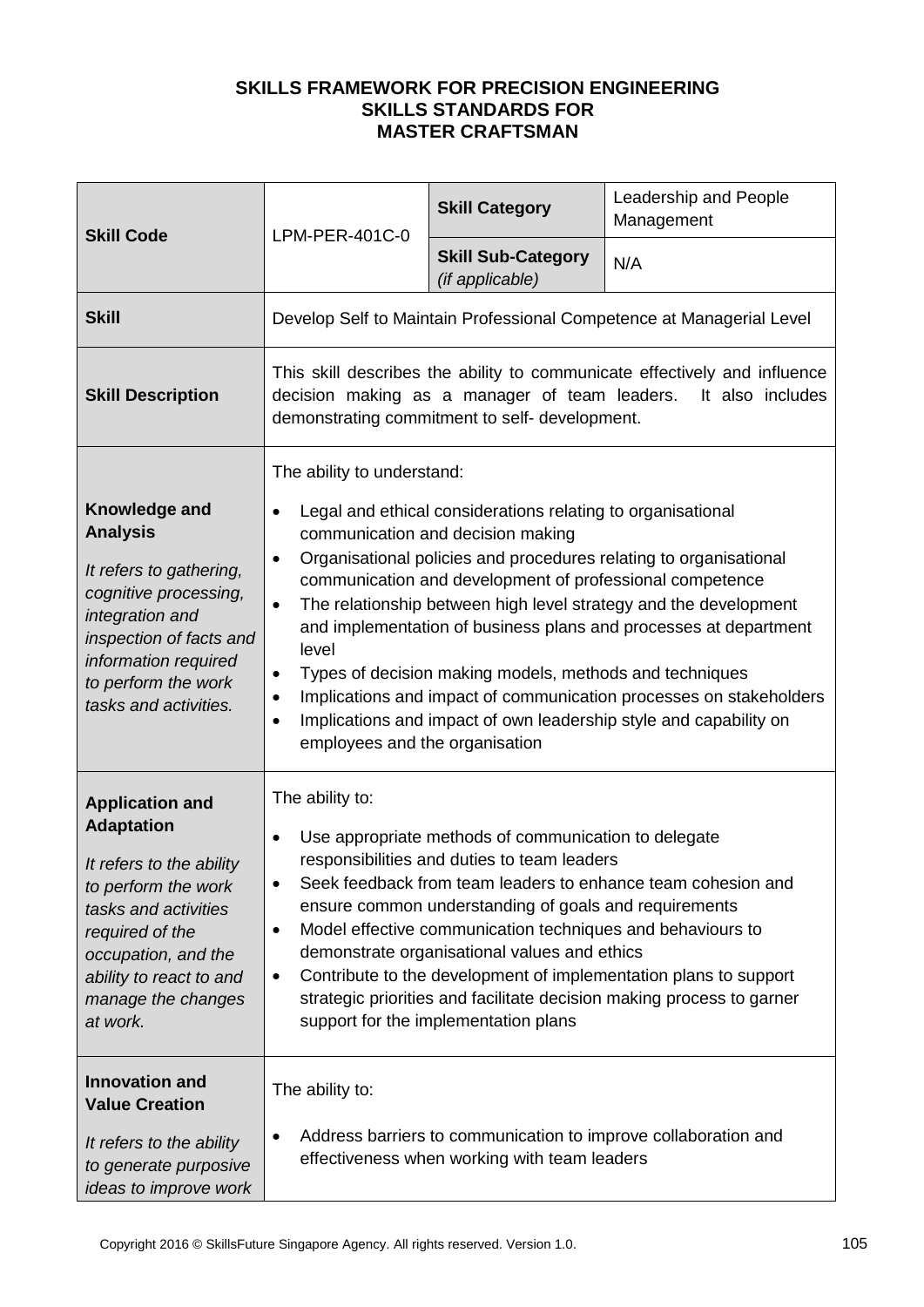| performance and/or<br>enhance business<br>values that are<br>aligned to<br>organisational                                                                                                                       |                                                                                                                                                                                                                                                                                                                      |
|-----------------------------------------------------------------------------------------------------------------------------------------------------------------------------------------------------------------|----------------------------------------------------------------------------------------------------------------------------------------------------------------------------------------------------------------------------------------------------------------------------------------------------------------------|
| <b>Social Intelligence</b><br>and Ethics<br>It refers to the ability<br>to use affective<br>factors in leadership,<br>relationship and<br>diversity management<br>guided by<br>professional codes of<br>ethics. | The ability to:<br>Influence team leaders to pursue actions to support the achievement<br>$\bullet$<br>of the organisation's strategic priorities<br>Recognise own emotional states, their causes and effects on one's<br>$\bullet$<br>communication with others to maintain positive interpersonal<br>relationships |
| <b>Learning to Learn</b><br>It refers to the ability<br>to develop and<br>improve one's self<br>within and outside of<br>one's area of work.                                                                    | The ability to:<br>Identify areas for improvement and training to maintain currency of<br>$\bullet$<br>knowledge and skills through self-assessment and evaluation on<br>current and future requirements of own work role                                                                                            |
| <b>Range of</b><br><b>Application</b><br>(where applicable)<br>It refers to the critical<br>circumstances and<br>contexts that the skill<br>may be demonstrated.                                                | N/A                                                                                                                                                                                                                                                                                                                  |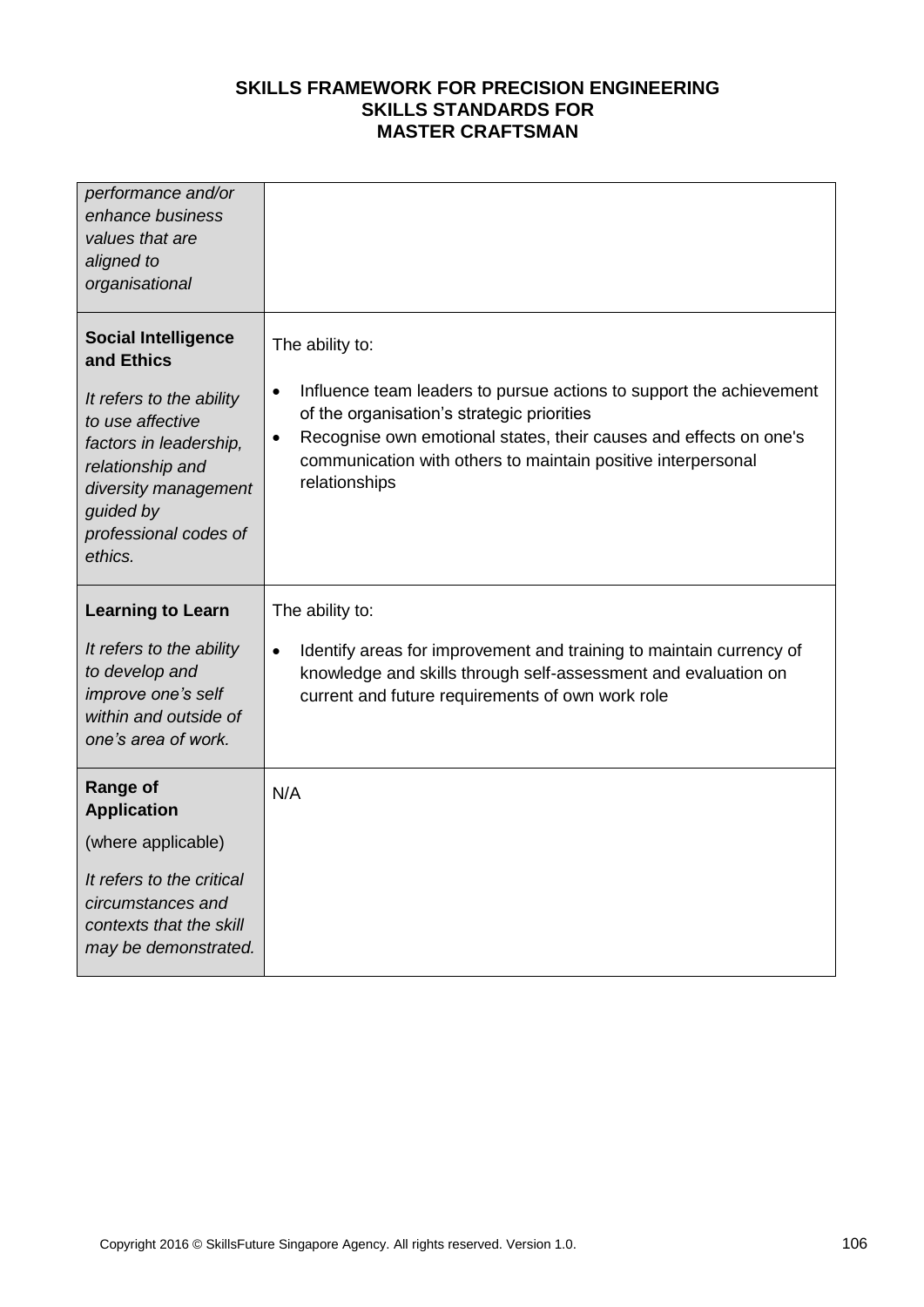| <b>Skill Code</b>                                                                                                                                                                                                             | LPM-DEV-401C-0                                                                                                                                                                                                                                                                                                                                                                                                                                                                                                                                                                                                                                                                                                | <b>Skill Category</b>                           | People Management                                                |
|-------------------------------------------------------------------------------------------------------------------------------------------------------------------------------------------------------------------------------|---------------------------------------------------------------------------------------------------------------------------------------------------------------------------------------------------------------------------------------------------------------------------------------------------------------------------------------------------------------------------------------------------------------------------------------------------------------------------------------------------------------------------------------------------------------------------------------------------------------------------------------------------------------------------------------------------------------|-------------------------------------------------|------------------------------------------------------------------|
|                                                                                                                                                                                                                               |                                                                                                                                                                                                                                                                                                                                                                                                                                                                                                                                                                                                                                                                                                               | <b>Skill Sub-Category</b><br>(where applicable) | N/A                                                              |
| <b>Skill</b>                                                                                                                                                                                                                  |                                                                                                                                                                                                                                                                                                                                                                                                                                                                                                                                                                                                                                                                                                               |                                                 | Develop Team Leaders through Capability Development and Coaching |
| <b>Skill Description</b>                                                                                                                                                                                                      | This skill describes the ability to identify team leaders' skill requirements<br>and facilitate their learning opportunities to enhance performance. It also<br>includes coaching of team leaders to help them develop their skills and<br>gain confidence.                                                                                                                                                                                                                                                                                                                                                                                                                                                   |                                                 |                                                                  |
| Knowledge and<br><b>Analysis</b><br>It refers to gathering,<br>cognitive processing,<br>integration and<br>inspection of facts and<br>information required<br>to perform the work<br>tasks and activities.                    | The ability to understand:<br>Legal and ethical considerations relating to the management of<br>capability development<br>Organisational policies and procedures relating to capability<br>development<br>Relevant professional or industry codes of practice and standards<br>$\bullet$<br>relating to management of capability development as a manager of a<br>department or cross functional team<br>Implications and impact of coaching and mentoring activities on the<br>$\bullet$<br>individuals participating in the process<br>Models and methods of training needs analysis<br>$\bullet$<br>Market trends and developments on new and emerging skill<br>requirements, and learning and development |                                                 |                                                                  |
| <b>Application and</b><br><b>Adaptation</b><br>It refers to the ability<br>to perform the work<br>tasks and activities<br>required of the<br>occupation, and the<br>ability to react to and<br>manage the changes<br>at work. | The ability to:<br>Review organisational strategies and business plans to identify<br>impact on team competency requirements<br>Review current skills of team leaders using appropriate methods and<br>tools to identify skills requirements<br>Work with team leaders to establish their learning priorities and<br>learning and development plans<br>Identify learning and development opportunities and provide<br>resources and support to facilitate the development of team leader<br>skills                                                                                                                                                                                                            |                                                 |                                                                  |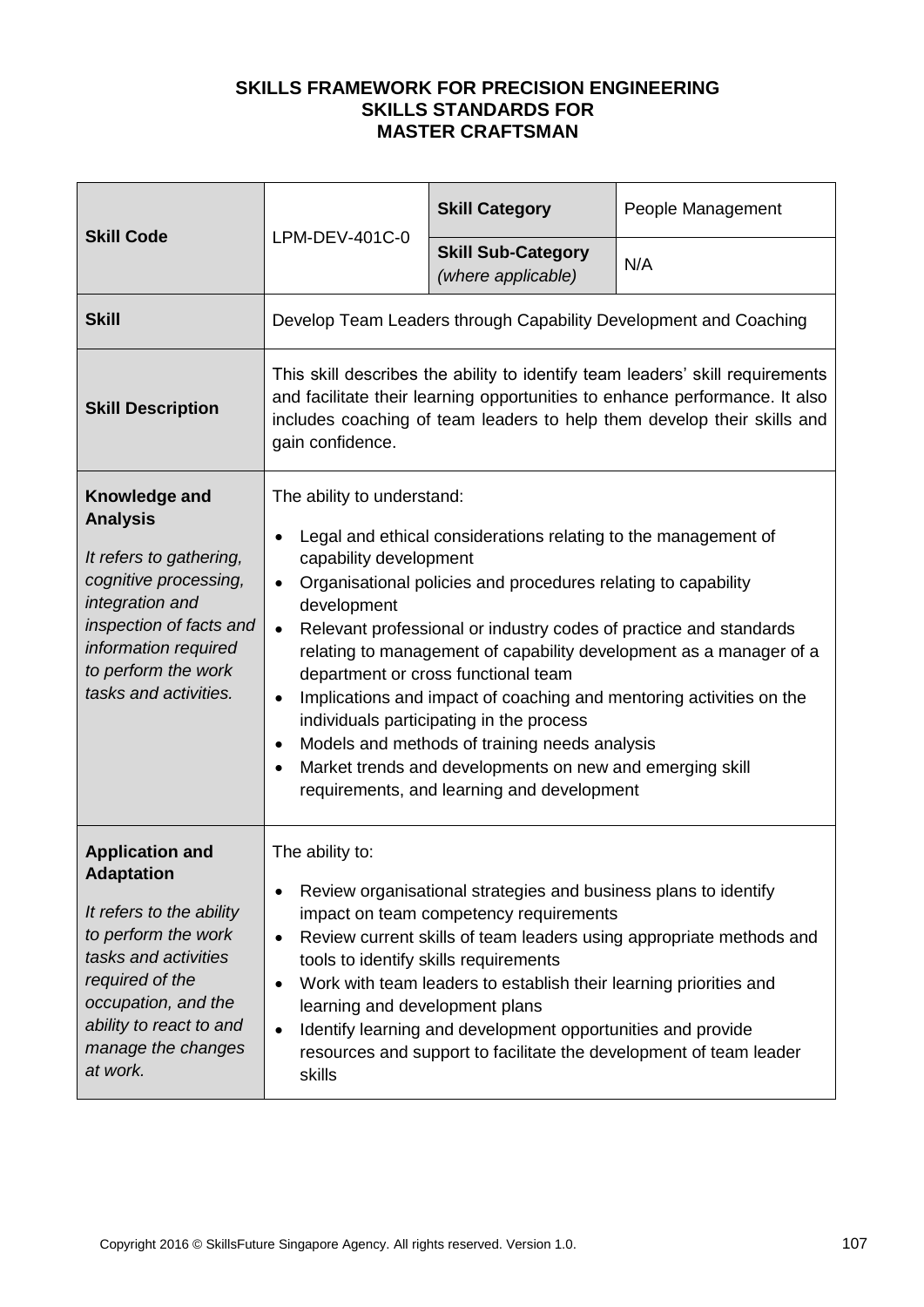| <b>Innovation and</b><br><b>Value Creation</b><br>It refers to the ability<br>to generate purposive<br>ideas to improve work<br>performance and/or<br>enhance business<br>values that are<br>aligned to<br>organisational goals. | The ability to:<br>Review capability development approach for team leaders to identify<br>areas for improvement                                                                                                                                                                                  |
|----------------------------------------------------------------------------------------------------------------------------------------------------------------------------------------------------------------------------------|--------------------------------------------------------------------------------------------------------------------------------------------------------------------------------------------------------------------------------------------------------------------------------------------------|
| <b>Social Intelligence</b><br>and Ethics<br>It refers to the ability<br>to use affective<br>factors in leadership,<br>relationship and<br>diversity management<br>guided by<br>professional codes of<br>ethics.                  | The ability to:<br>Provide coaching to team leaders to enhance their role performance,<br>taking into consideration their emotional states                                                                                                                                                       |
| <b>Learning to Learn</b><br>It refers to the ability<br>to develop and<br>improve one's self<br>within and outside of<br>one's area of work.                                                                                     | The ability to:<br>Review coaching outcomes against coaching goals to identify areas<br>for improvement in the coaching process<br>Improve own coaching skills by subscribing to diverse learning<br>channels and participating in peer discussion platforms to enhance<br>workplace performance |
| <b>Range of</b><br><b>Application</b><br>(where applicable)<br>It refers to the critical<br>circumstances and<br>contexts that the skill<br>may be demonstrated.                                                                 | N/A                                                                                                                                                                                                                                                                                              |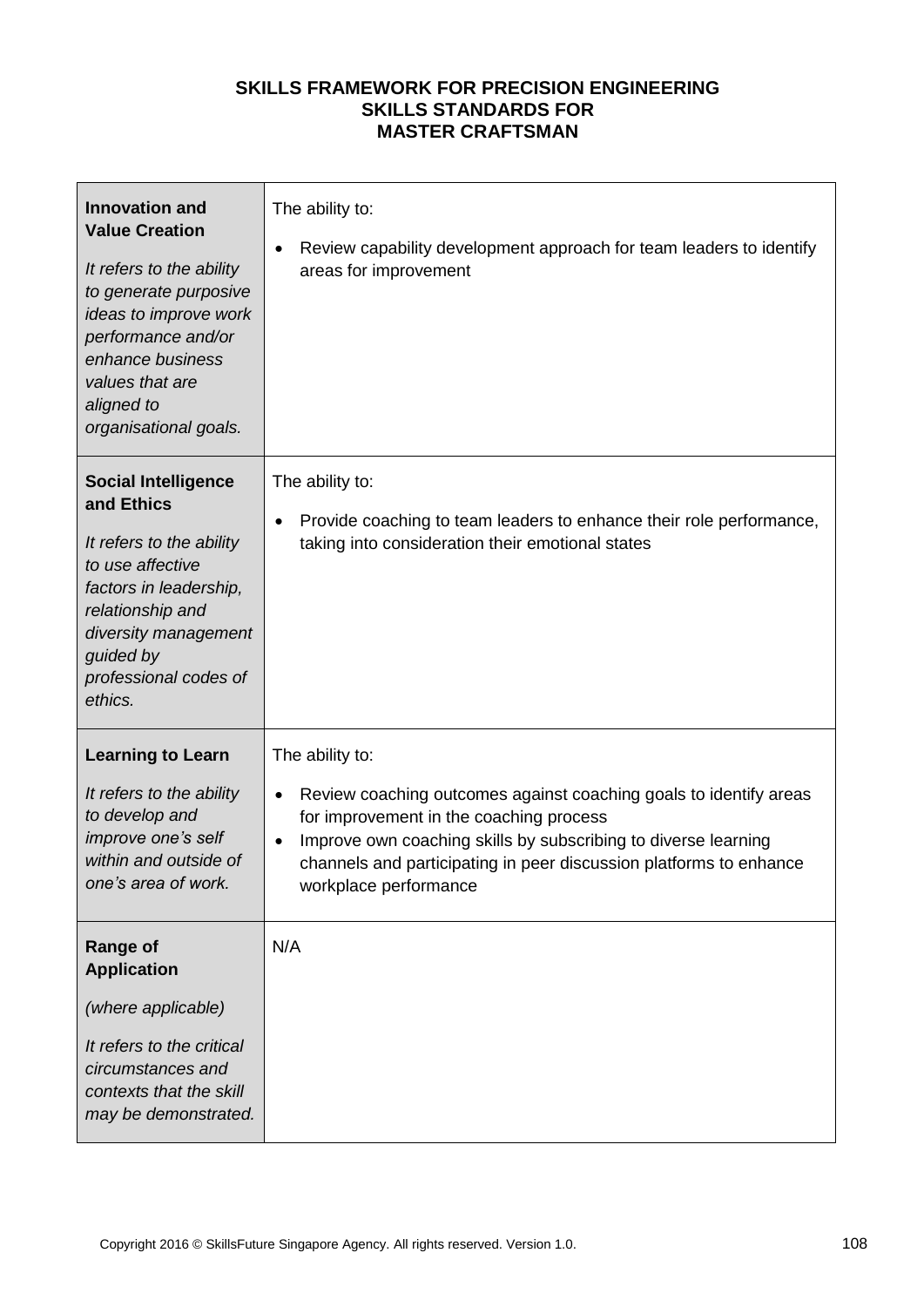| <b>Skill Code</b>                                                                                                                                                                                                             | LPM-CHG-401C-0                                                                                                                                                                                                                                                                                                                                                                                                                                                                                                                                                                                                                                                                                          | <b>Skill Category</b>                           | <b>Change Management</b>                                        |
|-------------------------------------------------------------------------------------------------------------------------------------------------------------------------------------------------------------------------------|---------------------------------------------------------------------------------------------------------------------------------------------------------------------------------------------------------------------------------------------------------------------------------------------------------------------------------------------------------------------------------------------------------------------------------------------------------------------------------------------------------------------------------------------------------------------------------------------------------------------------------------------------------------------------------------------------------|-------------------------------------------------|-----------------------------------------------------------------|
|                                                                                                                                                                                                                               |                                                                                                                                                                                                                                                                                                                                                                                                                                                                                                                                                                                                                                                                                                         | <b>Skill Sub-Category</b><br>(where applicable) | N/A                                                             |
| <b>Skill</b>                                                                                                                                                                                                                  |                                                                                                                                                                                                                                                                                                                                                                                                                                                                                                                                                                                                                                                                                                         |                                                 | Facilitate Innovation and Lead Team Leaders to Implement Change |
| <b>Skill Description</b>                                                                                                                                                                                                      | This skill describes the ability to work with team leaders to manage<br>change processes. It also includes facilitating innovation at the<br>workplace, implementing change strategies and<br>processes<br>and<br>evaluating the impact of change.                                                                                                                                                                                                                                                                                                                                                                                                                                                      |                                                 |                                                                 |
| Knowledge and<br><b>Analysis</b><br>It refers to gathering,<br>cognitive processing,<br>integration and<br>inspection of facts and<br>information required<br>to perform the work<br>tasks and activities.                    | The ability to understand:<br>Legal and ethical considerations relating to change management<br>Organisational policies and procedures relating to the change<br>$\bullet$<br>management<br>Relevant professional or industry codes of practice and standards<br>$\bullet$<br>relating to change management<br>Key concepts and importance of a learning organisation in relation to<br>$\bullet$<br>organisational change<br>Theories and principles of change management<br>The differences between and attributes of positive and negative risks                                                                                                                                                     |                                                 |                                                                 |
| <b>Application and</b><br><b>Adaptation</b><br>It refers to the ability<br>to perform the work<br>tasks and activities<br>required of the<br>occupation, and the<br>ability to react to and<br>manage the changes<br>at work. | The ability to:<br>Support enterprising behaviour and risk taking among team leaders<br>by modelling enterprising behaviours and rewarding innovation to<br>encourage desired behaviours<br>Assign roles and responsibilities to implement change strategies and<br>processes<br>Identify systems and behaviours that may support or limit<br>implementation activities to facilitate implementation<br>Work with team leaders to anticipate and plan for predictable<br>consequences of change by applying systems thinking<br>Analyse data and feedback from team leaders to establish trends and<br>identify actions and resources required to ensure change processes<br>generate required benefits |                                                 |                                                                 |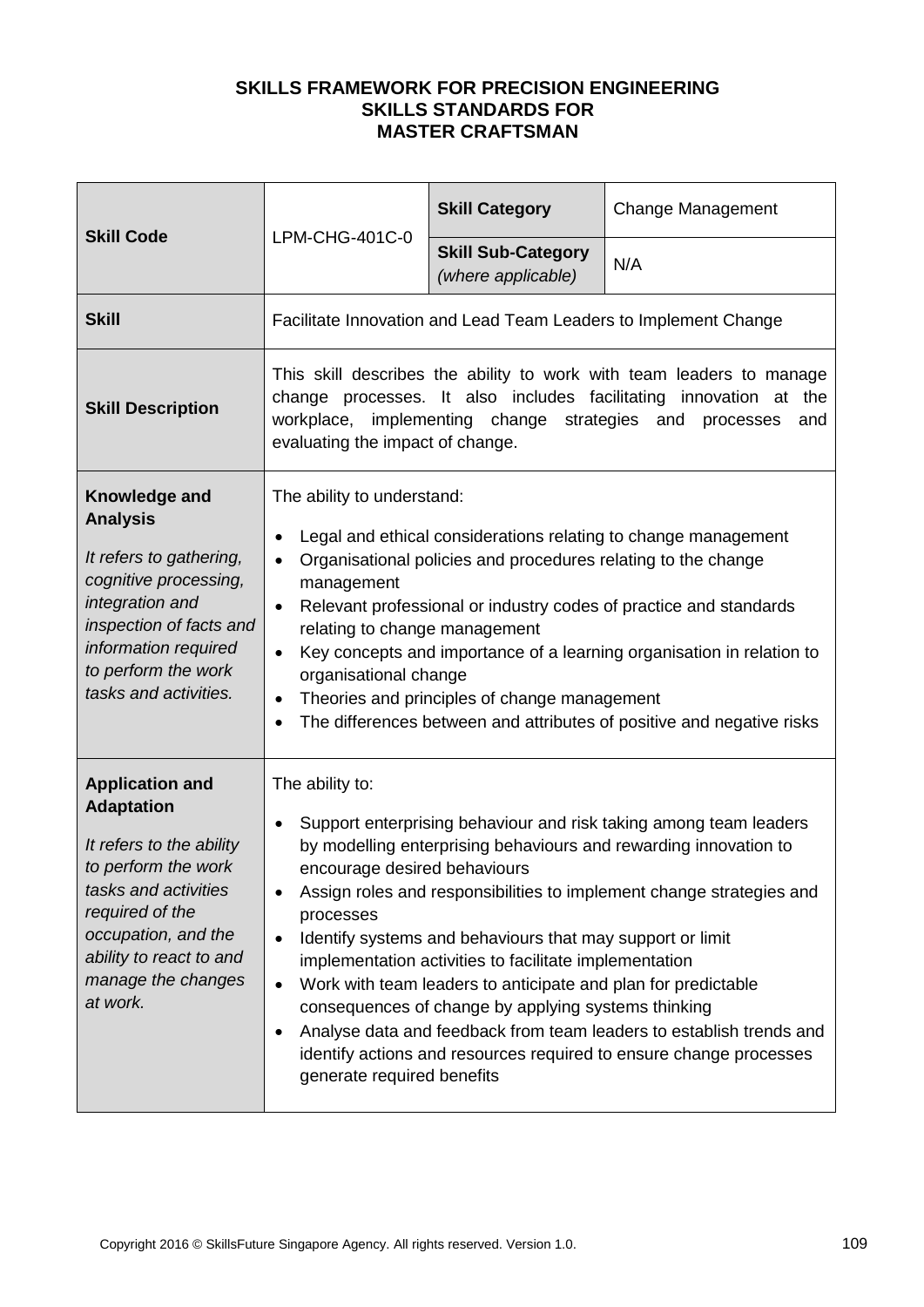| <b>Innovation and</b><br><b>Value Creation</b><br>It refers to the ability<br>to generate purposive<br>ideas to improve work<br>performance and/or<br>enhance business<br>values that are<br>aligned to<br>organisational goals. | The ability to:<br>Identify opportunities for growth or improvement based on current<br>achievements<br>Develop and review systems to share learnings from change<br>$\bullet$<br>implementation processes to guide future actions for improvement                                                                                       |
|----------------------------------------------------------------------------------------------------------------------------------------------------------------------------------------------------------------------------------|------------------------------------------------------------------------------------------------------------------------------------------------------------------------------------------------------------------------------------------------------------------------------------------------------------------------------------------|
| <b>Social Intelligence</b><br>and Ethics<br>It refers to the ability<br>to use affective<br>factors in leadership,<br>relationship and<br>diversity management<br>guided by<br>professional codes of<br>ethics.                  | The ability to:<br>Demonstrate empathy by acknowledging and addressing the feelings<br>$\bullet$<br>and perspectives of team leaders arising from the impact of change<br>implementation to ensure individual needs are addressed                                                                                                        |
| <b>Learning to Learn</b><br>It refers to the ability<br>to develop and<br>improve one's self<br>within and outside of<br>one's area of work.                                                                                     | The ability to:<br>Identify competencies to help individuals and teams to respond<br>$\bullet$<br>positively to change<br>Keep abreast of change management systems and processes by<br>subscribing to diverse learning channels and participating in peer<br>discussion platforms to enhance own knowledge for workplace<br>application |
| <b>Range of</b><br><b>Application</b><br>(where applicable)<br>It refers to the critical<br>circumstances and<br>contexts that the skill<br>may be demonstrated.                                                                 | N/A                                                                                                                                                                                                                                                                                                                                      |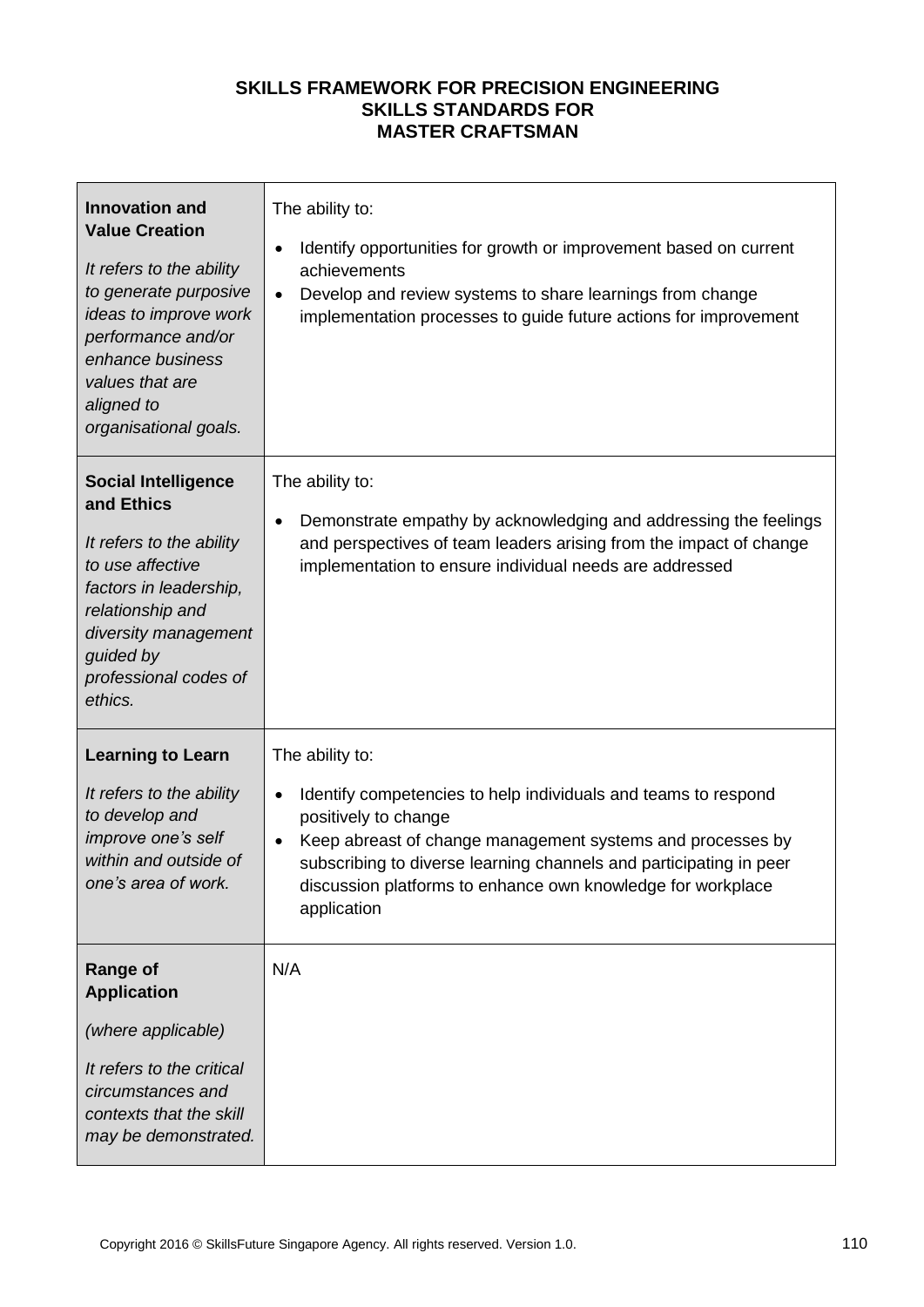| <b>Skill Code</b>                                                                                                                                                                                                             |                                                                                                                                                                                                                                                                                                                                                                                                                                                                                                                                                                                                                                                                                                                                                                                                                                               | <b>Skill Category</b>                                                                                                                                                                                                                                      | Leadership                                                                                                                                                                                                    |
|-------------------------------------------------------------------------------------------------------------------------------------------------------------------------------------------------------------------------------|-----------------------------------------------------------------------------------------------------------------------------------------------------------------------------------------------------------------------------------------------------------------------------------------------------------------------------------------------------------------------------------------------------------------------------------------------------------------------------------------------------------------------------------------------------------------------------------------------------------------------------------------------------------------------------------------------------------------------------------------------------------------------------------------------------------------------------------------------|------------------------------------------------------------------------------------------------------------------------------------------------------------------------------------------------------------------------------------------------------------|---------------------------------------------------------------------------------------------------------------------------------------------------------------------------------------------------------------|
|                                                                                                                                                                                                                               | LPM-VIS-401C-0                                                                                                                                                                                                                                                                                                                                                                                                                                                                                                                                                                                                                                                                                                                                                                                                                                | <b>Skill Sub-Category</b><br>(where applicable)                                                                                                                                                                                                            | N/A                                                                                                                                                                                                           |
| <b>Skill</b>                                                                                                                                                                                                                  | Management                                                                                                                                                                                                                                                                                                                                                                                                                                                                                                                                                                                                                                                                                                                                                                                                                                    |                                                                                                                                                                                                                                                            | Lead Team Leaders to Develop Business Strategies and Governance                                                                                                                                               |
| <b>Skill Description</b>                                                                                                                                                                                                      | This skill describes the ability to lead team leaders in the development of<br>business unit strategies, operational plans and corporate governance<br>management to meet organisational needs. It also includes providing<br>direction and guidance to team leaders through regular engagement,<br>modelling of leadership and expected behaviours.                                                                                                                                                                                                                                                                                                                                                                                                                                                                                          |                                                                                                                                                                                                                                                            |                                                                                                                                                                                                               |
| Knowledge and<br><b>Analysis</b><br>It refers to gathering,<br>cognitive processing,<br>integration and<br>inspection of facts and<br>information required<br>to perform the work<br>tasks and activities.                    | The ability to understand:<br>The relationship between high level strategy and the development<br>and implementation of team plans and processes<br>The relationship between high level strategy the development and<br>$\bullet$<br>implementation of business systems and processes to support<br>corporate governance<br>Organisational policies and procedures relating to the development of<br>departmental or business unit strategies, and corporate governance<br>compliance management<br>Legal and ethical considerations relating to corporate governance<br>$\bullet$<br>Relevant professional or industry codes of practice and standards<br>relating to corporate governance<br>Implications and impact on employees and the organisation arising<br>from team planning process and corporate governance management<br>process |                                                                                                                                                                                                                                                            |                                                                                                                                                                                                               |
| <b>Application and</b><br><b>Adaptation</b><br>It refers to the ability<br>to perform the work<br>tasks and activities<br>required of the<br>occupation, and the<br>ability to react to and<br>manage the changes<br>at work. | The ability to:<br>objectives<br>objectives<br>performance<br>achieve business unit goals                                                                                                                                                                                                                                                                                                                                                                                                                                                                                                                                                                                                                                                                                                                                                     | Facilitate team leaders' involvement in the development of<br>departmental or business unit strategies to achieve business<br>Lead team leaders to identify trends and issues impacting team<br>the workplace to guide team leaders in their behaviour and | performance and develop team operational plans to achieve team<br>Communicate organisational values and expectations of behaviour in<br>Engage regularly with team leaders to provide the required support to |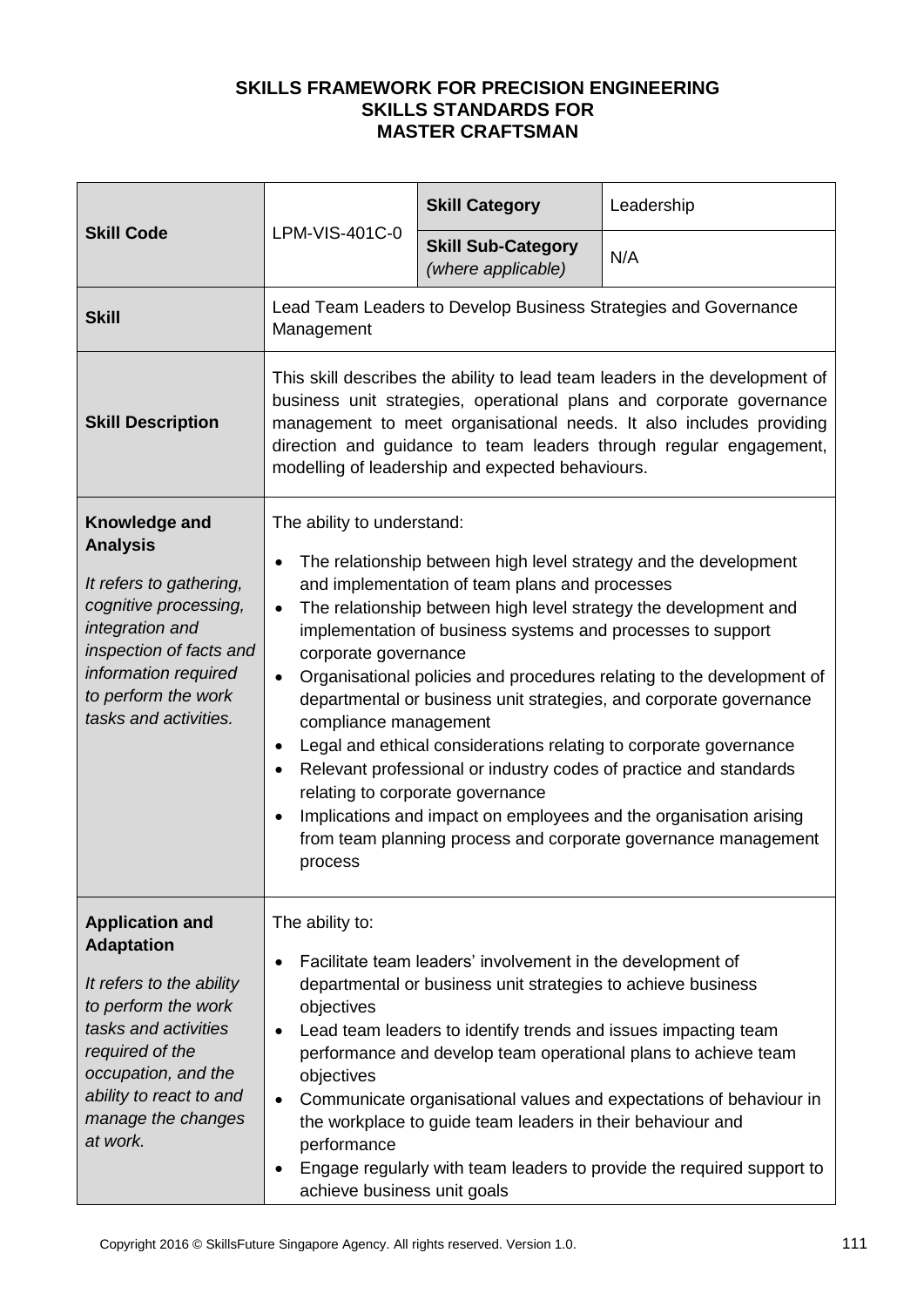|                                                                                                                                                                                                                                  | Model leadership and behaviours to demonstrate application of<br>$\bullet$<br>organisational values, behaviours and governance priorities in all<br>actions                                                                                                                                                                       |
|----------------------------------------------------------------------------------------------------------------------------------------------------------------------------------------------------------------------------------|-----------------------------------------------------------------------------------------------------------------------------------------------------------------------------------------------------------------------------------------------------------------------------------------------------------------------------------|
| <b>Innovation and</b><br><b>Value Creation</b><br>It refers to the ability<br>to generate purposive<br>ideas to improve work<br>performance and/or<br>enhance business<br>values that are<br>aligned to<br>organisational goals. | The ability to:<br>Develop and modify systems and processes to improve compliance<br>management on corporate governance and social responsibilities<br>requirements                                                                                                                                                               |
| <b>Social Intelligence</b><br>and Ethics<br>It refers to the ability<br>to use affective<br>factors in leadership,<br>relationship and<br>diversity management<br>guided by<br>professional codes of<br>ethics.                  | The ability to:<br>Communicate departmental or business unit strategic priorities to<br>$\bullet$<br>stakeholders to garner their support and buy-in<br>Assess emotional states of team leaders and respond appropriately<br>$\bullet$<br>to emotional cues when leading team leaders to ensure individual<br>needs are addressed |
| <b>Learning to Learn</b><br>It refers to the ability<br>to develop and<br>improve one's self<br>within and outside of<br>one's area of work.                                                                                     | The ability to:<br>Engage in regular self-reflection to identify own areas for<br>improvement in leading strategy planning<br>Improve own strategy planning skills by subscribing to diverse<br>learning channels and participating in peer review platforms to<br>enhance workplace performance                                  |
| <b>Range of</b><br><b>Application</b><br>(where applicable)<br>It refers to the critical<br>circumstances and<br>contexts that the skill                                                                                         | N/A                                                                                                                                                                                                                                                                                                                               |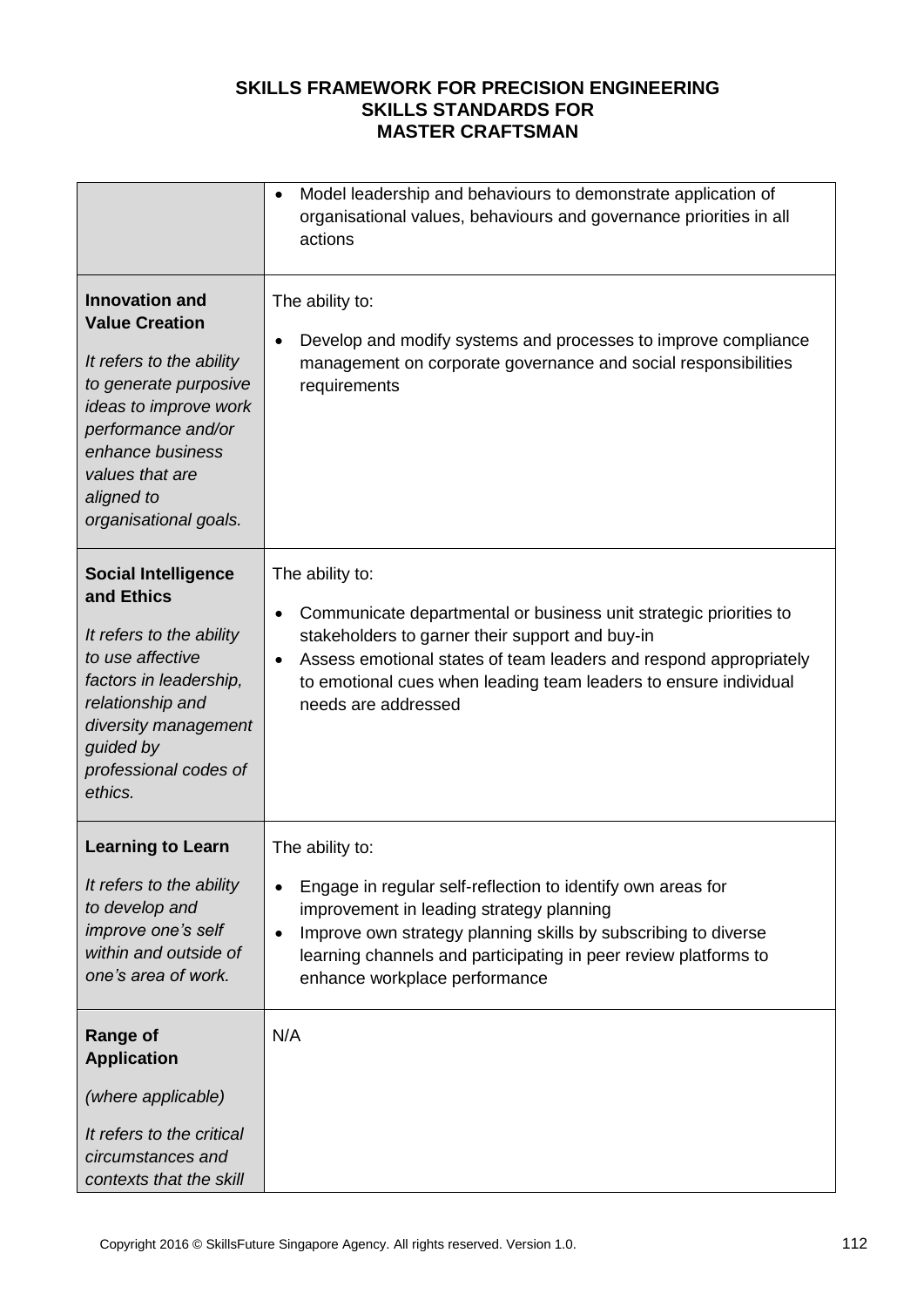| may be demonstrated. |  |
|----------------------|--|
|                      |  |
|                      |  |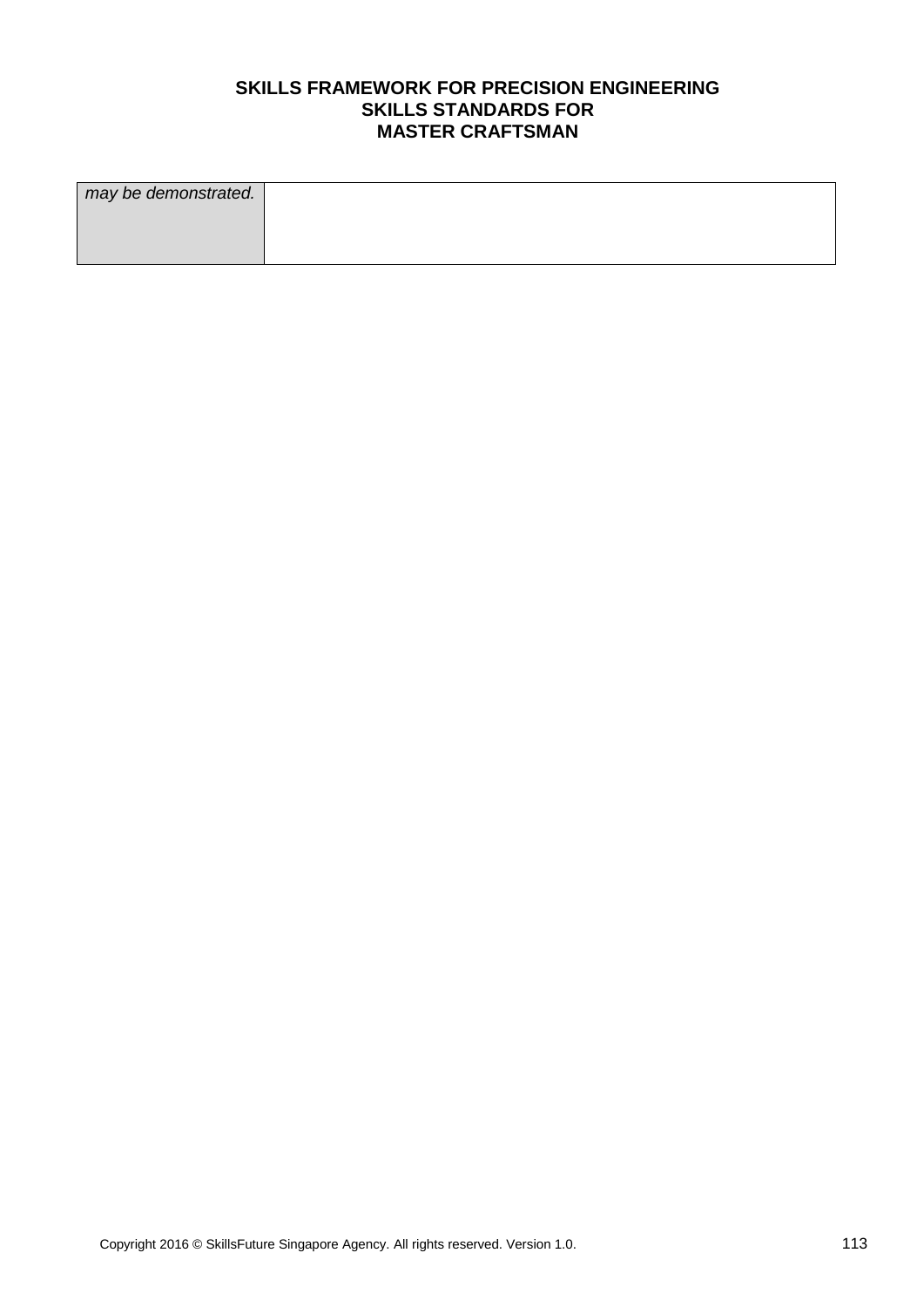| <b>Skill Code</b>                                                                                                                                                                                                             | LPM-RES-301C-0                                                                                                                                                                                                                                                                                                                                                                                                                                                                                                                                                                                                                                                                                        | <b>Skill Category</b>                                                                                                                                                                                                                              | <b>Results Achievement</b>                                                                                                                                                                                                                                                                                                                      |
|-------------------------------------------------------------------------------------------------------------------------------------------------------------------------------------------------------------------------------|-------------------------------------------------------------------------------------------------------------------------------------------------------------------------------------------------------------------------------------------------------------------------------------------------------------------------------------------------------------------------------------------------------------------------------------------------------------------------------------------------------------------------------------------------------------------------------------------------------------------------------------------------------------------------------------------------------|----------------------------------------------------------------------------------------------------------------------------------------------------------------------------------------------------------------------------------------------------|-------------------------------------------------------------------------------------------------------------------------------------------------------------------------------------------------------------------------------------------------------------------------------------------------------------------------------------------------|
|                                                                                                                                                                                                                               |                                                                                                                                                                                                                                                                                                                                                                                                                                                                                                                                                                                                                                                                                                       | <b>Skill Sub-Category</b><br>(where applicable)                                                                                                                                                                                                    | N/A                                                                                                                                                                                                                                                                                                                                             |
| <b>Skill</b>                                                                                                                                                                                                                  | Monitor and Reward Performance in a Team to Support Achievement of<br><b>Results</b>                                                                                                                                                                                                                                                                                                                                                                                                                                                                                                                                                                                                                  |                                                                                                                                                                                                                                                    |                                                                                                                                                                                                                                                                                                                                                 |
| <b>Skill Description</b>                                                                                                                                                                                                      | This skill describes the ability to implement team plans and monitor<br>team's progress towards the achievement of results. It also includes<br>managing and rewarding team performance.                                                                                                                                                                                                                                                                                                                                                                                                                                                                                                              |                                                                                                                                                                                                                                                    |                                                                                                                                                                                                                                                                                                                                                 |
| Knowledge and<br><b>Analysis</b><br>It refers to gathering,<br>cognitive processing,<br>integration and<br>inspection of facts and<br>information required<br>to perform the work<br>tasks and activities.                    | The ability to understand:<br>Organisational policies and procedures relating to interpretation and<br>$\bullet$<br>implementation of plans, and performance management processes<br>and tools<br>Legal and ethical considerations relating to performance<br>$\bullet$<br>management and performance contracts<br>The relationship between business objectives and the development<br>$\bullet$<br>and implementation of plans and processes at the team level<br>The relationship between high level strategy and performance<br>$\bullet$<br>management processes at the team level<br>Implications and impact of performance management process on<br>$\bullet$<br>employees and the organisation |                                                                                                                                                                                                                                                    |                                                                                                                                                                                                                                                                                                                                                 |
| <b>Application and</b><br><b>Adaptation</b><br>It refers to the ability<br>to perform the work<br>tasks and activities<br>required of the<br>occupation, and the<br>ability to react to and<br>manage the changes<br>at work. | The ability to:<br>understanding<br>$\bullet$<br>deployment of team members<br>$\bullet$<br>$\bullet$<br>generate desired results<br>$\bullet$<br>expected and actual performance<br>$\bullet$<br>measures to address risks                                                                                                                                                                                                                                                                                                                                                                                                                                                                           | Allocate tasks and resources to team members based on each<br>Negotiate and document the deliverables and performance<br>Monitor and assess emerging risks that may impact on team<br>performance and identify appropriate control and contingency | Work with team members to interpret team plans to seek common<br>individual's skills, knowledge and experiences to ensure optimal<br>expectations of each team member to track achievement of results<br>Lead team performance and monitor implementation of team plans to<br>Provide regular feedback to team members to maintain awareness of |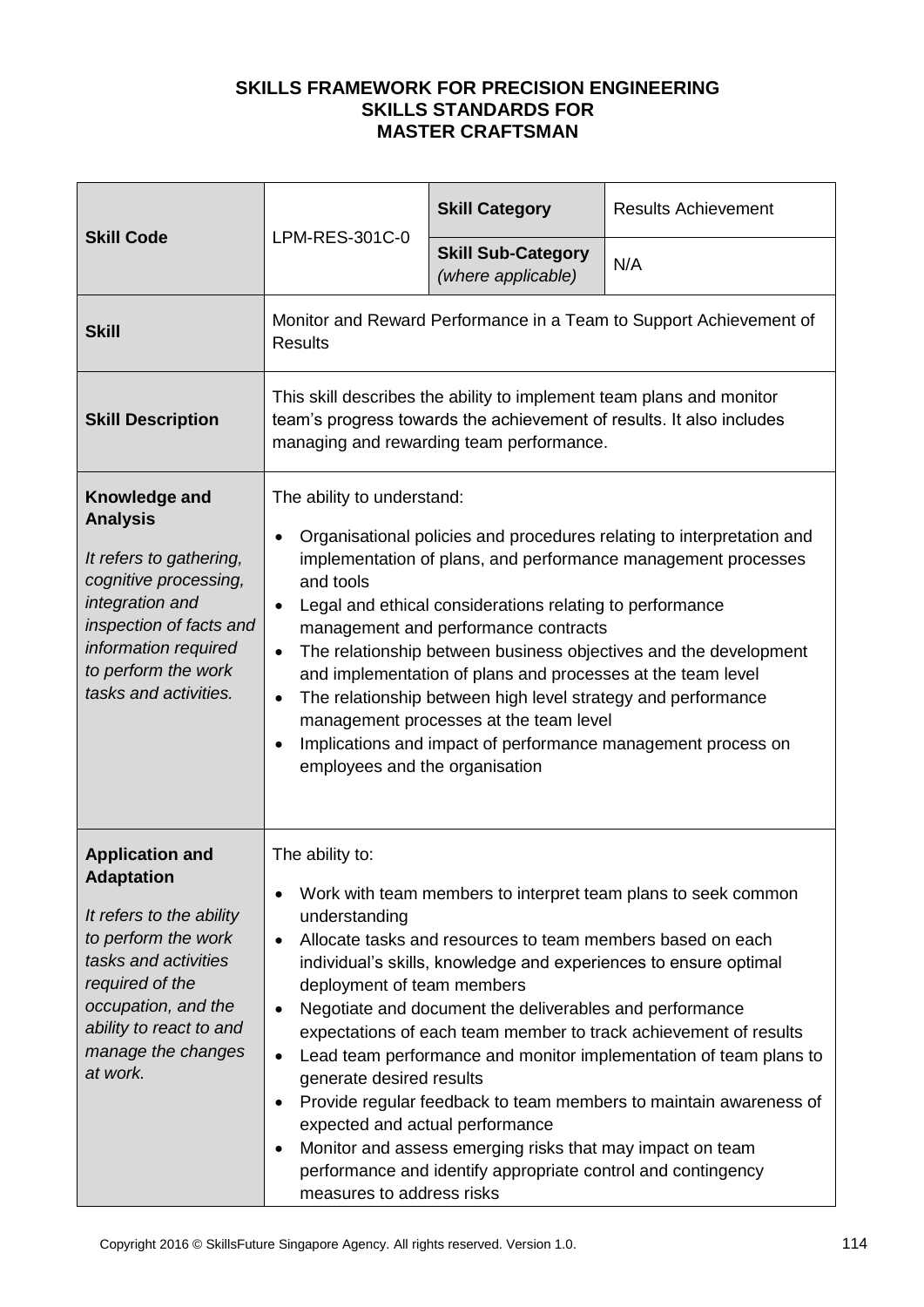|                                                                                                                                                                                                                                  | Report on evaluation of team plan implementation to update<br>management team<br>Manage and reward employee performance to ensure performance<br>standards are met in accordance to team requirements<br>Identify learning and development programmes to support team and<br>own performance |
|----------------------------------------------------------------------------------------------------------------------------------------------------------------------------------------------------------------------------------|----------------------------------------------------------------------------------------------------------------------------------------------------------------------------------------------------------------------------------------------------------------------------------------------|
| <b>Innovation and</b><br><b>Value Creation</b><br>It refers to the ability<br>to generate purposive<br>ideas to improve work<br>performance and/or<br>enhance business<br>values that are<br>aligned to<br>organisational goals. | The ability to:<br>Work with team members to evaluate outcomes of team plan<br>implementation and team performance against success criteria to<br>determine areas for improvements                                                                                                           |
| <b>Social Intelligence</b><br>and Ethics<br>It refers to the ability<br>to use affective<br>factors in leadership,<br>relationship and<br>diversity management<br>guided by<br>professional codes of<br>ethics.                  | The ability to:<br>Assess emotional states of team members and respond appropriately<br>to emotional cues when managing team performance to ensure<br>individual needs are addressed                                                                                                         |
| <b>Learning to Learn</b><br>It refers to the ability<br>to develop and<br>improve one's self<br>within and outside of<br>one's area of work.                                                                                     | The ability to:<br>Keep abreast of performance management processes by subscribing<br>to diverse learning channels and participating in peer discussions to<br>enhance own competence in managing performance management                                                                     |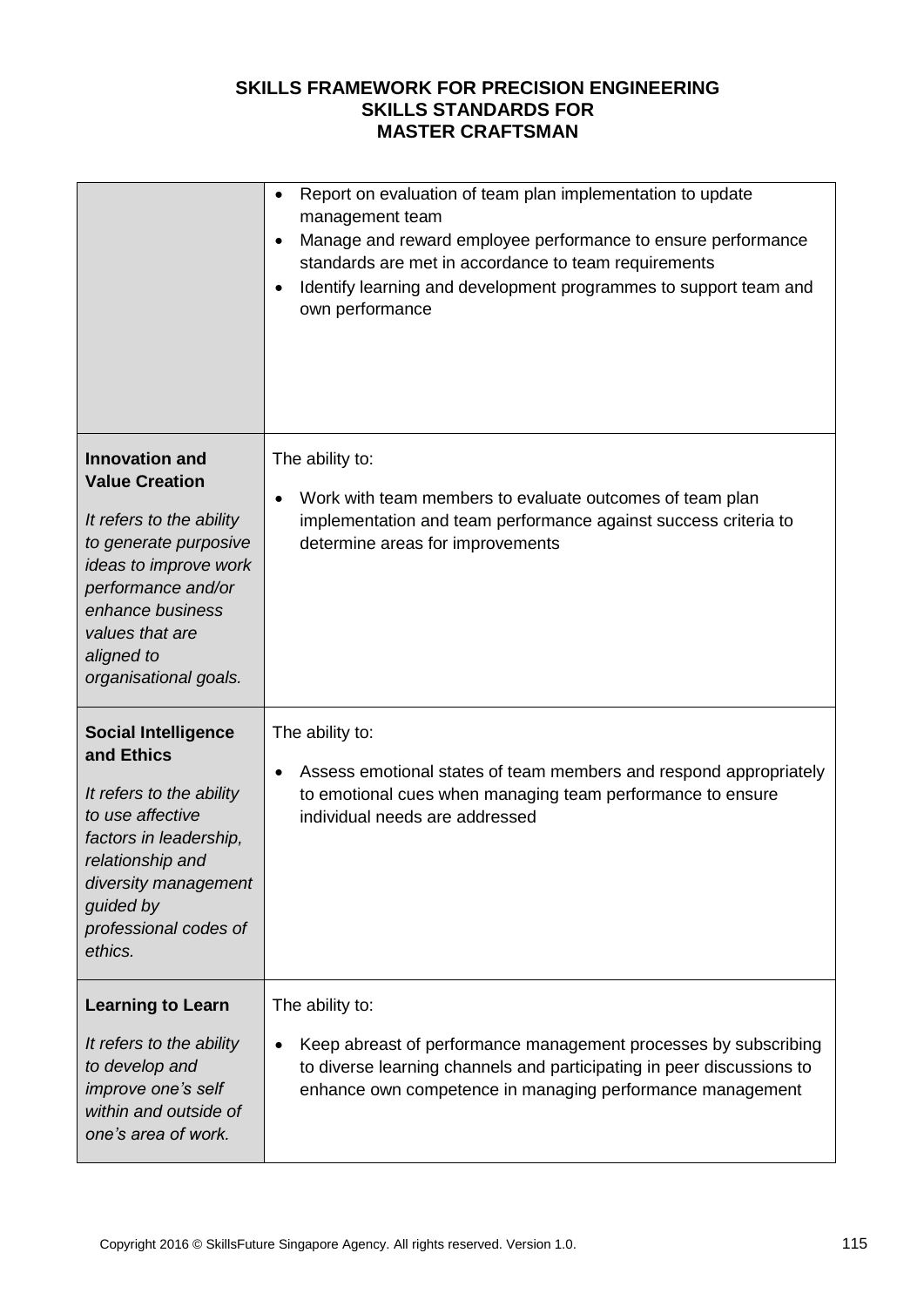| <b>Range of</b><br><b>Application</b>                                                             | N/A |
|---------------------------------------------------------------------------------------------------|-----|
| (where applicable)                                                                                |     |
| It refers to the critical<br>circumstances and<br>contexts that the skill<br>may be demonstrated. |     |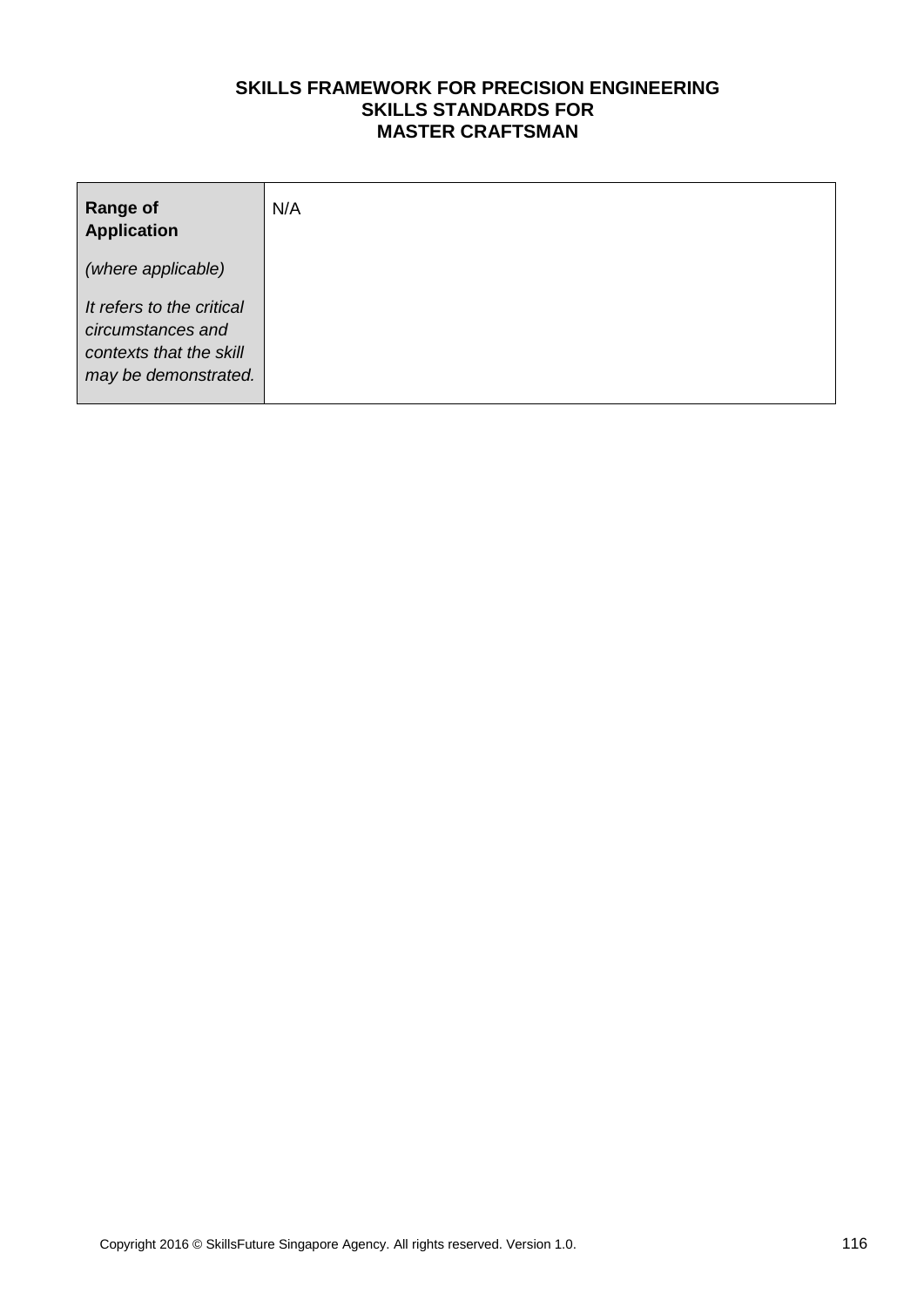| <b>Skill Code</b>                                                                                                                                                                                                             | BM-PM-502E-1                                                                                                                                                                                                                                                                                               | <b>Skills Category</b>                           | <b>Project Management</b>                                            |
|-------------------------------------------------------------------------------------------------------------------------------------------------------------------------------------------------------------------------------|------------------------------------------------------------------------------------------------------------------------------------------------------------------------------------------------------------------------------------------------------------------------------------------------------------|--------------------------------------------------|----------------------------------------------------------------------|
|                                                                                                                                                                                                                               |                                                                                                                                                                                                                                                                                                            | <b>Skills Sub-Category</b><br>(where applicable) | N/A                                                                  |
| <b>Skill</b>                                                                                                                                                                                                                  | <b>Establish Project Feasibility</b>                                                                                                                                                                                                                                                                       |                                                  |                                                                      |
| <b>Skill Description</b>                                                                                                                                                                                                      | This skill describes the ability to assess the feasibility of and authorise<br>projects based on feasibility assessment results. This includes carrying<br>out project feasibility studies.                                                                                                                |                                                  |                                                                      |
| Knowledge and<br><b>Analysis</b><br>It refers to gathering,<br>cognitive processing,<br>integration and<br>inspection of facts and<br>information required<br>to perform the work<br>tasks and activities.                    | The ability to understand:<br>Organisational objectives and capabilities<br>$\bullet$<br>Assessment process<br>$\bullet$<br>Methods to evaluate assessment models' findings<br>$\bullet$<br>Feasibility factors<br>$\bullet$<br>Measures of project benefits and outcomes<br>$\bullet$                     |                                                  |                                                                      |
| <b>Application and</b><br><b>Adaptation</b><br>It refers to the ability<br>to perform the work<br>tasks and activities<br>required of the<br>occupation, and the<br>ability to react to and<br>manage the changes<br>at work. | The ability to:<br>Evaluate alignment of project with organisational objectives<br>٠<br>Assess feasibility of carrying out project in accordance with<br>$\bullet$<br>organisational capabilities<br>Recommend authorisation of projects in accordance with feasibility<br>$\bullet$<br>assessment results |                                                  |                                                                      |
| <b>Innovation and</b><br><b>Value Creation</b><br>It refers to the ability<br>to generate purposive<br>ideas to improve work<br>performance and/or<br>enhance business<br>values that are<br>aligned to                       | The ability to:<br>$\bullet$                                                                                                                                                                                                                                                                               | assessment findings and recommendations          | Seek inputs from supervisors to add value to the project feasibility |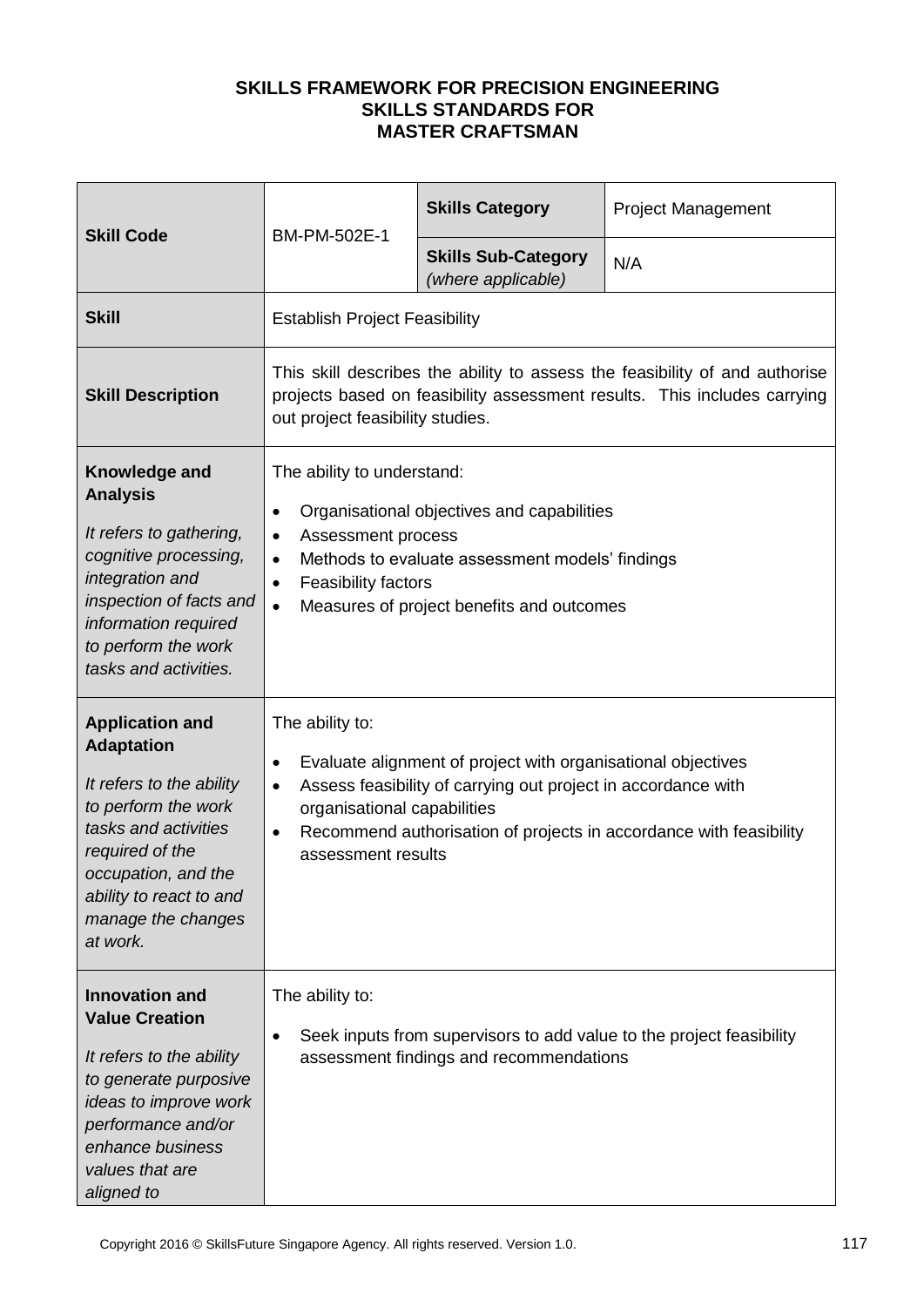| organisational                                                                                                                                                                                                  |                                                                                                                                                                                                                 |
|-----------------------------------------------------------------------------------------------------------------------------------------------------------------------------------------------------------------|-----------------------------------------------------------------------------------------------------------------------------------------------------------------------------------------------------------------|
| <b>Social Intelligence</b><br>and Ethics<br>It refers to the ability<br>to use affective<br>factors in leadership,<br>relationship and<br>diversity management<br>guided by<br>professional codes of<br>ethics. | The ability to:<br>Assess emotional states and respond appropriately to emotional cues<br>$\bullet$<br>when addressing project feasibility with project teams to maintain<br>positive working relationships     |
| <b>Learning to Learn</b><br>It refers to the ability<br>to develop and<br>improve one's self<br>within and outside of<br>one's area of work.                                                                    | The ability to:<br>Improve own capability in conducting project feasibility assessment<br>$\bullet$<br>by subscribing to diverse learning channels and discussion platforms<br>to enhance workplace performance |
| <b>Range of</b><br><b>Application</b><br>(where applicable)<br>It refers to the critical<br>circumstances and<br>contexts that the skill<br>may be demonstrated.                                                | N/A                                                                                                                                                                                                             |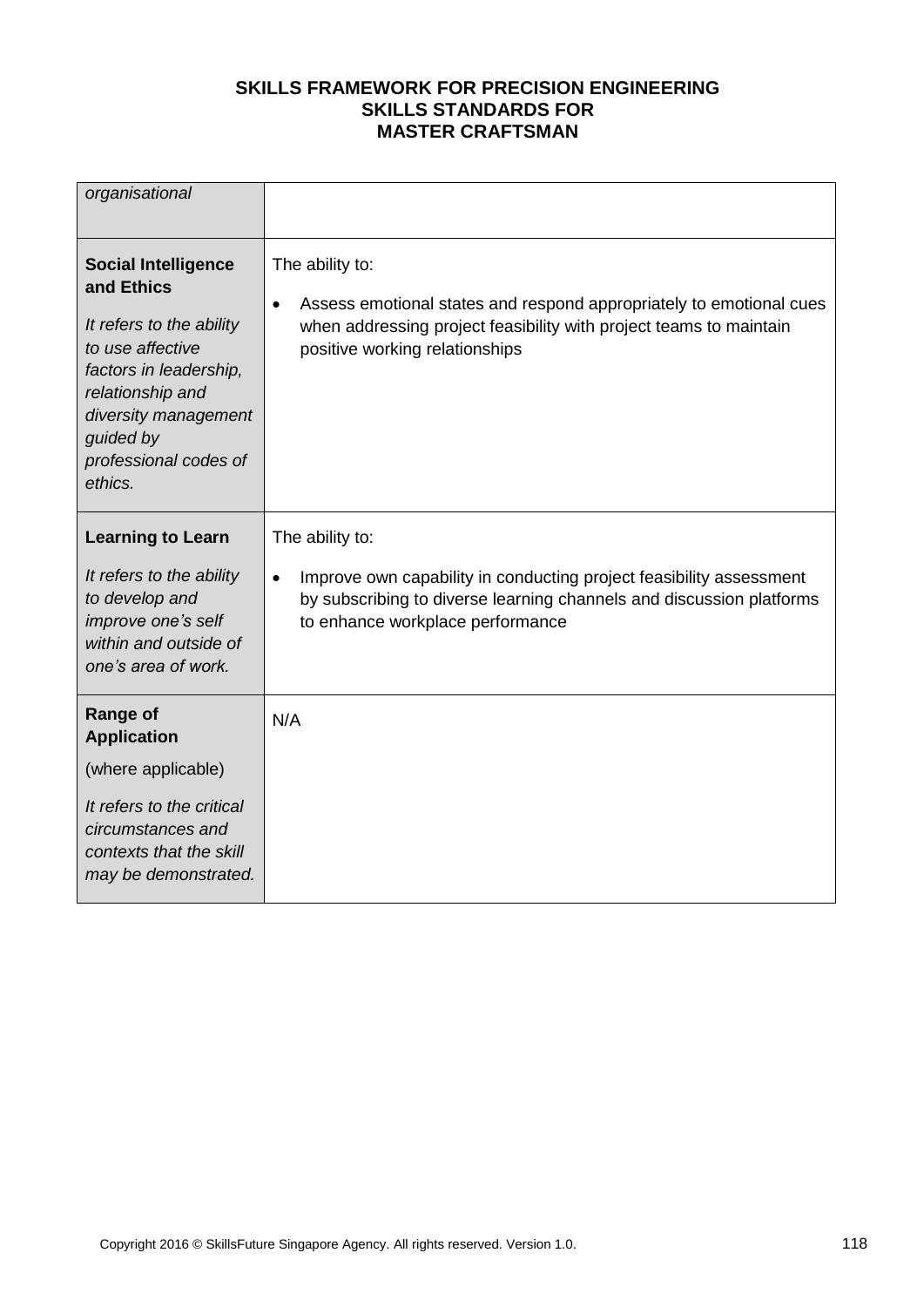| <b>Skill Code</b>                                                                                                                                                                                                             |                                                                                                                                                                                                                                              | <b>Skills Category</b>                           | <b>Project Management</b>                                            |
|-------------------------------------------------------------------------------------------------------------------------------------------------------------------------------------------------------------------------------|----------------------------------------------------------------------------------------------------------------------------------------------------------------------------------------------------------------------------------------------|--------------------------------------------------|----------------------------------------------------------------------|
|                                                                                                                                                                                                                               | BM-PM-503E-1                                                                                                                                                                                                                                 | <b>Skills Sub-Category</b><br>(where applicable) | N/A                                                                  |
| <b>Skill</b>                                                                                                                                                                                                                  | <b>Establish Project Scope</b>                                                                                                                                                                                                               |                                                  |                                                                      |
| <b>Skill Description</b>                                                                                                                                                                                                      | This skill describes the ability to define and authorise changes to a<br>project's scope to ensure its successful completion. This involves<br>defining project objectives and scope.                                                        |                                                  |                                                                      |
| Knowledge and<br><b>Analysis</b><br>It refers to gathering,<br>cognitive processing,<br>integration and<br>inspection of facts and<br>information required<br>to perform the work<br>tasks and activities.                    | The ability to understand:<br>Relevant stakeholders<br>$\bullet$<br>Components of project plans<br>$\bullet$<br>Change management process<br>$\bullet$<br>Project charter<br>$\bullet$<br>Project outcomes<br>$\bullet$                      |                                                  |                                                                      |
| <b>Application and</b><br><b>Adaptation</b><br>It refers to the ability<br>to perform the work<br>tasks and activities<br>required of the<br>occupation, and the<br>ability to react to and<br>manage the changes<br>at work. | The ability to:<br>Define project objectives and scope to meet organisational needs and<br>$\bullet$<br>guidelines or policies<br>Authorise project scope in accordance with organisational procedures<br>$\bullet$<br>for project execution |                                                  |                                                                      |
| <b>Innovation and</b><br><b>Value Creation</b><br>It refers to the ability<br>to generate purposive<br>ideas to improve work<br>performance and/or<br>enhance business<br>values that are<br>aligned to                       | The ability to:<br>$\bullet$<br>objectives are fulfilled                                                                                                                                                                                     |                                                  | Review and authorise changes to project scope to ensure that project |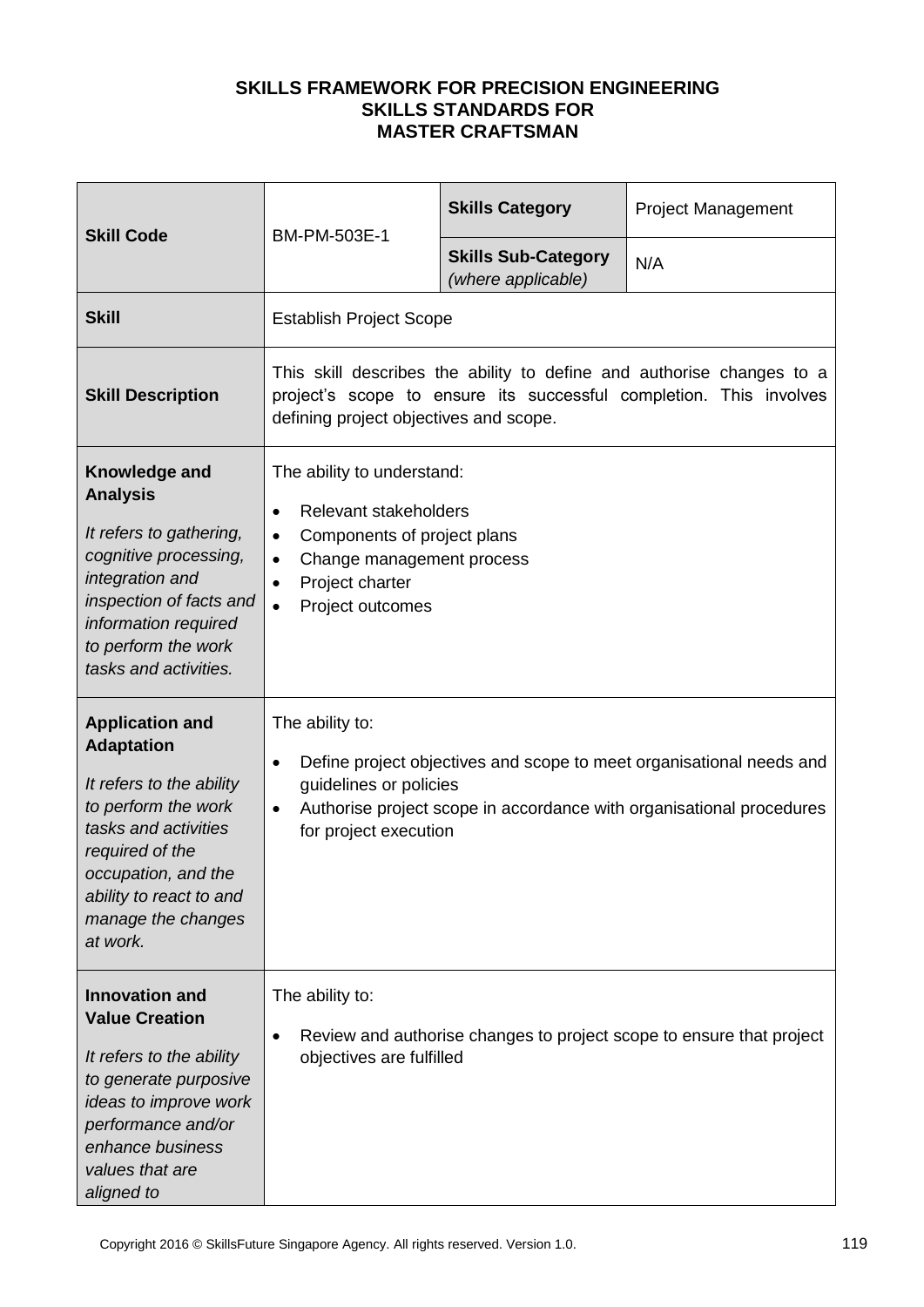| organisational                                                                                                                                                                                                  |                                                                                                                                                                                                             |
|-----------------------------------------------------------------------------------------------------------------------------------------------------------------------------------------------------------------|-------------------------------------------------------------------------------------------------------------------------------------------------------------------------------------------------------------|
| <b>Social Intelligence</b><br>and Ethics<br>It refers to the ability<br>to use affective<br>factors in leadership,<br>relationship and<br>diversity management<br>guided by<br>professional codes of<br>ethics. | The ability to:<br>Demonstrate empathy and appreciation of stakeholders' views when<br>$\bullet$<br>defining and establishing project scope to ensure individual concerns<br>are acknowledged and addressed |
| <b>Learning to Learn</b>                                                                                                                                                                                        | The ability to:                                                                                                                                                                                             |
| It refers to the ability<br>to develop and<br>improve one's self<br>within and outside of<br>one's area of work.                                                                                                | Study past projects to gain insights to establish current project scope<br>$\bullet$                                                                                                                        |
| <b>Range of</b><br><b>Application</b>                                                                                                                                                                           | N/A                                                                                                                                                                                                         |
| (where applicable)                                                                                                                                                                                              |                                                                                                                                                                                                             |
| It refers to the critical<br>circumstances and<br>contexts that the skill<br>may be demonstrated.                                                                                                               |                                                                                                                                                                                                             |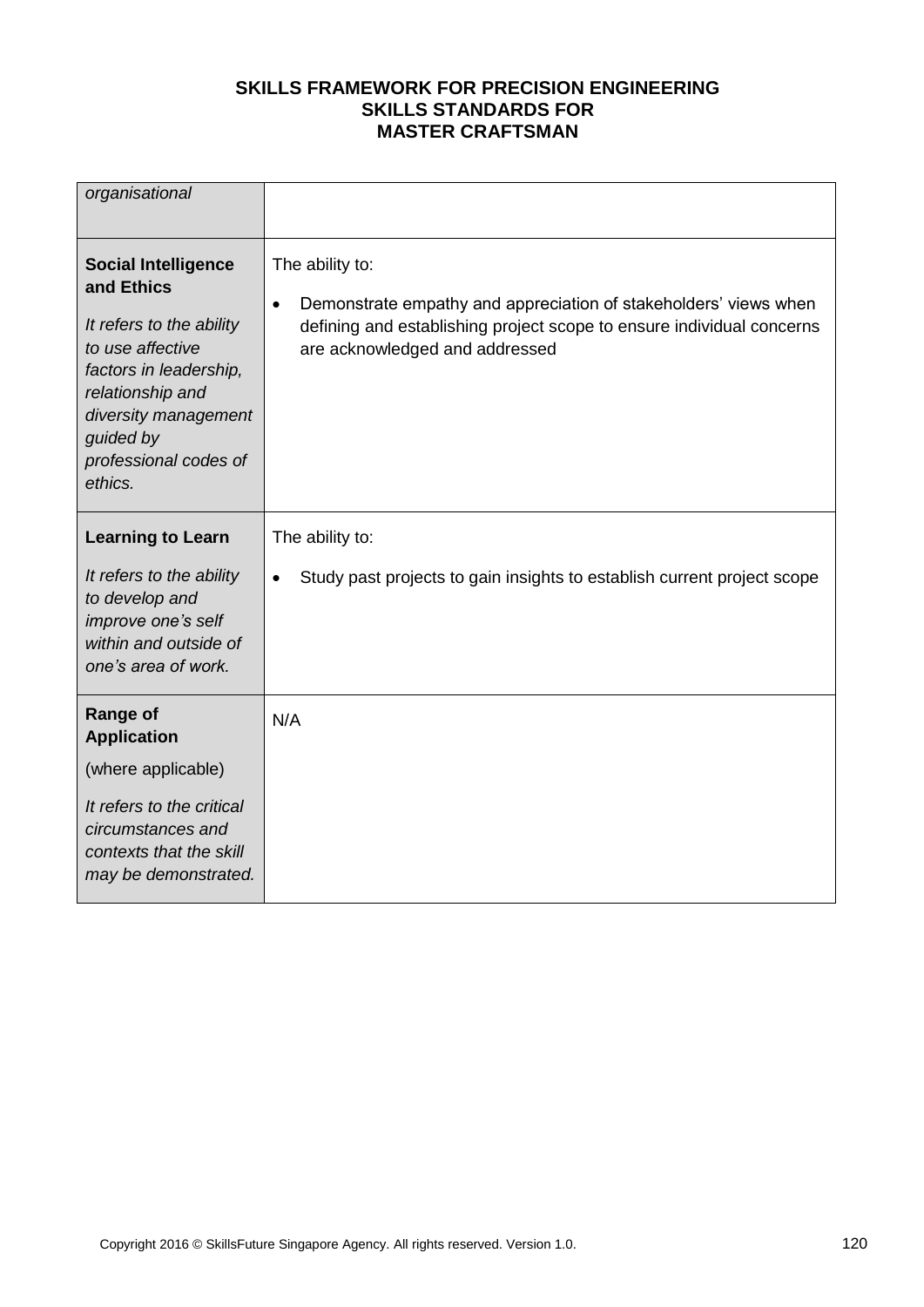| <b>Skill Code</b>                                                                                                                                                                                                             | PRE-SMA-4001-1                                                                                                                                                                                                                                                                            | <b>Skill Category</b>                                          | Sales and Marketing                                                 |
|-------------------------------------------------------------------------------------------------------------------------------------------------------------------------------------------------------------------------------|-------------------------------------------------------------------------------------------------------------------------------------------------------------------------------------------------------------------------------------------------------------------------------------------|----------------------------------------------------------------|---------------------------------------------------------------------|
|                                                                                                                                                                                                                               |                                                                                                                                                                                                                                                                                           | <b>Skill Sub-Category</b><br>(where applicable)                | N/A                                                                 |
| <b>Skill</b>                                                                                                                                                                                                                  |                                                                                                                                                                                                                                                                                           | Understand Sales and Marketing in a Manufacturing Organisation |                                                                     |
| <b>Skill Description</b>                                                                                                                                                                                                      | This skill describes the ability to understand the concept of sales and<br>marketing in a manufacturing organisation context. It also includes<br>identification<br>of<br>opportunities<br>for<br>competitive<br>advantage<br>and<br>understanding the marketing mix of the organisation. |                                                                |                                                                     |
| Knowledge and<br><b>Analysis</b><br>It refers to gathering,<br>cognitive processing,<br>integration and<br>inspection of facts and<br>information required<br>to perform the work<br>tasks and activities.                    | The ability to understand:<br>Relevant industry and market practices and standards<br>Four marketing essential elements<br>Organisations' marketing plans and competitive advantages<br>Workplace Safety and Health regulations                                                           |                                                                |                                                                     |
| <b>Application and</b><br><b>Adaptation</b><br>It refers to the ability<br>to perform the work<br>tasks and activities<br>required of the<br>occupation, and the<br>ability to react to and<br>manage the changes<br>at work. | The ability to:<br>Identify the organisation's current and emerging competitors<br>$\bullet$<br>Determine the marketing mix, in relation to the organisation's<br>targeted competitive advantage                                                                                          |                                                                |                                                                     |
| <b>Innovation and</b><br><b>Value Creation</b><br>It refers to the ability<br>to generate purposive<br>ideas to improve work<br>performance and/or<br>enhance business<br>values that are                                     | The ability to:                                                                                                                                                                                                                                                                           | supporting the organisation's competitive advantage            | Analyse the organisation's marketing plans to assess suitability in |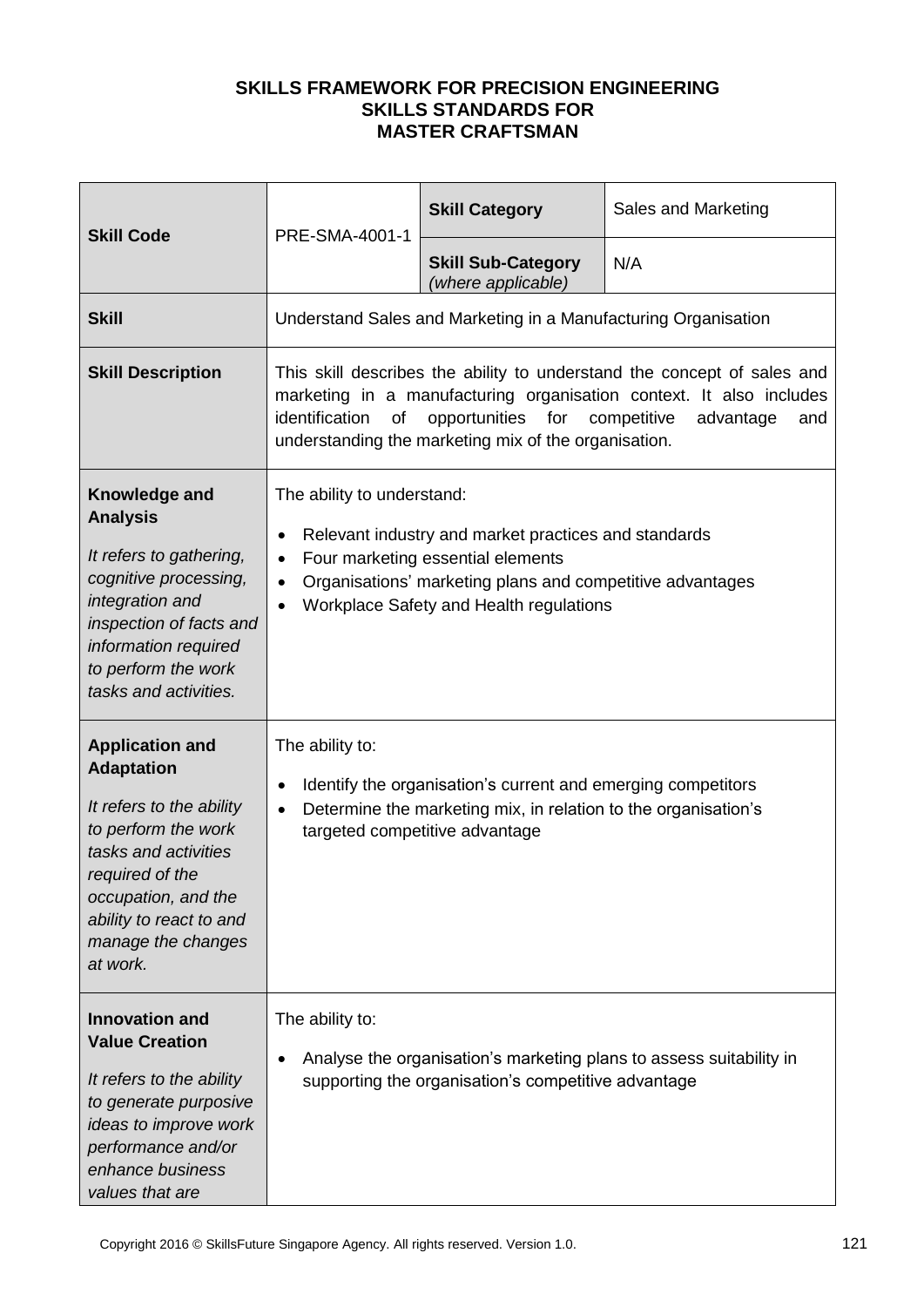| aligned to<br>organisational                                                                                                                                                                                    |                                                                                                                                                                                                                                                                                                                                                                                                                                                                                                                                                                                                               |
|-----------------------------------------------------------------------------------------------------------------------------------------------------------------------------------------------------------------|---------------------------------------------------------------------------------------------------------------------------------------------------------------------------------------------------------------------------------------------------------------------------------------------------------------------------------------------------------------------------------------------------------------------------------------------------------------------------------------------------------------------------------------------------------------------------------------------------------------|
| <b>Social Intelligence</b><br>and Ethics<br>It refers to the ability<br>to use affective<br>factors in leadership,<br>relationship and<br>diversity management<br>guided by<br>professional codes of<br>ethics. | N/A                                                                                                                                                                                                                                                                                                                                                                                                                                                                                                                                                                                                           |
| <b>Learning to Learn</b><br>It refers to the ability<br>to develop and<br>improve one's self<br>within and outside of<br>one's area of work.                                                                    | The ability to:<br>Analyse data and emerging trends through market research to<br>$\bullet$<br>understand the organisation's market potential                                                                                                                                                                                                                                                                                                                                                                                                                                                                 |
| <b>Range of</b><br><b>Application</b><br>(where applicable)<br>It refers to the critical<br>circumstances and<br>contexts that the skill<br>may be demonstrated.                                                | Four marketing essential elements must include:<br>Product – brand, quality, product range, packaging, delivery and<br>customer service<br>Place - warehousing, outlet location, type of outlet, wholesalers,<br>$\bullet$<br>retailers and franchisers<br>Price – product cost, wholesale price, retail price, guarantees,<br>allowances, deals, discounts and delivery terms<br>Promotion – internal marketing, word of mouth, branding, public<br>reaction, sales promotion, personal selling, direct marketing,<br>sponsorship, exhibitions, merchandising, packaging, corporate image<br>and advertising |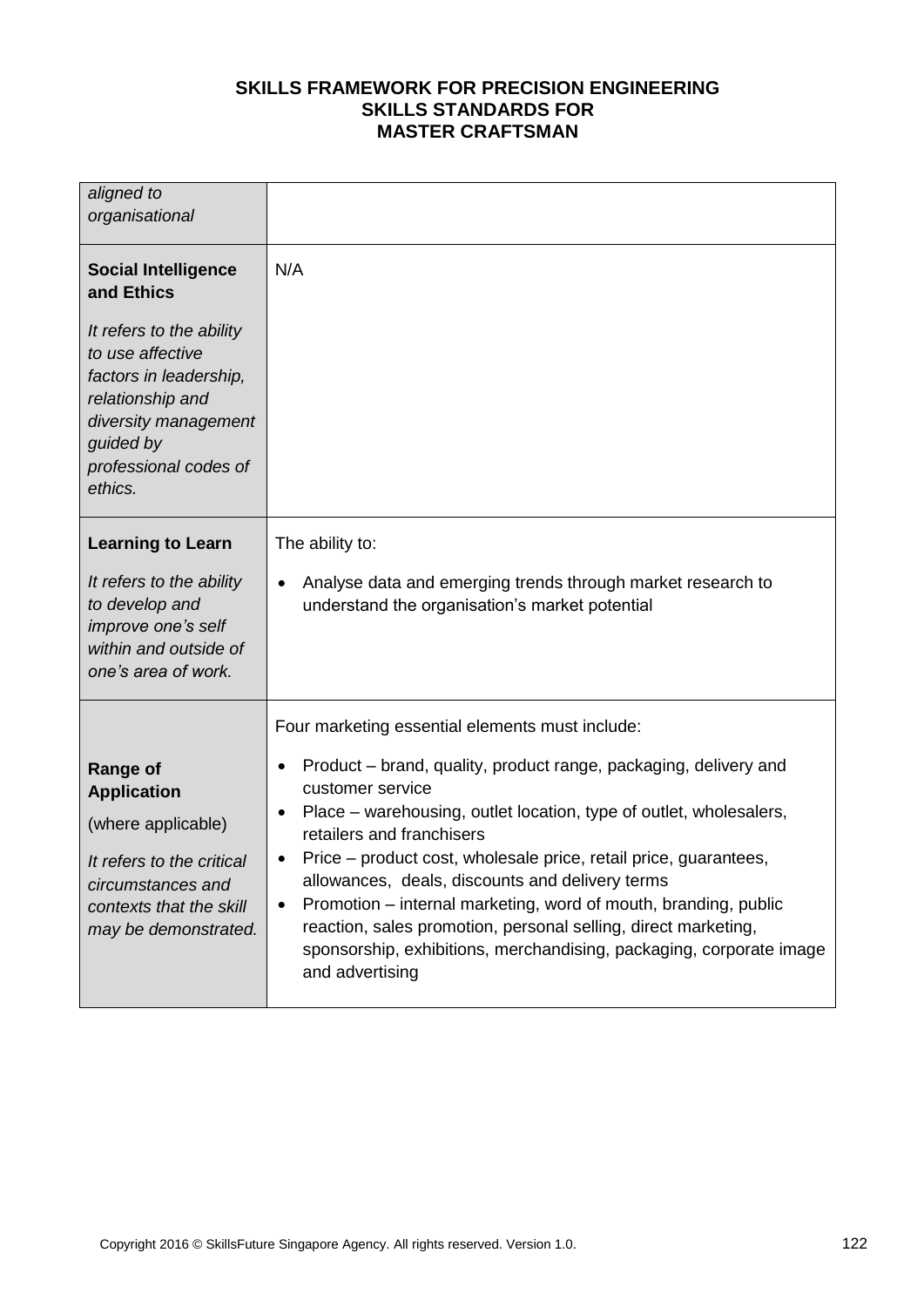| <b>Skill Code</b>                                                                                                                                                                                                             | BM-RM-404E-1                                                                                                                                                                                                                                                                                                                                                                                                                                                                                                                                         | <b>Skills Category</b>                           | <b>Risk Management</b> |
|-------------------------------------------------------------------------------------------------------------------------------------------------------------------------------------------------------------------------------|------------------------------------------------------------------------------------------------------------------------------------------------------------------------------------------------------------------------------------------------------------------------------------------------------------------------------------------------------------------------------------------------------------------------------------------------------------------------------------------------------------------------------------------------------|--------------------------------------------------|------------------------|
|                                                                                                                                                                                                                               |                                                                                                                                                                                                                                                                                                                                                                                                                                                                                                                                                      | <b>Skills Sub-Category</b><br>(where applicable) | N/A                    |
| <b>Skill</b>                                                                                                                                                                                                                  | Manage Risk in the Business Unit                                                                                                                                                                                                                                                                                                                                                                                                                                                                                                                     |                                                  |                        |
| <b>Skill Description</b>                                                                                                                                                                                                      | This skill describes the ability to evaluate and review a business unit's<br>compliance with applicable legislative and regulatory requirements. It<br>includes identifying relevant compliance requirements, areas of non-<br>compliance, and proposing recommendations to stakeholders to close<br>the non-compliance gap.                                                                                                                                                                                                                         |                                                  |                        |
| Knowledge and<br><b>Analysis</b><br>It refers to gathering,<br>cognitive processing,<br>integration and<br>inspection of facts and<br>information required<br>to perform the work<br>tasks and activities.                    | The ability to understand:<br>Relevant legislation and regulations applicable to industry<br>٠<br>Appropriate sources of information on internal and external<br>compliance requirements<br>Methodologies for both internal and external monitoring and<br>$\bullet$<br>evaluation<br>Data on compliance<br>٠<br>Relevant stakeholders<br>$\bullet$<br>Implications of non-compliance with relevant legislation and<br>regulations                                                                                                                   |                                                  |                        |
| <b>Application and</b><br><b>Adaptation</b><br>It refers to the ability<br>to perform the work<br>tasks and activities<br>required of the<br>occupation, and the<br>ability to react to and<br>manage the changes<br>at work. | The ability to:<br>Interpret corporate governance policy for execution to ensure<br>compliance on roles, accountabilities and responsibilities of<br>employees<br>Develop processes to operationalise the corporate governance policy<br>for the business unit<br>Communicate corporate governance policy to relevant stakeholders<br>٠<br>in accordance with organisational procedures to facilitate<br>organisational compliance<br>Evaluate compliance with corporate governance policy to determine<br>$\bullet$<br>appropriate follow up action |                                                  |                        |
| <b>Innovation and</b><br><b>Value Creation</b><br>It refers to the ability<br>to generate purposive<br>ideas to improve work                                                                                                  | The ability to:<br>Access appropriate sources of information to analyse relevant<br>compliance requirements applicable to the business unit<br>Interpret relevant legislation and regulations, legal documents,<br>$\bullet$<br>standards and codes of practice relevant to the business unit to                                                                                                                                                                                                                                                     |                                                  |                        |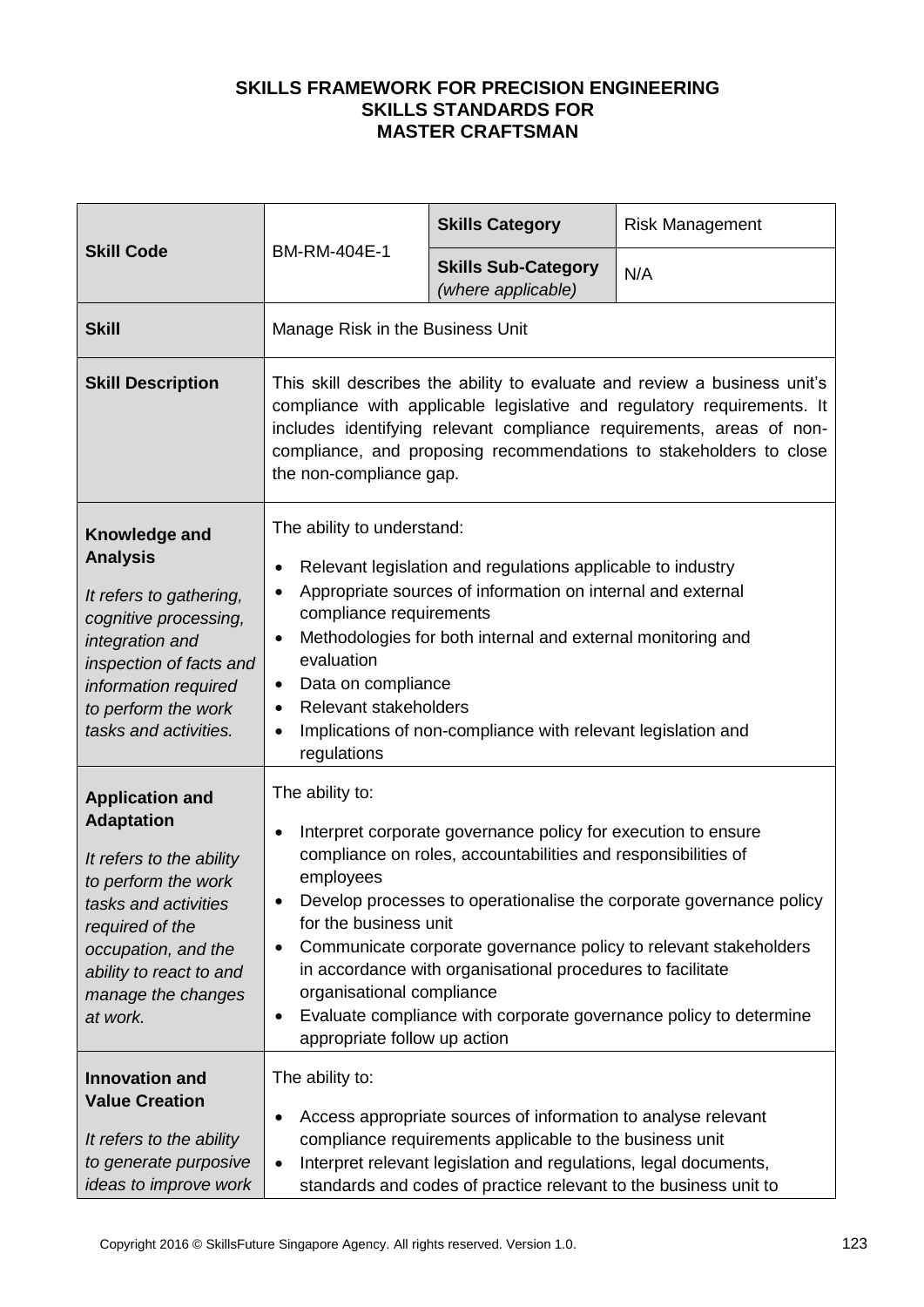| performance and/or                                                                                                                                                                                              | identify possible areas of non-compliance                                                                                                                                                                                                                                                                                                                                                                                                                                                                                                                                                                                                                                                                            |
|-----------------------------------------------------------------------------------------------------------------------------------------------------------------------------------------------------------------|----------------------------------------------------------------------------------------------------------------------------------------------------------------------------------------------------------------------------------------------------------------------------------------------------------------------------------------------------------------------------------------------------------------------------------------------------------------------------------------------------------------------------------------------------------------------------------------------------------------------------------------------------------------------------------------------------------------------|
| enhance business                                                                                                                                                                                                | Evaluate and report data on compliance to relevant stakeholders                                                                                                                                                                                                                                                                                                                                                                                                                                                                                                                                                                                                                                                      |
| values that are                                                                                                                                                                                                 | $\bullet$                                                                                                                                                                                                                                                                                                                                                                                                                                                                                                                                                                                                                                                                                                            |
| aligned to                                                                                                                                                                                                      | according to information format requirements to ensure stakeholder                                                                                                                                                                                                                                                                                                                                                                                                                                                                                                                                                                                                                                                   |
| organisational                                                                                                                                                                                                  | are updated and consulted                                                                                                                                                                                                                                                                                                                                                                                                                                                                                                                                                                                                                                                                                            |
| <b>Social Intelligence</b><br>and Ethics<br>It refers to the ability<br>to use affective<br>factors in leadership,<br>relationship and<br>diversity management<br>guided by<br>professional codes of<br>ethics. | The ability to:<br>Apply ethical code of practice in the evaluation of compliance by<br>$\bullet$<br>business unit to ensure adherence to legislation and regulatory<br>requirements                                                                                                                                                                                                                                                                                                                                                                                                                                                                                                                                 |
| <b>Learning to Learn</b>                                                                                                                                                                                        | The ability to:                                                                                                                                                                                                                                                                                                                                                                                                                                                                                                                                                                                                                                                                                                      |
| It refers to the ability                                                                                                                                                                                        | Keep abreast of the latest legislative and regulatory requirements                                                                                                                                                                                                                                                                                                                                                                                                                                                                                                                                                                                                                                                   |
| to develop and                                                                                                                                                                                                  | $\bullet$                                                                                                                                                                                                                                                                                                                                                                                                                                                                                                                                                                                                                                                                                                            |
| improve one's self                                                                                                                                                                                              | applicable to the organisation by subscribing to various information                                                                                                                                                                                                                                                                                                                                                                                                                                                                                                                                                                                                                                                 |
| within and outside of                                                                                                                                                                                           | channels to ensure currency of knowledge and organisational                                                                                                                                                                                                                                                                                                                                                                                                                                                                                                                                                                                                                                                          |
| one's area of work.                                                                                                                                                                                             | compliance                                                                                                                                                                                                                                                                                                                                                                                                                                                                                                                                                                                                                                                                                                           |
| <b>Range of</b><br><b>Application</b><br>(where applicable)<br>It refers to the critical<br>circumstances and<br>contexts that the skill<br>may be demonstrated.                                                | Relevant legislation and regulations must include:<br>Post incorporation Accounting and Corporate Regulatory Authority<br>$\bullet$<br>(ACRA) regulatory requirements, which may include:<br>Company secretary<br>Annual general meeting<br>٠<br>Financial year end<br>$\bullet$<br>Annual return<br>$\bullet$<br>Directors' report<br>$\bullet$<br><b>Registration number</b><br>$\bullet$<br>Inland Revenue Authority of Singapore (IRAS) filing requirements,<br>$\bullet$<br>which may include:<br>Timeline for filing requirements<br>$\bullet$<br>Estimated chargeable income<br>$\bullet$<br>Tax return filing<br>Audited or unaudited accounts<br><b>Accountants Act</b><br><b>Business Registration Act</b> |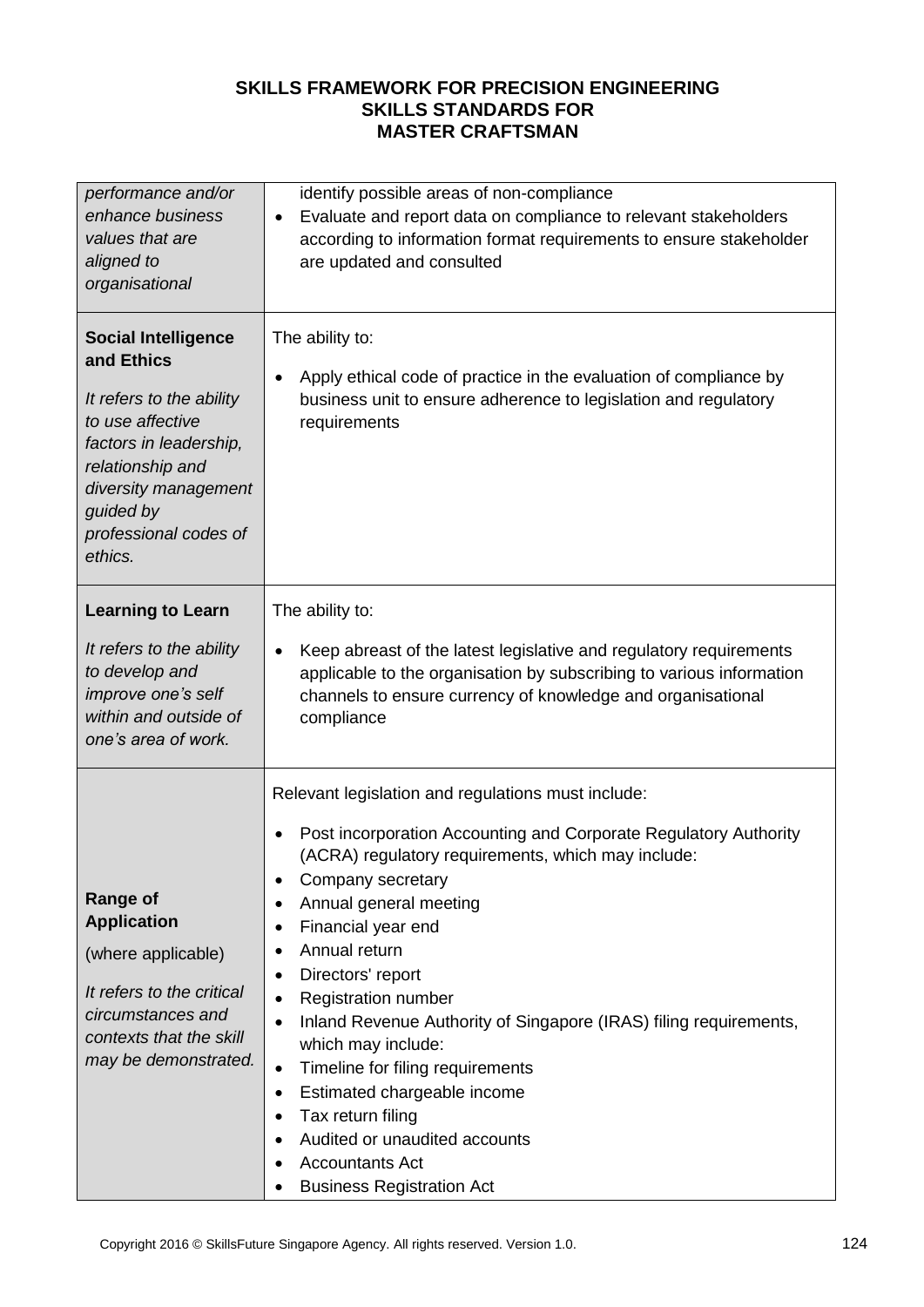| • Companies Act                   |
|-----------------------------------|
| • Companies Act Reform            |
| • Workplace Safety and Health Act |
| <b>Employment Act</b>             |
|                                   |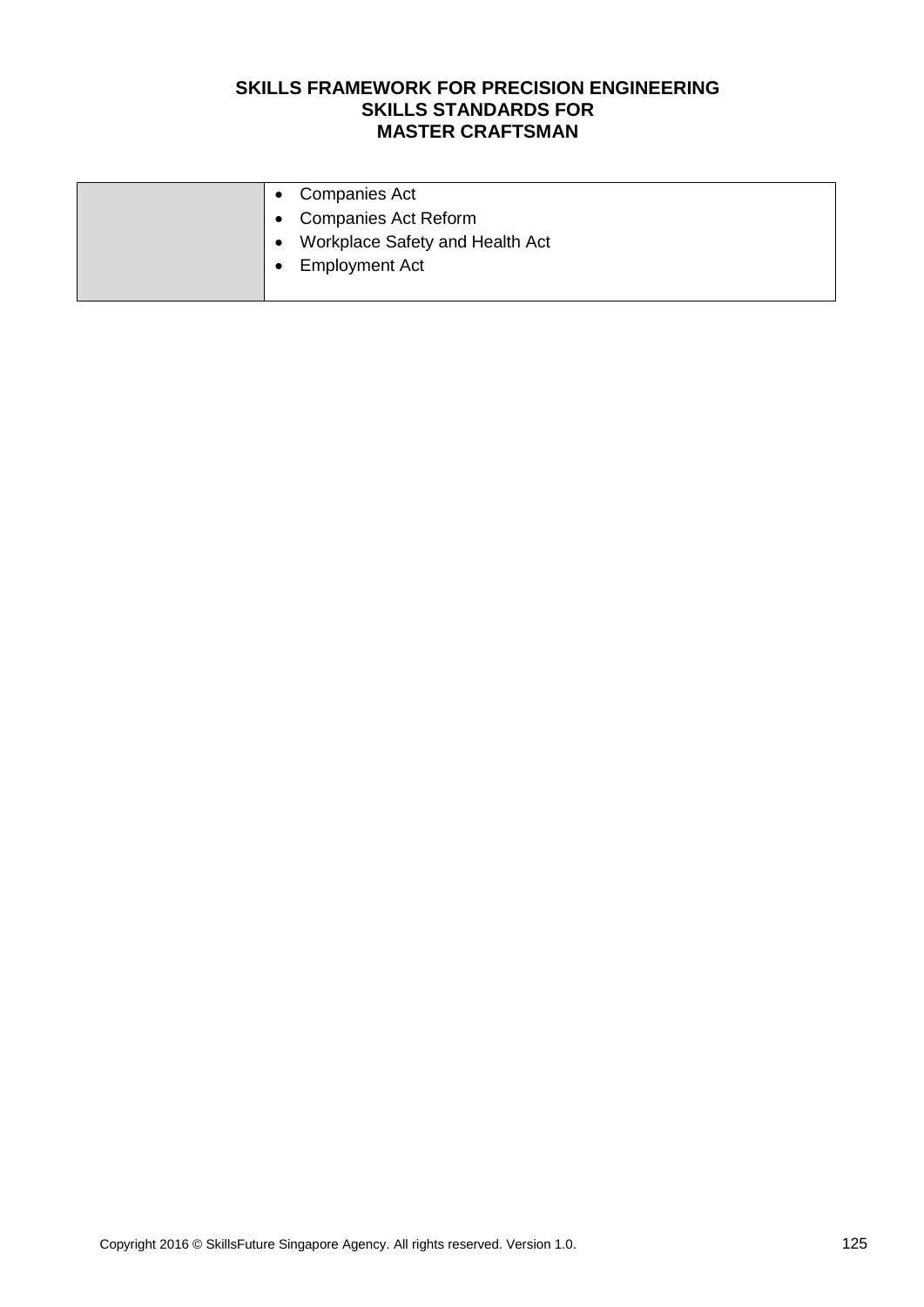| <b>Skill Code</b>                                                                                                                                                                                                             | PRE-SPI-4002-1                                                                                                                                                                                                                                                                                                                                                               | <b>Skill Category</b>     | <b>Strategy Planning and</b><br>Implementation |
|-------------------------------------------------------------------------------------------------------------------------------------------------------------------------------------------------------------------------------|------------------------------------------------------------------------------------------------------------------------------------------------------------------------------------------------------------------------------------------------------------------------------------------------------------------------------------------------------------------------------|---------------------------|------------------------------------------------|
|                                                                                                                                                                                                                               |                                                                                                                                                                                                                                                                                                                                                                              | <b>Skill Sub-Category</b> | N/A                                            |
| <b>Skill</b>                                                                                                                                                                                                                  | <b>Understand Business Management</b>                                                                                                                                                                                                                                                                                                                                        |                           |                                                |
| <b>Skill Description</b>                                                                                                                                                                                                      | This skill describes the ability to understand an organisation's business<br>and management functions and issues. It also includes knowledge of<br>management principles and organisational structures.                                                                                                                                                                      |                           |                                                |
| Knowledge and<br><b>Analysis</b><br>It refers to gathering,<br>cognitive processing,<br>integration and<br>inspection of facts<br>and information<br>required to perform<br>the work tasks and<br>activities.                 | The ability to understand:<br>Classical management theories<br>$\bullet$<br>Management principles<br>$\bullet$<br>Japanese management principles<br>$\bullet$<br>Organisational structures<br>$\bullet$<br>Management functions in an organisation<br>$\bullet$<br>Management issues in relation to productivity, quality, profitability and<br>$\bullet$<br>human relations |                           |                                                |
| <b>Application and</b><br><b>Adaptation</b><br>It refers to the ability<br>to perform the work<br>tasks and activities<br>required of the<br>occupation, and the<br>ability to react to and<br>manage the changes<br>at work. | The ability to:<br>Relate management principles to the organisation's business<br>$\bullet$<br>Assess diverse organisational structures' suitability for manufacturing<br>$\bullet$<br>organisations<br>Correlate organisation functions in a typical manufacturing<br>organisation with modern management practices                                                         |                           |                                                |
| <b>Innovation and</b><br><b>Value Creation</b><br>It refers to the ability<br>to generate purposive<br>ideas to improve work<br>performance and/or<br>enhance business<br>values that are                                     | The ability to:<br>Analyse management issues in relation to productivity, quality,<br>٠<br>profitability and human relations in relation to the organisation's<br>business                                                                                                                                                                                                   |                           |                                                |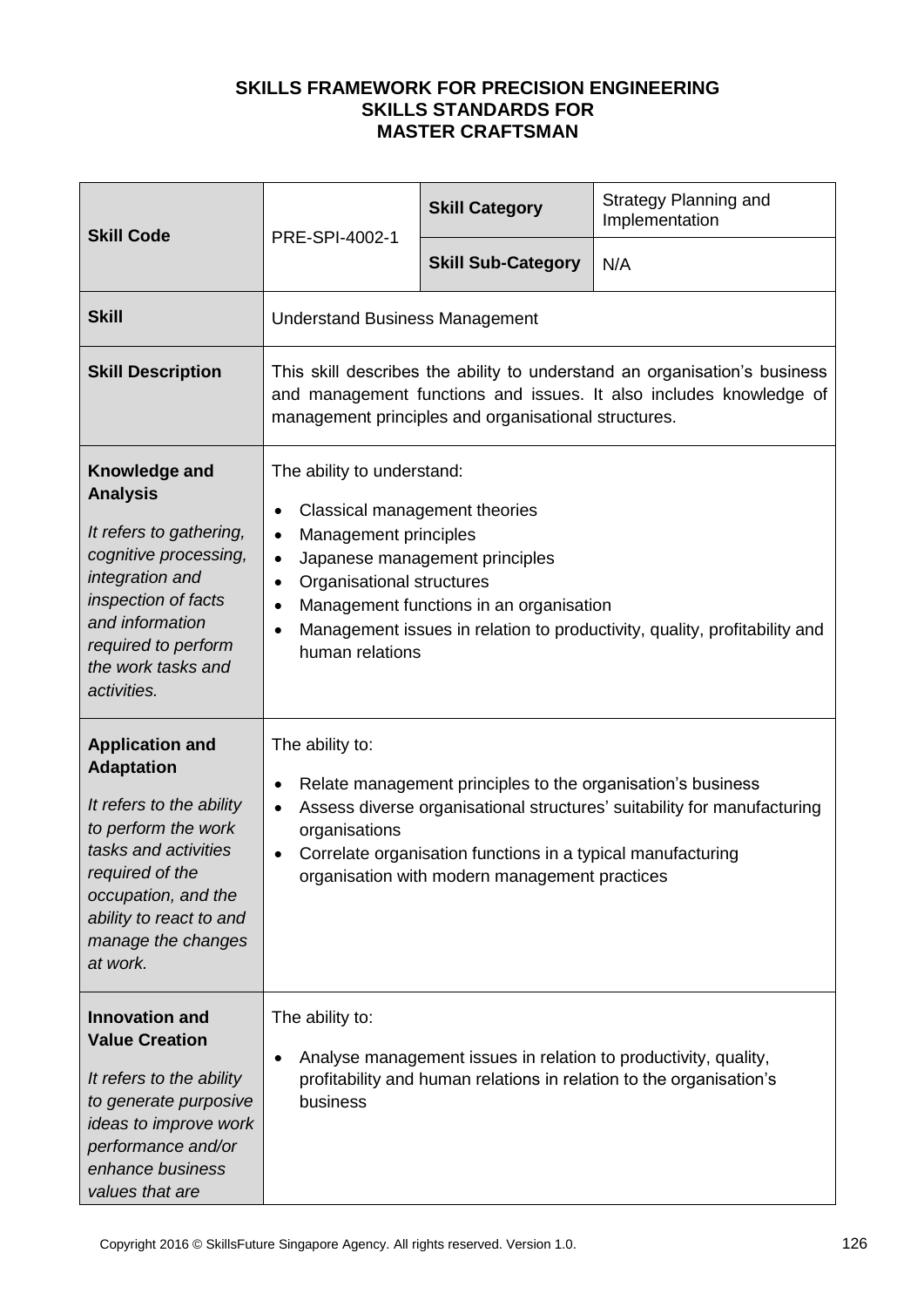| aligned to<br>organisational                                                                                                                                        |                                                                             |
|---------------------------------------------------------------------------------------------------------------------------------------------------------------------|-----------------------------------------------------------------------------|
| <b>Social Intelligence</b><br>and Ethics                                                                                                                            | N/A                                                                         |
| It refers to the ability<br>to use affective<br>factors in leadership,<br>relationship and<br>diversity<br>management guided<br>by professional codes<br>of ethics. |                                                                             |
| <b>Learning to Learn</b>                                                                                                                                            | N/A                                                                         |
| It refers to the ability<br>to develop and<br>improve one's self<br>within and outside of<br>one's area of work.                                                    |                                                                             |
|                                                                                                                                                                     | Classical management theories must include:                                 |
|                                                                                                                                                                     | Fredrick W Taylor<br>$\bullet$                                              |
|                                                                                                                                                                     | Max Weber<br>$\bullet$                                                      |
|                                                                                                                                                                     | Henri Fayol<br>$\bullet$<br><b>Hawthorne Works Experiments</b><br>$\bullet$ |
| <b>Range of</b><br><b>Application</b>                                                                                                                               |                                                                             |
| (where applicable)                                                                                                                                                  | Japanese management styles must include:                                    |
| It refers to the critical                                                                                                                                           | Kaizen<br>$\bullet$                                                         |
| circumstances and                                                                                                                                                   | Poka Yoke<br>$\bullet$                                                      |
| contexts that the skill<br>may be                                                                                                                                   | Kanban<br>$\bullet$                                                         |
| demonstrated.                                                                                                                                                       |                                                                             |
|                                                                                                                                                                     | Organisational structures must include:                                     |
|                                                                                                                                                                     | Tall<br>$\bullet$                                                           |
|                                                                                                                                                                     | Flat<br>$\bullet$                                                           |
|                                                                                                                                                                     | Hierarchical<br>$\bullet$<br>Centralised<br>с                               |
|                                                                                                                                                                     | De-centralised                                                              |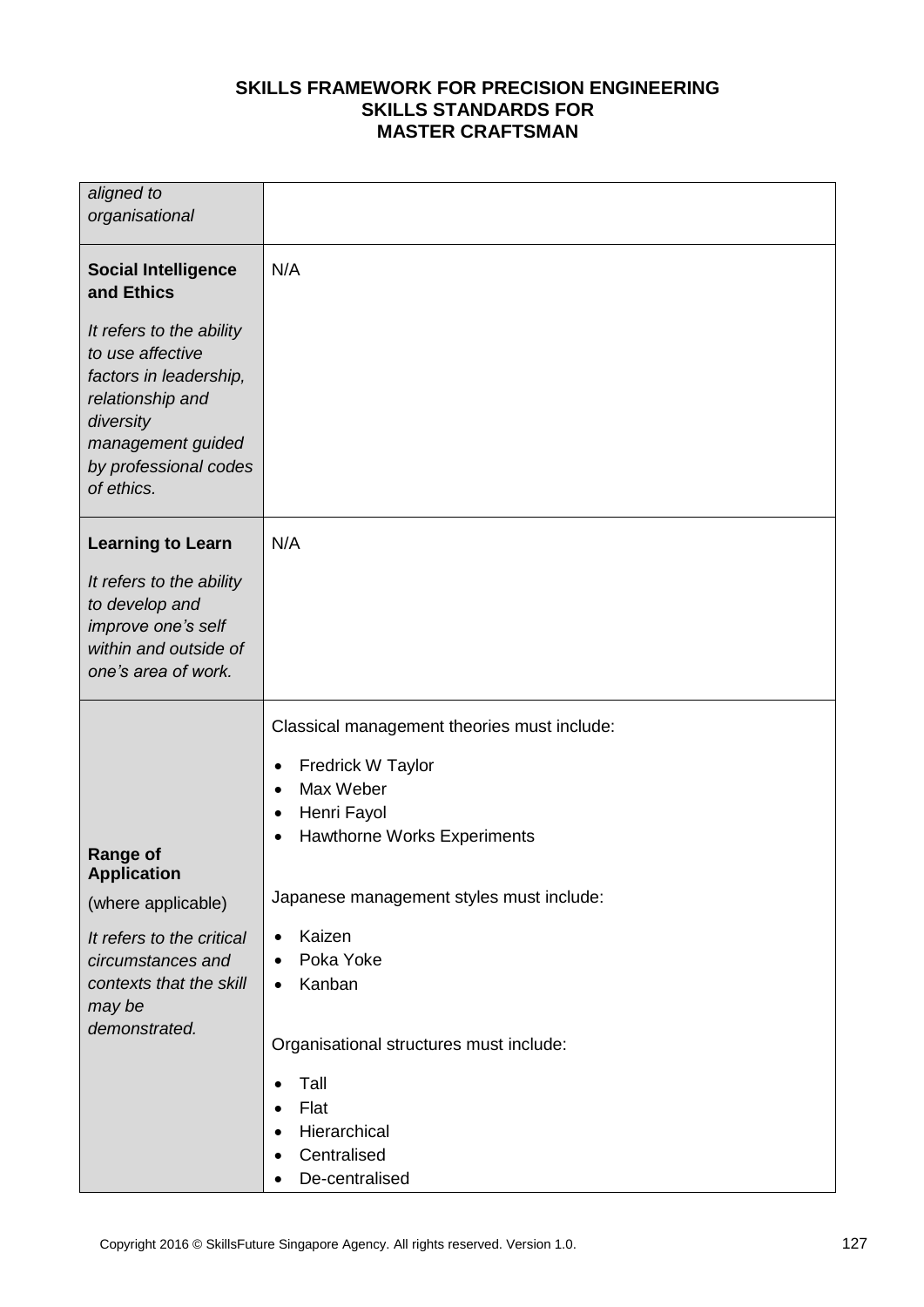| <b>Matrix</b><br>$\bullet$                                                                                                                                                                                                                                                                                           |
|----------------------------------------------------------------------------------------------------------------------------------------------------------------------------------------------------------------------------------------------------------------------------------------------------------------------|
| Management functions in an organisation must include:<br>Planning<br>٠<br>Organising<br>٠<br>Leading<br>$\bullet$<br>Resourcing<br>$\bullet$<br>Controlling<br>٠<br>Resourcing - personnel, finance, materials, facilities<br>$\bullet$                                                                              |
| Management issues in relation to productivity, quality, profitability and<br>human relations must include:<br>Leadership<br>٠<br>Motivation<br>$\bullet$<br>Team dynamics<br>$\bullet$<br>Industrial relations<br>$\bullet$<br>Use of technology<br>٠<br>Lean manufacturing<br>٠<br>Agile manufacturing<br>$\bullet$ |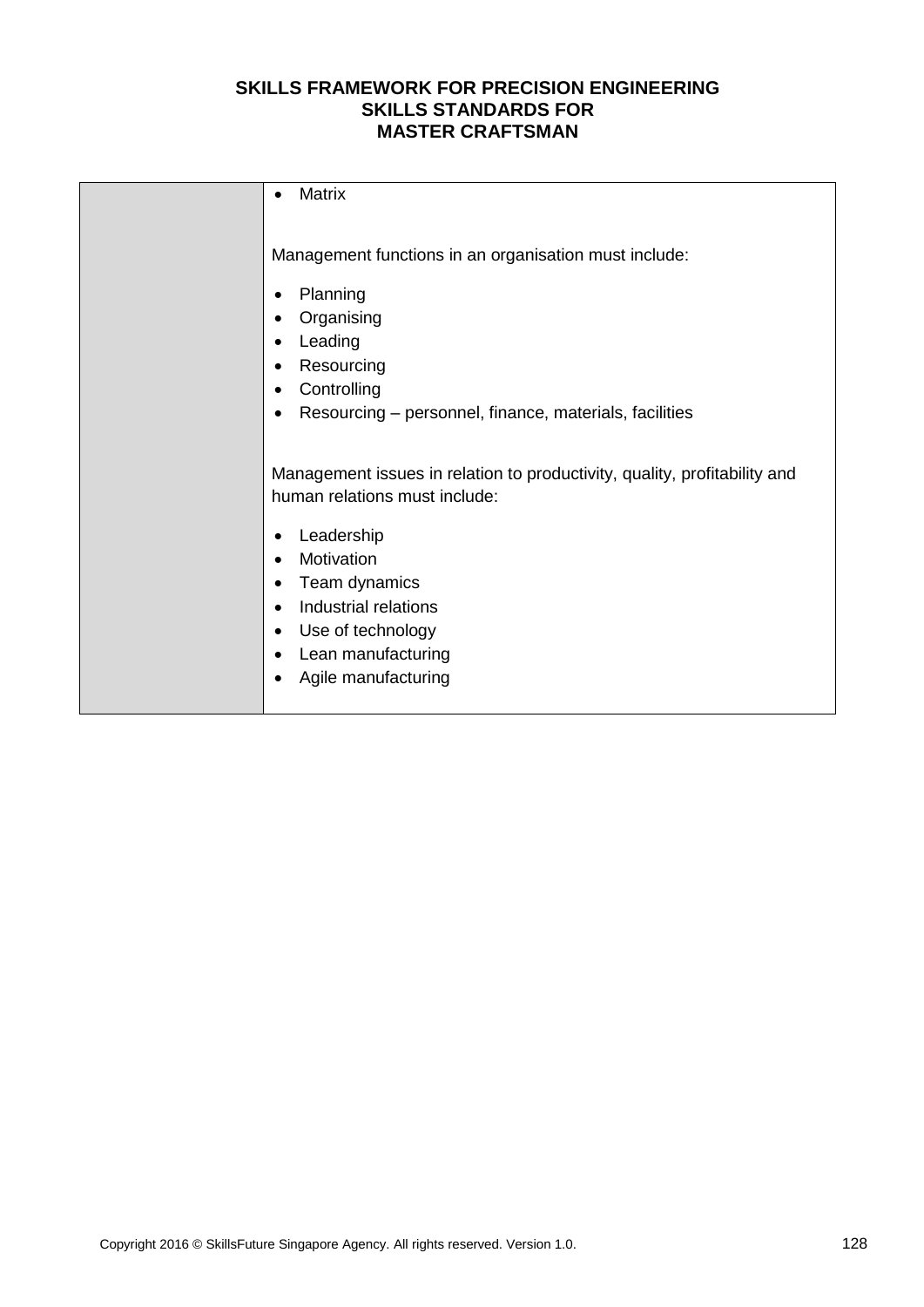| ES-PMD-401G-1                                                                                                                                                                                                                                                                                                                                                                                                                                                                                                                                                                                                                                                                                                                                                                                                                                                                                                                 | <b>Skill Category</b>                           | Personal Management and<br>Development                                                                               |
|-------------------------------------------------------------------------------------------------------------------------------------------------------------------------------------------------------------------------------------------------------------------------------------------------------------------------------------------------------------------------------------------------------------------------------------------------------------------------------------------------------------------------------------------------------------------------------------------------------------------------------------------------------------------------------------------------------------------------------------------------------------------------------------------------------------------------------------------------------------------------------------------------------------------------------|-------------------------------------------------|----------------------------------------------------------------------------------------------------------------------|
|                                                                                                                                                                                                                                                                                                                                                                                                                                                                                                                                                                                                                                                                                                                                                                                                                                                                                                                               | <b>Skill Sub-Category</b><br>(where applicable) | N/A                                                                                                                  |
|                                                                                                                                                                                                                                                                                                                                                                                                                                                                                                                                                                                                                                                                                                                                                                                                                                                                                                                               |                                                 |                                                                                                                      |
| This skill describes the ability to establish personal goals and evaluate<br>them to justify one's roles and responsibilities in the achievement of<br>organisational goals. It also includes time management, maintaining<br>work-life balance, stress management and management of personal<br>finances.                                                                                                                                                                                                                                                                                                                                                                                                                                                                                                                                                                                                                    |                                                 |                                                                                                                      |
| The ability to understand:<br>Types of motivational factors affecting personal goal setting and<br>achievement<br>Strategies to link one's role and responsibilities to individual and<br>organisational success<br>Factors that may affect the achievement of organisational goals<br>Benefits of prioritising work according to goals set<br>$\bullet$<br>Barriers to effective time management that hinder the achievement of<br>goals<br>Assistance available to overcome barriers to effective time<br>$\bullet$<br>management<br>Practices that promote personal well-being and aspects of personal<br>$\bullet$<br>management<br>Issues and problems related to personal and family responsibilities<br>and their impact on work<br>Common sources of assistance available to support personal<br>management<br>Sources of information for financial products<br>Factors to consider when using and maintaining credit |                                                 |                                                                                                                      |
| The ability to:<br>Evaluate personal goals and align them to organisational goals<br>٠<br>Justify one's role and responsibilities and their contribution towards<br>the achievement of organisational goals<br>Manage time and resources to meet organisational goals<br>Examine the applicability of the common types of financial products<br>for one's financial context                                                                                                                                                                                                                                                                                                                                                                                                                                                                                                                                                   |                                                 |                                                                                                                      |
|                                                                                                                                                                                                                                                                                                                                                                                                                                                                                                                                                                                                                                                                                                                                                                                                                                                                                                                               | $\bullet$                                       | Develop Personal Effectiveness at Managerial Level<br>Promote work-life balance programmes to achieve organisational |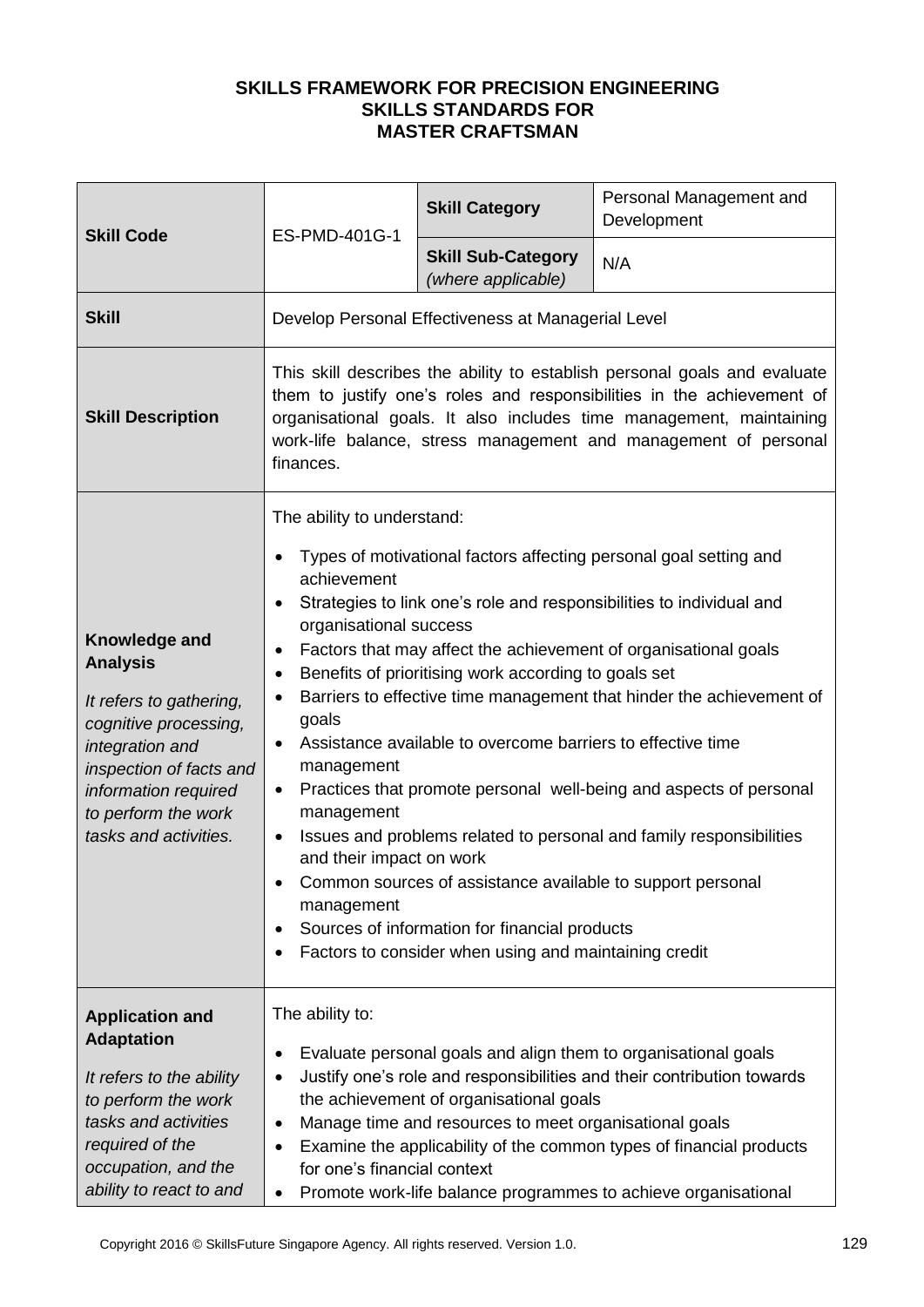| manage the changes<br>at work.                                                                                                                                                                                            | effectiveness                                                                                                                                                                                                                                                                                                                                           |
|---------------------------------------------------------------------------------------------------------------------------------------------------------------------------------------------------------------------------|---------------------------------------------------------------------------------------------------------------------------------------------------------------------------------------------------------------------------------------------------------------------------------------------------------------------------------------------------------|
| <b>Innovation and</b><br><b>Value Creation</b><br>It refers to the ability<br>to generate purposive<br>ideas to improve work<br>performance and/or<br>enhance business<br>values that are<br>aligned to<br>organisational | The ability to:<br>Analyse causes of stress that affect self and staff and develop<br>$\bullet$<br>strategies and techniques to manage them                                                                                                                                                                                                             |
| <b>Social Intelligence</b><br>and Ethics<br>It refers to the ability<br>to use affective<br>factors in leadership,<br>relationship and<br>diversity management<br>guided by<br>professional codes of<br>ethics.           | The ability to:<br>Apply Emotional Intelligence and people-management techniques to<br>$\bullet$<br>get assistance from appropriate people such as consultants, peers<br>and subordinates                                                                                                                                                               |
| <b>Learning to Learn</b><br>It refers to the ability<br>to develop and<br>improve one's self<br>within and outside of<br>one's area of work.                                                                              | The ability to:<br>Evaluate personal strengths and weaknesses and develop strategies<br>to overcome weaknesses and leverage on personal strengths to<br>contribute towards the achievement of organisational goals<br>Evaluate one's existing financial situation using appropriate tools, and<br>$\bullet$<br>develop a plan to manage such a position |
| <b>Range of</b><br><b>Application</b><br>(where applicable)<br>It refers to the critical<br>circumstances and<br>contexts that the skill                                                                                  | N/A                                                                                                                                                                                                                                                                                                                                                     |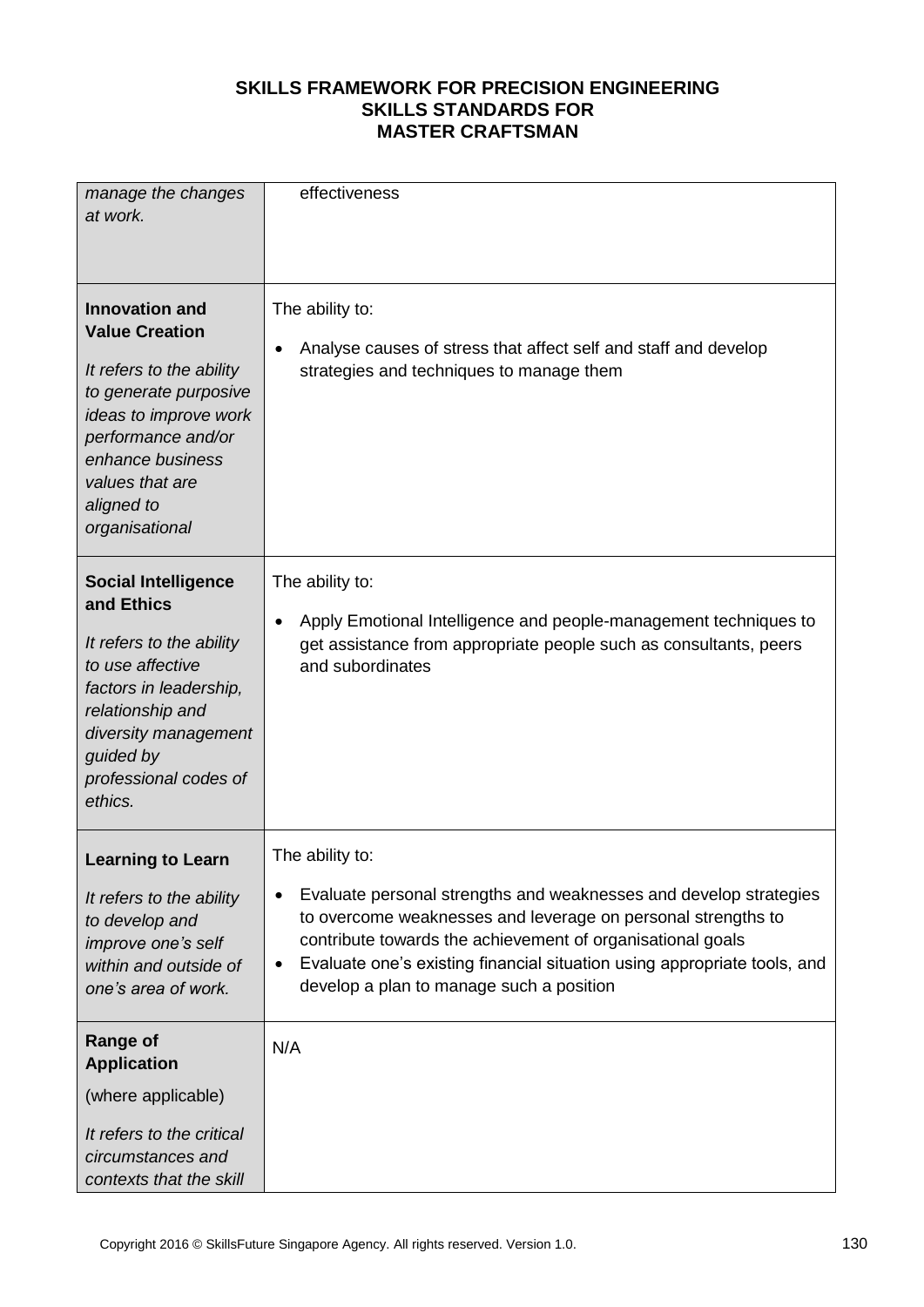| may be demonstrated. |  |
|----------------------|--|
|                      |  |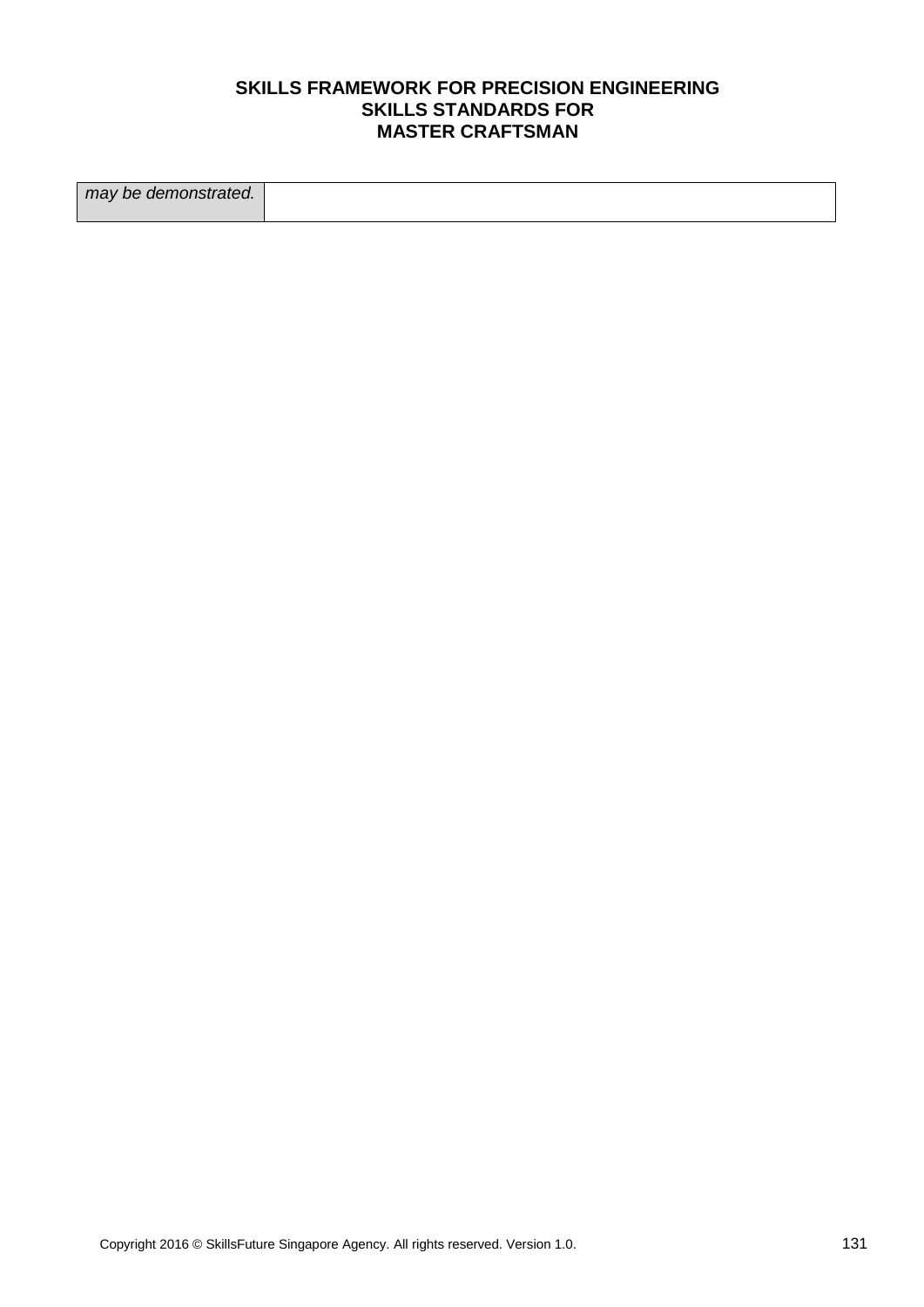| <b>Skill Code</b>                                                                                                                                                                                                             | ES-PMD-501G-1                                                                                                                                                                                                                                                                                                                                                                                                                                                                                                                                                                                                                                                          | <b>Skill Category</b>                                         | Personal Management and<br>Development |
|-------------------------------------------------------------------------------------------------------------------------------------------------------------------------------------------------------------------------------|------------------------------------------------------------------------------------------------------------------------------------------------------------------------------------------------------------------------------------------------------------------------------------------------------------------------------------------------------------------------------------------------------------------------------------------------------------------------------------------------------------------------------------------------------------------------------------------------------------------------------------------------------------------------|---------------------------------------------------------------|----------------------------------------|
|                                                                                                                                                                                                                               |                                                                                                                                                                                                                                                                                                                                                                                                                                                                                                                                                                                                                                                                        | <b>Skill Sub-Category</b><br>(where applicable)               | N/A                                    |
| <b>Skill</b>                                                                                                                                                                                                                  | <b>Career Goals</b>                                                                                                                                                                                                                                                                                                                                                                                                                                                                                                                                                                                                                                                    | Develop Professional Image and Competence to Achieve Personal |                                        |
| <b>Skill Description</b>                                                                                                                                                                                                      | This skill describes the ability to leverage on traditional and new media<br>tools to develop personal branding and professional image and achieve<br>personal career goals. It also includes conducting marketing research,<br>networking and presentations.                                                                                                                                                                                                                                                                                                                                                                                                          |                                                               |                                        |
| Knowledge and<br><b>Analysis</b><br>It refers to gathering,<br>cognitive processing,<br>integration and<br>inspection of facts and<br>information required<br>to perform the work<br>tasks and activities.                    | The ability to understand:<br>Factors to be considered in formulating personal career goals<br>Personal career portfolio and its characteristics<br>Aspects and benefits of personal branding<br>Definition of new media<br>Comparison of the various types of new media to promote personal<br>brand<br>Characteristics of professional image<br>$\bullet$<br>Types of social skills for networking sessions<br>Types of networking situations that can help one in securing job and<br>assignment opportunities<br>Verbal and non-verbal (body) language that affect effectiveness of<br>$\bullet$<br>one's presentation<br>Aspects of effective presentation skills |                                                               |                                        |
| <b>Application and</b><br><b>Adaptation</b><br>It refers to the ability<br>to perform the work<br>tasks and activities<br>required of the<br>occupation, and the<br>ability to react to and<br>manage the changes<br>at work. | The ability to:<br>Conduct market research to establish personal career opportunities<br>and develop a career plan to meet personal career goals<br>Review requirements of selected career path to develop a personal<br>$\bullet$<br>career portfolio<br>Synthesise personal competencies to develop personal brand and<br>optimise use of new media to promote personal brand                                                                                                                                                                                                                                                                                        |                                                               |                                        |
| <b>Innovation and</b>                                                                                                                                                                                                         | The ability to:                                                                                                                                                                                                                                                                                                                                                                                                                                                                                                                                                                                                                                                        |                                                               |                                        |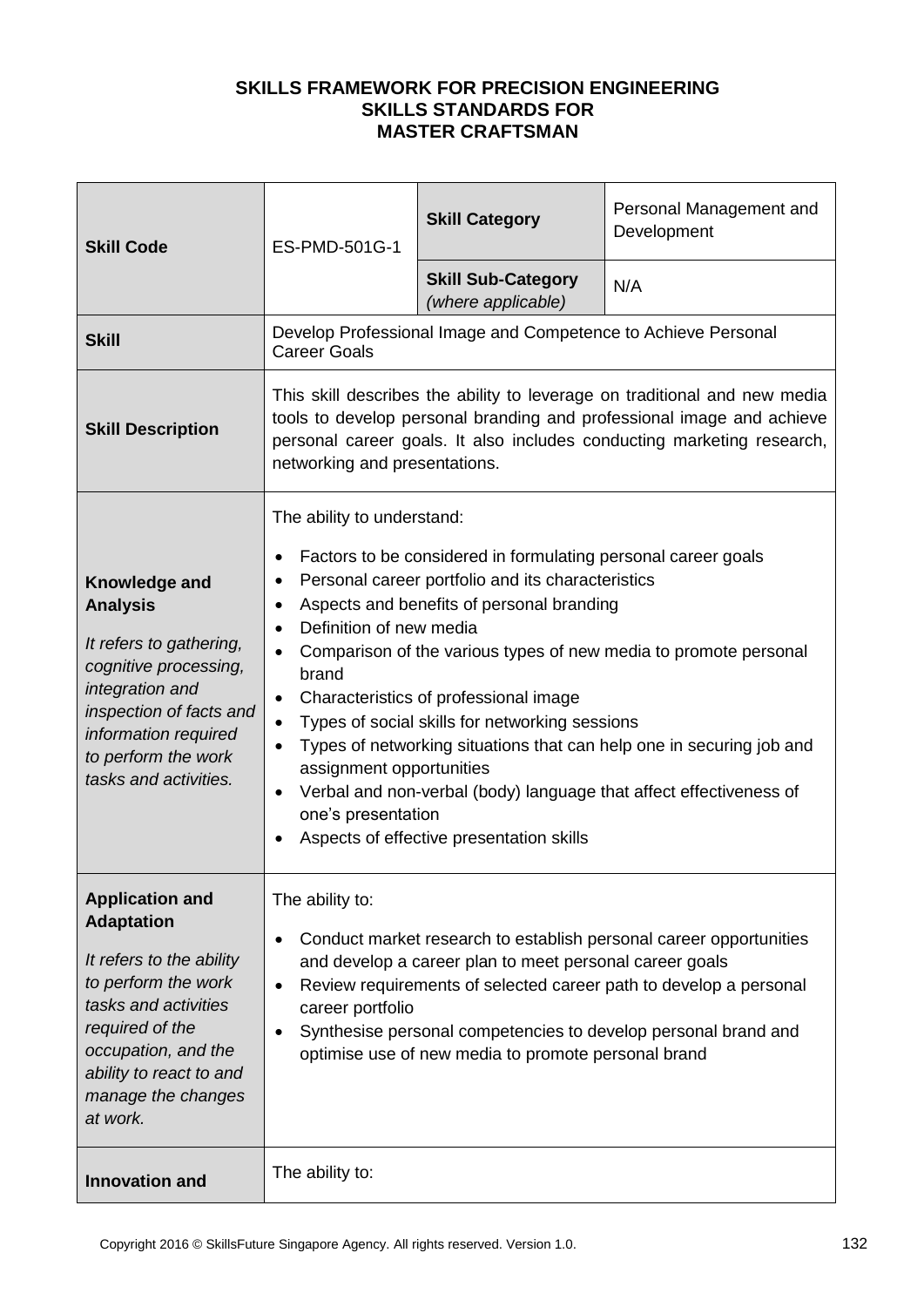| <b>Value Creation</b><br>It refers to the ability<br>to generate purposive<br>ideas to improve work<br>performance and/or<br>enhance business<br>values that are<br>aligned to<br>organisational                | Use effective presentation skills to promote personal competencies<br>$\bullet$<br>and brand to secure job or assignments                                                                                                                                                                                                                                                                                                                                                |  |
|-----------------------------------------------------------------------------------------------------------------------------------------------------------------------------------------------------------------|--------------------------------------------------------------------------------------------------------------------------------------------------------------------------------------------------------------------------------------------------------------------------------------------------------------------------------------------------------------------------------------------------------------------------------------------------------------------------|--|
| <b>Social Intelligence</b><br>and Ethics<br>It refers to the ability<br>to use affective<br>factors in leadership,<br>relationship and<br>diversity management<br>guided by<br>professional codes of<br>ethics. | The ability to:<br>Demonstrate genuine interest and empathy for others by developing<br>$\bullet$<br>social and networking skills using new media tools and appropriate<br>interpersonal approaches                                                                                                                                                                                                                                                                      |  |
| <b>Learning to Learn</b><br>It refers to the ability<br>to develop and<br>improve one's self<br>within and outside of<br>one's area of work.                                                                    | The ability to:<br>Assess personal competencies to formulate personal career goals<br>$\bullet$<br>Develop and maintain professional image to project personal brand<br>$\bullet$<br>Maintain professional competence to ensure the continuing relevance<br>$\bullet$<br>of personal brand and competencies to relevant stakeholders<br>Review achievement of personal career goals and develop corrective<br>$\bullet$<br>strategies to address unrealised career goals |  |
| <b>Range of</b><br><b>Application</b><br>(where applicable)<br>It refers to the critical<br>circumstances and<br>contexts that the skill<br>may be demonstrated.                                                | Definition of new media must include:<br>Integration of traditional media such as film, visual, images, music,<br>$\bullet$<br>spoken and written word, with the interactive power of computer and<br>communications technology, computer-enabled consumer devices<br>and the Internet                                                                                                                                                                                   |  |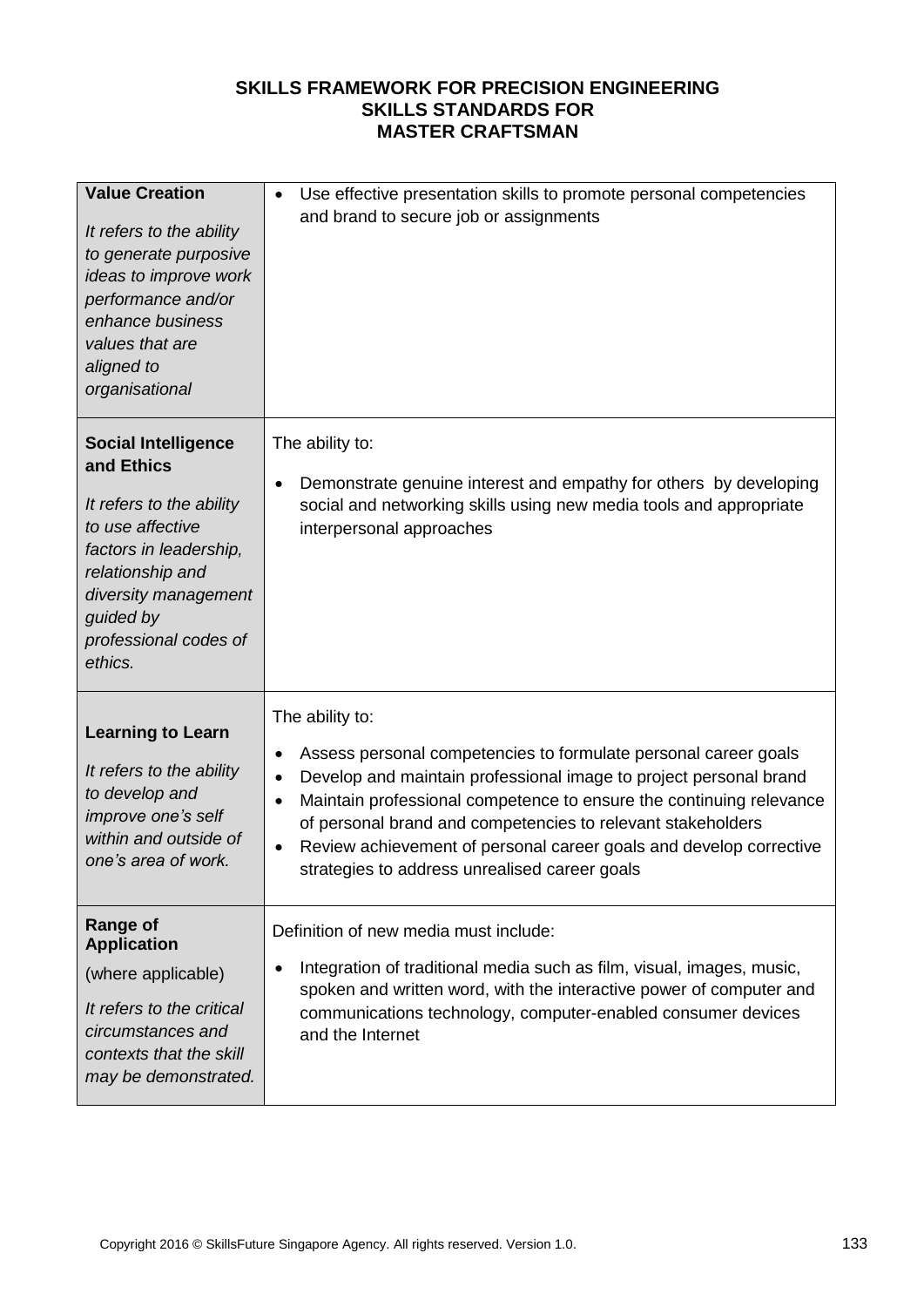| <b>Skill Code</b>                                                                                                                                                                                                             | ES-ACE-501G-1                                                                                                                                                                                                                                                                                                                                                                                                                                                                                                                                                                                                                                                                                                                                  | <b>Skill Category</b>                           | Analytical, Conceptual and<br>Evaluative |
|-------------------------------------------------------------------------------------------------------------------------------------------------------------------------------------------------------------------------------|------------------------------------------------------------------------------------------------------------------------------------------------------------------------------------------------------------------------------------------------------------------------------------------------------------------------------------------------------------------------------------------------------------------------------------------------------------------------------------------------------------------------------------------------------------------------------------------------------------------------------------------------------------------------------------------------------------------------------------------------|-------------------------------------------------|------------------------------------------|
|                                                                                                                                                                                                                               |                                                                                                                                                                                                                                                                                                                                                                                                                                                                                                                                                                                                                                                                                                                                                | <b>Skill Sub-Category</b><br>(where applicable) | N/A                                      |
| <b>Skill</b>                                                                                                                                                                                                                  | Apply Systems Thinking in Problem Solving and Decision Making                                                                                                                                                                                                                                                                                                                                                                                                                                                                                                                                                                                                                                                                                  |                                                 |                                          |
| <b>Skill Description</b>                                                                                                                                                                                                      | This skill describes the ability to apply systems thinking to assess<br>organisational issues. It also includes formulating and implementing<br>solutions to address issues typically encountered by one assuming a<br>managerial role.                                                                                                                                                                                                                                                                                                                                                                                                                                                                                                        |                                                 |                                          |
| <b>Knowledge and</b><br><b>Analysis</b><br>It refers to gathering,<br>cognitive processing,<br>integration and<br>inspection of facts<br>and information<br>required to perform<br>the work tasks and<br>activities.          | The ability to understand:<br>Definitions of systems thinking<br>$\bullet$<br>Benefits of systems thinking<br>$\bullet$<br>Organisation from a systems perspective<br>$\bullet$<br>Situations that can affect the achievement of desired goals and<br>$\bullet$<br>outcomes<br>Comparison of the various system thinking tools and their application<br>$\bullet$<br>Comparison of the various systems thinking approaches and their<br>$\bullet$<br>application to problem-solving<br>Characteristics and application of the decision-making models<br>$\bullet$<br>Limitations of appropriate evaluation process to assess effectiveness<br>$\bullet$<br>of chosen solutions<br>Possible success indicators of chosen solutions<br>$\bullet$ |                                                 |                                          |
| <b>Application and</b><br><b>Adaptation</b><br>It refers to the ability<br>to perform the work<br>tasks and activities<br>required of the<br>occupation, and the<br>ability to react to and<br>manage the changes<br>at work. | The ability to:<br>Analyse issues that affect the achievement of desired goals and<br>$\bullet$<br>outcomes in the macro context<br>Apply systems thinking approaches and processes to identify the root<br>$\bullet$<br>causes of non-achievement of desired goals and outcomes and the<br>homeostasis of the organisation<br>Develop an implementation plan for the chosen solutions to resolve<br>$\bullet$<br>issues that affect the achievement of desired goals and outcomes in<br>an organisation<br>Assess the effectiveness of the chosen solutions using an<br>$\bullet$<br>appropriate evaluation process                                                                                                                           |                                                 |                                          |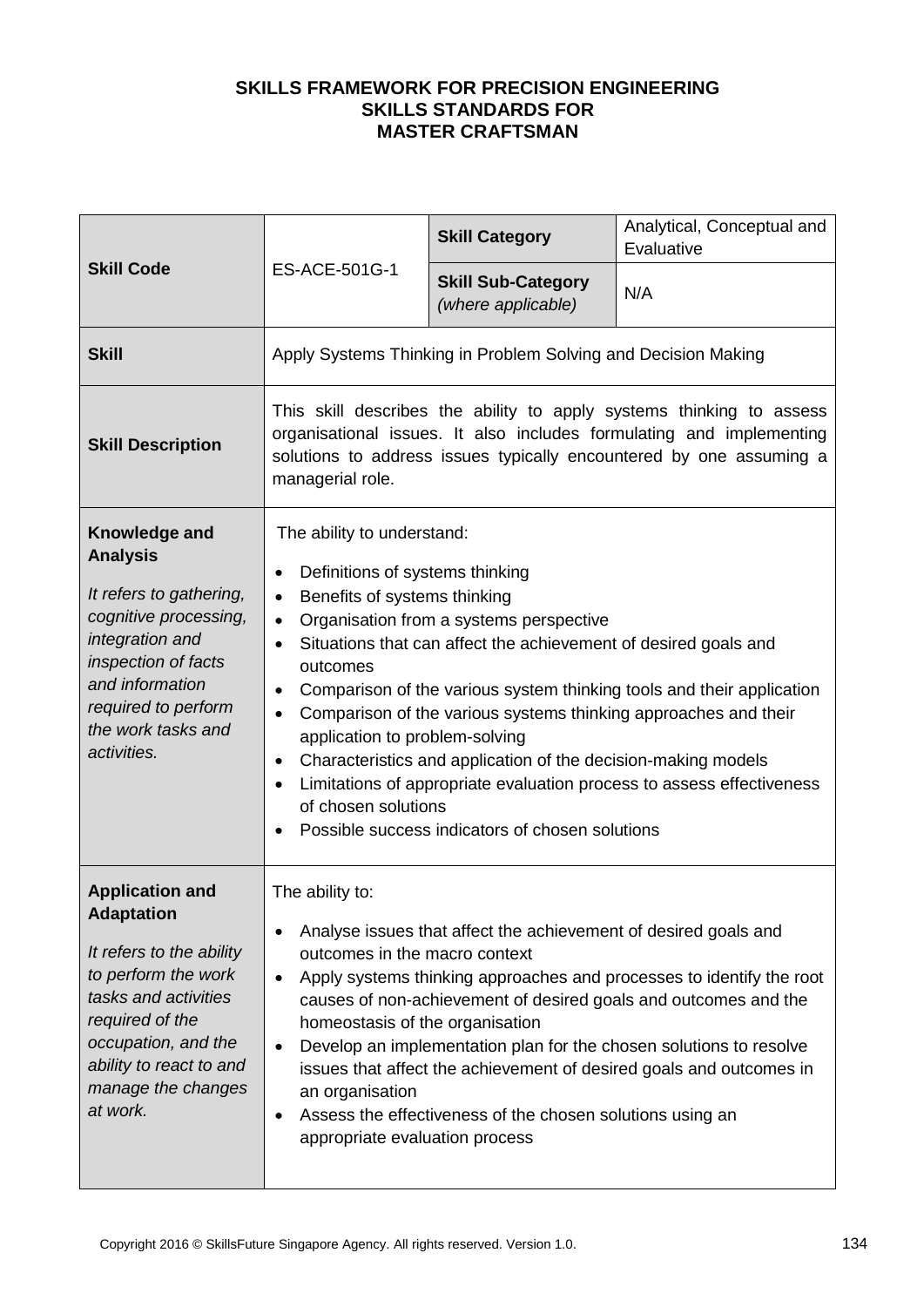| <b>Innovation and</b><br><b>Value Creation</b><br>It refers to the ability<br>to generate purposive<br>ideas to improve work<br>performance and/or<br>enhance business<br>values that are<br>aligned to<br>organisational goals. | The ability to:<br>Use systems thinking tools to formulate possible solutions to resolve<br>٠<br>issues that affect the achievement of desired goals and outcomes<br>Select suitable solutions using established criteria to resolve issues<br>$\bullet$<br>that affect the achievement of desired goals and outcomes<br>Recommend corrective actions to improve chosen solutions<br>$\bullet$                                                                                                                                                                                                                                               |  |
|----------------------------------------------------------------------------------------------------------------------------------------------------------------------------------------------------------------------------------|----------------------------------------------------------------------------------------------------------------------------------------------------------------------------------------------------------------------------------------------------------------------------------------------------------------------------------------------------------------------------------------------------------------------------------------------------------------------------------------------------------------------------------------------------------------------------------------------------------------------------------------------|--|
| <b>Social Intelligence</b><br>and Ethics<br>It refers to the ability<br>to use affective<br>factors in leadership,<br>relationship and<br>diversity management<br>guided by<br>professional codes of<br>ethics.                  | The ability to:<br>Document the process of applying systems thinking in problem-<br>$\bullet$<br>solving and decision-making according to organisational guidelines<br>and appropriate methods                                                                                                                                                                                                                                                                                                                                                                                                                                               |  |
| <b>Learning to Learn</b><br>It refers to the ability<br>to develop and<br>improve one's self<br>within and outside of<br>one's area of work.                                                                                     | The ability to:<br>Engage in self-reflection to view problems from a holistic manner<br>$\bullet$<br>taking into account overall structures, patterns and cycles                                                                                                                                                                                                                                                                                                                                                                                                                                                                             |  |
| <b>Range of</b><br><b>Application</b><br>(where applicable)<br>It refers to the critical<br>circumstances and<br>contexts that the skill<br>may be<br>demonstrated.                                                              | Definitions of systems thinking must include:<br>A way of helping a person to view systems from a holistic perspective<br>٠<br>that includes seeing overall structures, patterns and cycles in<br>systems, rather than seeing only isolated events in the system<br>A way to identify the root causes of issues in organisations and to<br>address them<br>A way of understanding that emphasises the relationships among a<br>$\bullet$<br>system's parts, rather than the parts themselves<br>Systems thinking approaches and their application to problem-solving<br>must include:<br>Soft Systems Methodology (SSM) which includes:<br>٠ |  |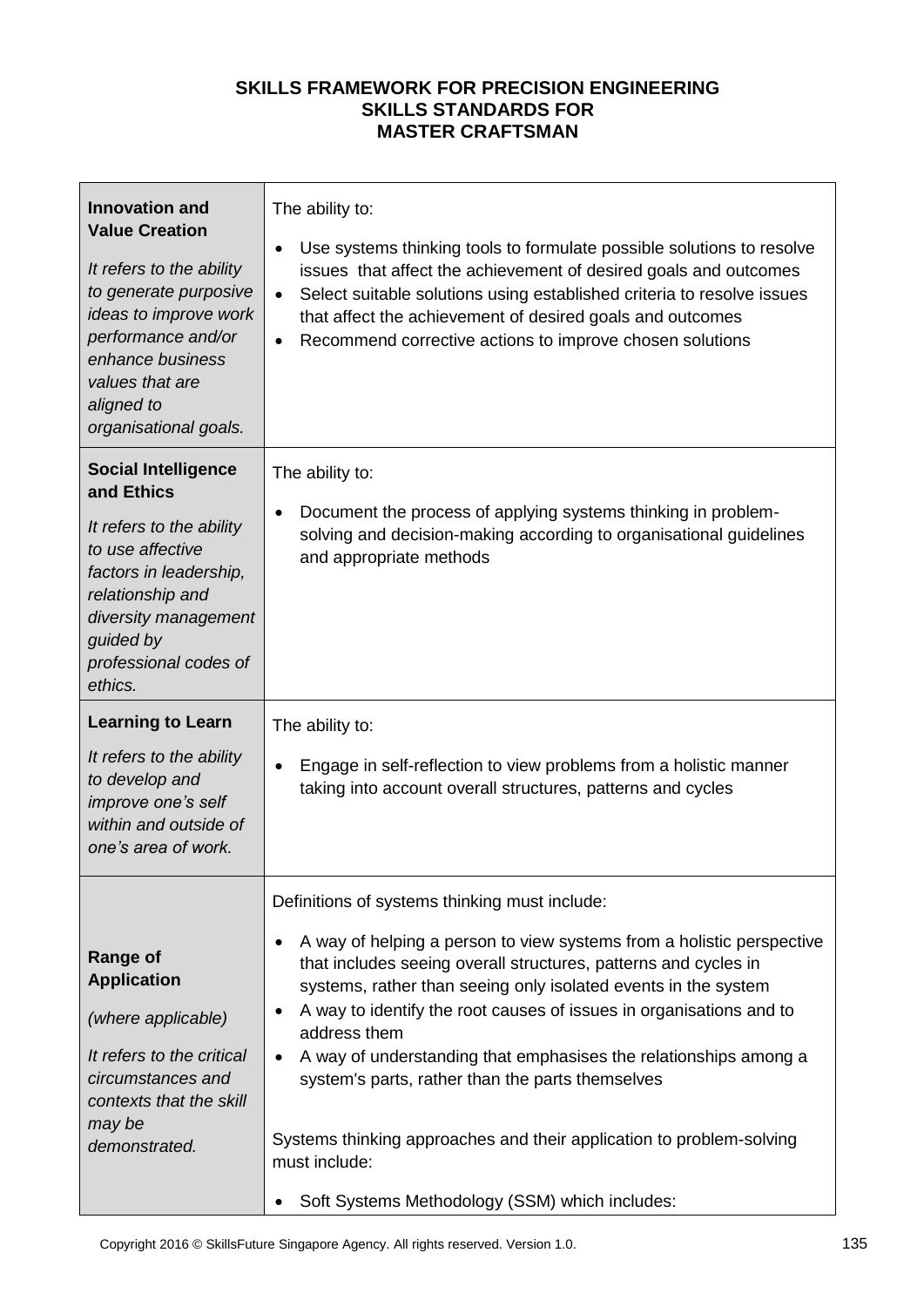| Identification of outputs, attributes, criteria, measurements<br>$\circ$<br>scales and models<br>Search for and generate different alternatives<br>$\circ$<br>Designing interventions to various components<br>$\circ$<br>Confirming system with relevant stakeholders<br>$\circ$<br>Total Systems Intervention (TSI) which includes:<br>٠<br>Creativity phase: Focuses on different aspects of the<br>$\circ$<br>organisation's functioning<br>Choice phase: Choosing a set of methodologies to suit particular<br>$\circ$<br>characteristics of the organisation's situation                               |
|--------------------------------------------------------------------------------------------------------------------------------------------------------------------------------------------------------------------------------------------------------------------------------------------------------------------------------------------------------------------------------------------------------------------------------------------------------------------------------------------------------------------------------------------------------------------------------------------------------------|
| Implementation phase: Generating specific proposal for change<br>$\circ$<br>Systems design which includes:<br>Forecasting<br>$\circ$<br>Model building and simulation<br>$\circ$<br>Optimisation and control<br>$\circ$<br>Strategic Assumption Surfacing and Testing (SAST) includes:<br>٠                                                                                                                                                                                                                                                                                                                  |
| Group formation: A large group of people split into various<br>$\circ$<br>groups<br>Assumption surfacing and rating: Groups discuss and list all<br>$\circ$<br>assumptions inherent in systems<br>Within group dialectic debate:<br>$\circ$<br>Eliminates irrelevant assumptions<br>$\bullet$<br>Ensures that assumption is self-evident and significant in<br>$\bullet$<br>the outcome of the strategy chosen and implemented<br>Between groups dialectic debate:<br>$\circ$<br>Extracts agreed assumptions<br>Debates on contentious assumptions to achieve agreement<br>$\circ$<br><b>Final synthesis</b> |
| Groups all come together to propose and resolve all<br>outstanding controversies<br>Policy decisions will be made then<br>Critical Systems Heuristic (CSH) which includes:<br>$\circ$<br>To identify boundary judgements systematically<br>To analyse alternative reference systems for defining a<br>$\bullet$<br>problem or assessing a solution proposal<br>To challenge in a compelling way any claims to knowledge<br>$\bullet$<br>or rationality or improvement that rely on hidden boundary<br>judgments or take them for granted                                                                     |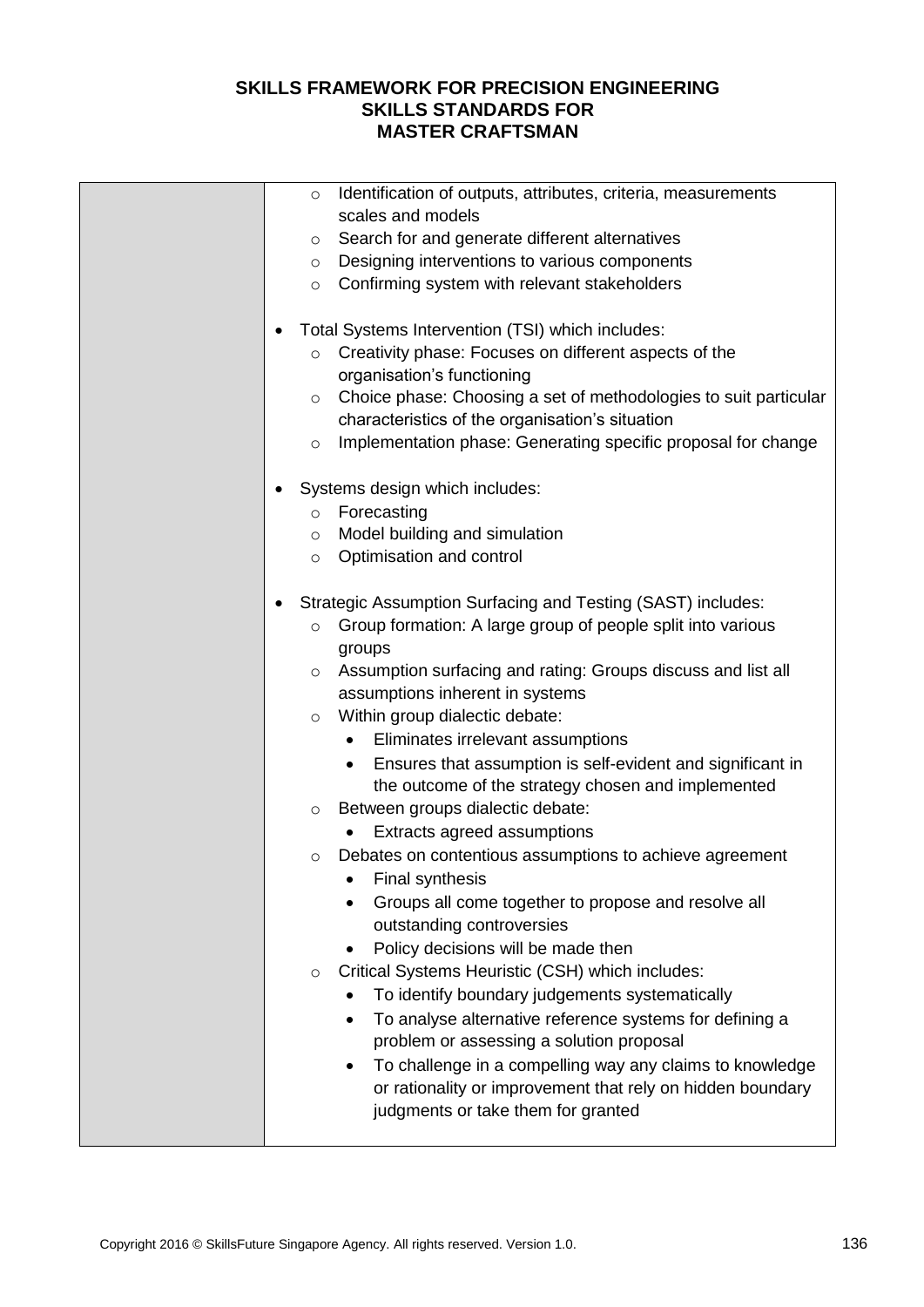| <b>Skill Code</b>                                                                                                                                                                                                 | ES-IP-501G-1                                                                                                                                                                                                                                                                                                                                                                                                                                                                                                                                                                                                                                                                                                                                               | <b>Skill Category</b>                           | People and Relationship<br>Management |
|-------------------------------------------------------------------------------------------------------------------------------------------------------------------------------------------------------------------|------------------------------------------------------------------------------------------------------------------------------------------------------------------------------------------------------------------------------------------------------------------------------------------------------------------------------------------------------------------------------------------------------------------------------------------------------------------------------------------------------------------------------------------------------------------------------------------------------------------------------------------------------------------------------------------------------------------------------------------------------------|-------------------------------------------------|---------------------------------------|
|                                                                                                                                                                                                                   |                                                                                                                                                                                                                                                                                                                                                                                                                                                                                                                                                                                                                                                                                                                                                            | <b>Skill Sub-Category</b><br>(where applicable) | N/A                                   |
| <b>Skill</b>                                                                                                                                                                                                      | Manage Cross Functional and Culturally Diverse Teams                                                                                                                                                                                                                                                                                                                                                                                                                                                                                                                                                                                                                                                                                                       |                                                 |                                       |
| <b>Skill Description</b>                                                                                                                                                                                          | This skill describes the ability to manage workplace diversity and manage<br>a diverse work team to achieve an organisation's goals. It also includes<br>creating a positive work environment for diverse teams and establishing<br>effective communication systems and strategies in communication and<br>conflict resolution.                                                                                                                                                                                                                                                                                                                                                                                                                            |                                                 |                                       |
| Knowledge and<br><b>Analysis</b><br>It refers to gathering,<br>cognitive processing,<br>integration and<br>inspection of facts<br>and information<br>required to perform<br>the work tasks and<br>activities.     | The ability to understand:<br>Types of diversity markers and their implications in a work team<br>Characteristics of major cultural dimensions<br>Common cultural diversity issues at the workplace<br>$\bullet$<br>Team management strategies<br>Designing common goals and objectives<br>٠<br>Maximizing team effectiveness and synergy<br>Ways in which diversity issues affect interpersonal relationships<br>Components of a communication system to facilitate communication<br>among members of a diverse work team<br>Application of social competence in the context of diversity<br>Impact of cultural taboos on the effectiveness of a diverse work team<br>Strategies to convey negative news or performance to members of<br>diverse cultures |                                                 |                                       |
| <b>Application and</b><br><b>Adaptation</b><br>It refers to the ability<br>to perform the work<br>tasks and activities<br>required of the<br>occupation, and the<br>ability to react to and<br>manage the changes | The ability to:<br>Examine the differences among the background of members in a<br>diverse work team and their implications on maximizing team<br>effectiveness and synergy to achieve common goals and objectives<br>Establish a system to facilitate communication among members<br>within a diverse work team by applying effective communication<br>techniques and social competence                                                                                                                                                                                                                                                                                                                                                                   |                                                 |                                       |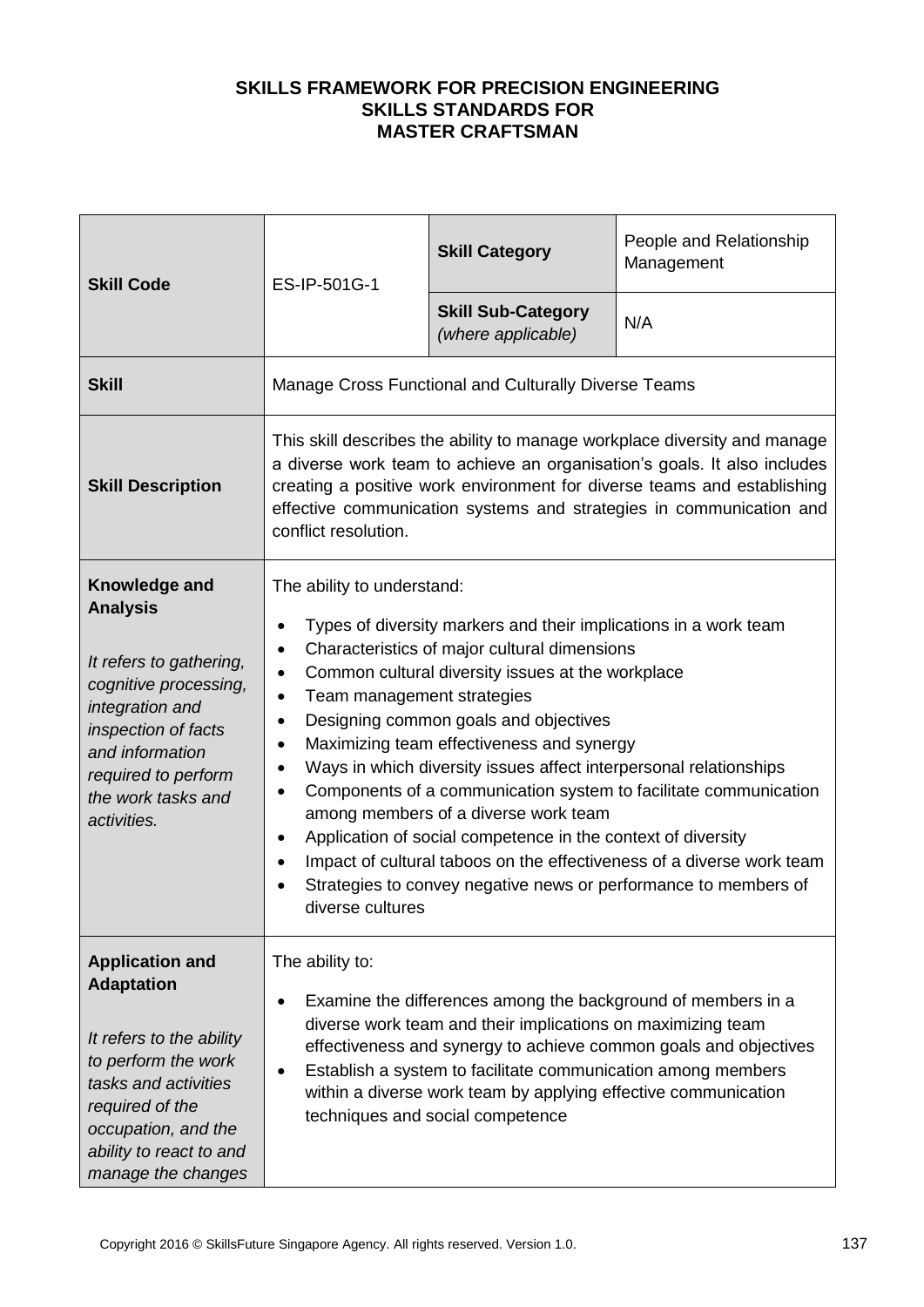| at work.                                                                                                                                                                                                                         |                                                                                                                                                                                                                                                          |
|----------------------------------------------------------------------------------------------------------------------------------------------------------------------------------------------------------------------------------|----------------------------------------------------------------------------------------------------------------------------------------------------------------------------------------------------------------------------------------------------------|
| <b>Innovation and</b><br><b>Value Creation</b><br>It refers to the ability<br>to generate purposive<br>ideas to improve work<br>performance and/or<br>enhance business<br>values that are<br>aligned to<br>organisational goals. | The ability to:<br>Assess diversity issues that have implications on a work team<br>working towards common goals and objectives                                                                                                                          |
| <b>Social Intelligence</b><br>and Ethics<br>It refers to the ability<br>to use affective<br>factors in leadership,<br>relationship and<br>diversity management<br>guided by<br>professional codes of<br>ethics.                  | The ability to:<br>Align diverse work teams towards common goals and objectives<br>Establish a positive work culture in a diverse work team<br>Moderate diverse perspectives and opinions across team members<br>from different disciplines and cultures |
| <b>Learning to Learn</b><br>It refers to the ability<br>to develop and<br>improve one's self<br>within and outside of<br>one's area of work.                                                                                     | The ability to:<br>Appreciate and empathise with the diverse needs, thoughts and<br>feelings of team members in achieving desired outcomes                                                                                                               |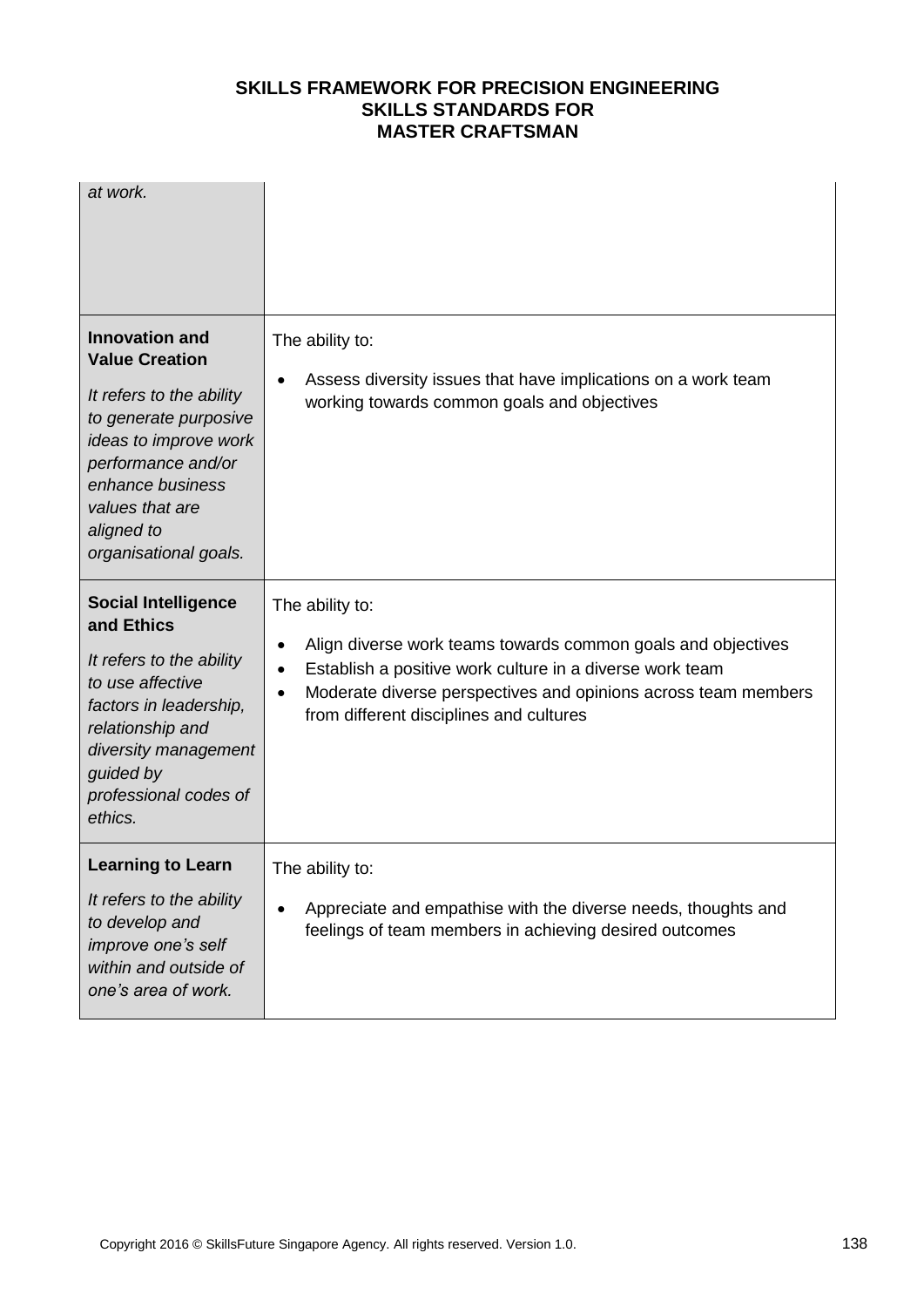| <b>Range of</b><br><b>Application</b>                                                                | N/A |
|------------------------------------------------------------------------------------------------------|-----|
| (where applicable)                                                                                   |     |
| It refers to the critical<br>circumstances and<br>contexts that the skill<br>may be<br>demonstrated. |     |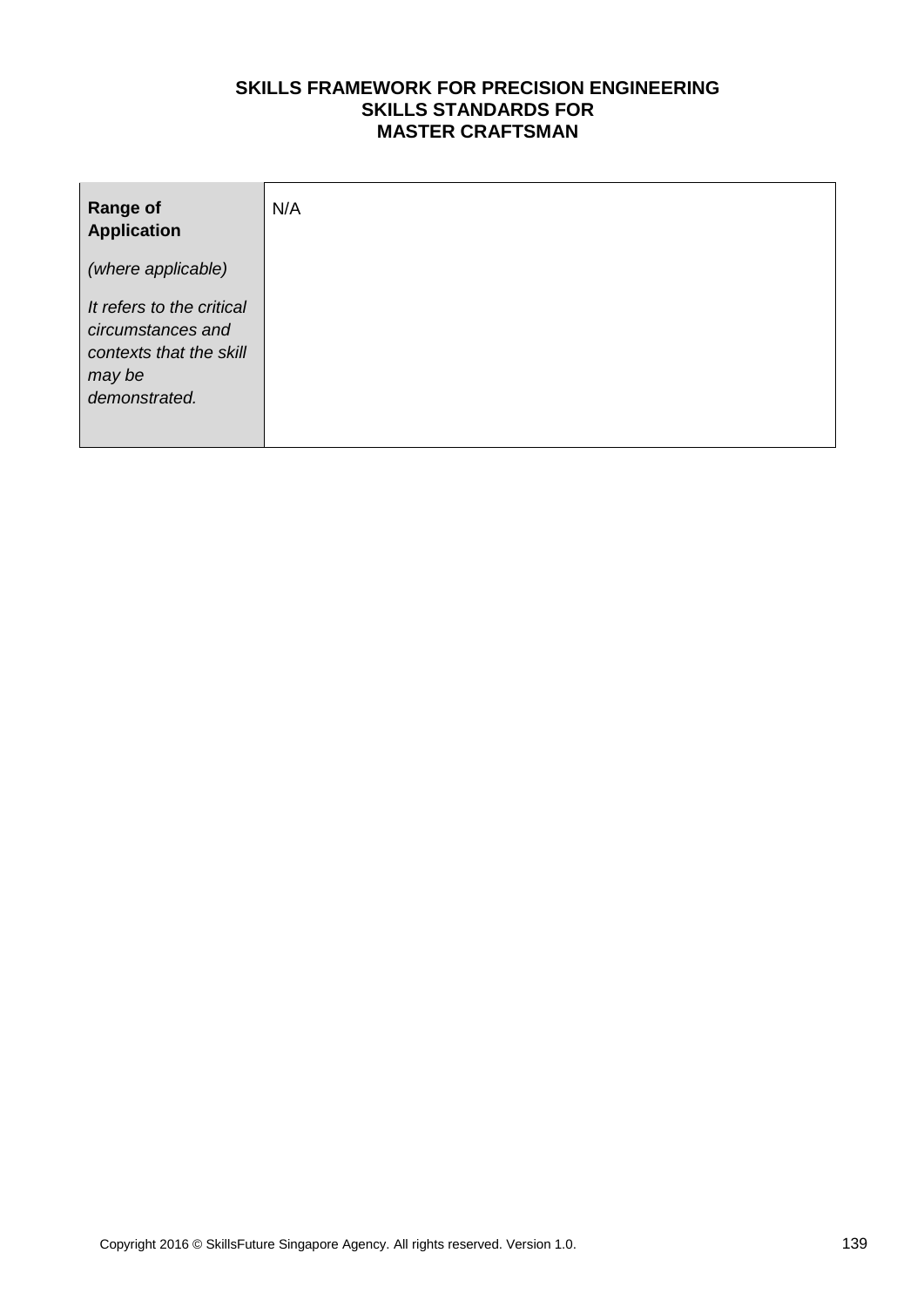#### **Version Control**

| Version | <b>Date</b>     | <b>Changes Made</b> | <b>Edited by</b> |
|---------|-----------------|---------------------|------------------|
|         | 12 October 2016 | Initial Version     | SSG and EDB      |
|         |                 |                     |                  |
|         |                 |                     |                  |

**Definitions of the Five (5) Domains**